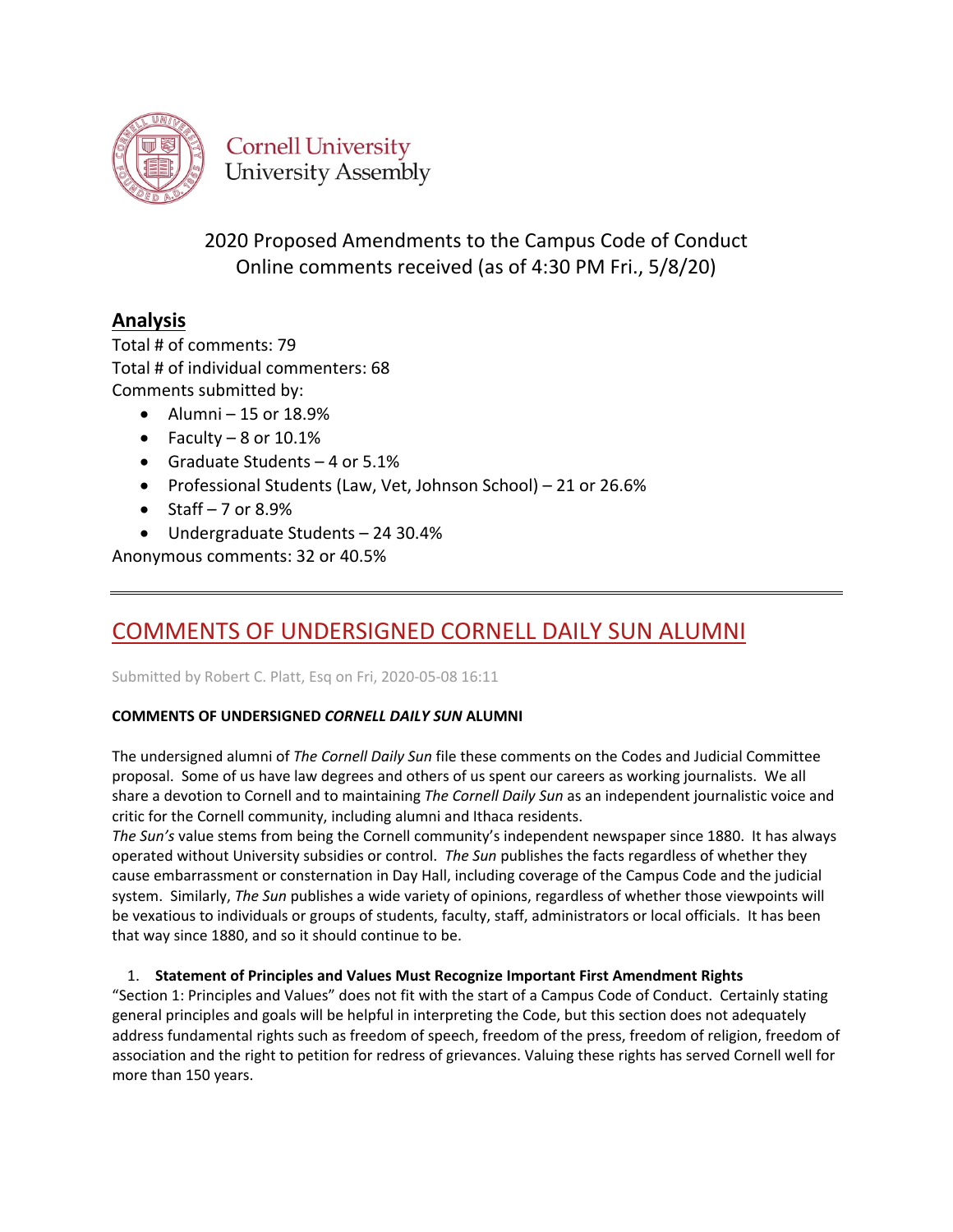However, recently these important rights have been under attack by people seeking to establish a "speech code" to ban or punish speech that some may find offensive. The best way to avoid this proposed Code's being misinterpreted, and from trampling on protected rights, is to include a strong statement in Section 1 reaffirming these bedrock First Amendment rights.

One would think that exercising protected First Amendment rights off campus would guarantee freedom from University interference and control. Not so, under the proposed Code. The Code asserts the right to regulate and punish non-registered groups as well as off-campus conduct, which would have a chilling effect on the entire Cornell community. We know of no legal basis for this inadvisable over-reach. The University must respect First Amendment rights as a matter of tradition, as a matter of educational policy as a world leader in academic thought, and as a matter of law. We urge that the improper assertion of jurisdiction over unregistered organizations and off-campus conduct be removed entirely from the Code.

### **2. Strict Vicarious Liability For Student Members of Unregistered Organizations**

Proposed Section 4.1 provides, "known members of unrecognized student groups may be held accountable for prohibited conduct by these groups." This sentence imposes a strict vicarious liability upon any Cornell student for any asserted Code violation by an "unrecognized student group." If any student group published a news story, opinion piece or tweet that offended someone, the offended person or group, armed with the Code, could file a complaint with the Judicial Administrator alleging "harassment." **Any student** known to be a member of that student media group could then be prosecuted for a violation of the Campus Code, even if that student had no direct role in the writing or editing of the offending article or commentary. Such "guiltby-association" serves no educational purpose, but merely serves to chill free speech and freedom of the press. It should be removed in its entirety from the Code, thereby avoiding a challenge likely to show its enforcement would violate applicable law.

### **3. Traditional Limitations Should Be Respected for Campus Conduct Regulation**

Legalities aside, Cornell traditionally has limited its conduct regulation to on-campus activity. While registered student organizations that seek funding from Student Activity fees or use campus facilities voluntarily submit to Campus Code jurisdiction, unregistered groups such as *The Sun* do not. Unregistered organizations should not be regulated by Cornell. Further, the Campus Code should regulate only on-campus conduct, and jurisdiction should not be expanded to off-campus locations such as the Cornell Daily Sun building (located in downtown Ithaca) or to "online behavior" (Section 3(A)).

We file these comments as individuals concerned about the free exchange of information and views on campus. They do not necessarily reflect the editorial views of *The Cornell Daily Sun.* We urge the Committee to respect the rights of student journalists and the readers they interact with every day.

Signed: Jay Branegan '71 Kathleen Frankovic '68 Andrew Kreig '70 Carl P. Leubsdorf '59 Robert C. Platt '73 Elaine S. Povich '75 Charles J. Sennet '74 Dineen Pashoukos Wasylik '94

# [Judicial Codes Counselors' Comments](https://assembly.cornell.edu/comment/133#comment-133)

Submitted by Gabrielle Kanter on Fri, 2020-05-08 15:42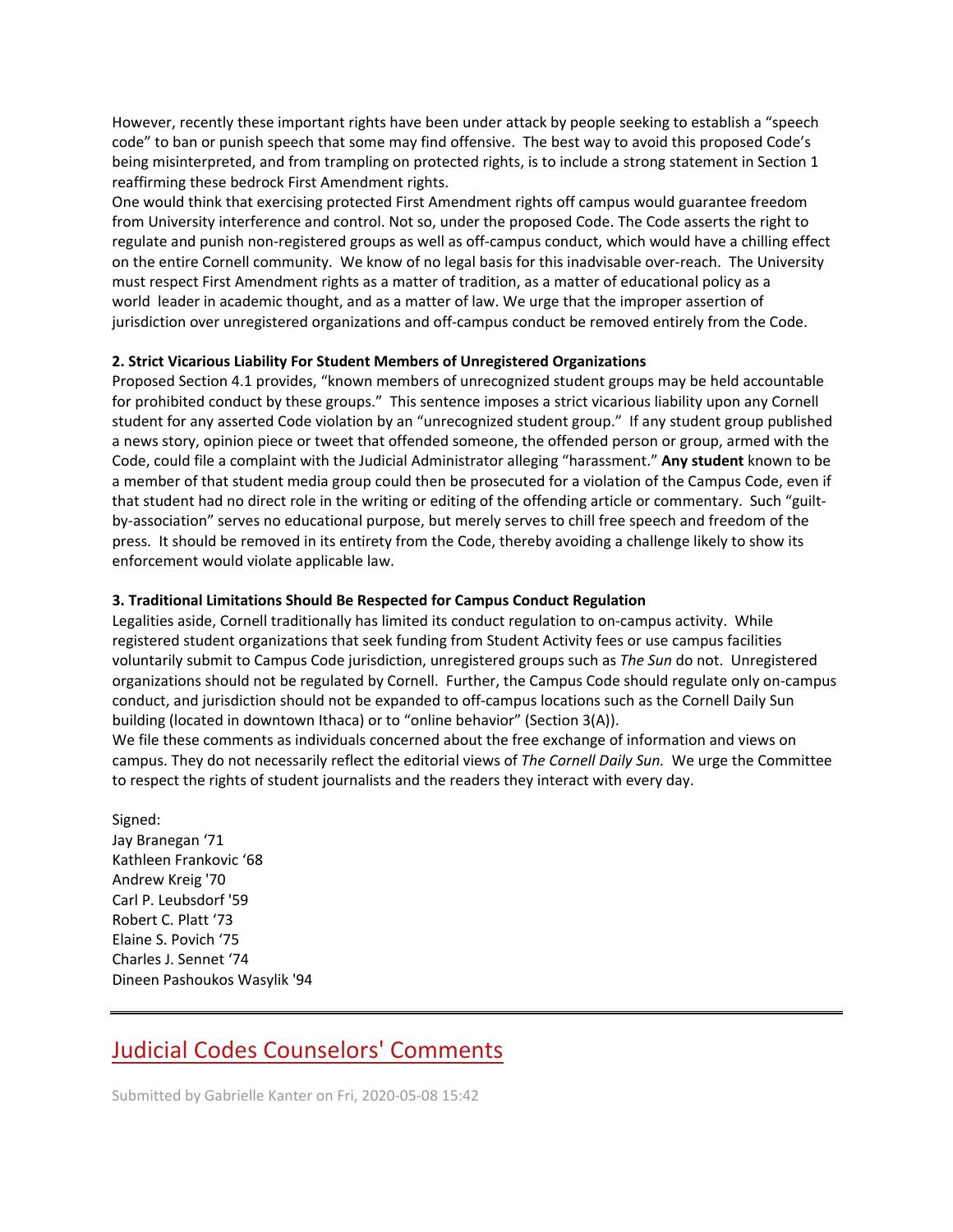I am a third-year law student and currently serve as the Judicial Codes Counselor. The Judicial Codes Counselors (JCCs) are tasked with advising and advocating on behalf of respondents accused of misconduct in the campus misconduct systems governed by the Campus Code of Conduct, Academic Integrity, and Policy 6.4. We advise students, faculty, and staff members. For the last year, we have been involved in the conversations about the campus code of conduct amendments, drafting new sections, commenting on other people's work, and advocating for respondents' rights in the process during the CJC meetings. I would like to share some of my observations from these meetings. Additionally, given that the JCCs were asked *not to speak* at the most recent UA meeting when the CJC Chair presented information about this proposal and another competing proposal—this appeared at the eleventh hour (you can read my comments regarding that proposal [here\)](https://assembly.cornell.edu/get-involved/input-issues/office-student-advocate-recommendations-community-life)—I wanted to ensure that the JCC Office had an opportunity to voice our opinion.

While I am generally accepting of the direction the CJC took in this draft, that is only because I've seen how much worse the campus misconduct system could become for students. This draft is a compromise. Earlier drafts and other proposals even more substantially deprived students of due process. However, I still greatly respect and prefer the *existing campus code* to this watered-down version. Regardless, because of the constraints imposed by the administration and the UA, the CJC did not have adequate time to thoughtfully consider public comments made here. These "amendments" (aka a complete overhaul of the existing code) were rushed throughout this academic school year. For example, I agree with Mr. Spitzer's and Professor Garvey's comments about the ambiguities in the substantive/violations section. These problems are a result of the UA constantly pushing unrealistic deadlines—not a reflection of the lack of effort by the members of the CJC. And because of these deadlines, the wonderful suggestions and comments made on this public comment page will not make it into the draft that the UA votes on this coming Tuesday. This process appears to be built on "shared governance" and democratic principles when in fact it is not.

Below are some of the substantive comments on behalf of the JCC Office:

### **Section 1.2 Respondent's Right to Have an Advisor Speak**

*We support the CJC's vote in favor of allowing advisors to speak during proceedings.* At hearings, the University is represented by the Office of the Judicial Administrator (OJA), full-time professionals with an abundance of experience and resources. Meanwhile, respondents typically have a law student advisor (a JCC) if the respondent cannot afford an attorney. It is inherently unfair to allow full-time professionals with the authority of the University to oppose an inexperienced, student-respondent without the active involvement of their advisor during a hearing. It can be incredibly difficult and intimidating for a student-respondent to tell their story clearly and concisely using their evidence and witnesses. Students' oral presentation skills should not affect whether they are found responsible or not responsible. Likewise, students who may have a harder time with spoken or written English may be at an unfair disadvantage. In addition, forcing a respondent to lead and speak in the hearing without the assistance of an advisor in the name of making the process an "educational experience" overlooks the anxiety, stress, and fear a student experiences during campus misconduct proceedings. Silencing advisors exacerbates that emotional toll and makes the process more intimidating and likely less educational for the student. The proposed code does *not* make the hearing more "litigious" either. Attorneys and outside advisors may only speak during limited circumstances. And as JCCs, we always encourage students to make statements on their own behalf during the hearing when they feel comfortable. To prevent the process from becoming unfair and needlessly daunting, the proposed provision allowing advisors to speak during proceedings must be adopted.

### **Section 1.4 The Office of the Judicial Codes Counselor – Office Members**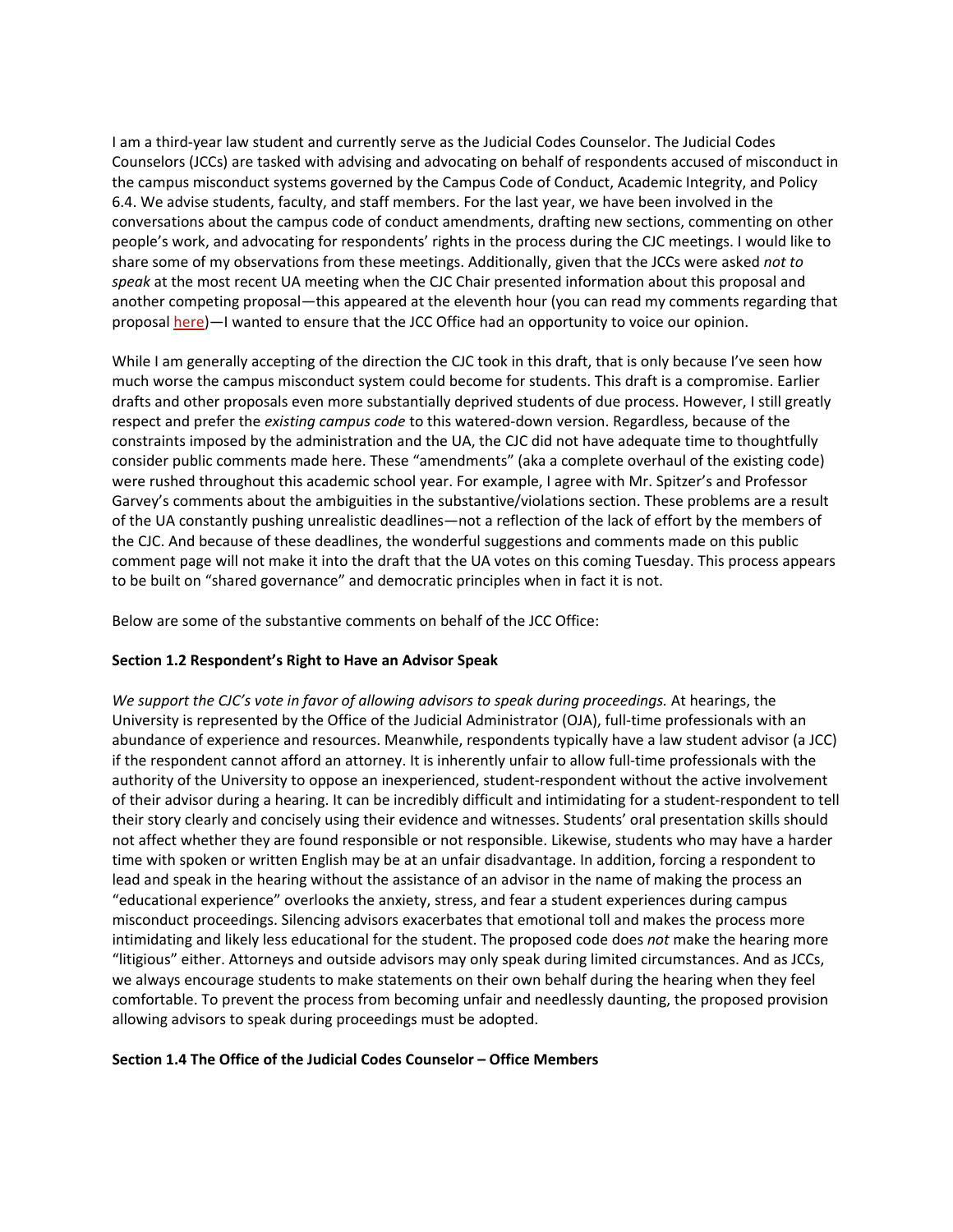*We support the CJC's vote in favor of ensuring that JCCs are law students.* While we recognize and are humbled by the intellect and abilities of our undergraduate and graduate student colleagues, having specialized training in the skills most pertinent to the JCC position is essential. This frequently boosts our clients' confidence and trust in our abilities. For example, every Cornell Law student is required to fulfill a certain number of credits through experiential learning. Through the Law School's clinical programs, students receive invaluable client representation experience. Students are taught how to perform interviews, gather information about a client, make effective arguments, and comfort people who are coping with severe trauma. JCCs must be armed with all of these skills. Similarly, having professional training in ethical issues lawyers face, such as conflicts of interests (which is taught in a required law school course) is vital to maintain a professional and functioning office. JCCs must also be able to understand and explain the nuanced difference between confidentiality and attorney-client privilege and be ready to research issues related to these concepts as they arise. Importantly, this provision impacts more than just the Campus Code because JCCs also advise on Policy 6.4 and advocate on behalf of faculty and staff members accused of sexual misconduct. These proceedings can have life-changing consequences. Because these circumstances are so high stakes, having some legal training and an advisor in the Law School who we can turn to for help is crucial. And given that most individuals in the OJA have a law degree and that the student advocates for Policy 6.4 complainants are law students, having law students be JCCs ensures that all community members are provided with an equivalent advisor. Finally, when JCCs begin, they must hit the ground running. JCCs spend most of their time training by learning the different codes and policies. It would place respondents at a serious disadvantage—and potentially risk their future academic and professional goals—if a student did not have the basic understanding of how to advise and advocate on these complicated issues.

### **Section 1.4 The Office of the Judicial Codes Counselor – Office Independence**

*We support the CJC's vote to keep the JCC Office independent from the Office of Student and Campus Life.* Some members of the CJC suggested that moving the JCC under Student and Campus Life will "increase accountability, understanding of other aspects of student life, and make the process less legalistic and more educational." First, the JCCs are held accountable through our law school advisor and by our clients. Some CJC members believe that more accountability *by the University administration* would be a good thing. However, separation from the University administration is important to ensure that respondents trust their JCC advisor. Additionally, under these proposed procedures and Policy 6.4, administrators from the Office of Campus and Student Life (including the OJA and the Vice President of Student and Campus Life) determine when a student is responsible, uphold interim measures, and rule on appeals. How (and why) would respondents trust their advisors if they too fall under the same umbrella as those administrators? Second, given that JCCs meet with and interact with students every day through their job, what else must the JCCs do to understand other aspects of student life? Many JCCs take on the position to become more involved in the greater Cornell community. This position frequently attracts law students who attended Cornell as undergrads—currently, one JCC was an undergrad at Cornell. Finally, JCCs do not make the process more legalistic. JCCs make arguments, advise, and advocate for students. Making persuasive arguments, advancing student interests, and protecting the fairness of the campus misconduct system is not legalistic.

### **Section 4.3 Recordkeeping –Transcript Notations and Withholding Degrees**

The CJC voted 5-3 against the proposed language (but retained the language in the draft because the CJC did not create an alternative). The proposal disallows the use of transcript notations during the pendency of a complaint. The proposed language also disallows withholding degrees when a student may graduate during the pendency of the complaint so long as the student enters into an agreement with the OJA granting the OJA jurisdiction over the student until the final resolution of the complaint (including the completion of sanctions). *We disagree with the CJC's vote and urge the CJC to adopt the proposed language.* First, these notations are frequently imposed before a student is actually found responsible. These notations may cause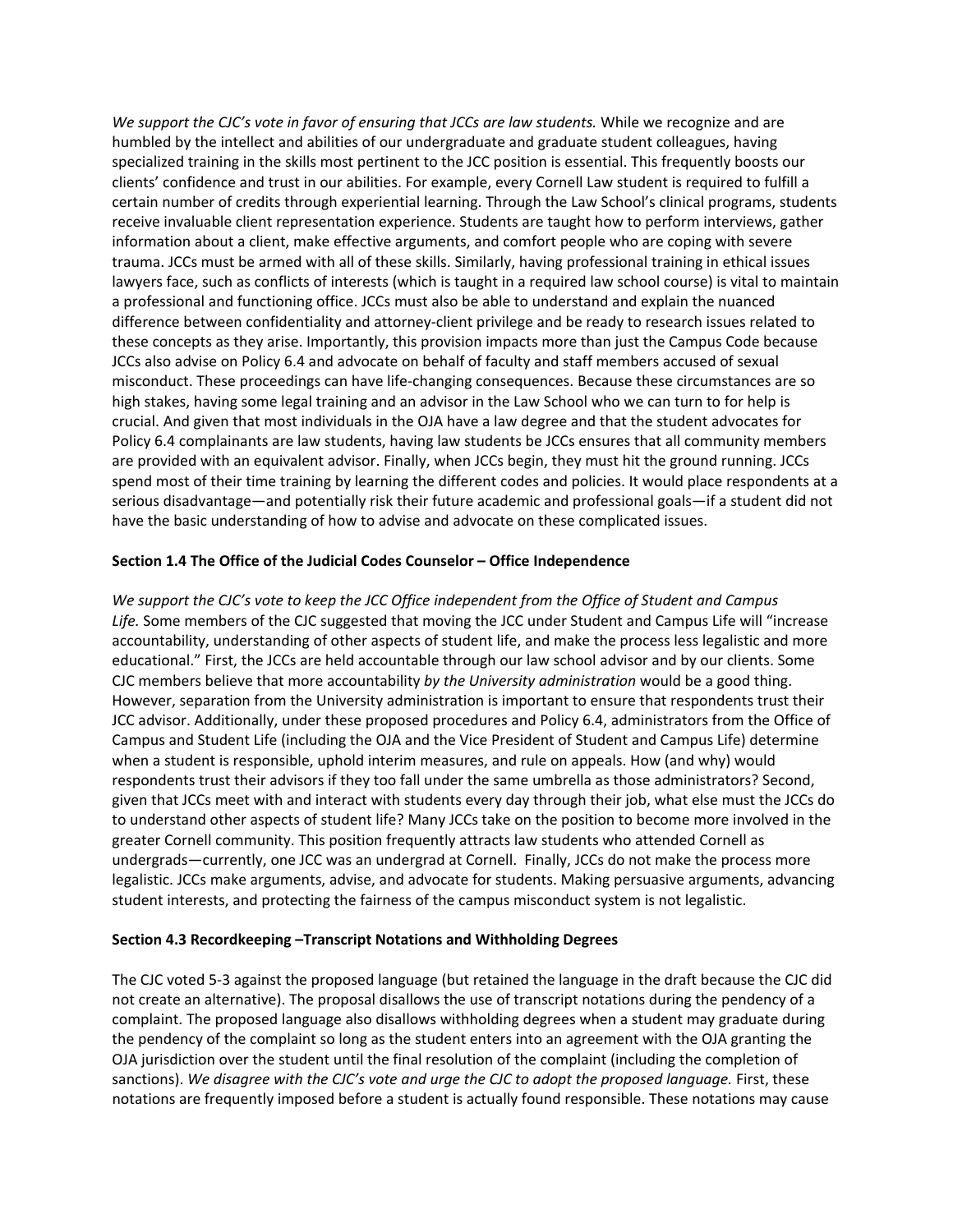damage to a student's academic and professional career; this is especially concerning because the student may ultimately be found not responsible. Noting a student's academic transcript prior to a finding of responsibility prevents that student from applying to academic and professional programs such as summer internships. Second, the OJA has encouraged the CJC to move the new code in an "educational" direction. It is difficult to imagine a bigger threat to a student's ability to attain her "educational objectives" than withholding her degree—especially when a less restrictive and less punitive mechanism (an agreement) may be used.

### **Section 5.1 Disciplinary Probation and Hearings**

The proposed procedures create less extensive hearings (Administrative Panels) for lower violation cases and more involved hearings (Hearing Panels) for higher violations cases. *We support the CJC's vote in favor of having disciplinary probation fall under the Hearing Panel process as opposed to the Administrative Panel process.* Disciplinary probation is a higher sanction and is usually proposed where the respondent is charged with more serious violations of the code. A serious violation of the code may create lasting consequences on a student's disciplinary record. In these circumstances, respondents should be given the opportunity to fully present their narrative before a hearing panel. In particular, respondents should have their opportunity to present all evidence they would like to present without the filtering mechanisms included in the Administrative Panels. When a disciplinary probation is imposed, a respondent may be required to meet with members of the Office of the Judicial Administrator for several semesters, which makes this sanction very different from (and more serious than) a written reprimand, oral warning, or educational sanctions.

### **Section 5.4 & 6.5 Public Hearings**

Disallowing public hearings is a departure from the existing Campus Code of Conduct, which allows respondents to ask to have a public hearing. *The University should maintain the public hearing option.* Consider the OJA's decision to charge Mitch McBride with violations of the Campus Code of Conduct in 2017 for leaking documents from a University working group. After he asked to have a public hearing, the OJA objected. However, [the hearing chair allowed the public hearing to occur](https://cornellsun.com/2017/04/19/mcbride-17-charged-for-leaking-documents-to-face-hearing-board-wednesday/) and the hearing was streamed to a packed room of observers. The hearing panel found McBride [not responsible.](https://cornellsun.com/2017/04/20/hearing-board-clears-cornell-student-who-leaked-documents/) Allowing respondents the option of having a public hearing serves as an important check on the University administration. The way to appropriately balance the privacy interests of complainants and other members involved in the hearing process is not to eliminate this right entirely—but to give the hearing chair discretion to determine whether a public hearing is appropriate in circumstances given the competing interests.

### **8.4 Burden of Proof**

*We disagree with the CJC's vote to adopt a preponderance of the evidence standard because the clear and convincing evidence standard better advances principles of fairness and due process, ensures accurate outcomes, and creates trust in the misconduct process.* In a hearing, respondents, who are often still teenagers and frequently are first-time offenders, face the employees of Office of the Judicial Administrator (many of whom are attorneys), the University, and the resources available to both. If the University switches to a preponderance of the evidence standard, the code would effectively be putting its thumb on the scale of justice against a side that is already systematically disadvantaged. This may be especially harmful to students from low-income backgrounds who are unable to afford an attorney. During CJC meetings, some people raised concerns that the University has had difficulty in meeting this burden. However, clear and convincing evidence has been the longstanding standard used in non-sexual assault campus misconduct proceedings at Cornell and no evidence has been presented that would suggest a need to alter that standard. The clear and convincing evidence standard signals to the campus community that the University is committed to avoiding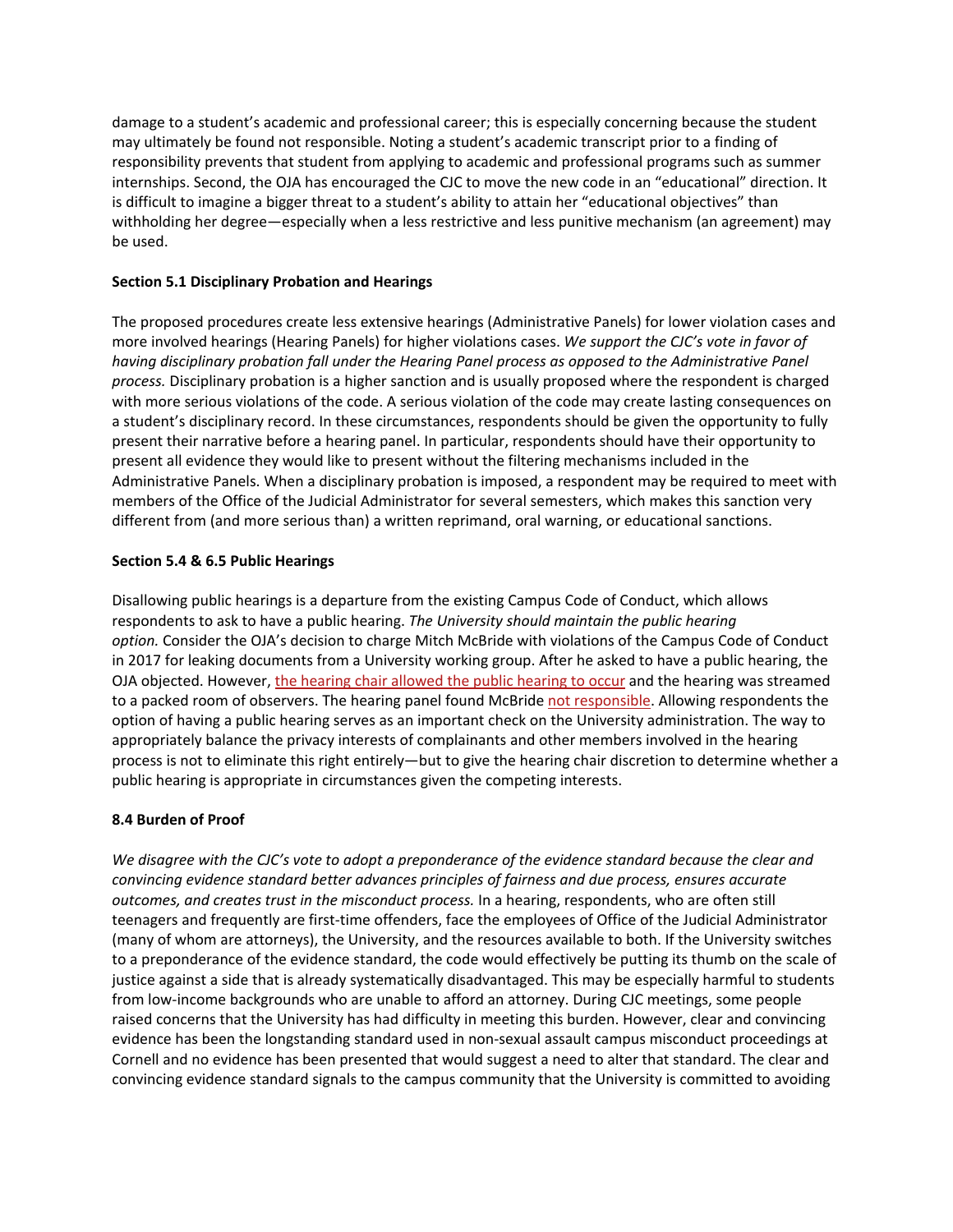finding the innocent responsible, thereby giving the community the confidence that the campus adjudicatory system is operating fairly.

## [Views from a JCC](https://assembly.cornell.edu/comment/132#comment-132)

Submitted by Jialin Yang on Fri, 2020-05-08 14:37

I currently serve as assistant Judicial Codes Counselor and I am a third-year law student. I work one-on-one with students, faculty and staff to advocate on their behalf when they are accused of misconduct under the campus.

Before I delve into substantive issues, I first want to critique the fact that the so-called "Public Forum" held on May 7th was hardly public at all. The *wrong link* was sent to the entire Cornell community and participants were left in a Zoom meeting unaware that the panelists were in a different meeting. By the time we were able to access this other meeting, the "Public Forum" was underway. Mistake or not, this is unacceptable when this is purported to be an opportunity "for the entire community to discuss the issues" of the proposed changes.

Secondly, the CJC requested feedback on section 1.4 on the Judicial Codes Counselors. Specifically, the CJC requested feedback about whether the JCCs should be independent from administrative oversight. Requiring oversight from the very administrative bodies that the JCCs seek to hold accountable completely disregards the potential conflicts of interest that would arise. It is important for our office, the advocates for respondents, to remain independent from the University's administration. We are here to zealously advocate for respondents and we are able to do that because of our *independence*. I'm at a loss for how moving our office under the Student and Campus Life and essentially dismantling us will "increase accountability, understanding other aspects of student life, and make the process less legalistic and more educational." Third, the lowering of the burden of proof is wrong. I have witnessed the devastation when respondents are expelled or dismissed. While it may seem like a vague concept to some CJC members, I would like to remind them that these are real peoples' lives at stake. These are students, like you or me. There is already a structural power difference between students and the University. By lowering the burden of proof to preponderance of the evidence, the Code will be exacerbating the negative consequences of this power dynamic. A student standing in front of a Hearing Panel is already at a disadvantage given the Judicial Administrator's authority and perceived credibility. The CJC should not downplay the consequences for a student found mistakenly "responsible". A finding of responsibility can be severe and can destroy students' chances at graduate school or finding a good job, not to mention students who are suspended or expelled. With such high stakes, Cornell should not lower the burden of proof at all—the proposed change to a preponderance of the evidence standard blatantly erodes the due process and fairness in our campus misconduct system.

Additionally, the campus misconduct system, as with any judicial system, is rife with unconscious bias and disparate outcomes based off of race, class, sexual orientation, gender, and other factors. The proposed changes would only serve to exacerbate these inequalities and do nothing to alleviate them.

### [Strong concerns about proposed changes](https://assembly.cornell.edu/comment/129#comment-129)

Submitted by Anonymous Committee Member on Thu, 2020-05-07 23:52 (user name hidden)

I would like to reiterate below some concerns about the proposed changes, and the importance an overall system that is protective of student's rights. Being a JCC requires so much more than being a supportive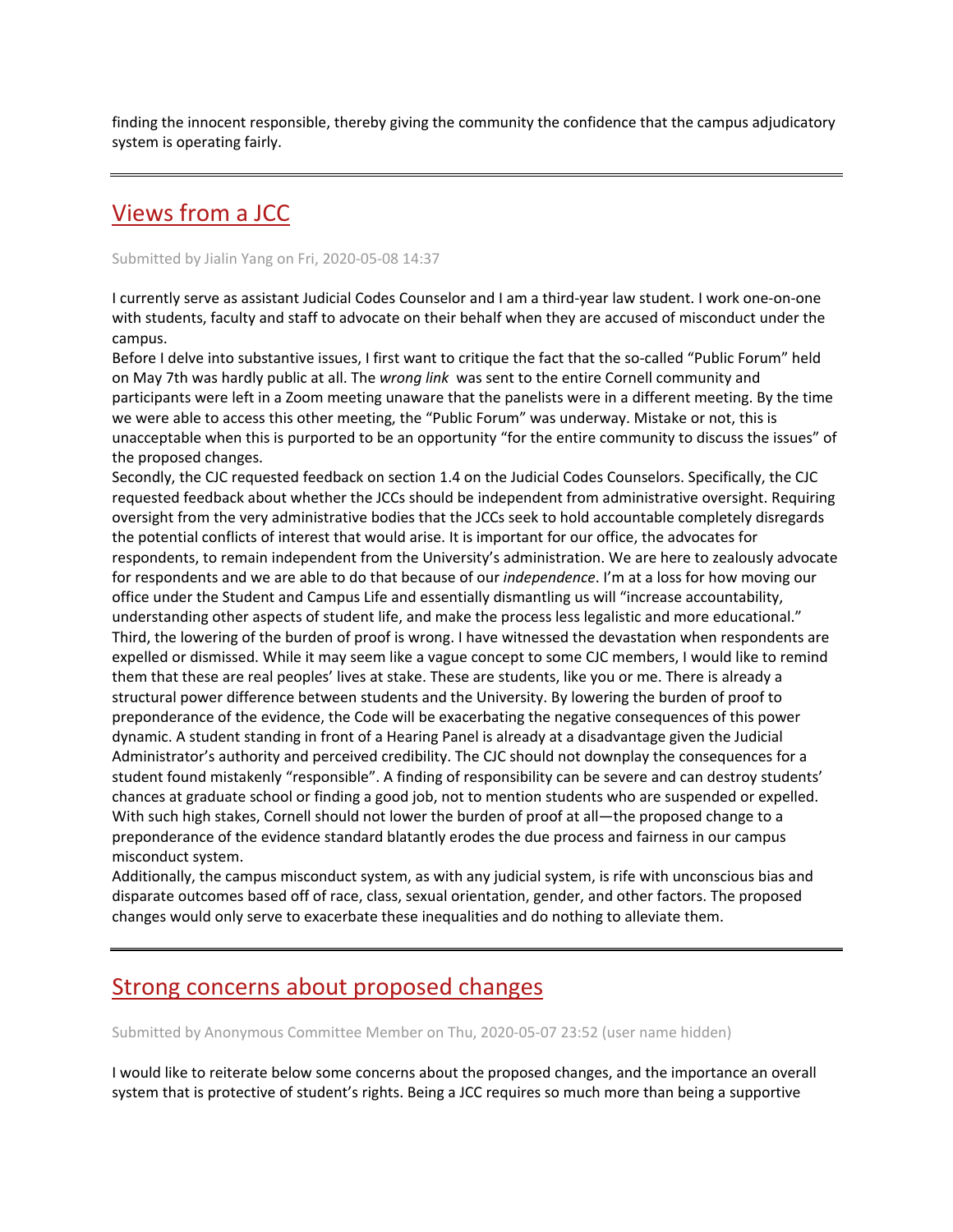presence to a student during a disciplinary process. It requires commitment, sacrifice of personal time, and, above all, unwavering advocacy on behalf of your client. A client whose future could hang in the balance whether they be student, professor, or staff member. The presence of the JCCs and their law student status is not what makes the process under the code legalistic. Systems with codes and rules and punishment will always, by default, feel at least a little legalistic. Any time you have a team of professionals employed by the university on one side, whose primary solution is the distribution of punishment, you are going to end up with a process that requires advocacy on behalf of the student facing said punishment. That's just how systems of punishment work.

It's great to suggest a movement toward more restorative justice practices. I applaud it, and hope you've consulted people who make implementing restorative justice practices their life's work in deciding what you will do. But the changes being made or thought about are not restorative justice. Making punishment easier to pass out, suggesting that the people assigned to protect the rights and interests of the students (the JCCs) be supervised under the same administration they are representing students in front of—this is not restorative justice. This is granting more power to the administration, and creating vast conflicts of interest. The OJA, while student focused, is still an administrative office of a large university. This can create many concerns beyond the interests of students: universities do not like facing the possibility of bad press or lawsuits; universities (and the offices within them) are constantly forced to justify how they spend the exorbitant tuition money they take in; universities have internal politics always occurring that the student or general public can only imagine. I believe in a restorative and educational process, and I believe the OJA has good intentions. But in our current system of education, working at a university means balancing many competing interests with the interests of students. Granting any administrative office more power without considering this may not achieve the educational goals envisioned.

While the current proposal separates potential sanctions based on their severity, any sanction could impact a student for years to come. I hope that during this process a diversity of people who have gone before the OJA under different charges and faced different sanctions have been spoken to and heard. For an 18-year-old from any background, but especially from backgrounds underrepresented in the Cornell community, it can be terrifying. Having independent, well trained, disciplined advocates committed to students' rights benefits both those students and the university community as a whole.

## [Burdens Undue and Due Process Undone](https://assembly.cornell.edu/comment/128#comment-128)

Submitted by Brianna J Weaver on Thu, 2020-05-07 23:49

To: Codes and Judicial Committee & University Assembly From: Brianna Weaver, J.D. candidate 2020 Date: May 7, 2020 Re: Notice and Comment Procedure and Sections 5.4, 6.5, and 8.4 Proposals

### **I. Notice and Comment**

I am frustrated. I am frustrated because I should be writing a seminar paper right now. Because we are in the midst of finals, but I am here, writing this comment. I am frustrated because I am commenting during a global pandemic while some of my peers lack the internet access, emotional energy, or time to comment. I am frustrated because the link to the public forum was broken. Because if it were not for law students posting on their private social media accounts, I would not have known about the proposal to lower the burden of proof. Because "[r]eworking the Code to have an educational and aspirational rather than punitive, quasi-criminal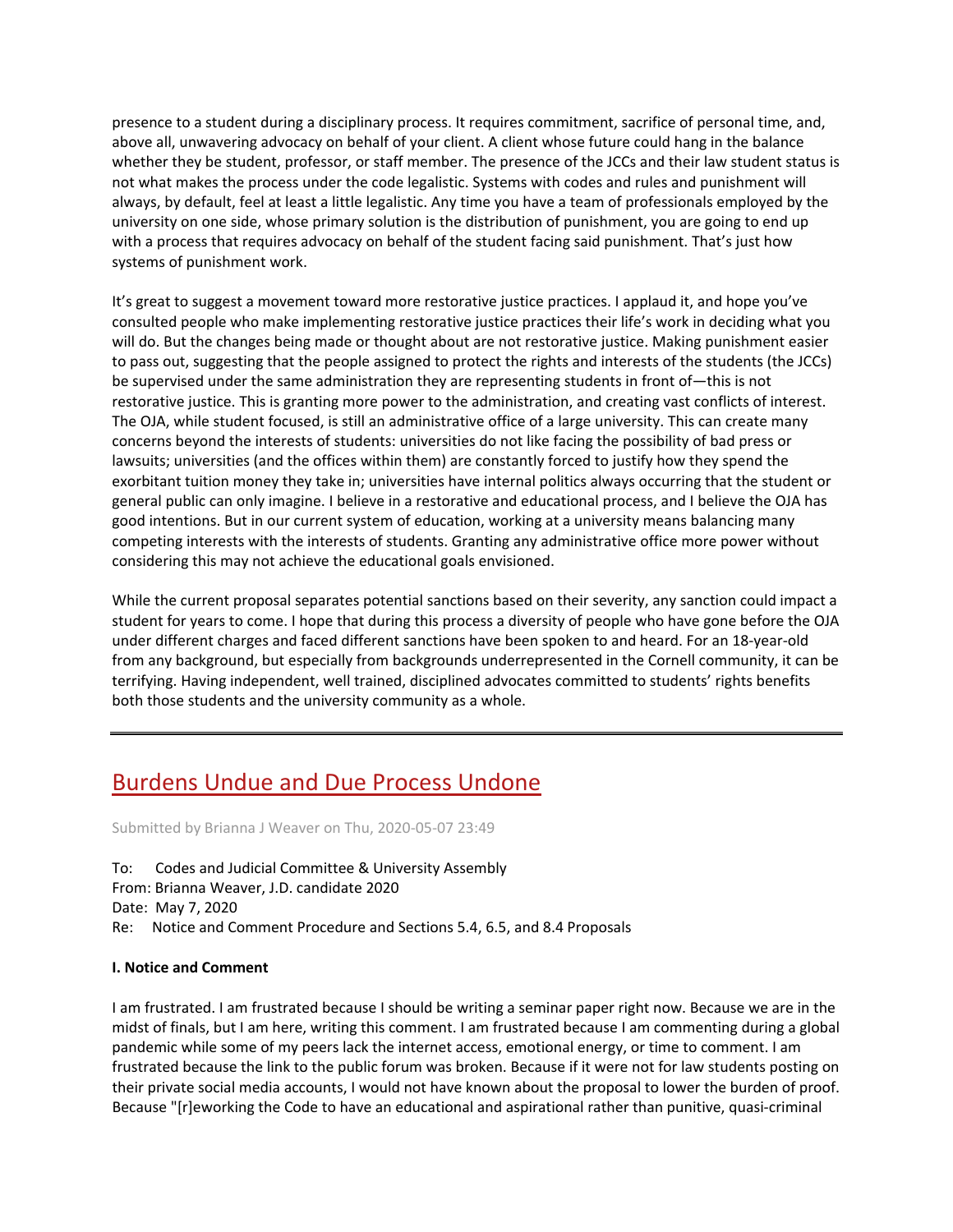tone" is indefensibly nondescript. Understand this: when I say I am frustrated, I do not mean to say that I am emotional. I mean that I am aware there has been an effort to frustrate the efforts of students like myself to take note of the changes to the Code and to voice our opinions. That frustration has come in the form of insufficient communication, useless - if not misleading - characterizations of the proposals, and suspect timing. The fundamental unfairness of these proposals is not limited to their substance; whether intentional or not, it began with improper notice and comment procedures.

### **II. Burden of Proof**

Preponderance of the evidence is a standard lifted from civil law. Preponderance of the evidence is often thought of as 50%+ certainty. It is when one side is more likely than not correct. Civil law does not generally serve to discipline,\* but to set the parties right. The harm of a potential error is, therefore, equal in either direction. If the court decides incorrectly, one party will be erroneously deprived of a certain award to which they are entitled or the other party will be deprived of that same award to which they are entitled. Because the risk is equal to the parties, preponderance (50/50) is a fitting standard of proof. The same can not be said when we take the preponderance standard out of the context of civil law. For example, in criminal law, the harm arising from an error is not equal. Either a guilty defendant is erroneously acquitted or an innocent defendant is erroneously found guilty. In criminal law we use the beyond a reasonable doubt standard. There are a variety of articulations of the standard, but it is a much higher

standard than preponderance. The principle underlying the use of beyond a reasonable doubt in criminal trials was articluated by William Blackstone: "better that ten guilty persons escape, than that one innocent suffer."

The clear and convincing standard falls between preponderance and beyond a reasonable doubt. This makes perfect sense in the context of a university code of conduct. The stakes are not as low as a typical civil suit nor as high as a typical criminal case. The parties would not experience equal harm in the event of error, yet the harm would not be as disproportionate as an innocent defendant going to jail.

What's more is that there is a significatly higher risk of discrimination with a preponderance standard for Code of Coduct violations. Because the preponderance standard asks what is more likely than not to have occurred, implicit biases are more likely to change the outcome of a case. Take, for example, a case where the evidence is perfectly even (50/50). If there were a perfect factfinder without any prejudice or bias, there would be no preponderance of the evidence. If, however, there is any implicit bias in the factfinder *whatsoever*, it will necessarily determine the outcome of that case. Now this is not just true when a factfinder is consciusly biased; this is what happens when a factfinder has *implicit* bias, which everyone does. Although it's still possible, implicit bias is much less likely to determine the outcome of a case when there is a higher standard of proof like clear and convincing evdence. In today's political climate, we have to be especially mindful of these biases. Willing away bias is not sufficient; we need systematic protections to protect targetted groups.

### **III. Privae Hearings**

Rather than propose edits to the existing exceptions that allow for a public hearing, this proposal eliminates them in one fell swoop. The proposal does not include any descretion which could allow claimants or respondents to have a say. The proposal does not entertain the possability that a claimant and a respondant may both favor a public hearing. A claimant who fears that their claim will be burried may favor a public hearing. A respondant who wishes to clear their name may favor a public hearing. The preferences of neither matter in the proposal. This alone makes the proposal breathtakingly overbroad. Even without consensus, there are reasons to have public hearings in certain situations. The public has an interest in monitering the carriage of justice. Here, the Cornell community has an interest in monitering the enforcement of the code of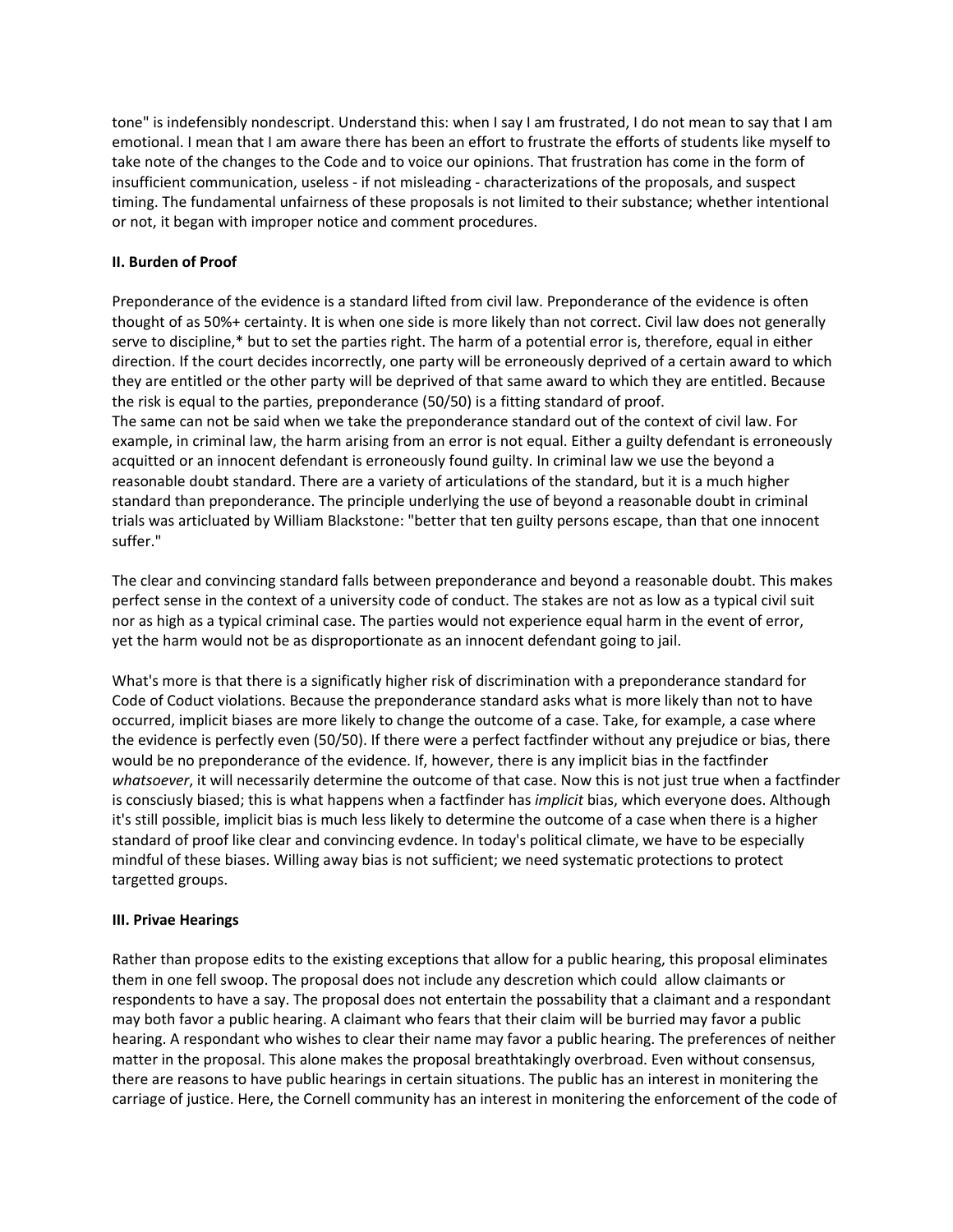conduct. The interests of the public and the various players may conflict and often do conflict. That alone does not justify a blanket rule. A rebuttable presumption against public hearnings would be more appropriate than an outright ban.

\*There are, of course, limited situations where a party is dettered or punished in civil law, such as cases where punitive dmages are sought; however, such situations are the exception and not the rule.

## [Timing of the public comment period](https://assembly.cornell.edu/comment/127#comment-127)

Submitted by Anonymous Committee Member on Thu, 2020-05-07 22:18 (user name hidden)

I share GSGIC's concerns with the duration and timing of the public comment period for the Campus Code of Conduct. Three days is not enough time to give everyone a chance to comment on the proposed amendments. Also, many of us are busy with classes (and finals) and don't have much time to participate in this process, especially because it is near the end of the school term.

## [Comments on proposed Campus Code of Conduct](https://assembly.cornell.edu/comment/124#comment-124)

**Submitted by Arthur B. Spitzer on Thu, 2020-05-07 20:42**

As invited by the [Codes and Judicial Committee](https://assembly.cornell.edu/committees/university-assembly-codes-and-judicial-committee) of the University Assembly, I am submitting the following comments on the 2020 Proposed Amendments to the Campus Code of Conduct.

Before turning to my comments, I will briefly state my background, which I think is relevant to my qualifications to comment on these proposals.

I am a loyal and active Cornell alumnus, Class of 1971. During the 1968-69 academic year, I was one of two student members of the Faculty Committee on Student Affairs, which at that time was the final review authority for student conduct matters. After the Willard Straight Hall takeover in April 1969, I became an elected member of the Cornell Constituent Assembly, which was formed to consider and propose changes in university governance. I spent the summer of 1969 researching student codes of conduct across the country, to inform the Constituent Assembly's consideration of that topic.

The Constituent Assembly's major recommendation was the creation of a Cornell University Senate, which would include students, faculty, and staff, and which would have broad authority over non-academic campus affairs, including student conduct. The Board of Trustees approved the creation of the University Senate in early 1970, and the Senate convened that spring. I was elected to the Senate, and the Senate elected me as its Speaker for the 1970-71 academic year.

After graduating, I went to law school; after several years of private practice, in 1980 I became the Legal Director of the American Civil Liberties Union (ACLU) of the District of Columbia, a position I occupied for 40 years. A few weeks ago, I became Senior Counsel at ACLU-DC. Among the ACLU's current and historical concerns is due process—the guarantee of fairness when the government takes action involving persons (whether individuals or groups). Due process includes fair notice of what conduct is prohibited, and fair procedures for determining whether violations have occurred. Because Cornell is in part a governmental institution, the legal requirements of due process apply to many of its actions. And presumably Cornell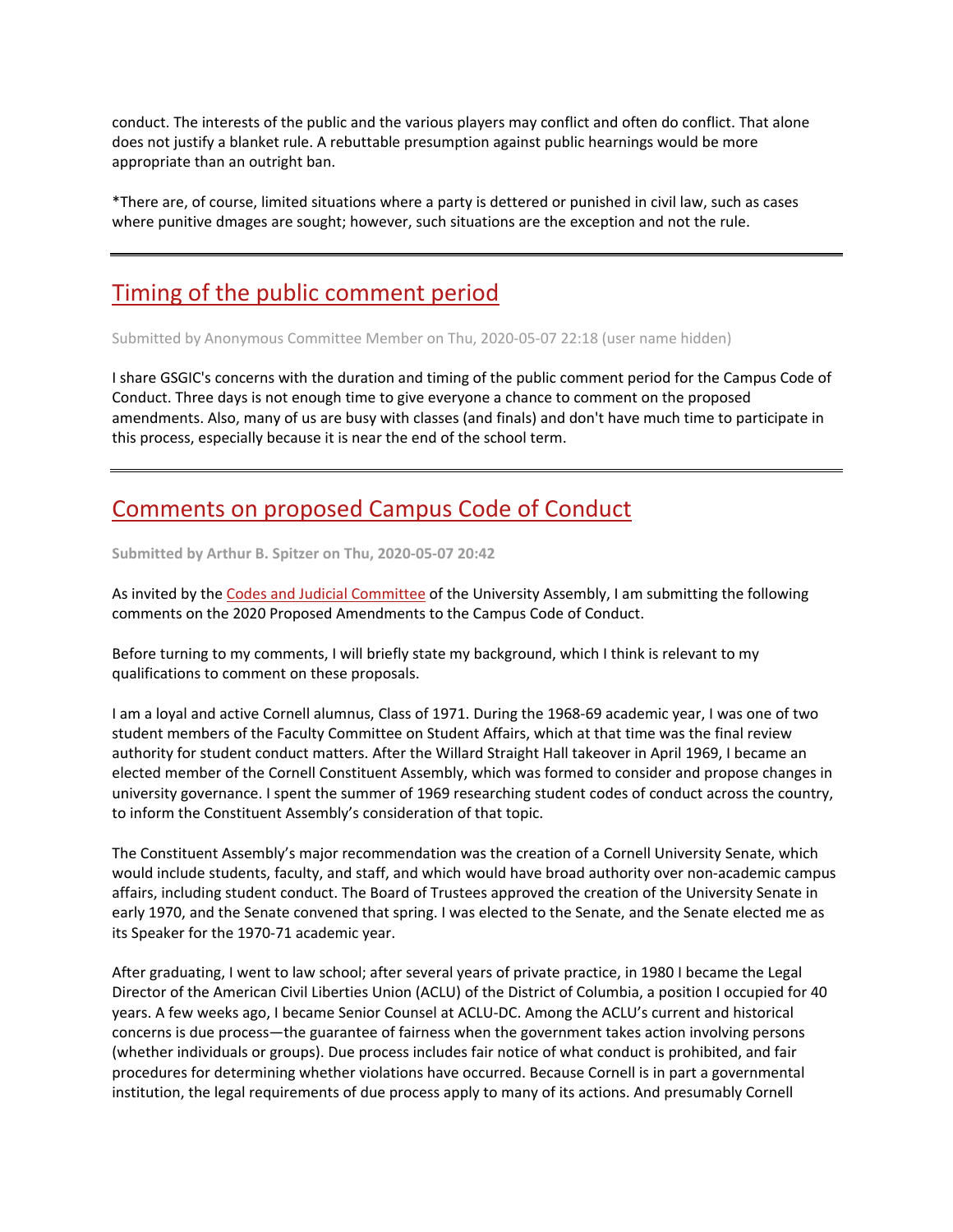wishes to apply the same standards when it acts with respect to individuals or groups connected to the private side of the university, rather than treating them as second-class citizens.

**• • •**

My main reaction as I read the Proposed Amendments was embarrassment on behalf of Cornell. They are just not ready for prime time. They are filled with inconsistencies, with provisions that are too unclear for a reasonable person to understand (contradicting the stated goal of "simplifying the Code and having it use 'plain English,'" and with errors that any proofreading would have corrected. I believe that the adoption of these rules in anything like their current form will inevitably result in litigation that Cornell will assuredly lose. In addition to those problems, many proposed provisions raise serious questions of fairness, not to mention common sense.

I present my section-by-section comments below.

**• • •**

### **Substantive Provisions**

### **Section 1: Principles and Values**

**Comment 1.** The preamble states that "The expectations and standards in this Code of Conduct should be applied in a non-punitive educational objectives including opportunities to demonstrate growth from mistakes, and to implement restorative justice, and sanctions imposed should, to the greatest extent possible, advance Cornell's educational goals."

Right from the beginning, the proposal includes a sentence that makes no sense. What does "applied in a non-punitive educational objectives" mean? It is impossible to tell. Did no one proofread these proposed amendments before they were published?

I agree, of course, that any student code of conduct should pursue educational objectives; to the extent the code can be applied in an educational and non-punitive way, that is to the good. But this code, like any such code, does include punishment for prohibited conduct, and I think the preamble should recognize as much, and should also recognize that when punishment is involved, fairness to all parties is essential.

**Comment 2.** The preamble notes that "Authority over and administration of the Code and associated Procedures are vested with the *Vice President for Student and Campus Life (VP SCL)*, in consultation with the elected Assemblies of the University. Student conduct matters are delegated to the Office of Student Judicial Administrator, overseen by the Dean of Students."

What does "authority over … the Code" mean? Can the Vice President amend the Code? Can he or she overrule any of the other actors involved in the process? Likewise, what does "overseen" mean? Can the Dean of Students overrule the Office of Student Judicial Administrator what that office makes a decision not to the Dean's liking?

These statements are never clarified, and are potentially very dangerous. Even the most carefully-designed procedures will fail if they are subject to arbitrary outside control. Just imagine if the President were given "authority over" the U.S. judicial system, or if the courts were "overseen" by the Attorney General. We would soon have a judicial system like the ones in countries where charges and verdicts are dictated for political reasons.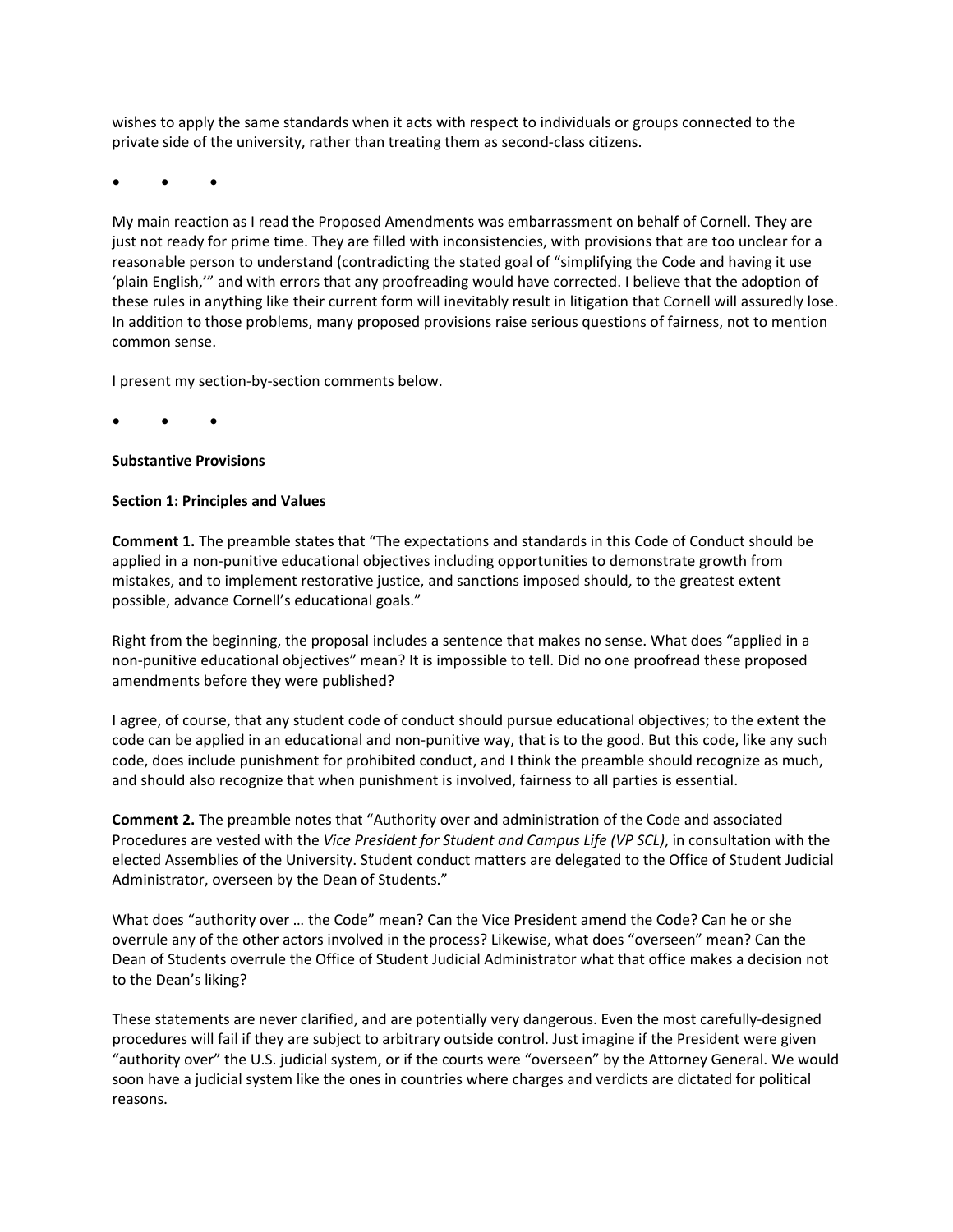I have no doubt that the current and future Vice Presidents and Deans of Students will make every effort to be fair. But it is inherent in the nature of their offices that concern for fairness to individual students is not the priority. They are—necessarily and properly—more concerned with the university's public image, the wishes of the President and the Trustees, and the interests of various campus affinity groups. For example, the Dean of Students' constituency includes the [Asian and Asian American Center,](https://scl.cornell.edu/identity-resources/asian-asian-american-center-a3c) the Lesbian, Gay, Bisexual, Transgender Resource Center, and the [Women's Resource Center.](https://scl.cornell.edu/identity-resources/womens-resource-center) [https://scl.cornell.edu/identity](https://scl.cornell.edu/identity-resources/office-dean-students/office-dean-students)[resources/office-dean-students/office-dean-students.](https://scl.cornell.edu/identity-resources/office-dean-students/office-dean-students) The current Dean states that "the core of [his] role is a commitment to work broadly on aspects of access, equity, and social justice at Cornell." [https://scl.cornell.edu/identity-resources/office-dean-students.](https://scl.cornell.edu/identity-resources/office-dean-students) That's great. But it means that he cannot be a neutral adjudicator. If the constituencies that he serves are demanding what they view as "social justice" in some individual case, he (or a future dean) is in a poor position to resist.

I assume that the people who administer the campus judicial system need to report to someone for administrative purposes—budget, office space, and the like. But "authority over" and "overs[ight]" sound like much more than that. In my view, it is very important to preserve the independence of the judicial administrators from outside control when it comes to individual case processing and adjudication, and this should be made clear in the Code.

In this regard, see also comment 23, below.

### **Section 2: Definitions**

**Comment 3**. Section 2(1) of the proposal provides that the term "campus" "can also include streets, sidewalks, and pathways adjacent to or in the immediate vicinity of Cornell campus or property." "Can" is a very troubling word in this context. Does it, or doesn't it, include such areas? If it includes them only sometimes, when? Likewise, "immediate vicinity" must mean something further away than "adjacent," but how much further? A student is entitled to know whether he or she is on campus for purposes of the Code. The person deciding whether to press charges needs to know whether a prospective respondent was or was not on campus. In many cases, the members of a hearing board cannot know how to rule on the defense that certain conduct was not covered unless they know whether it occurred on or off campus. The definition in the proposal is too vague to be fair in any case involving non-electronic conduct that is not literally on Cornell property. (See comment 19, below, for an example of where such a clear definition would be essential.)

### **Section 3: Scope and General Provisions**

**Comment 4.** Proposed Section 3(A) provides that "The Code covers behaviors by . . . University-recognized or University-registered student organizations and . . . generally applies to conduct . . . on the property of a *University-related* residential organization." (Italics added.) I hope there are clear rules elsewhere regarding whether an organization is University-recognized or University-registered. But what is a "University-related" organization? If the phrase is supposed to mean University-recognized or University-registered, it would be best to repeat those terms. If "University-related" means something different, then its meaning is entirely unclear.

Again, students are entitled to know whether they are on the property of a "University-related" organization. Code administrators and hearing boards have to know whether or not a student was on the property of a "University-related" organization when he or she committed an alleged offense. The answers cannot be made up after the fact, to suit the desires of Code administrators or board members to punish, or not punish, particular respondents.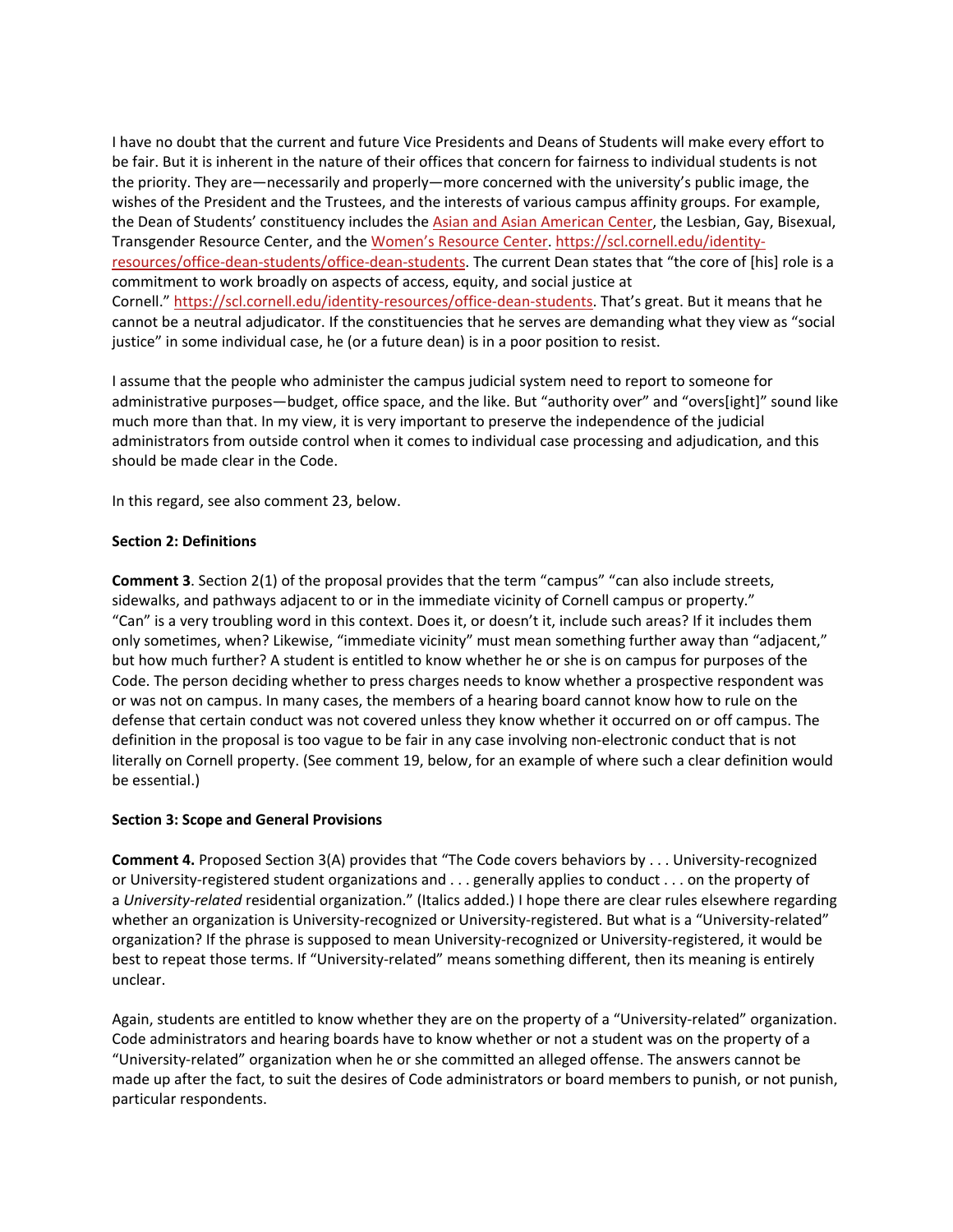**Comment 5.** In addition to the vagueness of the term "University-related," its use raises the question whether the proposed Code extends the university's jurisdiction beyond where it can lawfully go. If some organization is neither University-recognized nor University-registered, by what authority does Cornell purport to regulate what the organization does on its own property?

For example, would an off-campus organization that incudes students and people who are not affiliated with the University (for example, an off-campus food co-op, or political organization, or film club) be a "Universityrelated" organization? That would raise all kinds of problems for university jurisdiction over the organization. Similarly, if an off-campus organization includes both students and alumni, when (if ever) would such a group be considered "University-related"?

**Comment 6.** Also lacking from this proposed Code are any standards for determining when an organization is responsible, as an entity, for the conduct of some of its members (or the conduct of people on its property). An organization that has an official policy that is prohibited by the Code—for example, an official policy of discrimination based on gender identity—presents an easy case. But other cases are much harder. For example, it is not unusual for one or two people to commit acts of civil disobedience or minor vandalism at the fringes of a political demonstration. Is the organization that sponsored the demonstration responsible for their acts? Nothing in the proposed Code provides any guidance about that. But holding an organization responsible for the actions of individuals whose conduct the organization does not control is problematic. (See also comment 9, below, for the related problem of holding individuals responsible for the conduct of a group.)

**Comment 7.** The same proposed provision provides that "The Code applies to conduct that . . . poses a substantial threat to the University's educational mission," and defines "substantial threat" to include "unique violations which shall be left to discretion of the Dean of Students as requested." Similarly, it provides that "The final determination as to whether off-campus conduct is subject to this Code will be made by the Dean of Students, or their designee."

It is not easy to imagine provisions more prone to abuse (and legal challenge) than these. The U.S. Constitution contains a prohibition on *ex post facto* laws for a good reason: it would be grossly unfair to allow a prosecutor to decide, after a person has engaged in some conduct, that it should have been a crime, and to punish the person for it. While the off-campus legal system would probably allow the university to respond to unspecified conduct in an educational manner (e.g., with counseling or required reading), it would not likely allow the university to impose serious discipline on a student for conduct the student could not reasonably have known was prohibited by the Code.

### **Section 4: Prohibited Conduct**

**Comment 8.** Section 4.1 provides that "This prohibited conduct [namely, "To knowingly affiliate with groups, teams, or organizations that have had their University recognition or registration withdrawn, suspended or permanently revoked by the University for disciplinary reasons"] does not apply to unrecognized student groups who have never had University recognition or who are currently not recognized by the University because of non-disciplinary disbandment." That is fairly clear, and sensible. But the section goes on to provide, "However, known members of unrecognized student groups may be held accountable for prohibited conduct by these groups."

That sentence is ambiguous. If it means that "known members of unrecognized student groups may be held accountable for *such* prohibited conduct by these groups," then it is self-contradictory, because section 4.1 does not prohibited any conduct by unrecognized student groups who have never had University recognition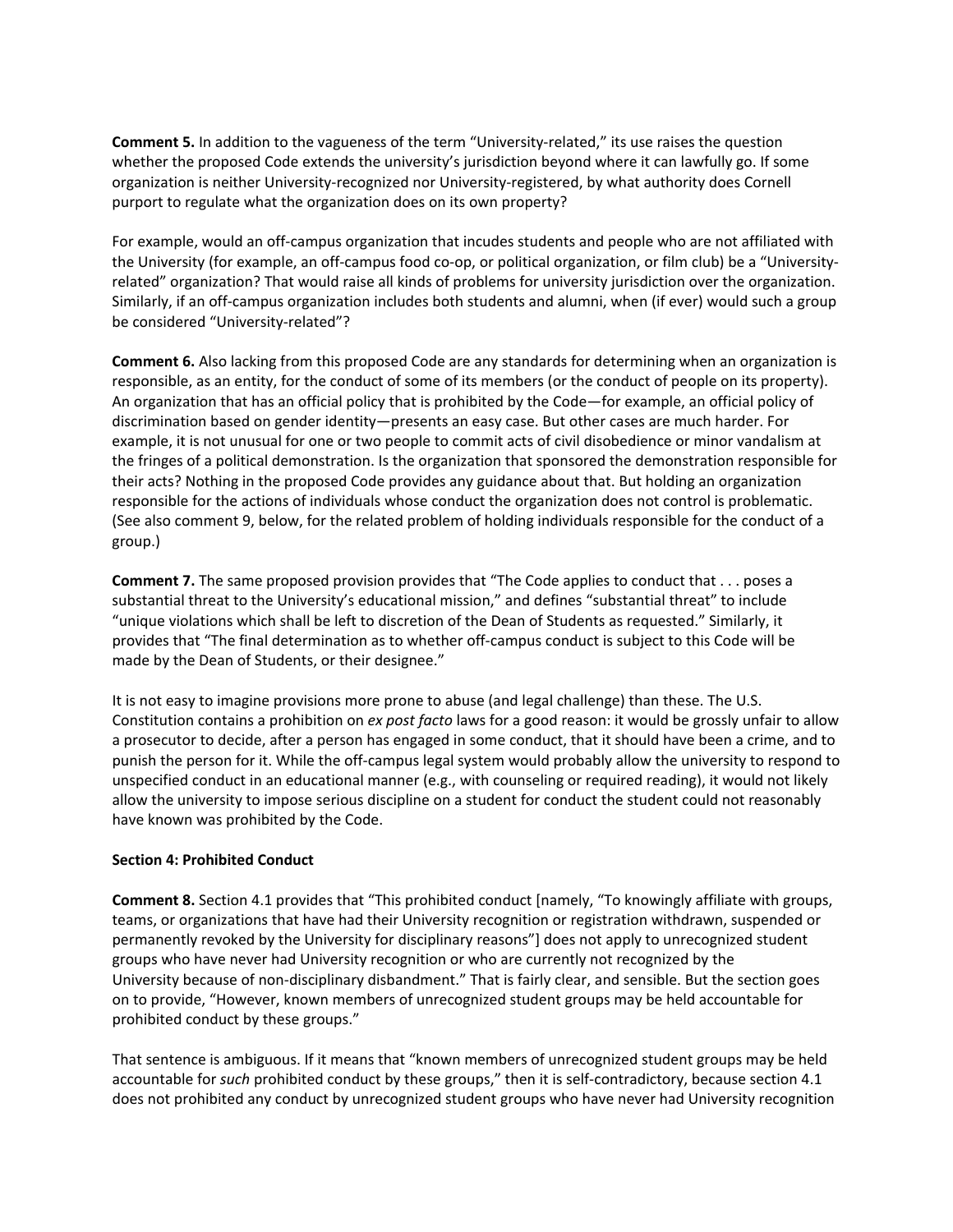or who are currently not recognized by the University because of non-disciplinary disbandment. Because the prohibition "does not apply" to them, there is no *such* conduct for which a person could be held accountable. On the other hand, if the final sentence means that "known members of unrecognized student groups may be held accountable for *any* prohibited conduct by these groups," then it amounts to guilt by association, which should not be part of the Code for the reasons given in Comment 9, below.

**Comment 9.** It is far from clear that Cornell could hold a person accountable for conduct by a group (recognized or not) when the student did not personally engage in, assist, encourage, or otherwise support the conduct. "Guilt by association" has long been viewed in this country as an improper basis for punishment. A student can be held accountable for the student's *own* conduct. But without some personal involvement, it is not right, and probably not legal, to punish a person for the conduct of others over whom he or she had no control. (See also comment 6, above, for the related problem of holding a group responsible for the conduct of some individuals.)

**Comment 10**. Section 4.1 also appears to sweep too broadly in seeking to assure that groups whose recognition or registration has been withdrawn, suspended or revoked do not continue to operate on campus. While that is a reasonable goal, and while formal activities such as rushing or pledging can certainly be prohibited on campus, prohibiting a student from "being involved in any activity that would normally be associated with being a member of such an organization" would seem to forbid students from continuing to be friends or roommates with other students, since living together, eating together, and socializing with each other are "activities" that members of organizations normally do. I certainly hope Cornell does not wish to tell students who were members of a group that has been punished that they cannot continue to be friends or roommates. Beyond that, freedom of association is a core American value, and is protected by the First Amendment. This prohibition should be significantly narrowed.

**Comment 11.** Section 4.1 also prohibits the use of "political persuasion" (among other things), "as a basis for exclusion from university or group activities on campus." It is odd that the prohibition on excluding people from official university activities, or activities of registered or recognized group activities on campus, is under the heading "Affiliation with Unrecognized Student Organizations or Groups," since it has nothing to do with affiliating with unrecognized groups. Perhaps this portion of Section 4.1 should be a separate section. Regarding the substance of this proposal, the inclusion of "political persuasion" is questionable. Political persuasion is a valid and constitutionally protected basis on which people choose to associate or not associate. While it would be reasonable for Cornell to require students to allow those of any political persuasion to attend an open meeting or a debate on campus, it would make no sense to require the Cornell Republican Club to allow avowed Democrats to participate in its meetings to plan future activities, or to require the Cornell Social Democrats to allow Republicans to march in their parade with their MAGA signs. Indeed, the Constitution does not allow Cornell (to the extent to which it is a public university) to impose such a requirement. *See Hurley v Irish-American Gay, Lesbian and Bisexual Group of Boston, Inc.,* 515 U.S. 557 (1995). This prohibition should also be narrowed.

The committee should also think carefully about whether it makes sense to enact an across-the-board ban on the use of ethnicity, gender, national origin, race, religion, or sexual orientation or affectional preference as a basis for exclusion from university or group activities on campus. While such discrimination is often improper, it is not always so. Is it wrong to have a Native American club that excludes non-Native Americans? Or a Muslim organization for Muslims? Or a women's support group for survivors of sexual assault that excludes men?

**Comment 12.** Section 4.1 covers athletic teams and, as written, would prohibit separate male and female sports teams. I presume that was unintentional, but if the Code is adopted as proposed, that would be the result.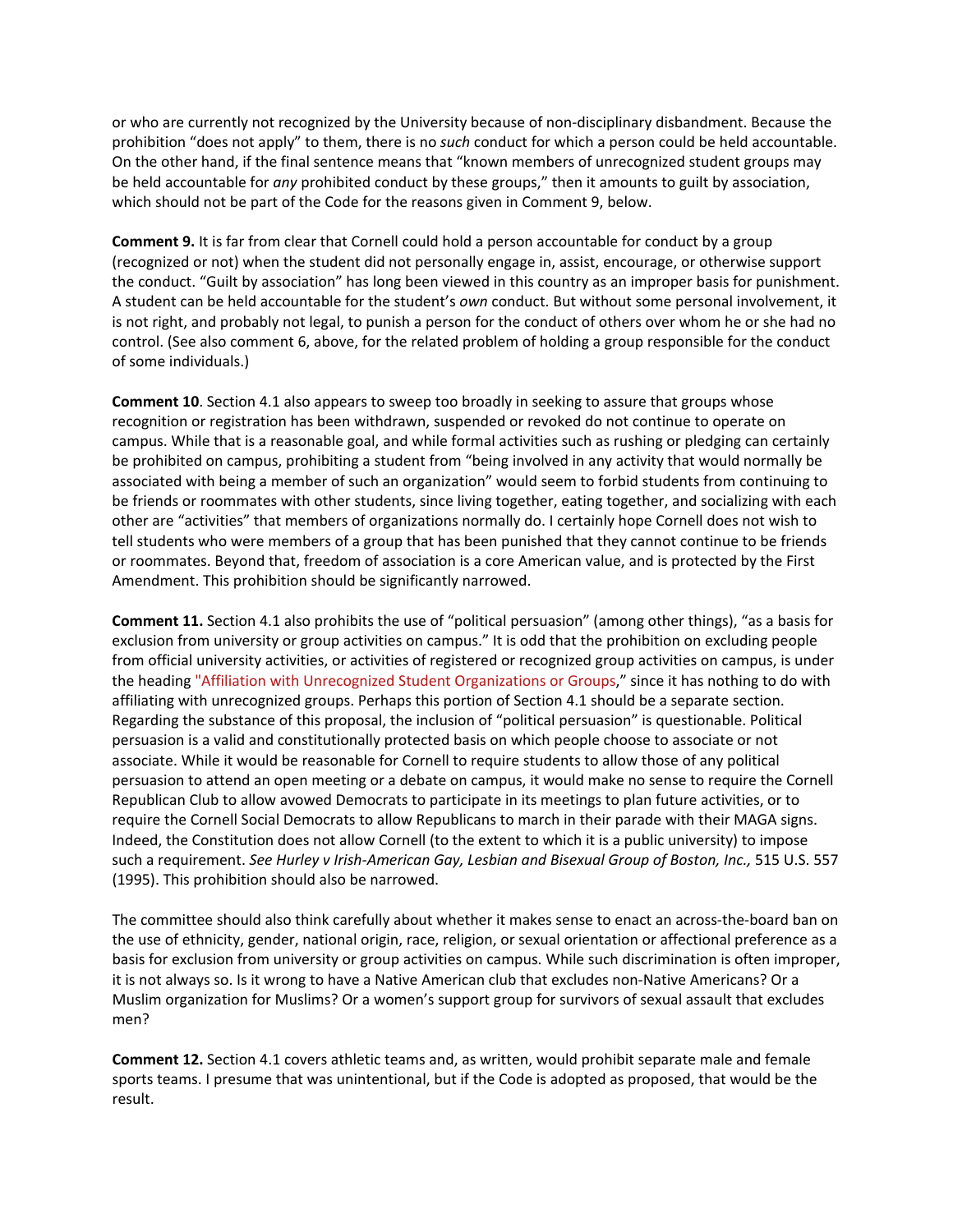**Comment 13.** I also note that the list of prohibited grounds for exclusion does not include "gender identity." Unless that concept is intended to be included as part of "gender" (which is not the usual understanding of that term, and which would not provide fair notice), it is a surprising omission.

**Comment 14.** Section 4.7, on Disorderly Conduct, makes it a violation "To intentionally cause or recklessly create a risk of disruption to the University community or local community [by] . . . Ureasonably loud . . . behavior." Causing a disruption is bad conduct. But to punish a student for creating a risk of disruption by being loud, when no disruption actually occurred, gives campus police a great deal of leeway to engage in discriminatory policing. It is well known that police across the country use disorderly conduct laws to arrest members of minority groups for conduct that is tolerated in others. College students are sometimes loud. If they cause no actual disruption, why should they be punished?

**Comment 15.** New York State has a medical marijuana program. But Section 4.9 makes it a Code violation to possess or use any controlled substance prohibited by state or federal law, and federal law continues to prohibit the possession or use of marijuana under any circumstances. It would therefore be a Code violation for a student holding a valid New York medical marijuana certificate to possess or use marijuana on campus, and perhaps off campus as well. Cornell is under no obligation to enforce the benighted federal law, and Section 4.9 should include an exception for the possession or use of medical marijuana that is lawful under New York law.

Likewise, New York State has a "Good Samaritan law," which (with some exceptions) protects any person from prosecution if the person "seeks health care for someone who is experiencing a drug or alcohol overdose or other life threatening medical emergency." McKinney's N.Y. Penal Law § 220.78.1. Such laws have been adopted in many states because lawmakers understand that it is more important to save a life than to prosecute someone for drug or alcohol possession. For the same reason, Cornell recently adopted a similar policy: "Under Cornell's Good Samaritan Policy, individuals that call for help and those that receive help in an alcohol or drug related emergency are protected from individual judicial consequences." Cornell University Sorority and Fraternity Life Risk Management and Social Event Policy (January 21, 2020), page 6, available

at [https://scl.cornell.edu/sites/scl/files/documents/Risk%20Management%20and%20Social%20Event%20Poli](https://scl.cornell.edu/sites/scl/files/documents/Risk%20Management%20and%20Social%20E%20vent%20Policy%202020%201.21.2020%20Final-VD.pdf) [cy%202020%201.21.2020%20Final-VD.pdf.](https://scl.cornell.edu/sites/scl/files/documents/Risk%20Management%20and%20Social%20E%20vent%20Policy%202020%201.21.2020%20Final-VD.pdf) But proposed Section 4.9 of the Code contradicts that assurance. Section 4.9 should be amended to make clear that the University's Good Samaritan Policy prohibits punishment under the Code, just as New York State's Good Samaritan law prohibits punishment by the criminal justice system.

**Comment 16.** Section 4.12, on Harassment, makes it a violation to subject "another person or group" to certain "behaviors," but it is entirely unclear what harassment of a group is supposed to mean. First, such behaviors become violations if they are made "a term or condition of an *individual's* participation" in university activities (italics added). So that applies only to individuals. Second, such behaviors become violations if the conduct unreasonably interferes with, limits, or deprives *an individual* from participating in or benefiting from university activities (italics added). So that also applies only to individuals. Those are the only two ways in which such behaviors become violations. The phrase "or group" should therefore be deleted, because the proposed Code does not actually create a violation of harassment of a group—nor should it.

**Comment 17.** Section 4.12 also provides, "The fact that the conduct targets a group that has historically experienced discrimination may be relevant to a determination of whether the conduct creates a hostile environment." That would create an explicitly discriminatory standard for punishment. The very same words or conduct would be a violation when directed at student A, but not when directed at student B. The offcampus legal system would, at a minimum, be quite troubled by that double standard, and punishment based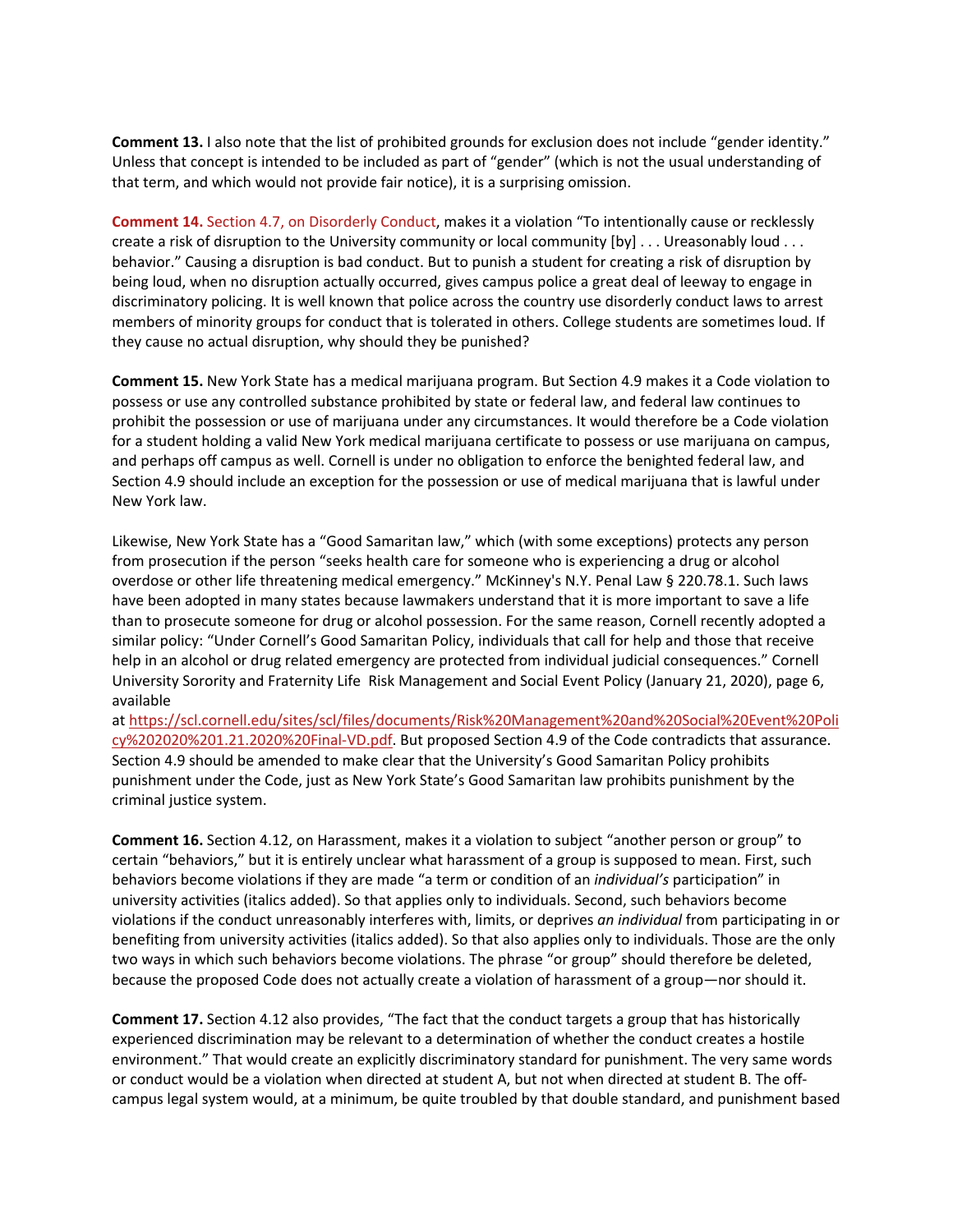on such a standard might be successfully challenged. By contrast, I think a provision that took into account the particular characteristics of an individual victim, that were known to the harasser (for example, that the victim had PTSD and was easily terrorized by particular conduct), would be more legitimate.

**Comment 18.** Section 4.16 prohibits "Obstruction or interference with . . . Code of Conduct processes, including, but not limited to: . . . Falsification, distortion, or misrepresentation of information." It is quite proper to prohibit obstruction or interference with the judicial system. But it is extremely common for anyone on one side of a disputed matter to believe that people on the other side are distorting or misrepresenting information. No one's memory is perfect, and one person's interpretation of a document or event is often very different from another's. Putting students at risk of punishment because an adjudicator disagrees with the student's understanding or characterization of certain information is not proper. Proof of deliberate falsification and an intention to obstruct or interfere should be required.

**Comment 19.** Section 4.24 makes it a violation to "possess, carry, or use any . . . object that can be used to cause physical harm." That would include a cane, a pair of scissors, a baseball, or even a laptop computer, which could inflict serious injury if swung into a person's face or neck. Under this provision, every student would be guilty every day. Even listing specific objects will not work; presumably Cornell does not really want to outlaw the possession of Swiss Army knives by students. The section should be revised to prohibit the *use*, or *threatened use*, of objects as weapons. If Cornell wishes to prohibit the possession or carrying of firearms (including replica firearms) on campus, it can so specify. Presumably there should be an exemption for members of ROTC. Such a prohibition would be an example of the importance of having a clear and careful definition of what counts as "on campus," as noted in comment 3, above.

### **Procedural Provisions**

### **Section 1: Participants in the Process**

**Comment 20.** The number of typographical errors in Section 1.1 is remarkable: "employee of hte University"; "filing a complaint witth the OSCCS"; "resolution of the complain"; "Cornell University is names as the complainant"; "Each names complainant"; "a personal advisor of that person's choise"; "shall not partipate." If this reflects a rush to publish—which seems likely—it also suggests that the thinking and reviewing process was rushed, as seems pretty clear. A code of conduct that may have very serious consequences for individuals should not be the product of such hasty and sloppy work.

**Comment 21.** Section 1.2 provides that "for a disciplinary probation, suspension or expulsion to be imposed, [a respondent's] counsel or advisor must have had a reasonable opportunity to participate fully in the hearings." It is impossible to know what a "reasonable opportunity" to "participate fully" means. Indeed, the sentence is self-contradictory, because "reasonable" necessarily means something less than "full." The Code should specify what a counsel or advisor may or may not do. Otherwise, hearing panels will almost surely apply different standards in different cases, depending on a host of subjective feelings, which will open the door to subsequent legal challenges.

**Comment 22.** I agree with the CJC majority that advisors should be able to speak on behalf of student parties. Students have widely varying speaking abilities, and will have widely varying levels of emotion about the process they are in. A student is the best judge of whether he or she would be better off asking an advisor to speak.

**Comment 23**. Section 1.3 provides that "The Director of OSCCS shall be appointed by and reports to the Vice President for Student and Campus Life." The CJS requested feedback on this section.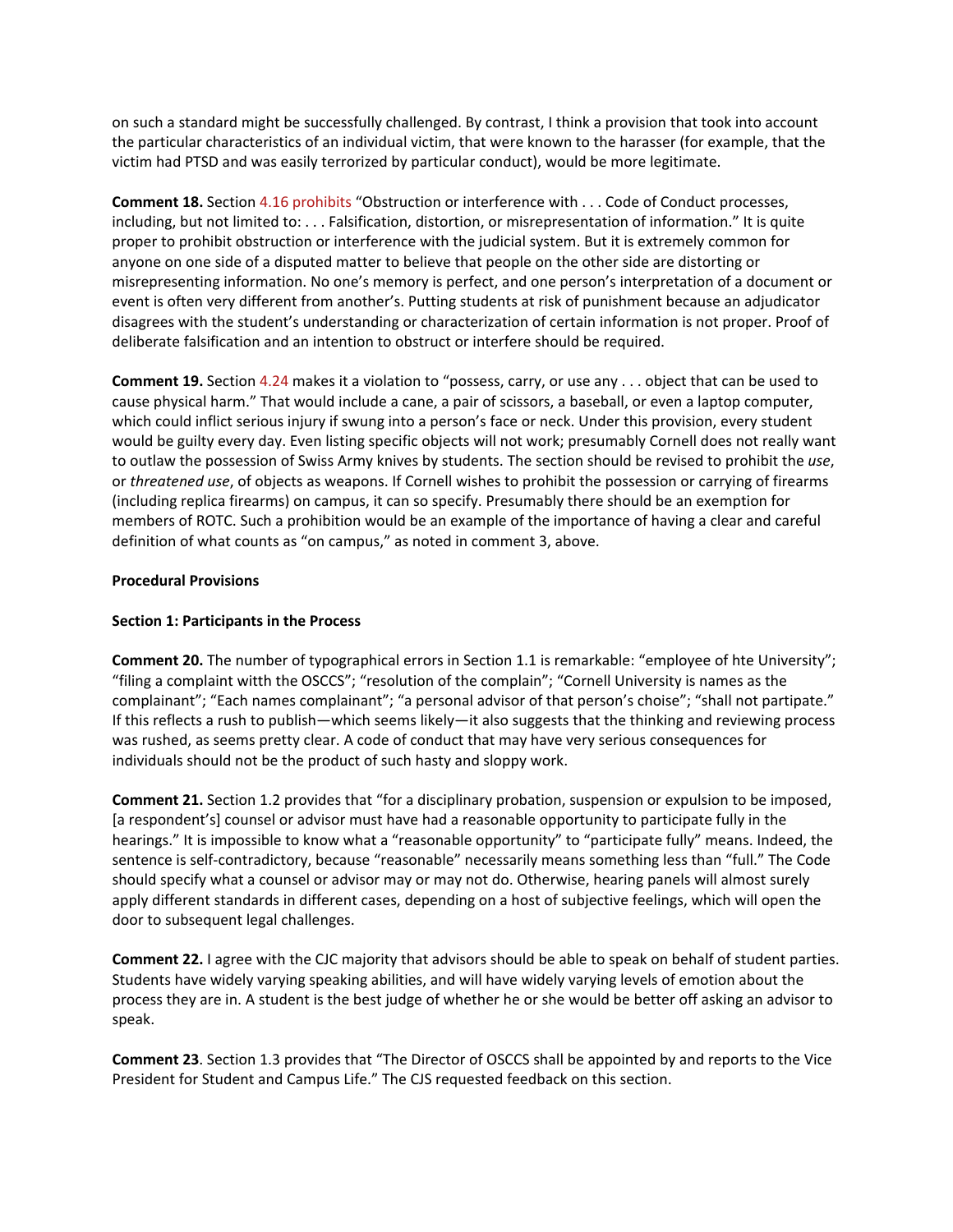It is not clear (at least not to me) just what "reports to" means here. I think an annual review is unobjectionable; an employee who is not doing his or her job should not be immune from review. But "reports to" usually means "supervised by" and "takes direction from." It would be a real problem if a Vice President (current or future) were able to dictate the manner in which a particular investigation or adjudication is handled. If reporting to the Vice President is retained, it should be clearly provided that the Vice President may not become involved in any particular case. In this regard, see also comment 1, above.

**Comment 24.** Regarding Section 1.4, the CJC requested comment on whether the Judicial Codes Counselors should be law school students, or whether the position should be open to any student who goes through an application process. While there are undoubtedly some non-law-students who would make good Judicial Codes Counselors, I find it hard to believe that an application process would do an adequate job of assessing that. Indeed, I think the job should be limited to second-year and third-year law students. Law school teaches a particular way of reading and thinking, and however much the student discipline process may aspire to be educational, imposing punishment on people is unavoidably legalistic. It isn't a matter of interest or intelligence; few students who have had no legal training will understand how to give good advice and counsel about a legalistic process. Perhaps my comments in this document are a good illustration of the skills that are necessary, and of the unfortunate consequences that ensue when those skills are absent.

**Comment 25.** Likewise, I think the suggestion that the Judicial Codes Counselors should be moved into Student and Campus Life is an exceptionally bad idea. The very reasons for the suggested change demonstrate why: "to increase accountability, understanding other aspects of student life, and make the process less legalistic and more educational." The job of the Judicial Codes Counselors is to provide assistance and representation to student respondents. Their only accountability should be to the students they are assisting. Making them accountable to others *necessarily* means that they will be less effective at their jobs indeed, that must be the goal. Likewise, insisting that they be more understanding of "other aspects of student life" means that they should be less understanding of the needs of the students they are assigned to assist. And asking them to make the process "less legalistic" means asking them to fail to provide the students they are assisting with the best counsel and advice.

In the outside world, a core ethical mandate for a lawyer is to represent the client, and only the client. Being accountable to anyone else, or withholding "legalistic" advice or representation because they "understand" other interests, would get a lawyer disbarred. Forcing Judicial Codes Counselors to have divided loyalties will make it clear to students who can afford to hire lawyers that they should do so, and will mean that students who cannot afford to hire lawyers will have poor advice and counsel. The result will be discrimination against non-wealthy students—who may be just the students whose interests would supposedly be advanced by the proposal to make the process less legalistic.

**Comment 26.** Section 1.7 provides that "Copies of student conduct records shall not be released to outside sources without written consent of the subject of such record, except . . . when … necessary … to preserve the integrity of proceedings under this Code," or (with respect to records of organizations) "when deemed necessary to educate the University community." The proposal provides no clue about what sorts of circumstances might make it necessary to release student conduct records to outside sources, and none come to my mind. Have there been past situations where such release has been deemed necessary? And what sorts of "outside sources" are included? Parents or guardians? Treating medical providers? News media? Additionally, the section is silent about *who* makes these decisions, which is a key question. If the people involved in the judicial system do not believe release is necessary, can they be overruled by some administrator? Should they be?

### **Section 2: The University's Response to a Complaint of Prohibited Conduct**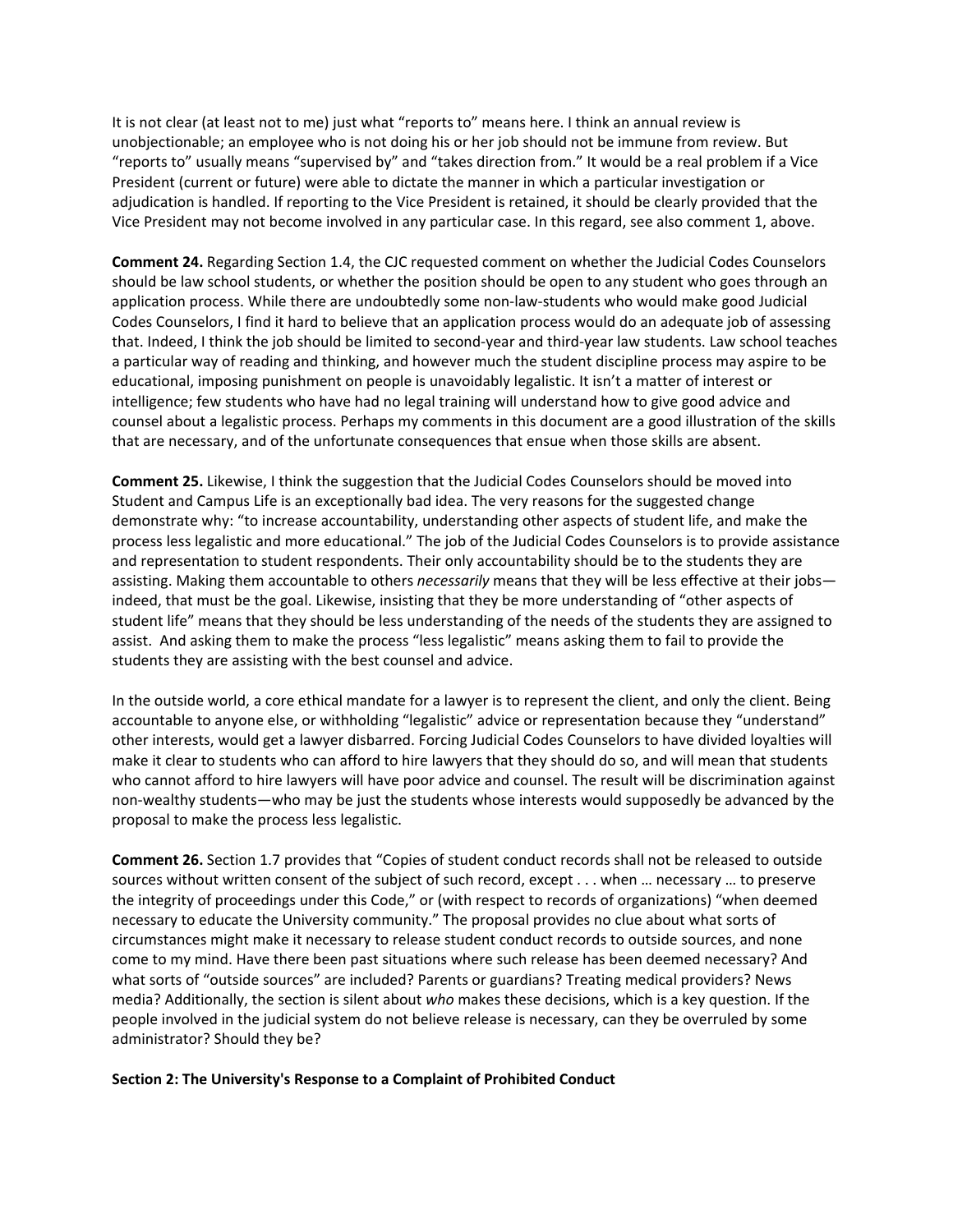**Comment 27. Section 2.1 provides that "**If the OSCCS determines that an individual making the complaint of the alleged conduct in violation of the Code was directly harmed by the reported conduct … the OSCCS will designate the individual as the named complainant." But how can anyone "determine" at the outset that a person was "directly harmed by the reported conduct." The reported conduct is only an allegation; it may be unfounded. As written, this provision suggests that respondents are to be presumed guilty. The provision should say, "If the individual making the complaint alleges that he or she was directly harmed by the reported conduct … the OSCCS will designate the individual as the named complainant."

**Comment 28.** Section 2.3 provides that an initial inquiry "may lead to … a determination that the complaint or report … should be administratively closed because, even if the behavior occurred, the behavior alleged would not violate the Code; a more comprehensive investigation by the OSCCS of the allegations may be appropriate." This is very puzzling. If the behavior alleged would not violate the Code, then why would a "more comprehensive investigation" be appropriate, and why would OSCCS be the proper entity to pursue it? Students should not be subject to a "comprehensive investigation" about alleged conduct that, even if true, involves no violation. There is nothing to investigate.

**Comment 29.** Section 2.5.1 establishes the process for review of interim measures by the Vice President of Student and Campus Life. A minority of the CJC recommends a "less formalized," "ad hoc" process. I agree with the majority. The process described in the draft gives both the respondent and the complainant the opportunity to be involved, and requires the Vice President to provide a written decision. That process is fair to both sides—and also creates a written record in the event the matter goes to court. An informal, ad hoc process invites abuse, with one party perhaps kept in the dark and no requirement that the Vice President be required to account for his decision. Indeed, I suggest that the provision be modified to specify that "The VPSCL will provide a written decision *explaining his or her reasons* to the parties and the OSCCS" (adding the words in italics), so that a written decision simply saying "request accepted" or "request rejected" is not adequate.

**Comment 30.** Section 2.5.3 deals with a request to the Appeal Panel to lift a Temporary Suspension. I cannot tell from the draft whether this would take place before or after a request to the VPSCL to do the same thing. Who has the final word?

### **Section 4: Resolution of a Formal Complaint Following an Investigation**

**Comment 31.** Section 4.1 includes an Educational Conference or Alternative Dispute Resolution as potential avenues for resolving complaints. It is good to make these options available. It should be made clear that the statements of parties during such proceedings are confidential and off the record. If a party's statement during such proceedings could later be used against him or her (whether as a confession of guilt or an admission of uncertainty about an allegation), the free give-and-take that is an essential part of such proceedings would disappear, and a party's advisors or representatives would need to have a right to be present.

**Comment 32.** Section 4.2 lists factors that OSCCS will consider in recommending sanctions and remedies. That list does not include doubt about what actually happened. Yet if the burden of proof is anything less than proof beyond a reasonable doubt, many cases will involve doubt—perhaps great doubt—about what happened. It seems to me that the existence of such doubt is a legitimate and important consideration when recommending sanctions and remedies, and it ought to be added to the list. To analogize: If I asked you to bet on whether James Buchanan or Franklin Pierce was the fifteenth President of the United States, you might be willing to bet serious money if you were totally sure which it was, but you might be willing to bet only a token amount if you had little confidence in your answer. Similarly, while an educational response might be justified in a case where there is real doubt about whether a respondent committed the alleged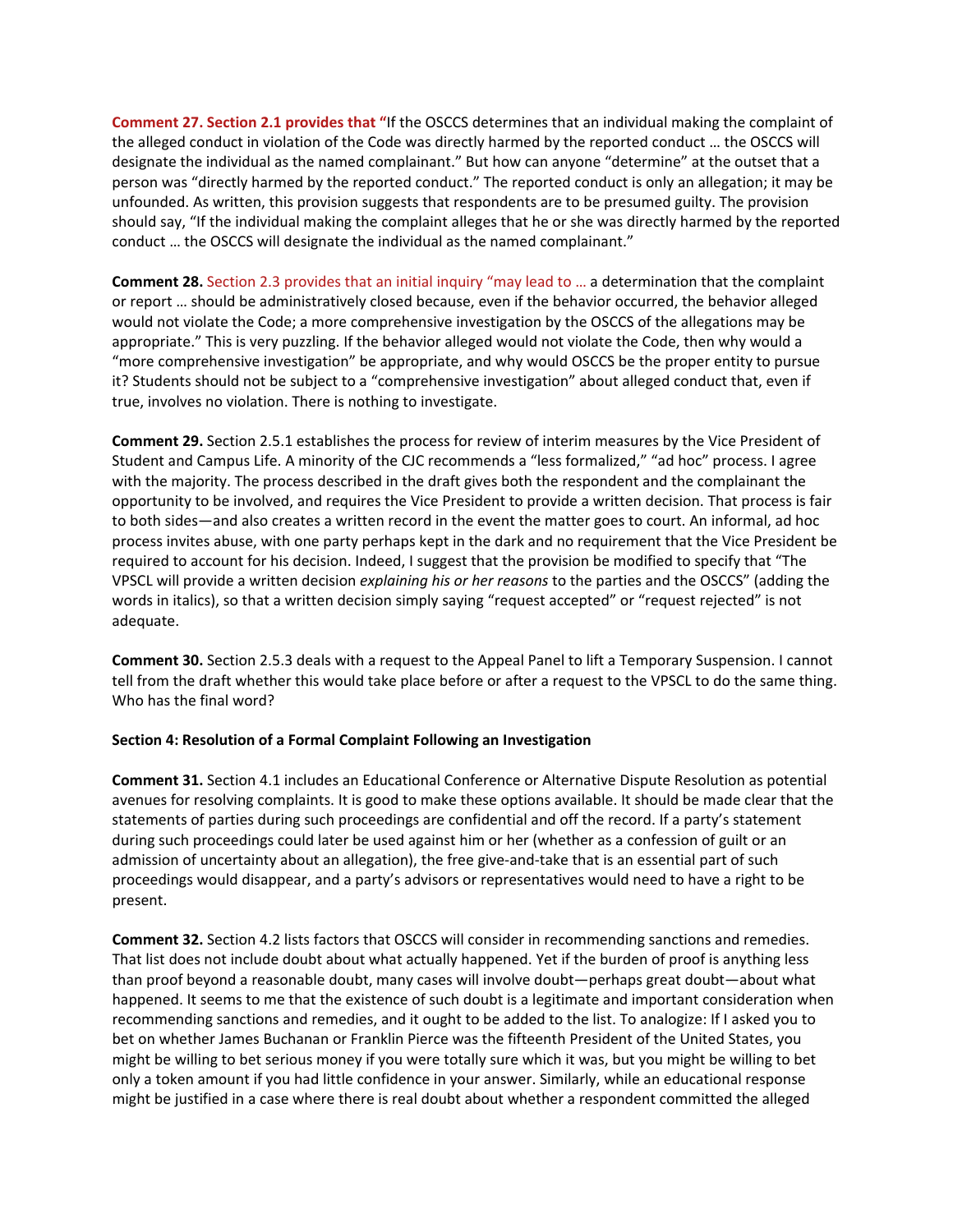violation, serious punishment, such as suspension or expulsion, would probably not be appropriate in such a case.

### **Section 5: Administrative Panel Procedures**

**Comment 33.** Section 5.2 indicates that there is an "Administrative, Hearing, and Appeal Panels pool" from which panel members are drawn. But I don't think there is anything in the draft Code about how individuals get into that pool—what are the qualifications (if any), what training (if any) do they receive, are they volunteers or are they selected involuntarily? These are all very important questions, and there must be answers, but I don't believe they are in the proposed Code.

**Comment 34**. Section 5.2 also provides that in any case referred to the Administrative Panel for a hearing, "OSCCS shall make a good faith effort to give notice of the hearing at least ten (10) business days prior to the hearing." But a good faith effort does not require any particular result, so notice could be given two or three days in advance, which would not be fair to parties preparing for a hearing, or to witnesses who may need to arrange their schedules. I think a minimum time should be specified, perhaps 7 business days. Such a flexible requirement for notice by OSCCS also conflicts with the inflexible time limits imposed upon respondents. See comment 39 and 53, below.

**Comment 35.** Section 5.4 provides that all hearings shall be private. I agree with the minority that there should not be a prohibition on public hearings. There are good reasons why the Sixth Amendment to the U.S. Constitution requires public trials: members of the community who did not realize they had relevant information may come forward. Unfair conduct by panel members would be exposed. Flaws in the process could become public. A party may be less willing to lie in public. There may be good reasons to close some hearings, but closure should not be the rule, at least not if the respondent requests an open hearing.

**Comment 36**. Section 5.7 provides that a respondent can appear in person at a sanctions hearing only with the permission of the Administrative Panel Chair and the Administrative Panel. It seems to me that a person facing punishment ought to have the opportunity to address the panel in person before the panel makes a decision. If the respondent wishes to speak and the complainant (or complaining witness) also wishes to speak, both should be allowed to speak.

### **Section 6: Hearing Panel Procedures**

**Comment 37.** Section 6.1 provides that "OSCCS shall make a good faith effort to give notice of the hearing within ten (10) business days prior to the hearing" of a Hearing Panel." But one day would be "within 10 days." The word "within" should be deleted. And, as in comment 28, a minimum should be specified.

**Comment 38.** Section 6.2 deals with recusal, and provides that a panel member should be excused only if the member "has first-hand knowledge of the events at issue, has been directly involved in those events, or is personally interested with regard to the outcome." That is too narrow. A panel member who has secondhand knowledge—in other words, who heard one party's story directly from that party—should certainly be excused. And a panel member who has any personal connection to a party—a fraternity brother or sorority sister, a roommate, a faculty advisor, a member of the same sports team—should also be excused. This is much broader than being "personally interested with regard to the outcome."

**Comment 39.** Section 6.3 provides that **"**Names and written statements of any witnesses to be called at the hearing by the OSCCS or by the respondent, shall be exchanged no later than five business days prior to the hearing." This may be reasonable if ten business days' notice was provided. But it would not be reasonable if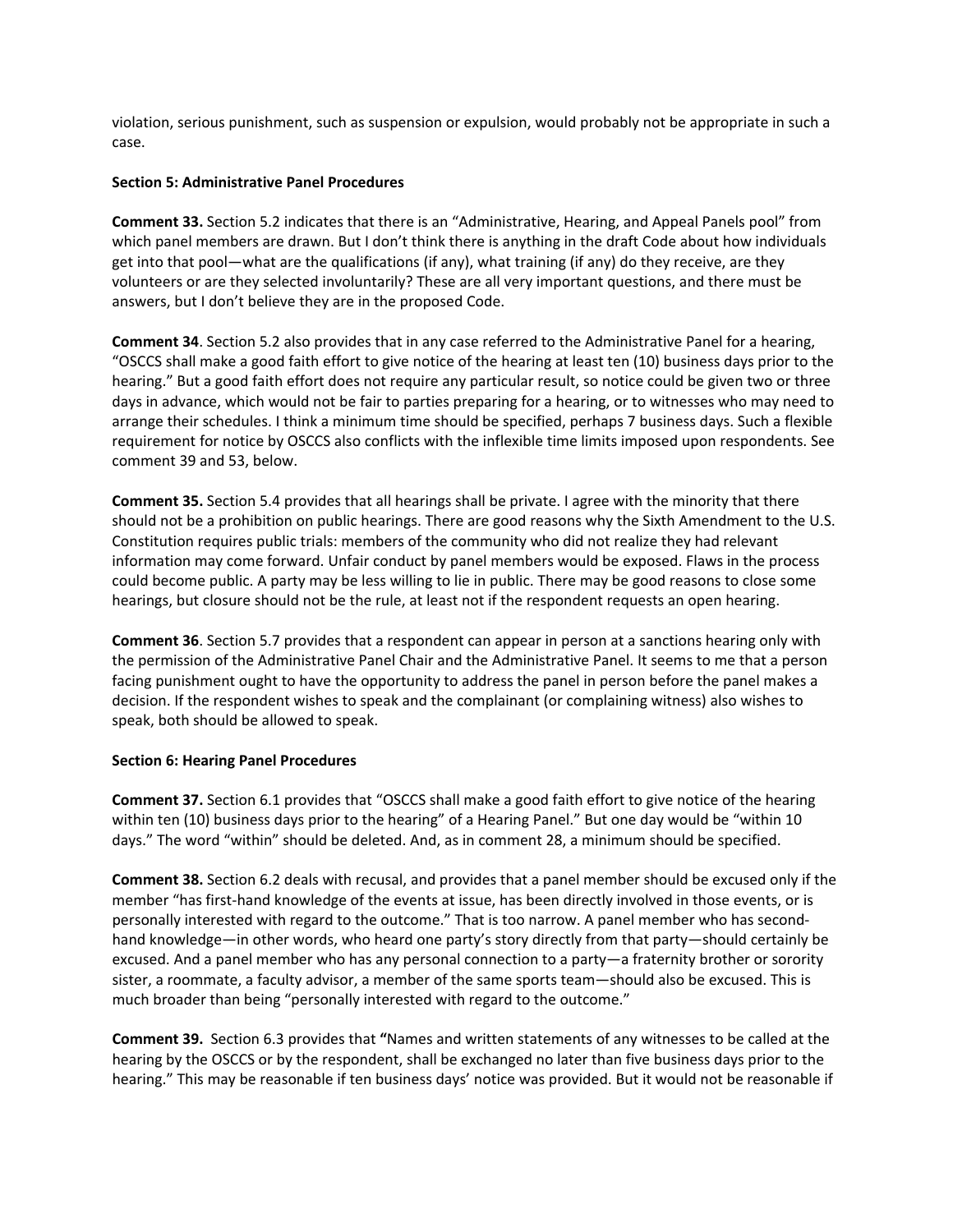six business days' notice was provided (see comment 34, above). It is not fair to give OSCCS only a "good faith" obligation while imposing strict deadlines on parties.

**Comment 40.** Section 6.5 provides that all hearings shall be private. Please see my comment 29.

**Comment 41.** Section 6.6 provides that "The respondent's counsel or advisor must have a reasonable opportunity to participate fully in the hearings. See my comment 26 on that point.

**Comment 42.** Section 6.6 also provides that "when the Hearing Panel Chair believes that direct questioning of a witness would result in undue intimidation, the Chair and the Panelists will ask questions instead of the respondent, in which case the respondent may submit proposed questions to the Chair." The proposal contains no requirement that the Chair of the panel actually ask any question proposed by the respondent. But it is very unfair to allow a witness to testify without challenge. The Code should provide that questions submitted by the respondent must be asked if they are relevant and not duplicative of questions already asked.

**Comment 43.** Likewise, Section 6.6 provides that "If an individual complainant does not testify, the Hearing Panel may proceed to decision only if it finds that the complainant's interests in not testifying outweigh the respondent's interests in questioning the complainant as a witness at the hearing." Even if the respondent objects to the introduction of any earlier statement by the complainant, the complainant's earlier statement can still form the basis for a decision if the "Hearing Panel Chair finds compelling circumstances of need for and reliability of such statement." In other words, the panel can reach a decision relying *only* on the complainant's previous, unchallenged statements. That is a recipe for having a university decision overturned by a court of law, and with Cornell owing attorneys' fees to the respondent's lawyer.

**Comment 44.** In Section 6.6, The CJC notes that a minority believes a Hearing Panel should never order relevant witnesses to testify, because this would be "punitive and would delay the hearing process." I agree with the majority. The hearing is an attempt to find the truth. Not every reluctant witness should be ordered to testify, but a witness with important evidence—perhaps an eyewitness, or perhaps someone who heard a party tell a different story than the story the party told to the investigator—should not be excused simply because the witness finds it inconvenient to attend, or because the witness's evidence would be harmful to the witness's friend. These hearings are serious business.

**Comment 45.** Section 6.7 provides for oral and written closing statements. A minority of the CJC would eliminate them as time-consuming and adversarial. I agree with the majority. A student may not be able to organize his or her thoughts, or to remember every important point, extemporaneously at the end of a hearing. A reasonable opportunity to submit a written statement is important. The time need not be long, and of course the process is already adversarial.

**Comment 46.** Section 6.9 specifies that decisions shall be made based on the preponderance of the evidence. The proper burden of proof is a fairly debatable question. But it is easy to accuse, and difficult to defend. And I believe, in line with the traditional view in the United States, that it is better for a few guilty people to go unpunished than for an innocent person to be punished. I therefore support requiring clear and convincing evidence when serious sanctions are potentially involved. If only educational measures are contemplated, I think a preponderance of the evidence is not unreasonable.

Also, Section 6.9 properly provides that the "burden of proof on violation shall rest on the OSCCS." To assure that all participants fully understand what this means, it would be useful to add that respondents are presumed to be innocent of the allegations against them. Thus, the section might read: "All decisions by the Hearing Panel shall be in writing, including a rationale and any dissenting opinions. A respondent is presumed to be innocent; therefore the burden of proof on violation shall rest on the OSCCS. The standard of proof on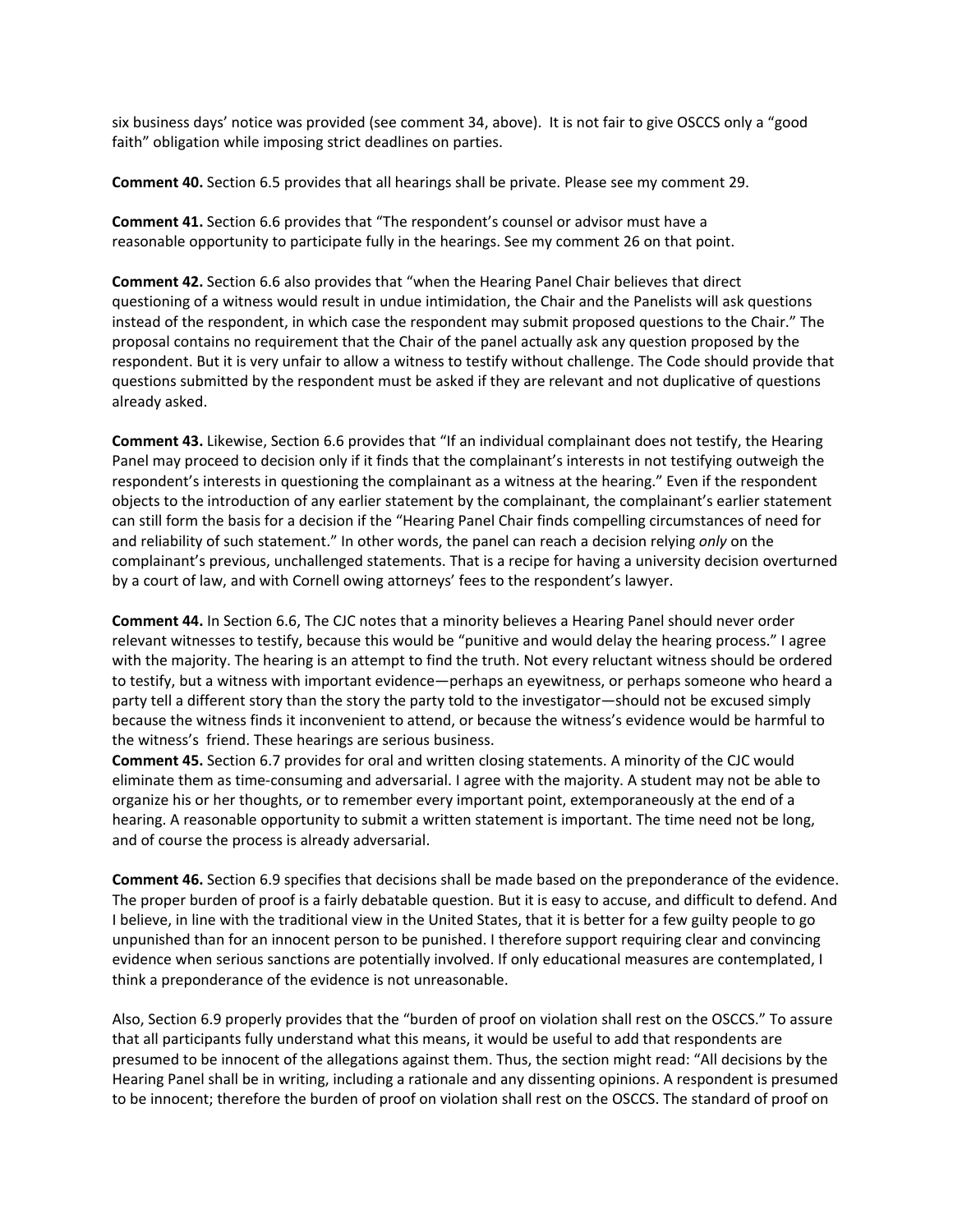violation shall be clear and convincing evidence. Under a clear and convincing standard, the Hearing Panel must be persuaded that it is highly probable that the respondent violated the Code."

Because the presumption of innocence should equally apply to respondents before administrative panels, language to that effect should also be included in Section 5.5, or, even better, in Section 8 regarding all types of hearings (see comment 49, below).

### **Section 7: Appeal Panel Procedures**

**Comment 47.** In Section 7.3, the CJC seeks comment on whether the right to appeal should be the same or different for the complainant, respondent, and OSCCS. My view is that it should depend not on the identity of the party but on the ground for the appeal. An appeal based on a claim that University officials prejudicially violated the fair application of relevant University procedures, or committed an error in interpreting the Code of Conduct, or its procedures, should be available to any party, because such an error infects the reliability of the proceedings and should be corrected regardless of which party will benefit from a correction. Such corrections will also benefit OSCCS and future panels by clarifying the proper meaning of the Code and its procedures. On the other hand, I think the other limitations in Section 7.3 are reasonable; the prosecution shouldn't get a second opportunity to put the respondent on trial.

I have the same view regarding appeals from an Administrative Panel (Section 7.4). I think appeals based on a misinterpretation of the Code or a failure to follow proper procedures should always be allowed.

**Comment 48.** Section 7.6 provides that the Review Panel "may, but is not required to, stay a sanction where the appealing party clearly demonstrates the need for a stay." This is puzzling. If an appealing party *clearly demonstrates* the need for a stay, by what possible reasoning should it be denied? Denying something that is "clearly" justified seems like the definition of injustice.

More broadly, a stay should not be granted only if an appealing party "clearly demonstrates" the need for a stay. I suggest that section 7.6 be revised to provide that "The Review Panel shall stay (i.e. postpone implementation of) any sanctions pending a final decision on the appeal when the appealing party shows that that there was probably an error in the panel's decision that affected the outcome, or that failing to stay the sanction would create a serious hardship for the appealing party while staying the sanction would not create a hardship for the complainant."

### **Section 8: General Panel Procedures Applicable to All Types of Hearings Under These Procedures**

**Comment 49.** My main comment on Section 8 is that it shouldn't come at the end. It should come *before* the sections specifying separate procedures for different types of hearings, and the general procedures it provides should not be repeated in the sections specifying separate procedures for different types of hearings. As it is, much of Section 8 does repeat things that have already been said.

**Comment 50.** Section 8.3 lists the grounds on which a party may object to certain evidence, "unless otherwise provided by the Code." But I didn't see anything elsewhere in the Code about this. If it exists, it would be useful to specify where. If it doesn't exist, it should be deleted.

**Comment 51.** Section 8.3 provides that "The Administrative, Hearing, or Appeal Chair will make a determination on objections and instruct the panelists accordingly." This highlights the need for the Chair to be carefully selected and to understand sch concepts as relevance and prejudice (in its evidentiary sense). Yet nothing in the Code says anything about the qualifications, selection, or training of Chairs or panel members. See also comment 33, above.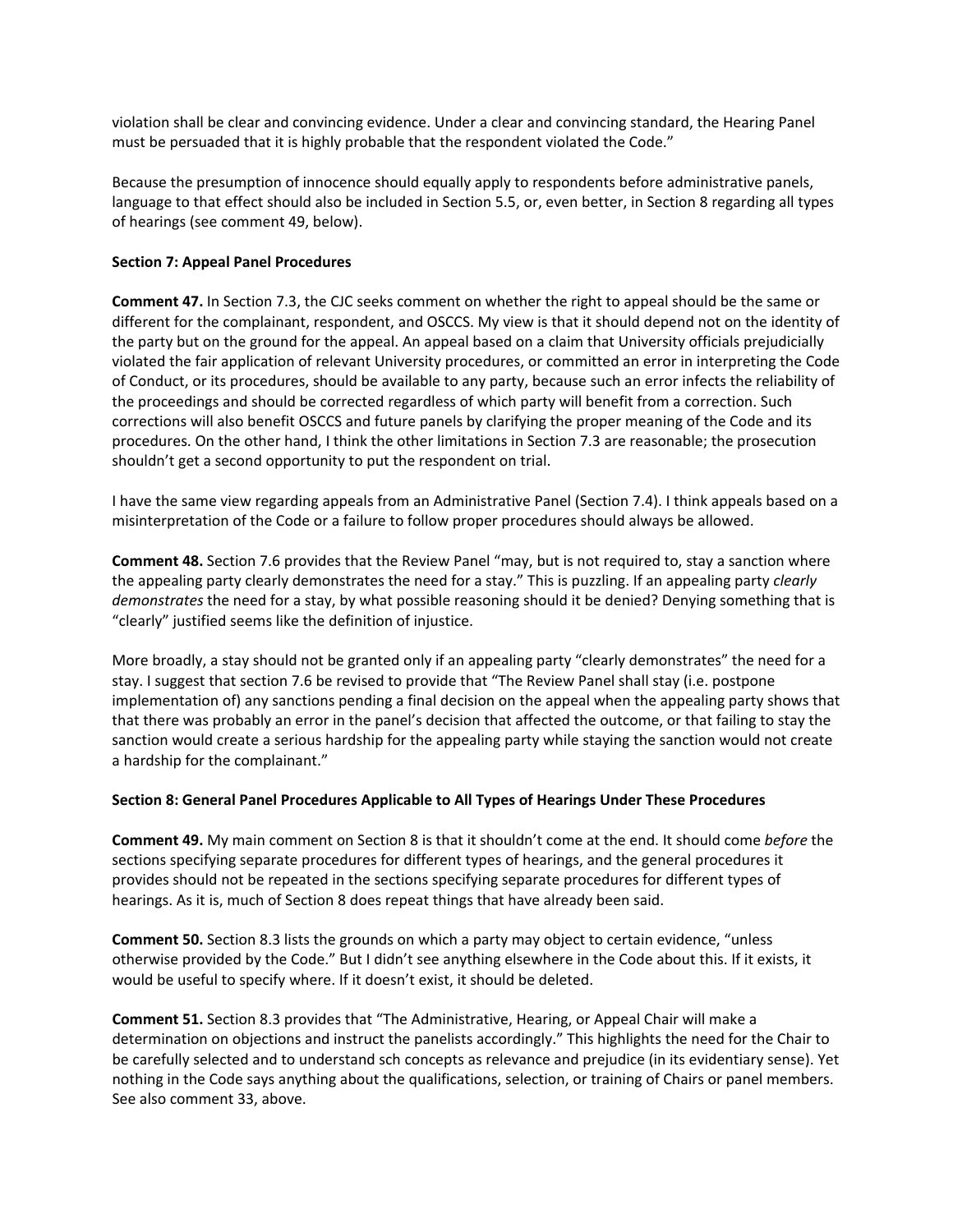**Comment 52.** Section 8.4 specifies the burden of proof. Please see my Comment 46, above. This is a good example of the repetition that should be avoided.

**Comment 53**. Section 8.5 deals with conflicts of interest. But this subject was already covered but *differently*—in Section 6.2. So the proposed draft is now internally inconsistent.

It is not at all clear why the Vice President of Student and Campus Life is involved in this process, as his or her role seems to be limited to forwarding mail. And the requirement that notification of a possible conflict must be made within 5 business days after the party's receipt of notice of the identity of the panel members may mean that notification is not due until *after* the hearing, as Section 5.2 (for example) provides that the names of panel members do not need to be provided with the notice of hearing, but may be provided "at a later time, prior to the hearing." These various time requirements need to be coordinated with each other. Someone needs to read through the proposal with attention to detail (see related Comments 34 and 39).

**Comment 54.** Section 8.8 provides that "The OSCCS, respondent, and, if applicable, the named complainant may listen to the audio recording of the hearing." Perhaps this is intended to include the advisor or representative of the respondent, and, if applicable, the named complainant; if not, it should be revised to make clear that they are included. The audio recording is a key part of the hearing record for any appeal (Section 7.2), and it is essential that a trained person assisting a party with an appeal—or for that matter a court case—have access to the recording. For that reason, it should also be made clear that a party and the party's advisor or representative will have the opportunity to listen to the recording privately, so that they can freely discuss its contents while listening, and that they have the opportunity to take detailed notes (unless they are allowed to make a copy).

**Comment 55.** Section 8.9 is titled "Public Record of Hearing Decisions," but all it provides is that decisions shall be kept on file in the OSCCS**.** It says nothing about public access to those files. A sentence should be added providing that any member of the University community may review these files (from which the names of individuals and other identifying information have been redacted) during regular business hours.

I hope the Codes and Judicial Committee finds these comments helpful.

Sincerely,

Arthur B. Spitzer '71

## [Public Hearings/Clear and Convincing Standard](https://assembly.cornell.edu/comment/123#comment-123)

Submitted by Anonymous Committee Member on Thu, 2020-05-07 19:45 (user name hidden)

I am opposed to making all hearings private. There are times when greater transparency is appropriate and that should be an option in some situations.

I also oppose lowering the burden of proof. If disciplinary consequences could result, a clear and convincing standard is appropriate in this context. I disagree that lowering the standard of proof will accomplish the objective proferred or have a more educational impact for the student involved.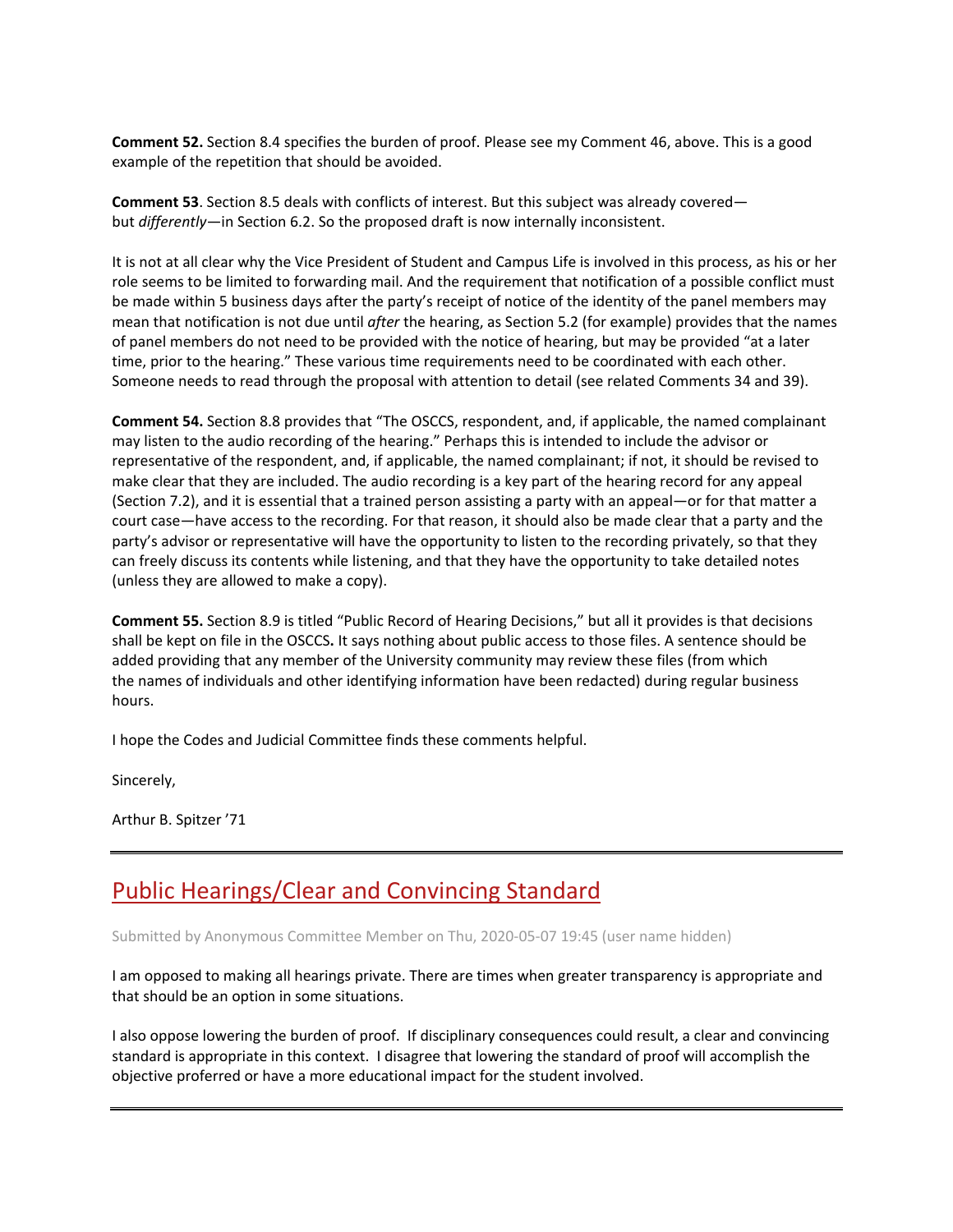# [Concerns about Due Process and Transparency](https://assembly.cornell.edu/comment/122#comment-122)

Submitted by Miranda Rose Herzog on Thu, 2020-05-07 17:45

#### Dear Codes and Judicial Committee and University Assembly,

I write to express my serious concerns with the proposed amendments, both in terms of content and in terms of the process by which the CJC has distributed these amendments for public comment. With respect, the CJC's communications with the Cornell community about these proposals have been appallingly sparse and misleading, and the proposed amendments are offensive to basic notions of due process and fairness. I can only imagine what the comments on this page would look like if the majority of the Cornell community was actually aware of what is contained in these proposals.

First, I will briefly address the alarming nature of the proposals themselves. As many commenters before me have noted, the amendment to Section 8.4 lowering the burden of proof is at best misguided and at worse disastrous. Given the serious penalties that are possible under the Code of Conduct, along with the enormous power disparity between the University, the OJA, and associated professional attorneys on one hand, and individual college students on the other hand, it is shocking for the CJC to suggest that this standard "[is] the best standard to balance interests of the community, rights of the accused student, and due process." The student in a disciplinary hearing will always be at a disadvantage compared to the University. Recognizing this inherent disparity is crucial to delivering on the promise of due process.

I am further concerned by the amendments to Sections 5.4 and 6.5 making all hearings private without exception. While I don't doubt that many students would prefer a private hearing, giving students the option of requesting a public hearing constitutes an important check on the power of the University. The Cornell community has an interest in ensuring that disciplinary actions are being conducted fairly. If a student wishes to open their disciplinary hearing to the public, they should be allowed to do so. The combined effect of lowering the burden of proof and eliminating the possibility of public hearings is to give the University virtually unchecked discretion in disciplinary matters.

Quite apart from the major substantive issues with the amendments, I am deeply troubled by the notice and comment procedure that has been used by the CJC with respect to these amendments. As has already been extensively noted, we are all in the midst of a one-in-a-lifetime crisis situation, and students are additionally in the midst of attempting to prepare for remote final exams. The timing of these amendments would be less than ideal even if the amendments themselves were fairly minor and routine. Given that they are neither, the choice to release the amendments to the public at this time is insupportable. I don't claim to know the CJC's intentions, but the optics of this situation are that the CJC and the UA are using the cover of a global pandemic to ram through major changes to the Code of Conduct at a time when hardly any community members have the ability to properly consider those changes.

Furthermore, in addition to the timing of the communications with the public, the communications themselves reveal a severe lack of transparency. Hiding the change to Section 8.4 under the vague goal of "[r]eworking the Code to have an educational and aspirational rather than punitive, quasi-criminal tone" cannot be rationalized as anything short of deliberate obfuscation. The initial commenting period was only two weeks long and included no provision for a public forum for discussion. When a public forum was scheduled, it was scheduled the day before the (new) deadline for comments, and students received only a two-day warning of the meeting. And what's more, the Zoom link sent for the "public forum" was incorrect, and no correction was issued to the community. Thus, the supposed "public forum" actually occurred in a Zoom meeting that was completely inaccessible to the majority of the community.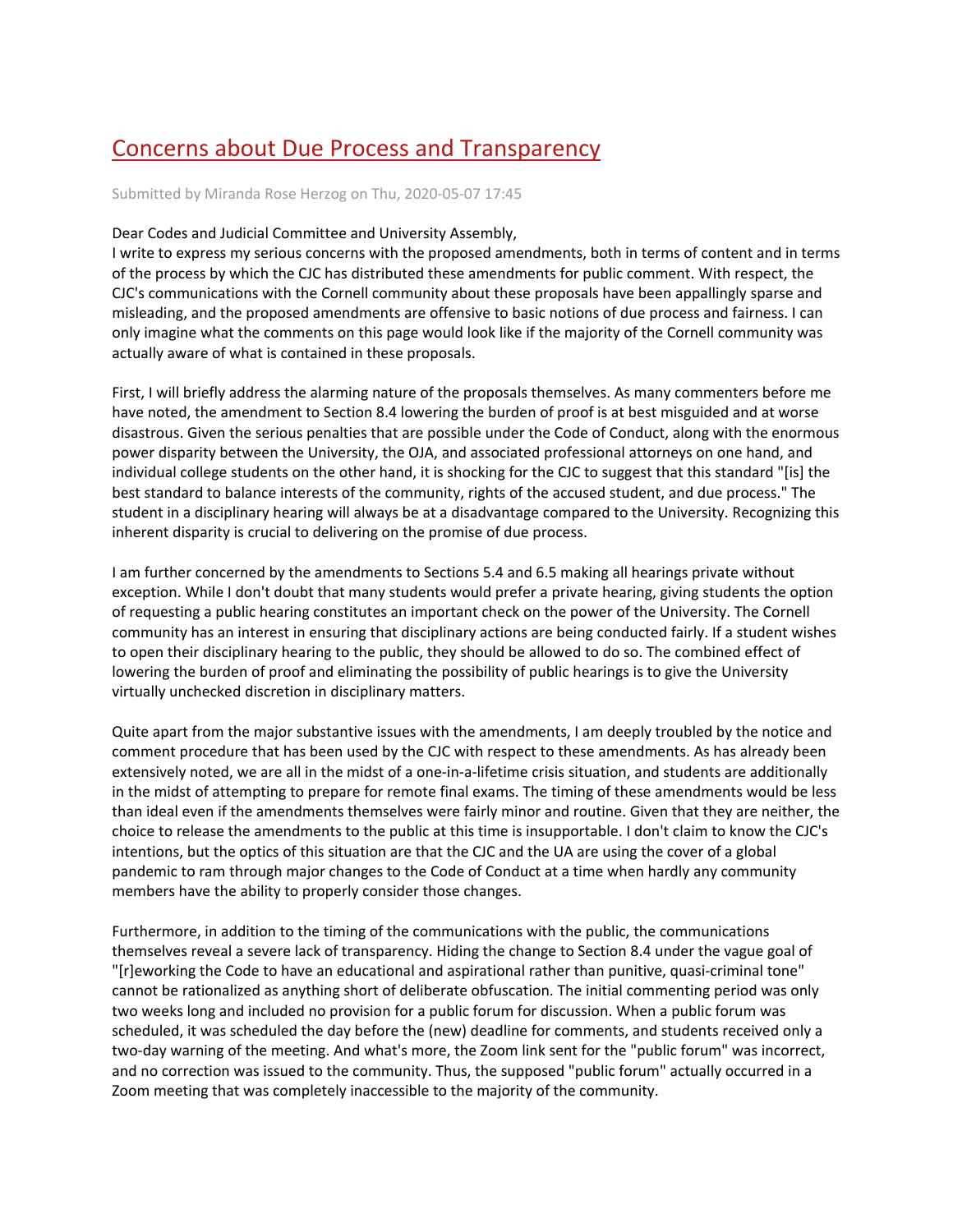I strongly believe that these amendments are misguided and inappropriate. They should not be adopted. More than that, they should not have been proposed at a time when the community is extremely limited in their ability to evaluate and comment on them. And finally, the CJC should have at least made an honest attempt to communicate the actual content of the amendments to the community. I respectfully urge the CJC and UA to reconsider these proposals.

Sincerely, Miranda Herzog J.D. Candidate, Class of 2020

## [Absolutely ridiculous.](https://assembly.cornell.edu/comment/121#comment-121)

Submitted by Samuel Jacob Chessler on Thu, 2020-05-07 16:42

Absolutely ridiculous. Students should have the right to freedom of assembly

# [Against](https://assembly.cornell.edu/comment/120#comment-120)

Submitted by Samuel Jacob Chessler on Thu, 2020-05-07 16:39

I am against any policy change that attacks judicial process. We have always lived in a nation with innocent until proven guilty without a reasonable doubt. Any policy that does away with this I would oppose

# [Response to "Clear and Convincing/Preponderance"](https://assembly.cornell.edu/comment/119#comment-119)

Submitted by Anonymous Committee Member on Thu, 2020-05-07 16:36 (user name hidden)

As a previous commenter mentioned, this is for code of conduct violations, not sexual assault which falls under policy 6.4. The preponderance of the evidence standard is already in use. Nonetheless, I strongly oppose this position. First off, I have no clue where you got those numbers like "about 100." Using the preponderance of the evidence standard errs on the side of the accuser, meaning somebody could be falsely accused and then found responsible for something they did not do. Sexual assault is a crime, and our criminal justice system is centered around the presumption of innocence to not convict people of crimes they did not commit. By using the preponderance of the evidence standard, schools can take action against students because they are 50.1% sure that an assault occurred, which is not clear enough to make a guided decision on whether to find somebody responsible since there's essentially a 50/50 chance that it occurred. It's true that forensic evidence and witnesses are not always available in these cases, but that doesn't mean we should reduce the burden of proof so that more people can be falsely found responsible. There have already been many cases of people who have been falsely accused, and these cases harm the innocent's reputations and their academic careers. For that reason, there has been a push for due process and against the preponderance of the evidence standard. The current presidential administration has made a push for the clear and convincing standard to be implemented in schools, and though I personally do not agree with nearly all views of the administration, I am glad that this push for due process is occurring. I am sad that many sexual assault victims do not find justice, but opening up the doors to allow false allegations to lead to convictions of innocent people is not a solution. Imagine somebody accusing you of a crime, say robbery or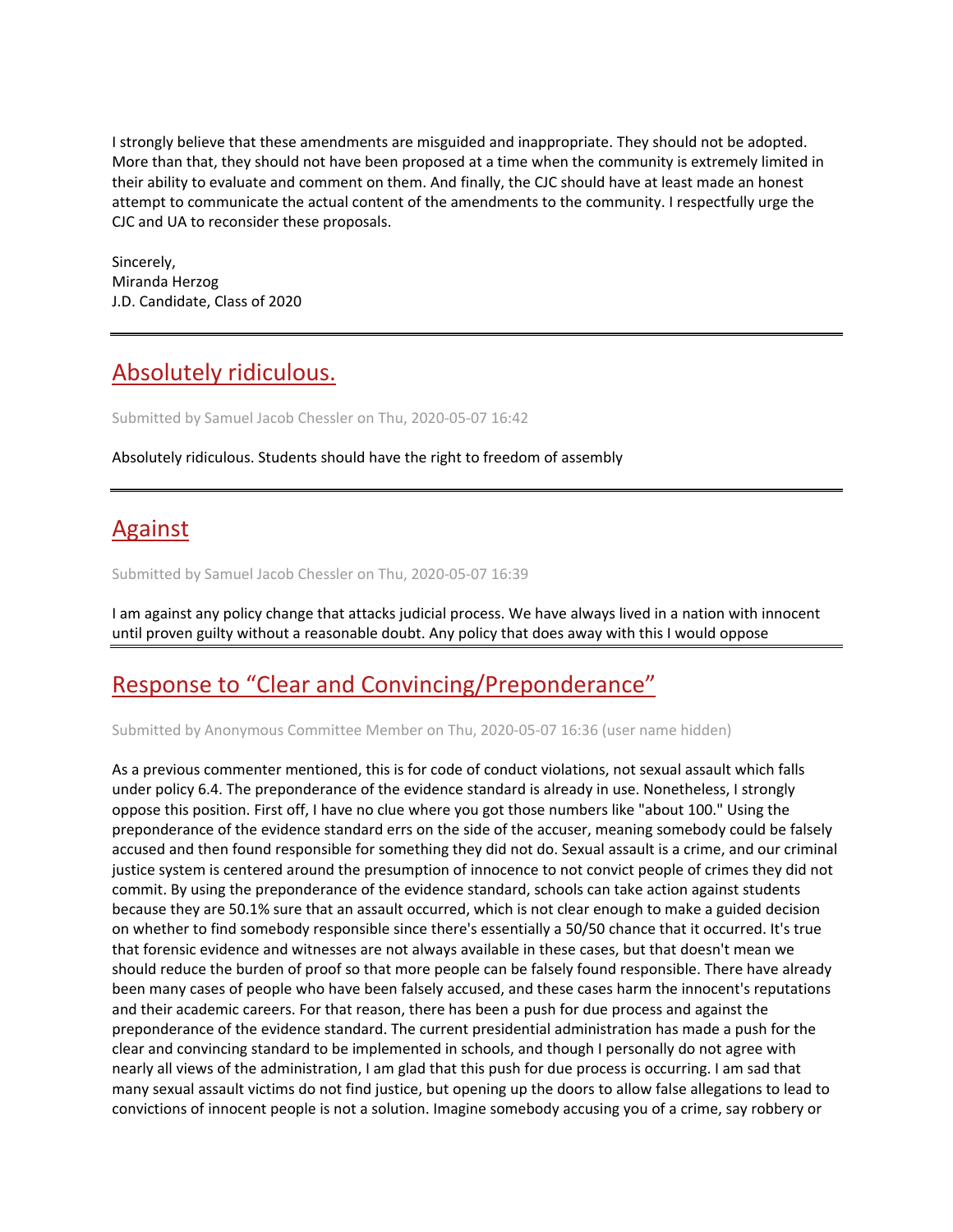even murder, and you had no way to prove that you didn't do it, but you're still convicted for it because a group of people were just over 50% sure it happened. It's unacceptable in the example I gave above, and it's unacceptable in all cases including sexual crimes.

## [Statement of the Undersigned Greek Alumni](https://assembly.cornell.edu/comment/117#comment-117)

Submitted by Robert C. Platt, Esq on Thu, 2020-05-07 14:56

A formated PDF has been emailed to the Assemblies Office.

### **STATEMENT BY THE UNDERSIGNED GREEK ALUMNI ON CODES AND JUDICIARY PROPOSED DRAFT**

The undersigned are offering comments on the draft code and judicial procedures posted by the Codes and Judicial Committee (CJC). We thank the CJC for their hard work on a project that involves many difficult issues. This project is important because it brings together all elements of the Cornell community to forge a set of widely-accepted conduct rules and procedures that will bring fairness and justice to students as those standards are enforced.

 Since Cornell admitted its first students in 1868, Cornell fraternities have provided values-based education and opportunities for self-governance to generations of Cornellians. Fraternities are also valuable inter-generational organizations that promote mentoring and career advising for undergraduates and recent graduates. Fraternities offer skills training and education resources from both Cornell alumni and from each fraternity's national organization. In general, most fraternities operate under the Trustee "recognition policy.["\[1\]](https://assembly.cornell.edu/get-involved/input-issues/2020-proposed-amendments-campus-code-conduct#_ftn1) Most fraternities are single-gender organizations, but some are co-ed. Fraternity alumni have a long history of contributing to Cornell in many ways that further the university's goals of allowing "any person" to get a quality education. Fraternity alumni welcome improvements to the campus judicial system as long as the changes continue to protect student rights and support fairness and objectivity in the adjudication process.

### **1. Burden of Proof**

If Cornell students were before the criminal justice system, they would face the standard of "proof beyond a reasonable doubt," which was put into Cornell's Campus Code of Conduct in 1970. Later, the Code has required a lower standard of "clear and convincing evidence". It would be a huge mistake to further reduce this standard to a "preponderance of the evidence", as recommended by a 6-4 CJC vote. Society recognizes the importance of the burden of proof protecting the innocent from mistaken identity, erroneous claims and potential bias. A "preponderance of the evidence" or 51% likelihood does not offer adequate protection to students, families and alumni who have invested time and money in a Cornell degree that can be so easily devalued by a finding that does not require clear and convincing evidence. The consequences for a student found mistakenly "responsible" are severe and can damage chances for graduate school acceptance or finding a good job. In essence, Cornell Judicial decisions can be both career- and life-changing. Thus, before putting such a consequential mark on a student's record Cornell has an obligation to be very sure indeed that the sanction is thoroughly examined to a high standard of proof. Cornell should not be advocating reduced standards for due process and fairness.

### **2. Freedom of Association**

Since Cornell first opened, it has recognized the right of students to form groups. Conduct is best regulated on an individual-by-individual basis rather than a group level by weighing the freedom of association and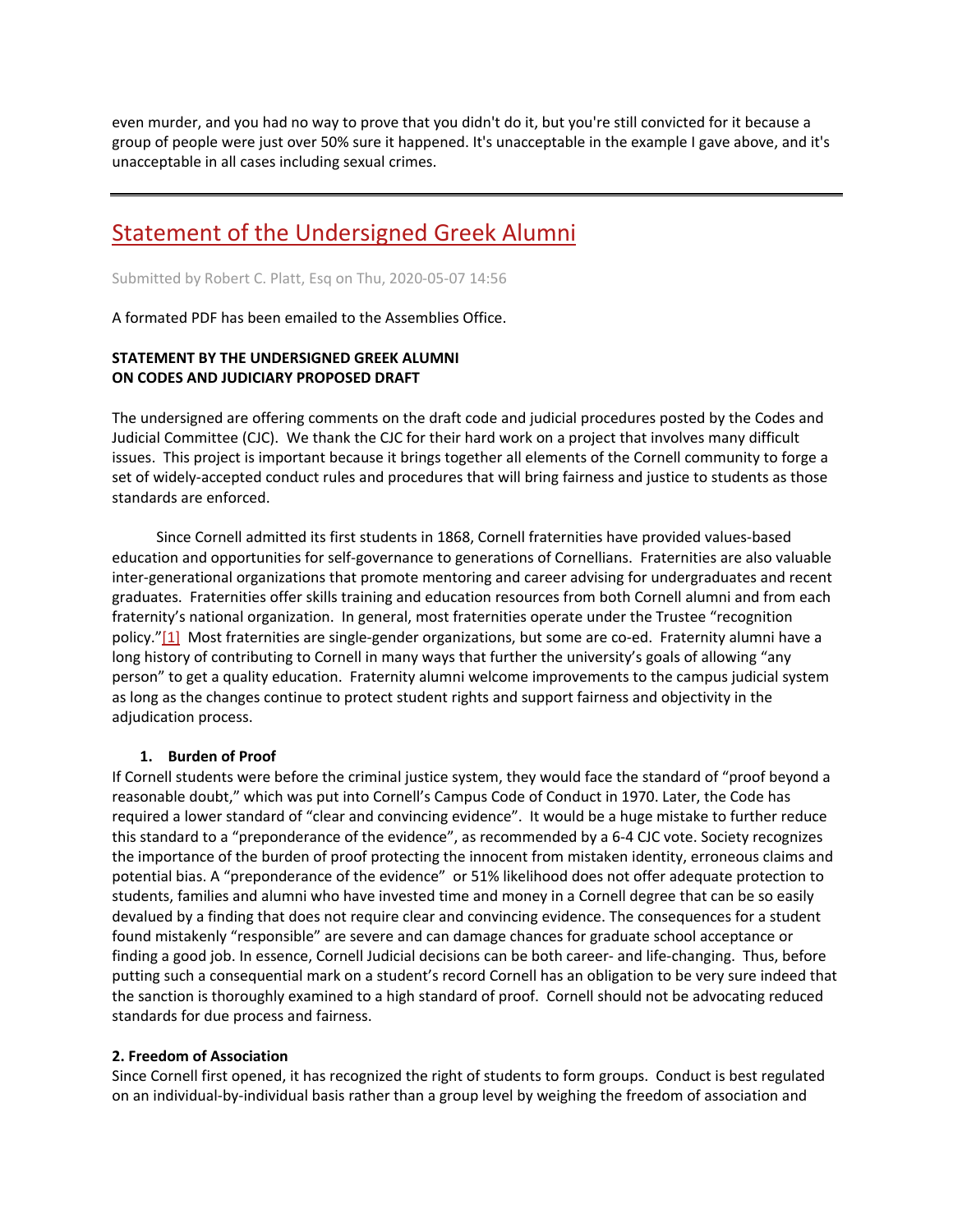expression against the deterrence of group misconduct. In the criminal law, corporations make official decisions through required formalities and leave paper trails. But student groups are usually unincorporated and tend not to leave paper trails documenting their misconduct. The proposed document is too vague on when the misconduct of individuals warrants a complaint and potential sanctions against the organization(s) of which they are members. The same criteria should apply regardless of the type of organization(s) involved. Section 3(A) on jurisdiction would be clearer if there were a consolidated registration process for all student groups, and then have the Code apply only to those student groups who register. In this manner, any disagreements on jurisdiction would be resolved through enforcement of the registration process rather than during an after-the-fact adjudication of Code violations. This would further your goal of "decriminalizing" disputes surrounding the benefits and burdens of registration. Registration would make clear who to notify if a group were to become a party to a proceeding. Notification should be to both the undergraduate leader and to the alumni/faculty advisor. Even if a group is not registered, the conduct of individual students would remain subject to the Code. Proposed Section 4.2 would empower the hearing panels to abrogate contracts between Cornell and respondent groups found "responsible" that should be beyond the scope of a student Code conduct proceeding.

This approach would also allow Section 4.1 to be simplified. To protect freedom of speech and association, Cornell has not required groups to file their membership lists. We encourage Cornell to continue that important tradition of organizational privacy.

The second bullet of Section 4.1 should be replaced with:

To use knowingly, *when acting as an agent of the university*, ethnicity, gender, national origin, political persuasion, race, religion, or sexual orientation or affectional preference as a basis for exclusion from university-funded programs. Nothing in this Code shall be interpreted as preventing single-gender groups or activities.

The goal should be to put students in the same obligation as faculty and staff in ensuring that Cornell-funded programs comply with various civil rights legislation. The current CJC draft is so broad that it could be misinterpreted as prohibiting single-gender groups or club sports.

### **3. Right to Counsel**

Cornell's current Code protects a student's "right to be advised and accompanied at every stage by an individual of the accused's choice". Restricting the participation or role of counsel violates the student's rights to due process and fairness. Counsel could be the Judicial Codes Counselor, a private attorney, or a parent or alumnus. "Section 1 Participants in the Process" should be revised to guarantee these rights. "Section 3 Investigations" should be amended to guarantee participation of counsel in the meeting between the Judicial Administrato[r\[2\]](https://assembly.cornell.edu/get-involved/input-issues/2020-proposed-amendments-campus-code-conduct#_ftn2) and the student. Section 6.6 should be amended to give counsel the right to question witnesses.

### **4. Off-Campus Conduct**

First, the Code should carefully define the "campus" and include a map to make it clear. The phrase in Section 3(A) "the property of a University-related residential organization" needs to be defined. The definition of campus in proposed Section 2(1) is too vague. How long a distance is meant by "immediate vicinity"? Students need a clear line regarding the jurisdictional scope. We assume that privately owned houses or apartments are not a part of the campus, even if all the residents of a building are Cornell students. We also understand that "space owned, leased, used, or controlled by" a student organization or student-alumni group residence is not part of the campus, because only Cornell controlled spaces are. An official "campus boundary" map should be published and distributed with the Code so that there are no after-the-fact surprises. This same map should be used to determine when campus protests are subject to Cornell regulation or are subject to the permitting requirements of Cayuga Heights or the City of Ithaca.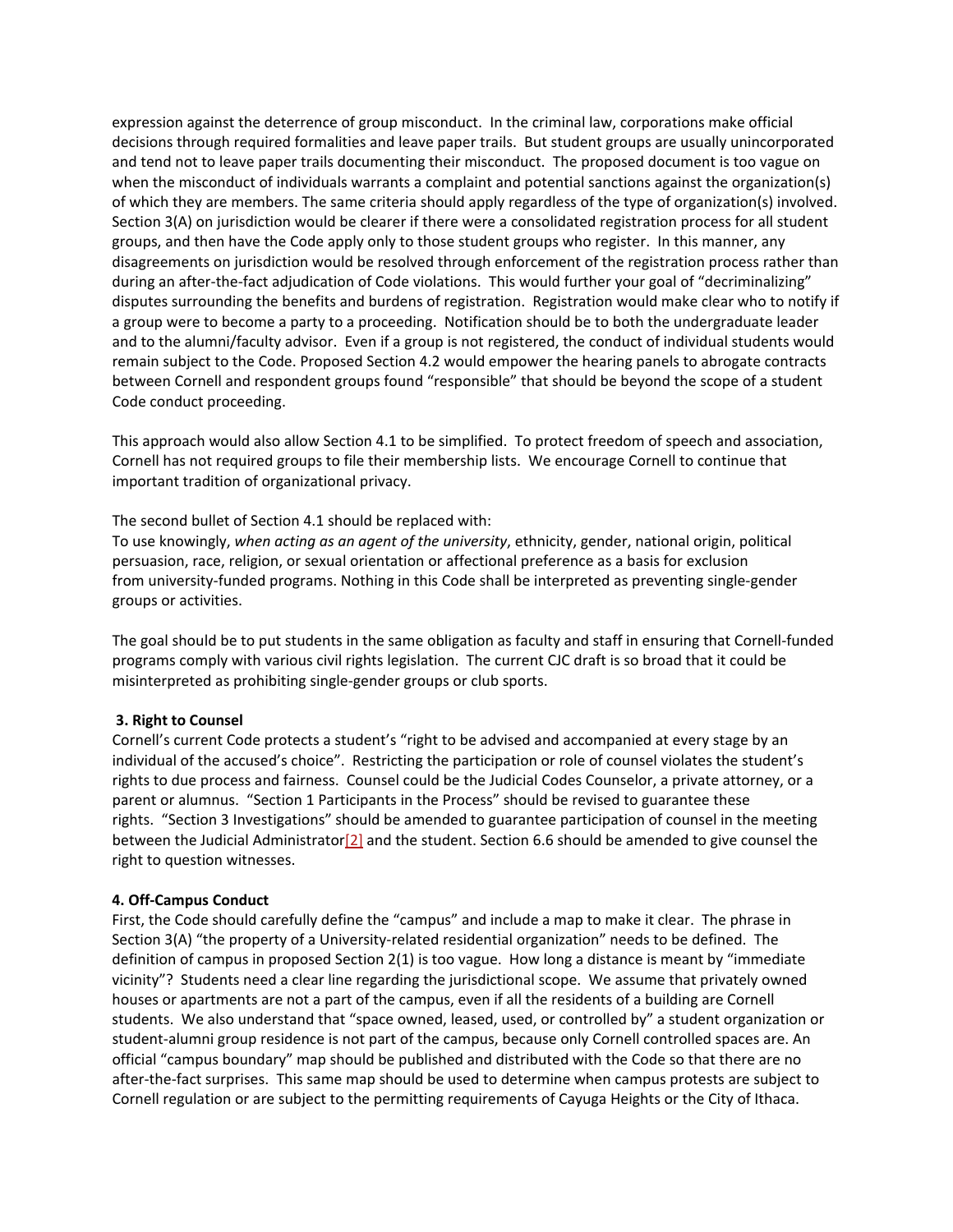On-campus conduct and off-campus conduct have different impacts. Extending the "campus" definition to cover the academic campus, university-related housing, and other locations makes it impossible to draw any distinctions based on the context. However, Section 3(A) contemplates extending jurisdiction to off-campus if the conduct poses a "substantial threat." This exception should be rare and applied in a non-political manner. We believe that the Judicial Administrator should make the initial decision to charge off-campus action subject to the hearing panel finding the student "responsible" for the off-campus conduct. University administrators should not participate in the decision. The basic approach adopted by CJC is to limit the Code to on-campus conduct, unless off-campus conduct poses a "substantial threat." Yet, the proposal as drafted then attempts to put residential organizations entirely within the scope of the Code regardless of whether the conduct fits the substantial threat test. The Code should treat all student groups equally.

### **5. Transparent Enforcement Focused on Fairness for All**

When the Campus Code of Conduct and the judicial procedures were instituted in the early 1970s, the Office of the Judicial Administrator and the Judicial Advisor (now the JCC) were established separate from the Central Administration. There was a concern that Cornell's conduct regulation would be influenced by the political impact of news coverage or following the Kirkpatrick Sale case<sup>[3]</sup> that the Trustees or the President might put a thumb on the scales of Cornell justice. Hence, the present structure has these offices function independently of the Administration. The JA needs more continuity of guidance and an experienced professional to give the office proper focus. We strongly endorse the decision to have the JA report directly to the Vice President and thus become part of the formal administration structure of Cornell. Although the draft would have the Judicial Administrator as directly under the Vice President on the organization chart, the draft would also give certain roles to the Dean of Students. This is confusing. We suggest that the roles given to the Dean of Students in the current CJC draft be eliminated and that all discipline be consolidated under the JA who in turn will report to the normal administration channels. Many thanks for your consideration of these comments.

Signed:

Gene Kim Arts '82, JGSM '97, Kappa Sigma, Acting Vice President David Ayers '80, Cornell Association of Phi Gamma Delta, Vice President Kevin R. Baradet '81, AVC President for NY Beta Chapter of Sigma Phi Epsilon, Inc. Randy Barbarash, Chairman, Alumni Board, Sigma Alpha Mu - Beta Nicholas J. Carino BS '69, MS '71, PhD '74, Secretary, Sigma Nu Property Association Anthony B. Cashen '57, MBA '58, Alumni Director, Delta Upsilon Fraternity Mark Clemente '73, Alumni Director and General Counsel, Delta Upsilon Fraternity Norman "Lin" Davidson '71, Delta Chi Association (DKE), Immediate Past President John S Dyson '65, Former President of Alpha Delta Phi, Emeritus Trustee Derek Edinger '94, President, Cornell Delta Phi Association Bob Forness, Chair, FSAC, AIFC, former Chapter Advisor, Pi Kappa Alpha Thomas Foster ALS '81, Kappa Sigma, Chapter Advisor / Acting Co-Treasurer Mike Furman '79, Alumni Advisor, Delta Kappa Epsilon Tristan Hemphill '12, President of Zeta Psi Alumni Association for the Cornell Chapter Mark Kamon '75, President, Cornell Delta Upsilon Alumni Association Rich Kauffeld '80, President, Alpha Psi of Chi Psi Corporation R. Alexander Latella, B.S. '10, Alumni Treasurer, Cornell Delta Phi Association Bob Linden BA '71, MD '75, President Gamma Theta Property Association, Sigma Nu Undergraduate Brotherhood Chapter Advisor Thomas McCune '15, Kappa Sigma, Chapter Advisor / Acting Co- Treasurer Rick Meigs ChemE '80, President Cornell Lambda Chi Alpha Alumni Association James Munroe '90, President, Alumni Corporation Board of Trustees Zeta Chapter, Alpha Gamma Rho Peter A. Muth '74, Sigma Pi, Alumni Board Member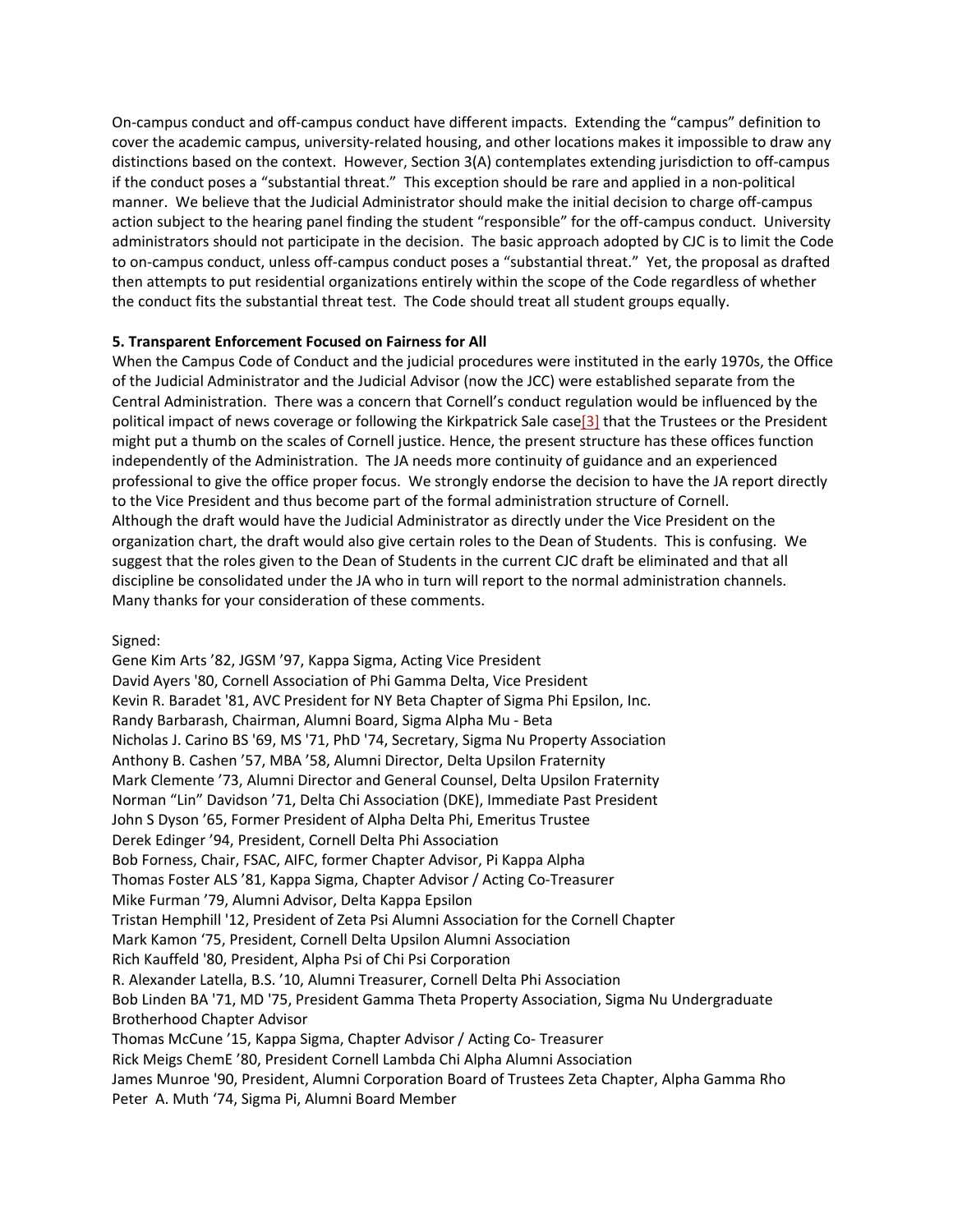Chris Nieves '11, Beta Charge of Theta Delta Chi Inc, President Donald A. Noveau, '70, President, Theta Delta Chi Educational Foundation, Inc., President, Spectemur Agendo Foundation, Inc. Fred Pape '99, Kappa Sigma, President Dennis Paese '73, Chapter Advisor, Sigma Alpha Mu Fraternity Jeff Perry, President, Alpha Zeta Corporation Board Robert C. Platt AB '73, JD '76, President, Delta Chi Association (DKE) Alex Pruce '13, Treasurer of CUAIFC and Chair of Greek Growth Committee Matt Roberts '98, President, Gamma Chapter House Association (Phi Sigma Kappa) Howie Schaffer '90, Alumni President, Alpha Delta Phi at Cornell University William R. Shaw '69, '73, AB, MPA, JD, Delta Upsilon Len Shapiro '74, Theta Delta Chi Rob Shuck '98, President, Chi Phi Chapter House Association David Weber '68, Advisor for the Cornell chapter of Delta Chi John Yerger '82, President, Alumni IFC

---Footnotes---

[\[1\]](https://assembly.cornell.edu/get-involved/input-issues/2020-proposed-amendments-campus-code-conduct#_ftnref1) However, some local fraternities, such as Seal and Serpent, continue to operate after Cornell changed its recognition policies to require affiliation with a national fraternity.

[\[2\]](https://assembly.cornell.edu/get-involved/input-issues/2020-proposed-amendments-campus-code-conduct#_ftnref2) We use "Judicial Administrator", "Student Judicial Administrator" and "Office of Student Conduct & Community Standards (OSCCS)" interchangeably, although we think that the proposed new name is too wordy to be useable.

[\[3\]T](https://assembly.cornell.edu/get-involved/input-issues/2020-proposed-amendments-campus-code-conduct#_ftnref3)rustee Minutes 1957-58 pages 3316, 3327 and 3330.

### [Some concerns](https://assembly.cornell.edu/comment/116#comment-116)

Submitted by Anonymous Committee Member on Thu, 2020-05-07 12:43 (user name hidden)

I agree that the Code should not be as punitive. A more educational and less punitive experience will equip students with tools for making better decisions.

The JA should not recommend the same blanket sanctions solely based on what code was violated. Rather, there must be greater consideration of each cases' mitigating and aggravating circumstances.

Prohibited conduct should be more specifically broken down into subsections rather than grouped together in a code section. That is, there should be subsections to appropriately reflect degrees of severity so that, for example, possession of alcohol is not under the same section as selling alcohol or operating a motor vehicle under the influence. It is unjust that a student who committed a less severe alcohol-related behavior violation has the same violation code on their record as a student who committed a more severe alcoholrelated behavior violation, or that a student who possessed marijuana have the same code violation as a student who sold a lethal controlled substance. While students may have an opportunity to explain their misconduct to a future employer or admissions office who may interpret the code violation in the most severe sense, the prejudicial effect may not be overcome. Additionally, the added stress to a student of having a code violation on their record that could be interpreted in the most severe sense is unncessarily punitive.

Plenty has been said in the comments about the burden of proof so I will just add my very strong support for the "clear and convincing" standard.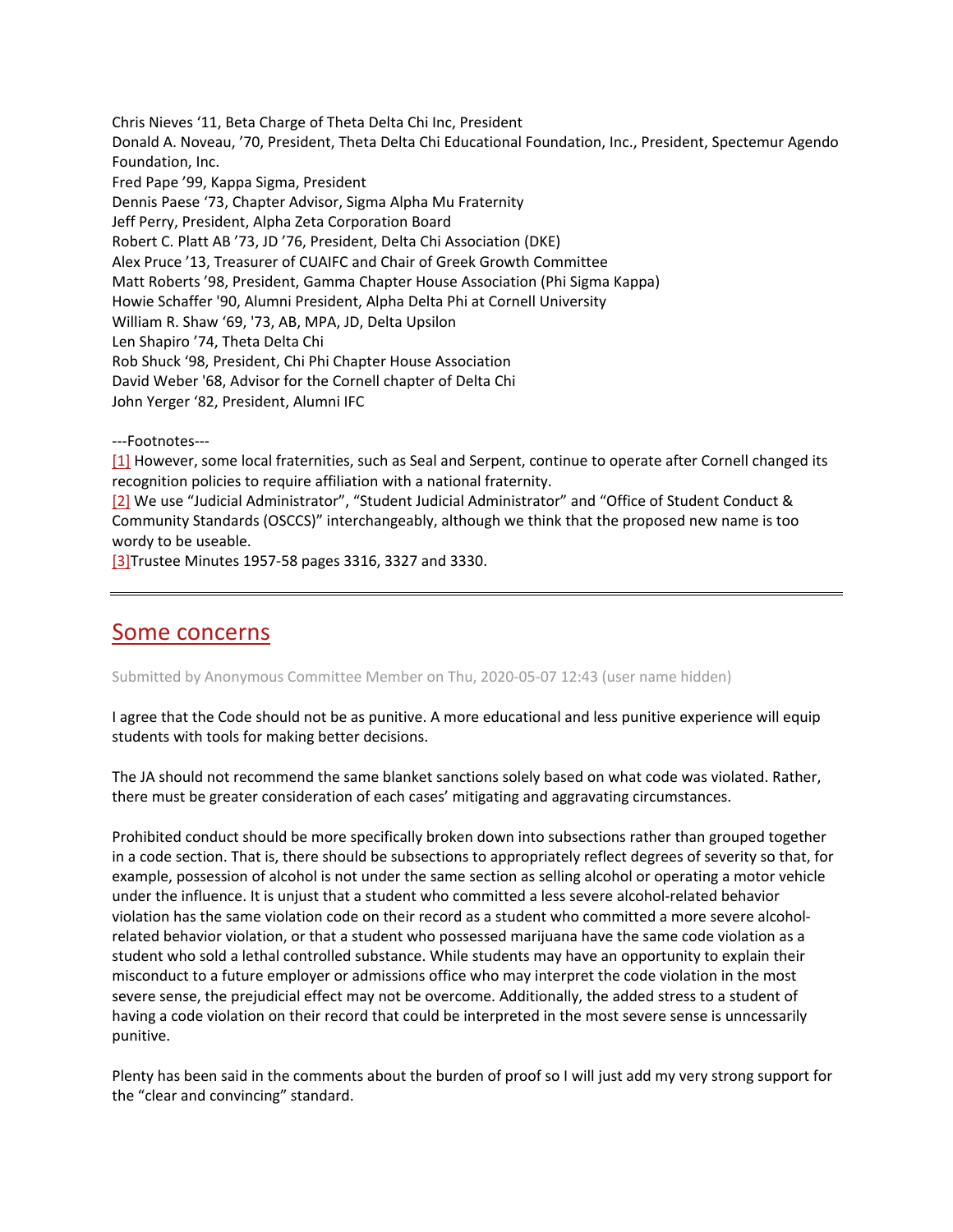# [Response to the comment below this one](https://assembly.cornell.edu/comment/115#comment-115)

Submitted by Anonymous Committee Member on Thu, 2020-05-07 12:09 (user name hidden)

These code changes DO NOT apply to sexual harrasment or assault. Title 9 is a completely different campus code and system. These changes only deal with the campus code.

# [Clear and Convincing/Preponderance](https://assembly.cornell.edu/comment/114#comment-114)

Submitted by Anonymous Committee Member on Thu, 2020-05-07 12:01 (user name hidden)

I believe the amount of sexual assaults that are reported, and actually followed through with at Cornell is about 100. It's clear that clear and convincing evidence is not working. Most people are not going to have 7 bystander eyewitnesses or a text message saying "I apologize for assaulting you" and forensic evidence is not applicable to a lot of cases. We need to start addressing what kind of proof we actually want and create the standard of something attainable to achieve.

# [Response from Grads for Gender Inclusion in Computing](https://assembly.cornell.edu/comment/113#comment-113)

### Submitted by Maria Alexandra Antoniak on Thu, 2020-05-07 11:34

We represent graduate students concerned about gender issues in computing and across Cornell University. We are very concerned about the feedback process for these proposed changes.

- Giving only three days for feedback is unacceptable (students received notice via email on May 5, the forum is on May 7, and comments close on May 8).
- The open forum is scheduled at the same time as the Graduate Student Town Hall on Teaching Reactivation.
- It is difficult to parse the proposed changes, and a direct comparison of before-and-after texts would be more helpful.
- The proposed changes are not explained. For example, why is the scope narrowed to students, excluding faculty and staff?
- Unstructured open comments without constructive conversations between the committee and student groups will result in changes that do not represent the students.
- Finally, we are in the middle of a global pandemic that has produced huge uncertainty and turmoil for universities, making it difficult to give proper attention to these important changes.

### **We therefore ask for the timeline for review and feedback by students to be extended, more transparency and better summarization of proposed changes by the committee with ongoing public forums, and a clear timeline of proposed changes and votes.**

Regarding the Code of Conduct text, we strongly support more specific language about sexual harassment. The more specific the definition, the easier it is to identify destructive behavior. Both the current and proposed Code of Conduct do not contain explicit language describing sexual harassment. Relying only on Title IX is not sufficient; sometimes sexual harassment does not meet the strict legal definitions covered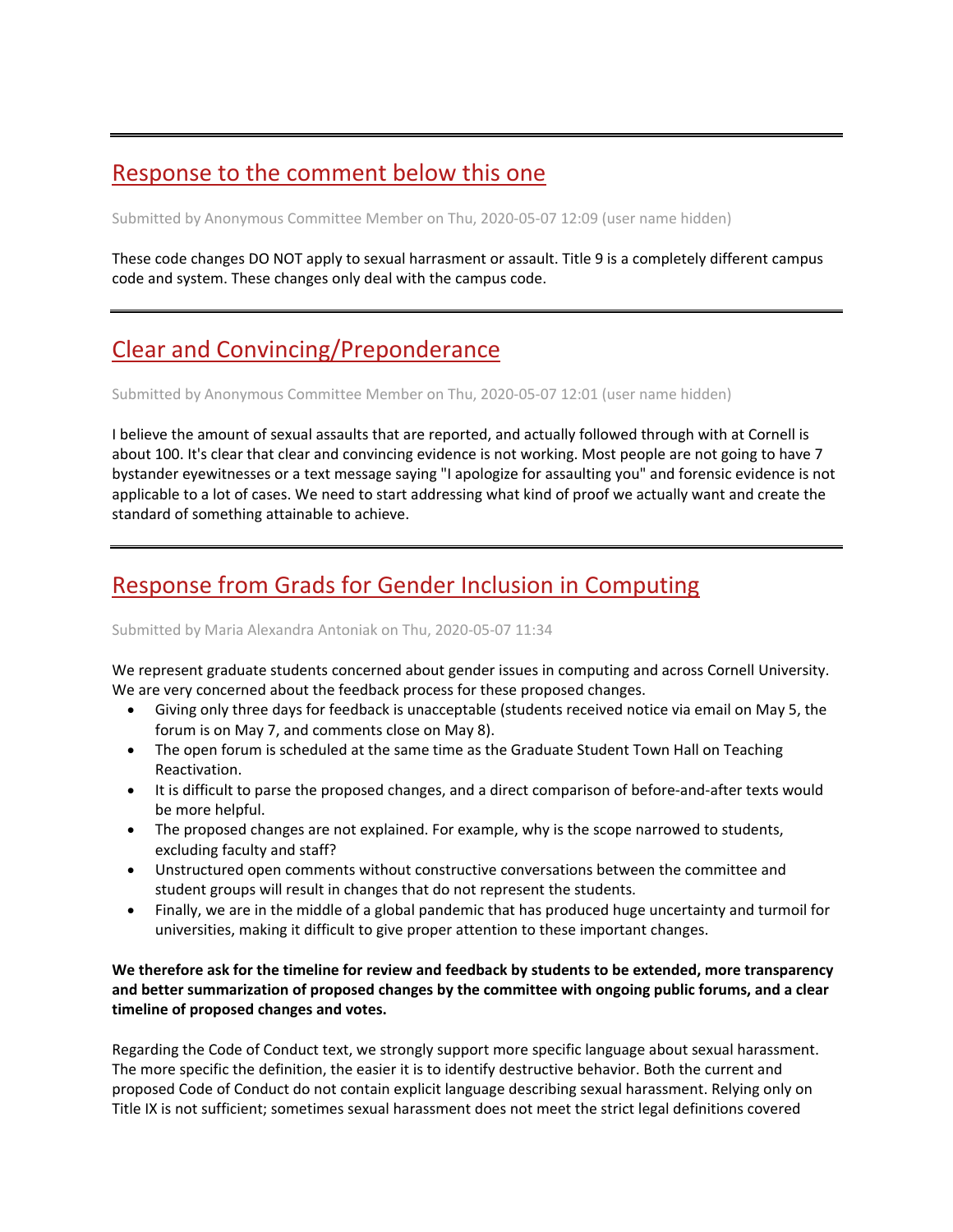under Title IX but is still unprofessional, deeply harms the victim, and damages our academic community. Both undergraduate and graduate students experience sexual harassment in alarming numbers, often with little access to redress.

In addition, the standard of evidence should not be changed unilaterally without significant feedback from students over a longer period.

Executive Board Graduate Students for Gender Inclusion in Computing at Cornell <https://gsgic.org/>

# [safety of students on and off campus](https://assembly.cornell.edu/comment/112#comment-112)

Submitted by Anonymous Committee Member on Thu, 2020-05-07 11:20 (user name hidden)

I have read some of the previous comments. Some are against expanding safety and security measures. Many students live off campus. A statement that maybe specifies a perimeter regarding campus police involvement / authority [and what specific actions would they be authorized to warn against, make arrests, and so on] could help minimize misinterpretations. I agree that all of these proposed statements should be made known publicly to CU consituents and be given a time frame to respond if they so choose. I disagree about not making it punishable by law "consensual" use , sale, purchase of illegal substances. They're called illegal [against the laws or regulations of an institution]. This is besides the undeniable fact that they're dangerous, harmful to health and safety. About the use of the phrase "historically discriminated"...I urge you to rephrase. No human of any group, affiliation, race, etc., deserves nor should be expected to tolerate harrassment in any shape or form. However, the more specific about what constitutes harrassment, the better. It also needs to be made clear what the procedure to report conduct issues is. Laso, how many will be employed and properly trained to implement and enforce the code of conduct?

## [We Need Due Process Especially For Sexual Harassment/Assault](https://assembly.cornell.edu/comment/110#comment-110)

Submitted by Jeffrey B. Deutsch on Thu, 2020-05-07 09:04

We need to carefully reconsider Policy 6.4 as well -- especially since the new Title IX regulations have just been released: [https://www.ed.gov/news/press-releases/secretary-devos-takes-historic-action-strengthen-title-ix](https://www.ed.gov/news/press-releases/secretary-devos-takes-historic-action-strengthen-title-ix-protections-all-students)[protections-all-students](https://www.ed.gov/news/press-releases/secretary-devos-takes-historic-action-strengthen-title-ix-protections-all-students) <https://www2.ed.gov/about/offices/list/ocr/docs/titleix-overview.pdf>

If anything, due process protections are especially important when we're considering branding someone a sexual harasser let alone a rapist. That's much higher stakes than, say, finding someone responsible for vandalism or underage drinking.

Under the new rules, Cornell can use either preponderance of the evidence or clear and convincing evidence -- either way, we'll just need to apply it across the board (among other things, to accused faculty and staff as well as accused students).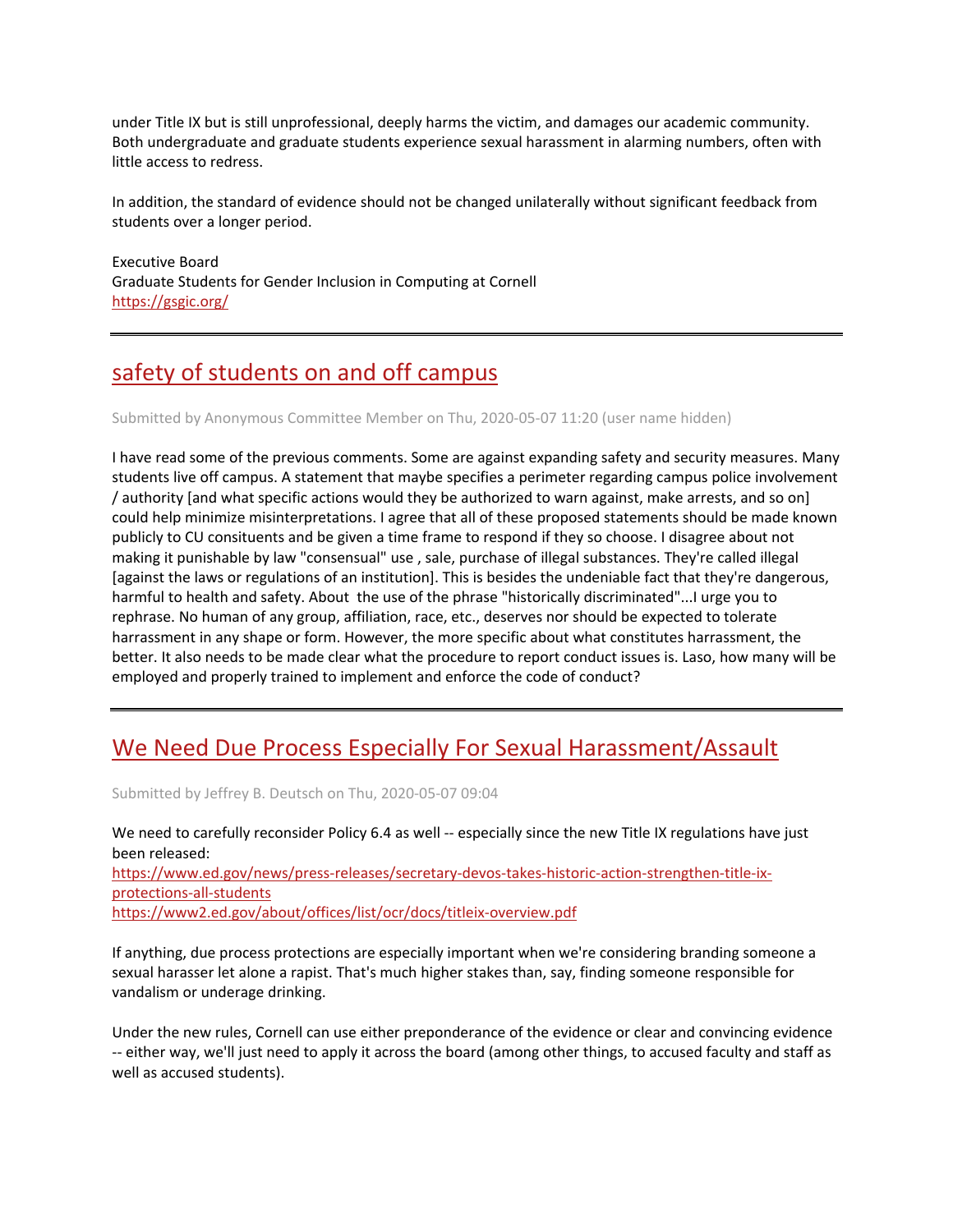I for one urge clear and convincing evidence. It's that important to make sure we get it right.

PS: One more good thing about an independent Judicial Codes Counselor's office: Since the respondent him- (or her-) self can't cross-examine the complainant, a JCC advisor can do this professionally.

## [Procedural Section 6.9: A Concerned Refutation](https://assembly.cornell.edu/comment/109#comment-109)

Submitted by Anonymous Committee Member on Thu, 2020-05-07 00:52 (user name hidden)

**I will assert that using a "preponderance of the evidence" burden of proof, as proposed via amendment, in section 6.9 of the Campus Code of Conduct to charge and judge a university action is detrimental to Cornell's academic culture, and therefore shall remain a clear and convincing standard. First I will establish many items that are in the status quo that are missing from the campus code that are implicit in society. Then I will show that the forthcoming CJC Amendments will fail those that are the most vulnerable in our community.**

**I will start out with many points that are rooted in experience and in law. A Cornellian's word is gold. Those that are highly educated have their statements holding more weight than those who only hold a GRE or equivalent. A person who holds a JD or MD is held in higher regard than those who hold a Bachlors. Their word is supposedly gold and should be speaking the truth, especially when studying at an Ivy League. Secondly, let us then examine the proposed burden of proof. If the preponderance of the evidence is the burden of proof, whoever calls 911 first, nine times out of ten, wins the case. Street knowledge shows that if you initiate a fight with someone, whoever calls 911 first is going to get off without charges. That is due to the fact that whoever calls 911 is the one that feels like they are wronged. If you disagree with this street knowledge, let us take a trip to the Ithaca Commons or behind Walmart, get into a fight and learn the power of calling 911 first. As Section 1 states, "we value engagement in our community, our state, and the broader world, learning about their needs and strengths, and applying the knowledge we create for the benefit of society." The proposed experiment under the amendment's burden of proof will most definitely help with this mission. Another fact of the proposed preponderance of the evidence standard is that "the burden of proof is met when the party with the burden [Under the proposed amendments- prosecution] convinces the fact finder that there is a greater than 50% chance that the claim is true." (Cornell LII Wex). This is a thin margin and it is inherently hard to prove that you did not do something. If someone were to state you were at an alley when you were actually at home typing a thesis, it is then difficult for you to prove you were not at that alley. Therefore, when the 911 call is then started, this places the defendant in an inherent disadvantage.**

**I cannot go without stating the status quo burden of proof, clear and convincing. In brief summary, this standard burden of proof is used for "claims which involve fraud, wills, and withdrawing life support" (Cornell LII Wex). When the stakes of getting expelled from school is a real possibility, is that not on the same level as withdrawing life support?**

**Another fact is that having a university action on file with Cornell makes it harder to get into a dream graduate school. Those that are applying to graduate school now are receiving a question that states "Has there ever been a University Action against you, if so explain (500 words)". In a majority of cases, 500 words is not enough space to explain how an unjust system is rigged against innocents on a systematic scope. This type of additional hurdle that the Administration wishes to freely provide are like ankle weights to the Cornell Track and Field runners. Graduate school to full professorship is a dream for a good proportion of your student population. Having Cornell being able to freely give out University Actions is**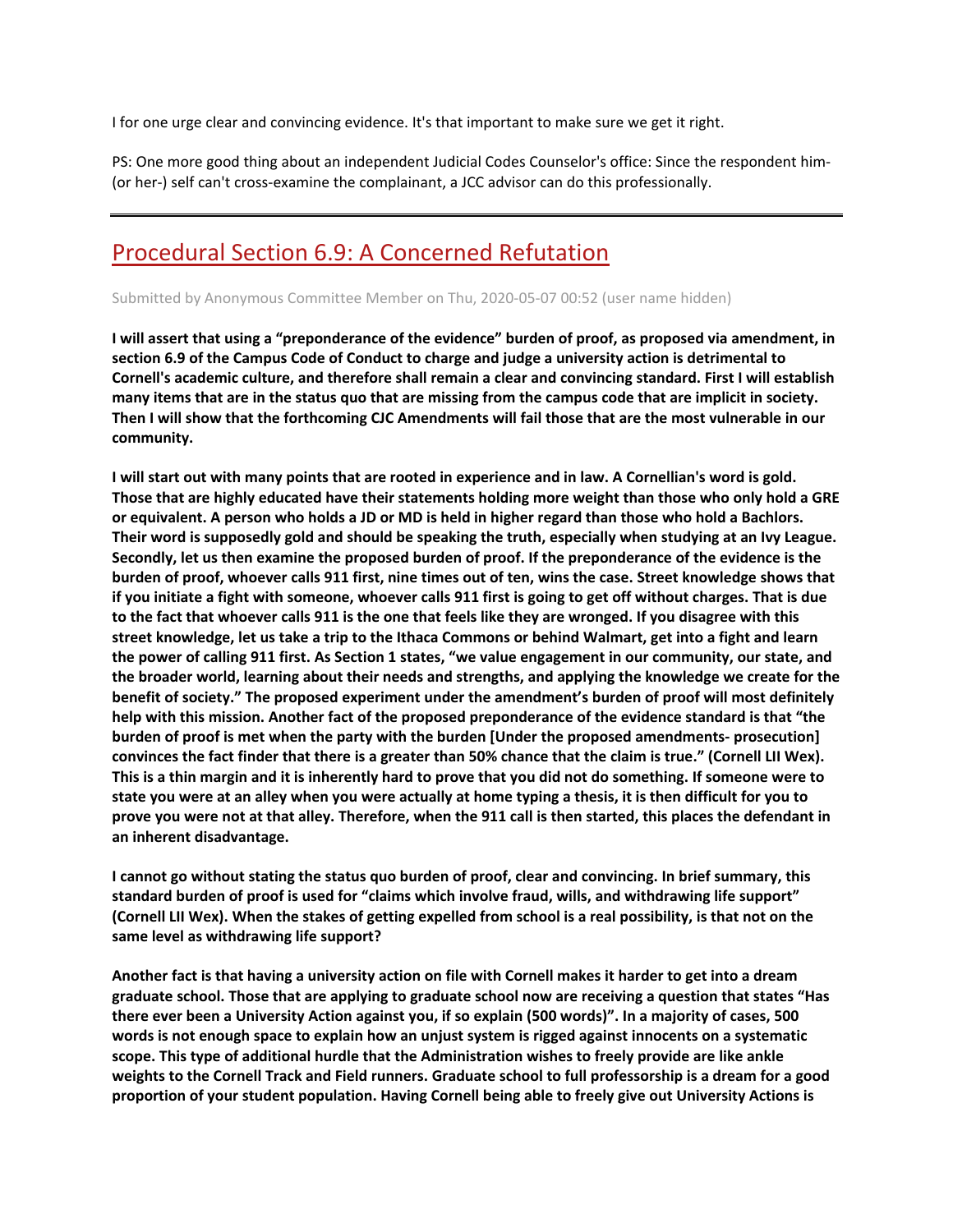**like giving handcuffs to dancers. Sure the dancers can still make a passing effort, though they are likely not going to be on the top of the list. In an amendment that supposedly wants to make a climate where "we value diversity and inclusion, and we strive to be a welcoming, caring, and equitable community where students, faculty, and staff with different backgrounds, perspectives, abilities, and experiences can learn, innovate, and work in an environment of respect, and feel empowered to engage in any community conversation", does giving every dancer handcuffs when they miss a beat (something able to be prosecuted with a preponderance of evidence) sound like an environment of respect?**

**An implicit assumption in this amendment is that there exists bad apples in the Greek system. I agree wholeheartedly and they should be punished. This is clear and clean and there should be no issue with this. Now bad apples do not follow or care for the rules or common morality, such as not lying. Having a bad apple Cornellian is then a very dangerous person since their lies are then solid evidence against their enemies in a preponderance of the evidence standard.**

**Finally a key piece of evidence for convictions or university actions are police statements. In a police statement, they interview, take notes and photos of possible pieces of evidence. The police officer is first there to protect the innocent. If you start a fight and call 911 the operator and officer automatically assumes that you are the one being assaulted. The officer is sympathetic to the caller victim's needs and statements. The report will likely than not be more soft on the caller victim.**

**Let us take the above and apply them to Cornell after a preponderance of evidence burden of proof standard is enacted. Take Jane, a first generation, hispanic woman who finally went to her first college party in collegetown and aspires to be a professor in business. She does not want to get a judicial action against her. Also take Chad, a white fraternity "bad apple" from ABC fraternity. Chad attempts to seduce Jane, bringing her to his room, though she refuses and exits the house. A frustrated and angry Chad goes to the bathroom and concoct a plan with one of his buddies. His buddy would slap him and Chad can get Jane in trouble for assault and battery(assault IAW amended CCC). Chad calls 911 and Cornell Police arrive on scene. Chad accuses Jane of assault and the police take his statements more lightly than Jane's, due to him being subject to battery. Jane does not have any evidence to show that she did not slap him. The fabricated evidence and the 911 call to CUPD is the preponderance of evidence that Chad has to deprive Jane of an easy graduation, transition to graduate school and her dream professorship. All Jane can state, especially without a good lawyer that can navigate the "plain english" Campus Code of Conduct, is that she was in his room and left the room after a failed seduction and the handprint could have come from anywhere. There is reasonable cause to believe Chad's story that assault by Jane happened via the preponderance of the evidence burden of proof during the UA hearing. Assault is classified as at least a class A misdemeanor in NYS (NYSPL 120.00) punishable by up to one year in jail (NYSPL 60.01(3)a).**

**Now let us examine Cornell in the status quo. If the same scenario were to go down, sure the police will be sympathetic to Chad and see the handprint, though there is not enough evidence to prove that Jane did anything wrong. There is not enough to charge Jane with assault and the innocent Jane can go home free without a university action against her. She can go home free and protected from further retaliation and accusations by bad apple Chad. All people are given what was due.**

**-------------------------------------------------------------------------------------------------------------------------------------------------**

**Dear Codes and Judicial Committee and (by cc) the greater Cornell Community,**

**I hope that my examples and carefully laid out argument proves convincing. I am a current undergraduate senior who does not want their alma mater's judicial system to enable the worst of our community to oppress the most vulnerable. Those who are in a minority status are continually attacked and subjected to**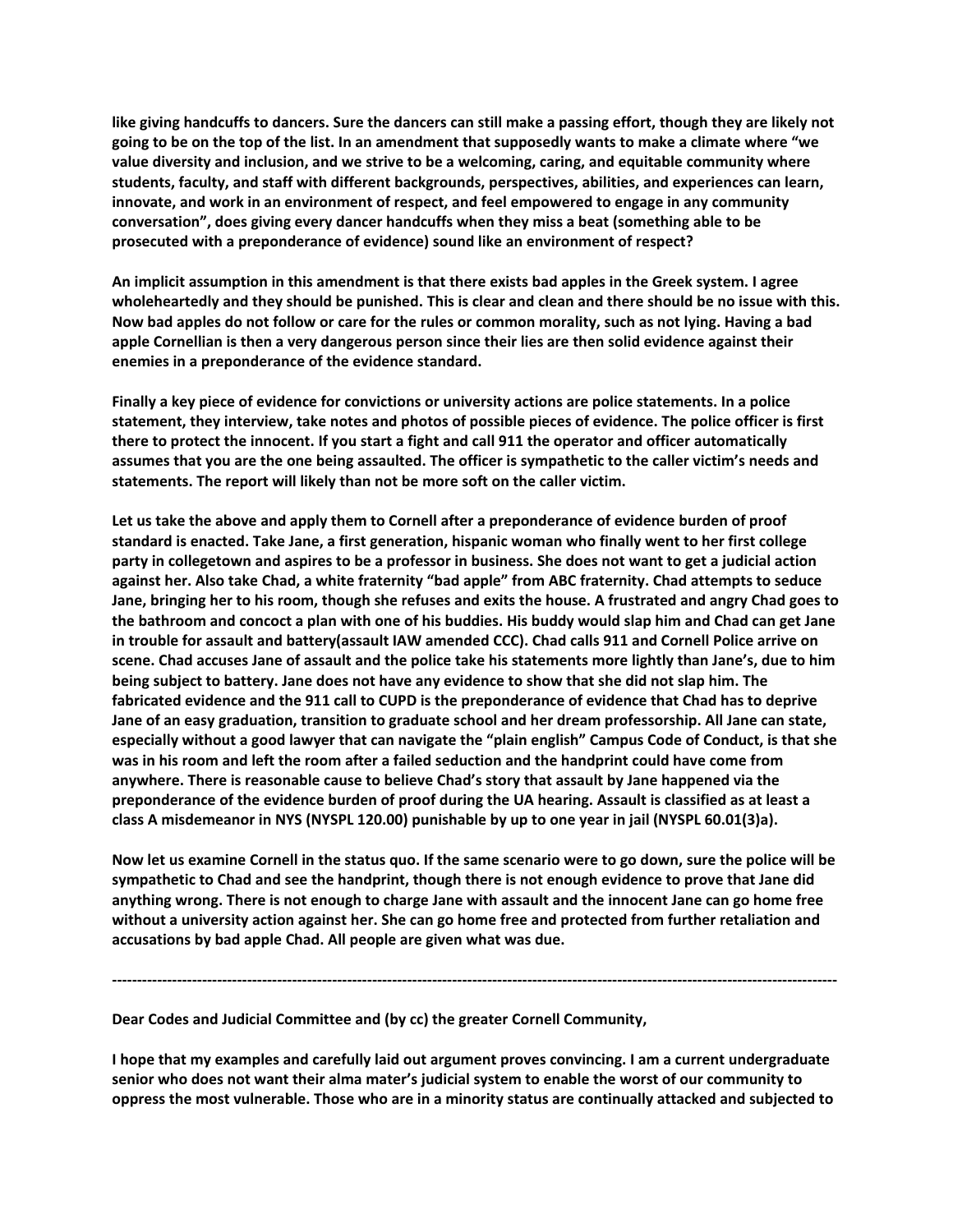**accusations such as stealing and rape, fueled by racist thoughts. I do not want this diverse and amazing body to become a place rife with accusations just to silence their unique and innocent voices.**

**In response to those on the board who believe that the preponderance of the evidence provides due process to the accused, I will state the following: Bad apple Cornell fraternity boys are smart, or at least their parents are smart. Once their lawyer parents get hold of the Code, they will absolutely tell their child to call emergency services first to abolish themselves of guilt and have the preponderance of evidence on the accused (who are absolutely innocent). This method does not protect the accused. Instead it subjects them in a huge pit that they have to struggle to get out of. Accusals under the preponderance of the evidence burden of proof hold a ton weight, one that many minorities do not have the resources nor ability to defend against. If the minority student were to get charged with a high crime such as an Academic Integrity (AI) violation, having that preponderance of the evidence burden would certainly make the process educational. This realization would occur when they are subjected to many AIs, accusations made by toxic white fraternity boys that cheat the judicial system, forced to take a leave of absence by the administration and working a minimum wage job reflecting on their prior aspirations to get out of the cycle of poverty that they grew up in. Would you be able to look into Jane's innocent crying eyes, after getting accused of AIs that she has no evidence of not doing and only the preponderance of evidence, and say "accusations hold weight, wasn't this process educational?"**

**I fear that the instances that I have highlighted will come to being and justice at Cornell will be but a vague memory.** 

**Respectfully but forever cautious, Iustitia**

## [Attack on due process. Needs to be further reviewed by students.](https://assembly.cornell.edu/comment/108#comment-108)

Submitted by Anonymous Committee Member on Thu, 2020-05-07 00:49 (user name hidden)

I'm saddened that the university is essentially making a power grab from its students. First off, I can't help but feel like this amendment is taking advantage of the fact that students are away from campus and busy with pandemic-related issues to enact a policy that could hurt the student body without properly consulting the students. I only recently received an email regarding this and have not been involved much in this discussion. There needs to be **extensive** discussion about this among students.

I have many commitments related to the COVID pandemic, so I will focus on the concern I feel strongest about. I am saddened that Cornell is attacking its students' rights to due process by reducing the evidence standard to what is essentially a preponderance of the evidence standard. An accused student could be held responsible for something he or she may not have done because a committee is essentially 50.1% sure a violation occurred. As you can probably see below, this is an issue that concerns many people. It's unfortunate that many members of Cornell's student body may not realize the implications of changing the standard or worse: will not realize that the standard has been changed until the new amendments are passed. The stakes are way too high for the panel to implement a preponderance of the evidence standard. The possible sanctions include suspension and expulsion, which would mean that again (I want to reiterate this), a student can be suspended or expelled because a panel is 50.1% sure that a violation occurred. This is completely unacceptable and extremely concerning.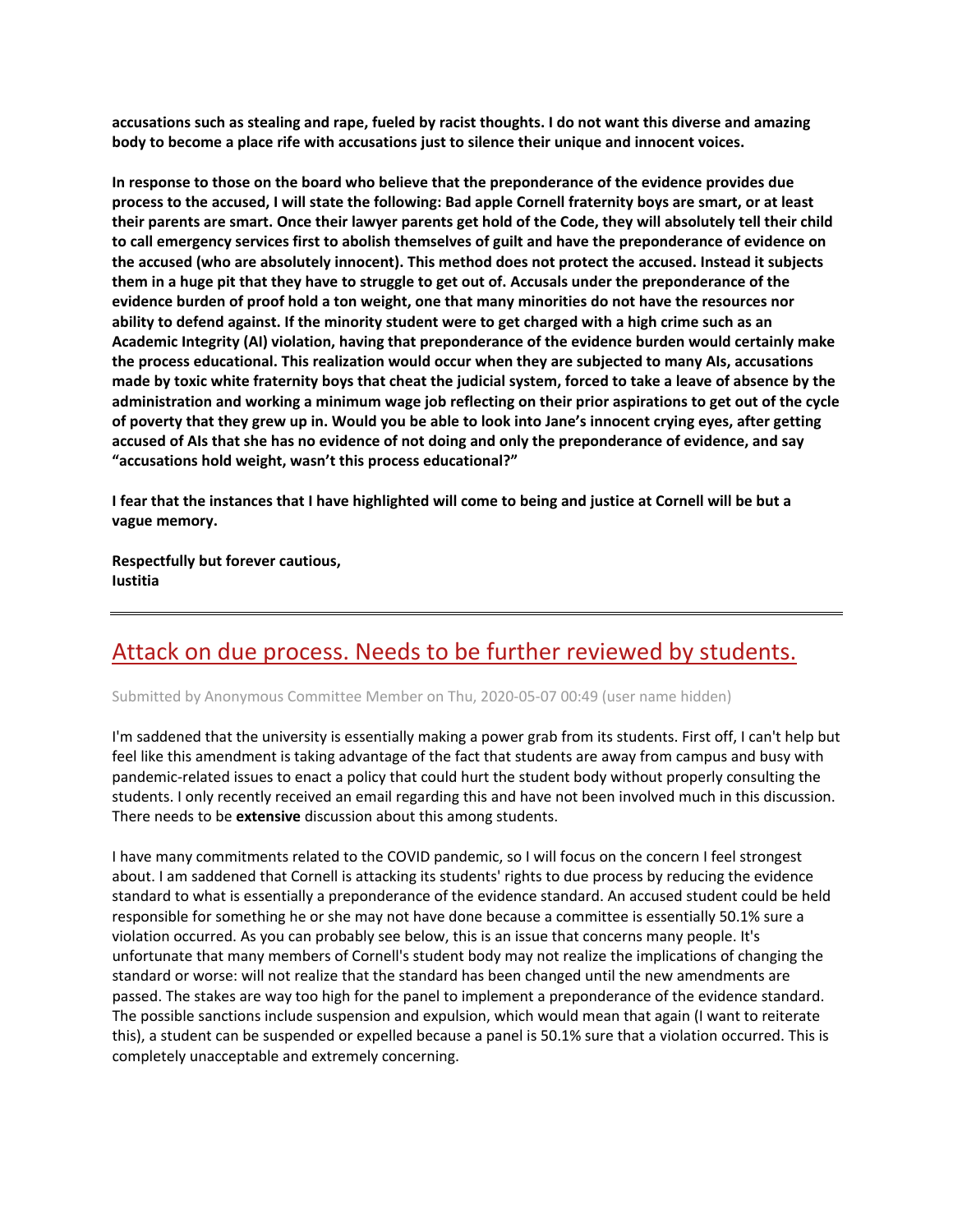I find the comments made on the amendment by the individuals supporting the preponderance of the evidence standard highly offensive. They stated that enacting that standard would be "educational." I have absolutely no clue what is meant by that or how attacking our rights to due process would be educational for anybody. If anything, it takes advantage of students who have not been educated in the field of judicial proceedings as they may not understand the implications of doing so. Additionally, it was stated that reducing the standard would balance "interests of the community," which again, I have no clue what is meant by that. As you can see by the previous comments made here, it is very clear that the community is concerned about reducing the standard and overwhelmingly not in support of the preponderance of the evidence standard. Furthermore, it does not "balance interests of the community, rights of the accused student, and due process" since as it can be seen here, all three concerned parties mentioned seem to agree that standard is an attack on due process.

I think it's very telling that the majority of the people commenting here are faculty and law students. First off, it shows that other undergraduates have barely had an opportunity to raise their concerns. Second, these are well-informed individuals, many of which study law, that are agreeing that there are many issues with these amendments. Particularly, it seems that many agree that it attacks due process and that changing the standard to preponderance of the evidence does not represent the views of the community.

I'm very disappointed that this is happening. Initially, I was proud that Cornell was one of the few schools that had a code of conduct that promoted students' rights to due process. Now, it appears that will be reversed.

## [Sketchy](https://assembly.cornell.edu/comment/107#comment-107)

Submitted by Anonymous Committee Member on Wed, 2020-05-06 22:59 (user name hidden)

### Dear Cornell Daily Sun,

Thank you for covering the University Assembly meetings. And specifically for pointing out more bias in this process for individuals who do not have time to attend the meetings.

Dear Codes and Judicial Committee or University Assembly,

Why was the Student Assembly affiliated Office of Student Advocate presenting at the last UA meeting? Is it because that group has a self-interest in the process by wanting to be paid advocates? Is it because they were there to argue for proponderance of the evidence which it is clear from the comments is not the popular choice for Cornell's standard? I looked up the speaker whose name is in the latest Sun article and she was or is running to be a Student Trustee and is also a co-founder of Cornell's ACLU. Interesting. Funny how co-founder of an organization that fights to uphold constitutional rights is proposing to lower the burden of proof and grant the administration absurd power while disadvantaging students. Why is the Student Assembly President also Chair of the Codes and Judicial Committee? There seems to be a conflict of interest. Why are we being asked for comments on one proposal for the Student Assembly to bring another into consideration at the last minute? I don't see that proposal here.

Maybe the students representing the Cornell student body cannot funny understand the magnitude of what they are saying because they are individuals who are graduating or are unlikely to violate the code. Keep the representation where it belongs, under the guidance of legal scholars and with the law students.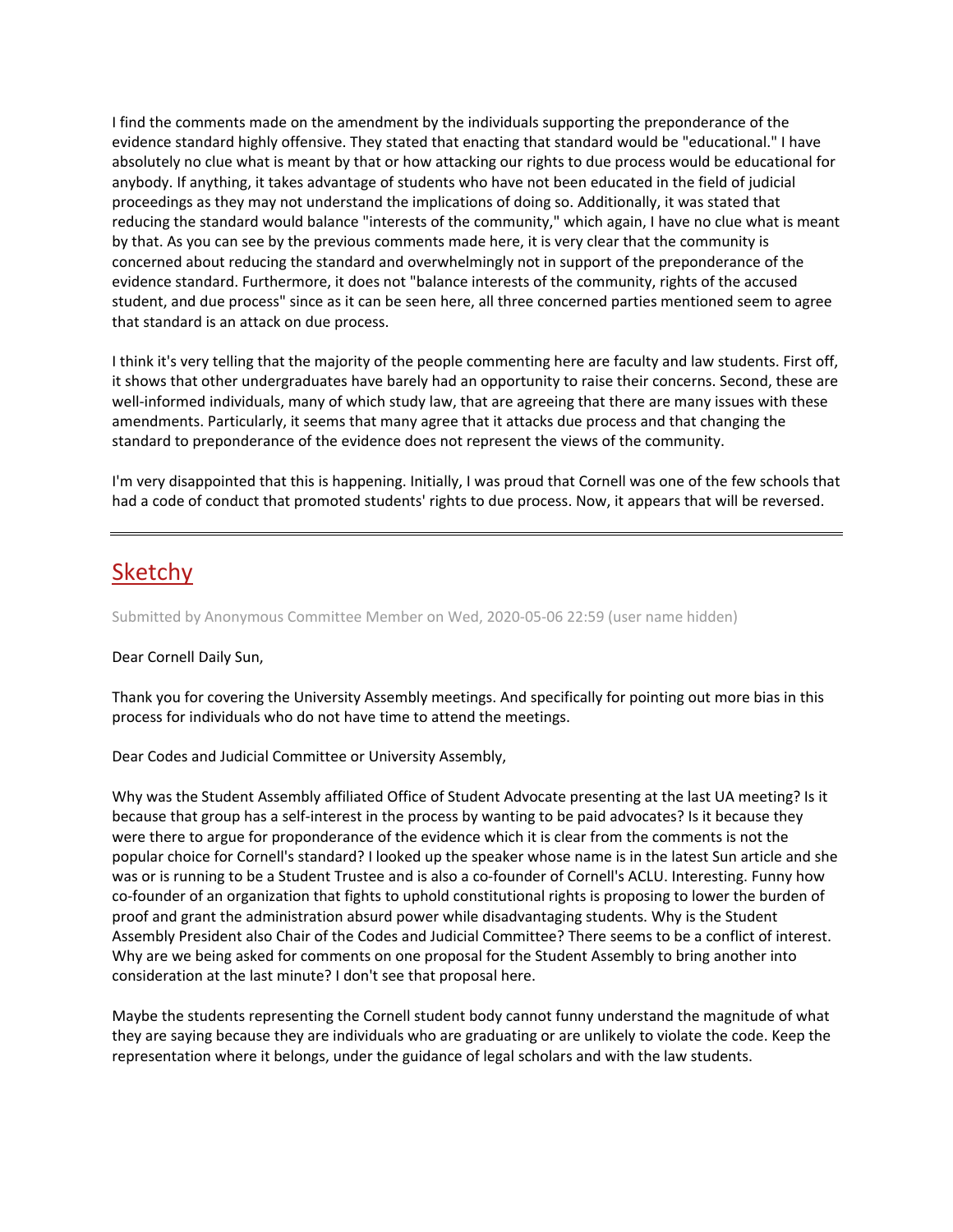I hope that this body asked legal scholars from the law school for their opinion. Reading Professor Garvey's comment makes me worried that they were not consulted and the code is unfinished.

Sincerely, A young Cornell alumn

# [Administrative Overreach](https://assembly.cornell.edu/comment/106#comment-106)

Submitted by Anonymous Committee Member on Tue, 2020-05-05 19:31 (user name hidden)

While I assume the best of intentions in Campus administrators, the proposed changes will invite administrator overreach and potential misconduct that could create a chilling, almost Orwellian environment on campus. Two particular points of disagreement:

[-4.1 Affiliation with Unrecognized Student Organizations or Groups \(Previously known as](https://assembly.cornell.edu/get-involved/input-issues/2020-proposed-amendments-campus-code-conduct/section-4-prohibited-conduct#4.1%20Affiliation%20with%20Unrecognized%20Student%20Organizations%20or%20Groups) Misconduct Related [to Student Organizations or Groups\):](https://assembly.cornell.edu/get-involved/input-issues/2020-proposed-amendments-campus-code-conduct/section-4-prohibited-conduct#4.1%20Affiliation%20with%20Unrecognized%20Student%20Organizations%20or%20Groups) Assuming these "Unrecognized Groups" are not operating on University property, it makes no sense what right the Administration has to regulate which organizations students affiliate with. If an organization is destructive in a material way, let law enforcement handle the matter. They handle everything from littering to terrorism so they can certainly handle off-campus, unrecognized student organizations. This change could give the Administration coercive power over the social and political activities of the student body (while they are off-campus).

-4.12 (2): *"The fact that the conduct targets a group that has historically experienced discrimination may be relevant to a determination of whether the conduct creates a hostile environment."* Again, while assuming the best of intent on behalf of those who propose this change, it is vague and open to ideological interpretation. All groups of humans have at some point in time experienced discrimination. The other concern is the "may be relevant" portion. When will it be relevant? Perhaps when it suits the political / ideological motivations of those involved?

# [Section 4: Prohibited Conduct](https://assembly.cornell.edu/comment/105#comment-105)

Submitted by Stephen P. Garvey on Tue, 2020-05-05 19:18

I teach substantive criminal law at the Law School. The definitions of prohibited conduct are unnecessarily vague and overbroad. I will give just a few examples:

1. Student A says to Student B while sitting in their dorm room: "I think I'll steal Student C's computer." Student A gets up to walk to Student C's dorm room, where he believes Student C's computer is located. Before he gets to the door of his own doom room he changes his mind: he won't steal Student C's computer after all. Student A reports Student B to the Office of Student Conduct & Community Services. Section 4.3 (Attempt to Violate the Code) makes it a violation of the Code to "attempt to violate any provision(s) of the Code." Has Student A violated section 4.3, inasmuch as he has "attempted" to violated section 4.23, which makes it a violation of the Code to "violat[e] any federal, state, or local law, regulation, or ordinance," which would include provisions of New York law prohibiting theft?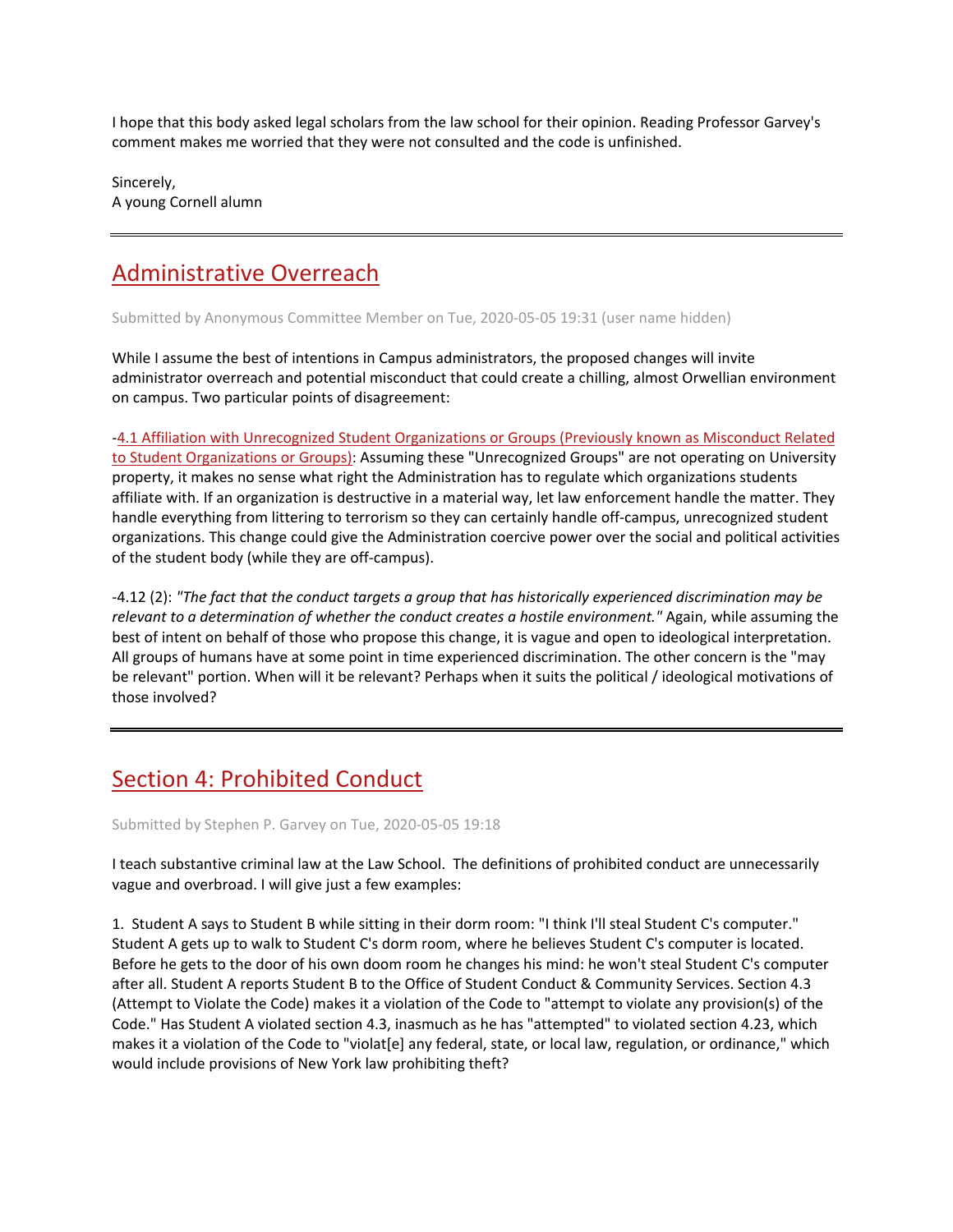2. Student A is riding her bicyle on campus. She gets distracted when she hears a loud bang in the distance. She accidentally runs into Student B. Student B suffers "physical harm." Has Student A violated section 4.4 (Assault and Endangerment), inasmuch as she has "engage[d] . . . in conduct that does . . . result in physical harm"? It would seem so, but does the Code really intend for Student A's conduct to constitute a violation of the Code? On its face, section 4.4 imposes strict liablilty for engaging in any conduct causing "physical harm." A student's mental state with respect to that harm is irrelevant.

3. Student A gives Student B a pencil because Student B said he lost his. Student B uses the pencil to draw on the wall of a University bathroom, which is presumably a violation of section 4.17. Is Student A an accomplice to Student B's violation of section 4.17 and thus (given the way complicity is understood in the criminal law) himself guilty of violating section 4.17? Again, it would seem so, inasmuch as Student A has, pursuant to section 4.6, "aid[ed] . . . another student to commit a violation of the Code." (P.S. Section 4.6 is captioned "Collusion and Complicity." Complicity is a concept known to the criminal law, as is conspiracy; collusion is not.)

4. The definition of bribery doesn't even amount to a definition. It defines "bribery" as "bribery." But that's not a definition. It's a tautology.

These examples would be easy to multiply.

One common response to vague and overbroad prohibitions such as those contained in Section 4 is to claim that those in charge of initiating proceedings against those charged with violating those provisions will do so only when it would be "appropriate" to do so; or in other words, to trust that the charging authority will use wisely the broad discretion vague and overbroad statutes bestow upon it. Perhaps, but those subject to that authority can be excused for being skeptical when that authority gives itself broad discretion and then says, "Trust me." Moreover, vague and overbroad provisions are bound to result in different finders of fact reaching different results when those provisions are applied to the same set of facts. One panel will find a violation; another won't, all in good faith. The process will thus appear arbitrary and capricious, not to mention being vulnaerable to charges of bias and discrimination. Provisions as vague and overbroad as those in Section 4 are an open invitation to such charges.

One might think these provisions are to be lauded because they use "plain English." That would be a mistake. Provisions can be drafted in plain English without bestowing on the charging authority what amounts to breathtakingly broad discretion. The desire to speak plainly should not be used as an excuse (or subterfuge) to vest broad and unnecesary discretion in the hands of the charging authority.

## [The Preponderance Standard is a Subversion of Due Process](https://assembly.cornell.edu/comment/104#comment-104)

Submitted by Logan Blake Kinnaman on Tue, 2020-05-05 18:11

I think it's that the "preponderance of the evidence standard" in section 6.9 is a clear and convincing subversion of due process. Being able to punish students for simply "suspecting" a student has violated the Code is a dangerous precedent to set, it assumes that the Panel will be always correct about its suspicions (which will definitively not always be the case), and the only standard truly being set is "guilty until proven innocent." This is dangerous and not acceptable.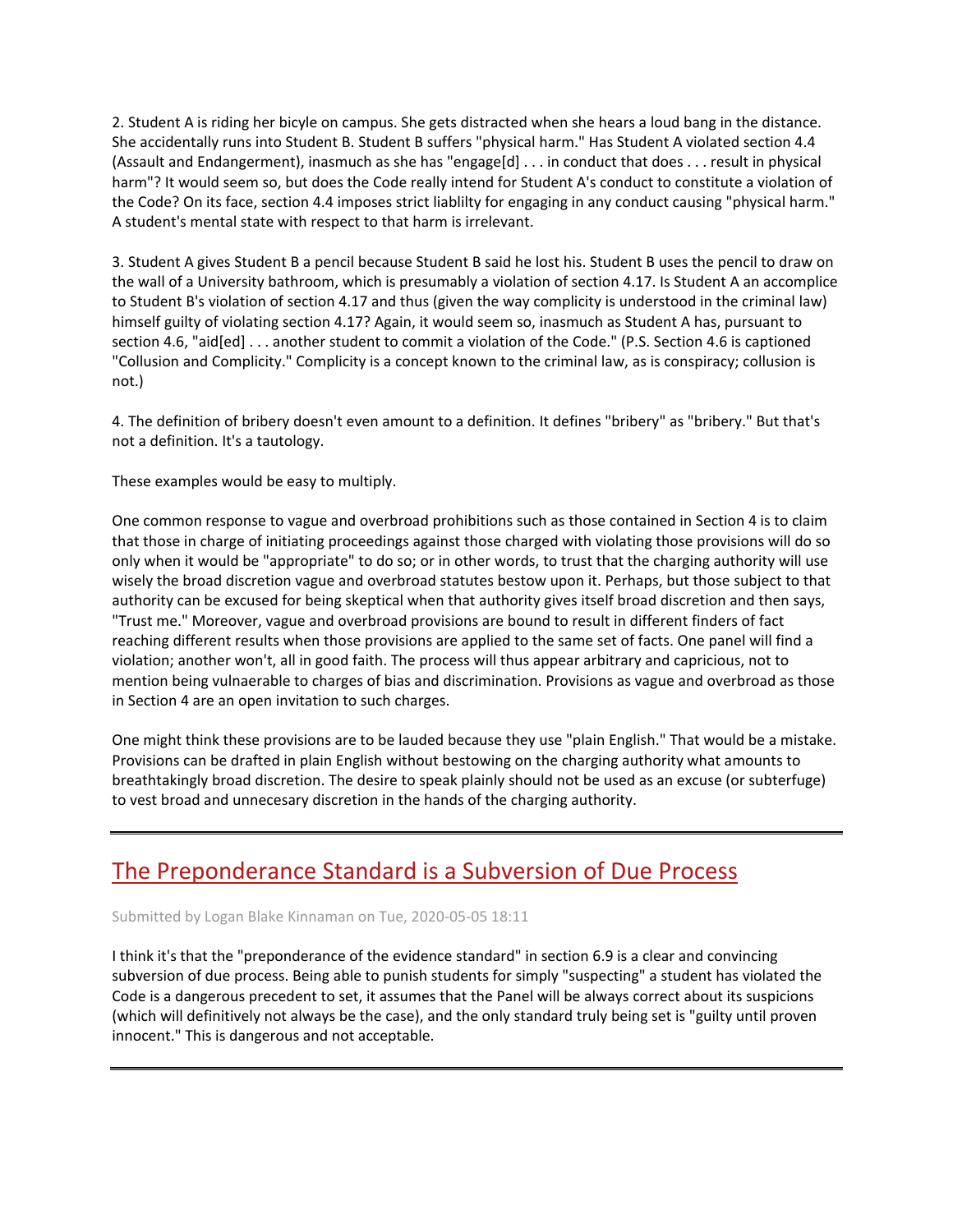# [First of all, any edits to a](https://assembly.cornell.edu/comment/103#comment-103)

Submitted by Cunnie Davenchi Frances Carline Chostel on Tue, 2020-05-05 17:19

First of all, any edits to a judiciary code that affects students should be publicly presented to students for an open forum, town halls, explanation of the policies, and a vote. Doing this on such a random little corner of the Cornell site is shady, and doing it NOW when thousands of your students and staff CLEARLY HAVE OTHER THINGS ON THEIR MIND is VERY shady. At least pretend to be democratic. If y'all can send emails every other day whining about your money troubles and trying to encourage us with empty platitudes, you could have emailses us about this too.

Second of all, instead of punishing consensual drug possession, sale, and use, why not put that fire and fury into expanding the healthcare resources available to students? Y'all know damn well that the workload and culture here push people to use uppers to perform and downers to decompress. Y'all must also be aware of the opioid epidemic that's simultaneously got millions of Americans in its grip, including in the Ithaca community. This would be a terrible example; we know you're a bunch of racist hypocrites at the top, but it'd be nice not to see it so well.

Third, under no circumstances should you extend your jurisdiction beyond the campus. You don't even pay property taxes, on what authority do you presume to control our behavior off campus? Do you own us now? Do you own this town? Is profiting off our money, labor, research, and success rates not enough for you bloodthirsty clowns?

Fourth, don't even pretend to PRETEND to care dor the environment. We know you chose not to divest from fossil fuels. We know you waste hundreds of gallons of food every day, turning it into compost instead of feeding the community. We have no illusions of your true values. This greenwashing charade can stop. Finally, you need to make these documents EXCEEDINGLY public and put them in more plain terms. This reads like a trap, like it's meant to confuse us into not caring. My writing got me into this school but I still don't know what the hell this is saying. Stop the charade. Do this another time, or not at all, and MAKE IT PUBLIC.

# [Section 4.1 of the](https://assembly.cornell.edu/comment/102#comment-102)

Submitted by Anonymous Committee Member on Tue, 2020-05-05 17:02 (user name hidden)

Section 4.1 of the substantive section of the Code revision should include disability status

## [Expansion of Harassment Definition](https://assembly.cornell.edu/comment/101#comment-101)

Submitted by Anonymous Committee Member on Tue, 2020-05-05 17:00 (user name hidden)

I'm not going to repeat the criticisms of lowering the burden of proof that others have been made, which are clearly adherent.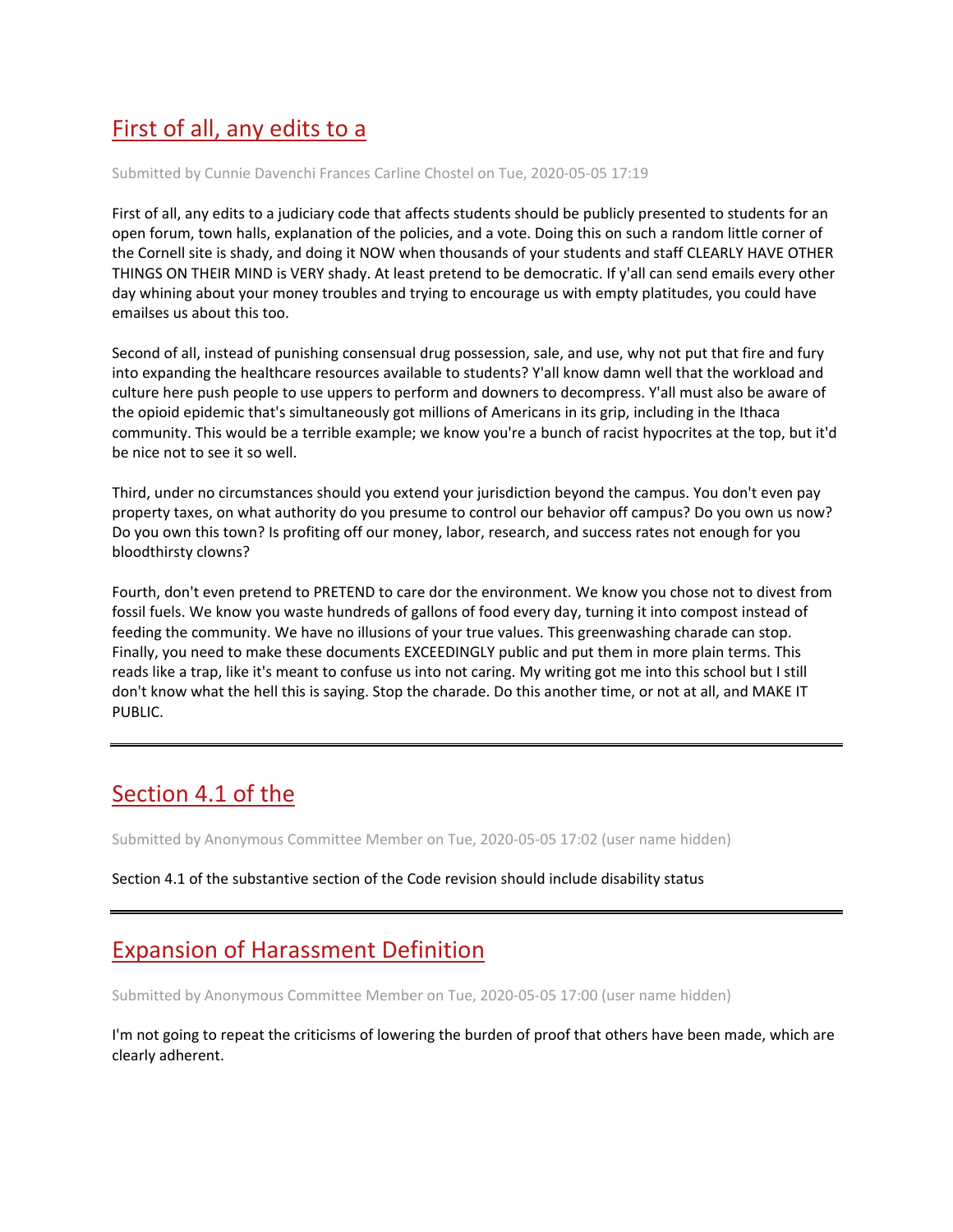I also agree with others that we shouldn't be moving to *expand* the definition of harassment, which is already wide and vague, but to make a better, and more narrow, definition so that we have a clear understanding of what constitutes harassment. Expanding the definition seems completely counterproductive, and increases the likelihood of being used in nefarious ways.

However, I do want to bring attention to the definition of harassment that includes the following clause: "the fact that the conduct targets a group that has historically experienced discrimination may be relevant to a determination of whether the conduct creates a hostile environment." I think this is politically and ideologically motivated language, and *should absolutely not be part of any objective definition of harassment.* What constitutes a " a group that has historically experienced discrimination" exactly? And which "groups" 'deserve' to be part of this category, and what 'groups' don't? And who decides this? More importantly, this amounts to essentially creating a protected class, or set of groups, on campus in that *any remarks made that can be construed as 'conducts that targets' them (which is subjective) can be deemed as creating a hostile environment.* This seems incredibly authoritarian and a potentially extremely dangerous road to embark on in a setting that *claims* to offer a space for opinions to be heard as well as differing viewpoints to be part of a learning environment.

# [Section 4.1 should include](https://assembly.cornell.edu/comment/100#comment-100)

Submitted by Anonymous Committee Member on Tue, 2020-05-05 16:58 (user name hidden)

Section 4.1 should include disability status.

## [Due Process](https://assembly.cornell.edu/comment/99#comment-99)

Submitted by Anonymous Committee Member on Tue, 2020-05-05 16:49 (user name hidden)

These rules completely bypass a students rights to due process.

# [False Advertisement](https://assembly.cornell.edu/comment/98#comment-98)

Submitted by Anonymous Committee Member on Tue, 2020-05-05 16:27 (user name hidden)

The proposed amendment has literally nothing to do with the 'summarized' bullet point list in the email that was sent. All this amendment is, is the University seeking to expand its power in Judiciary proceedings against students. I very strongly disagree with lowering the standard of proof, as "likely" just isn't enough. Due process requires the assumption of innocent until PROVEN guilty, and for that, you need clear and convincing evidence. I'm actually appaled, as I used to think the amendment was a good thing when I read the short list of the amendment's intended purpose, yet saw none of that reflected in the actual amendment itself. Literally, whoever wrote that summary is beyond biased, and clearly sees lowering the burden of proof as "educational," whatever that even means (I don't even see somewhat of a connection).

Also, I don't understand how a 3-year suspension isn't enough? And to almost double it? That's just kind of ridiculous. Seriously though, couldn't this wait until students are back in session, or are you guys just that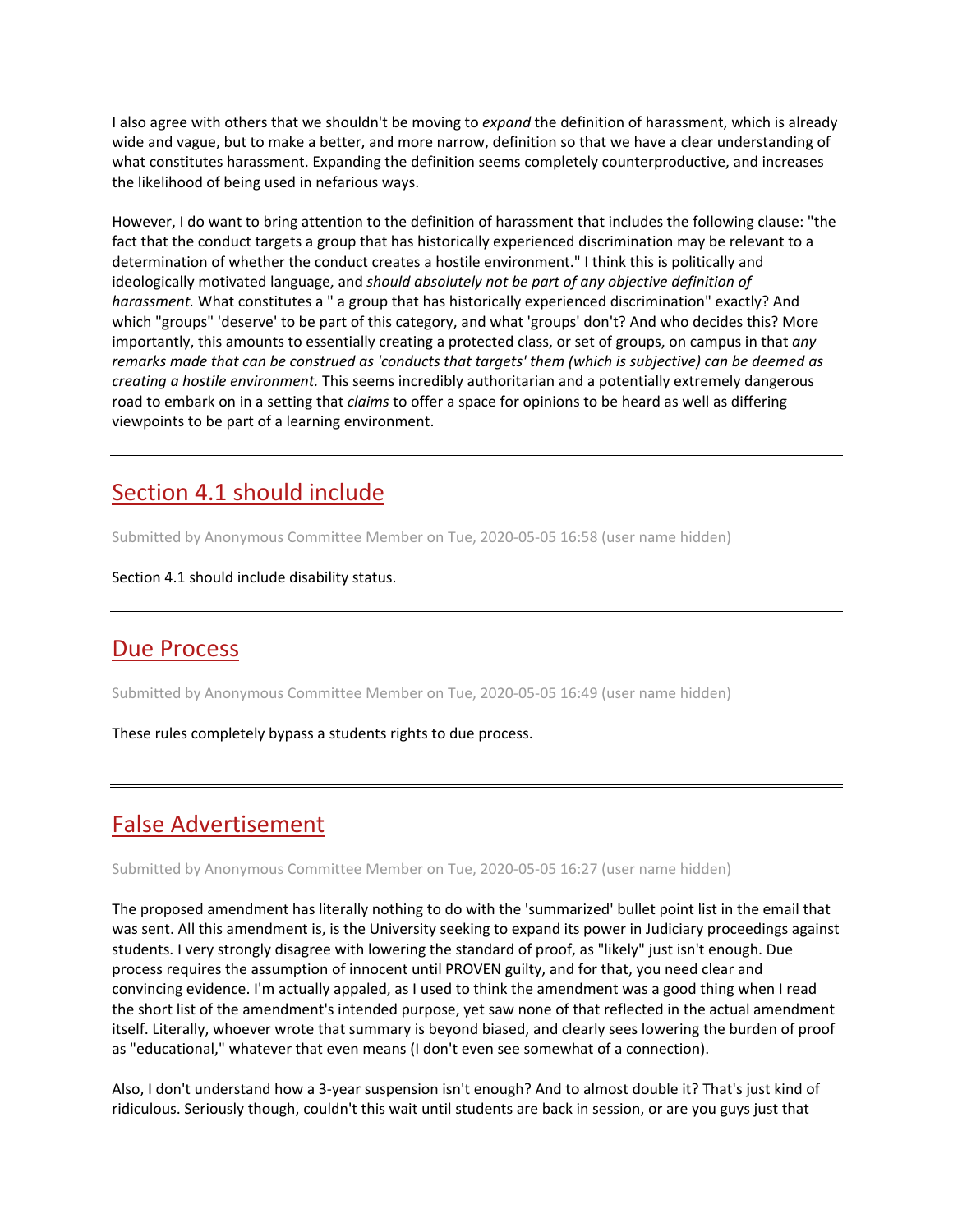power-hungry to try to push massive changes while you think that students won't notice. Something that I think had good intentions, but still disagree with, is making the rules easier to understand. While this may seem like it benefits the general public, having a list of rules in "plain English" could lead to a lot of gray areas. Keeping the vocabulary to be precise is more important in my opinion, so as to have a clear set of rules, rather than have 5th graders think they understand it. We're Cornell Students, so if you think we can't handle some advanced vocabulary, why did you even take us in? That's just insulting.

In regards to Section 6.5, I propose the following:

-Hearings should, by default, be made private, with the only exception being if both the complainant and the accused determine to have a public hearing.

In regards to Sections 6.6 and 6.9, I propose the following:

-Respondents should have the right to ask questions of the complainant, regardless of the situation, but may be stripped of that right only if the Hearing panel believes that the respondent is behaving inadequately (e.g. intimidating).

-Complainants should be required to testify (or have someone testify in their place), except for situations involving sexual harrassment and/or assault. I firmly believe that it is immoral to have sexual assault victims be question by their potential assailant.

-Witnesses should not be required to testity. As is mentioned, this is indeed punitive and not "educational", as well as a delay tactic.

-The rules of evidence shall be strict, and set in stone. Having the Hearing Panel decide on rules of evidence on a case-by-case basis is completely unfair and unjudicial. These rules, in order to uphold due process, should be clear and convincing. Then, after all admitted evidence is considered, the Panel shall have a written statement with its decision, rationale for that decision (including why they believe that the evidence is clear and convincing) and related opinions. If the burden of proof is changed to preponderance of evidence (more likely than not basis) then I believe that the current sanctions are unfair. I would hate to see students be expelled, for example, for something that was "more likely than not". As unlikely as it may be to win a lotery (and by unlikely, I mean really really really unlikely) people still do win it sometimes.

With all this said, I do wish students were given more time to fully review the amendment. Not only am I busy now with class and upcoming finals, but we still are in the midst of this pandemic, and I know that not every family is as fortunate as mine to be going through this pandemic as smoothly as mine is. I would like to push for this comment period to be extended until end of June, which should be plenty of time for everyone to review the amendment fully, and not just blindly accept the University's power hungry request.

On the other hand, here is what I agree with: -Literally nothing

Anonymous, '21

# [Controlling Who Students Affiliate With?](https://assembly.cornell.edu/comment/97#comment-97)

Submitted by Nicholas Brodack Allen on Tue, 2020-05-05 16:25

I am extremely discouraged by the vagueness of section 4.1 of the proposed changes, making a point to go after students who "knowingly affiliate with groups, teams, or organizations that have had their University recognition or registration withdrawn." This could imply that a previous friend, sibling or even new acquaintance could be punished for "being involved in any activity that would normally be associated with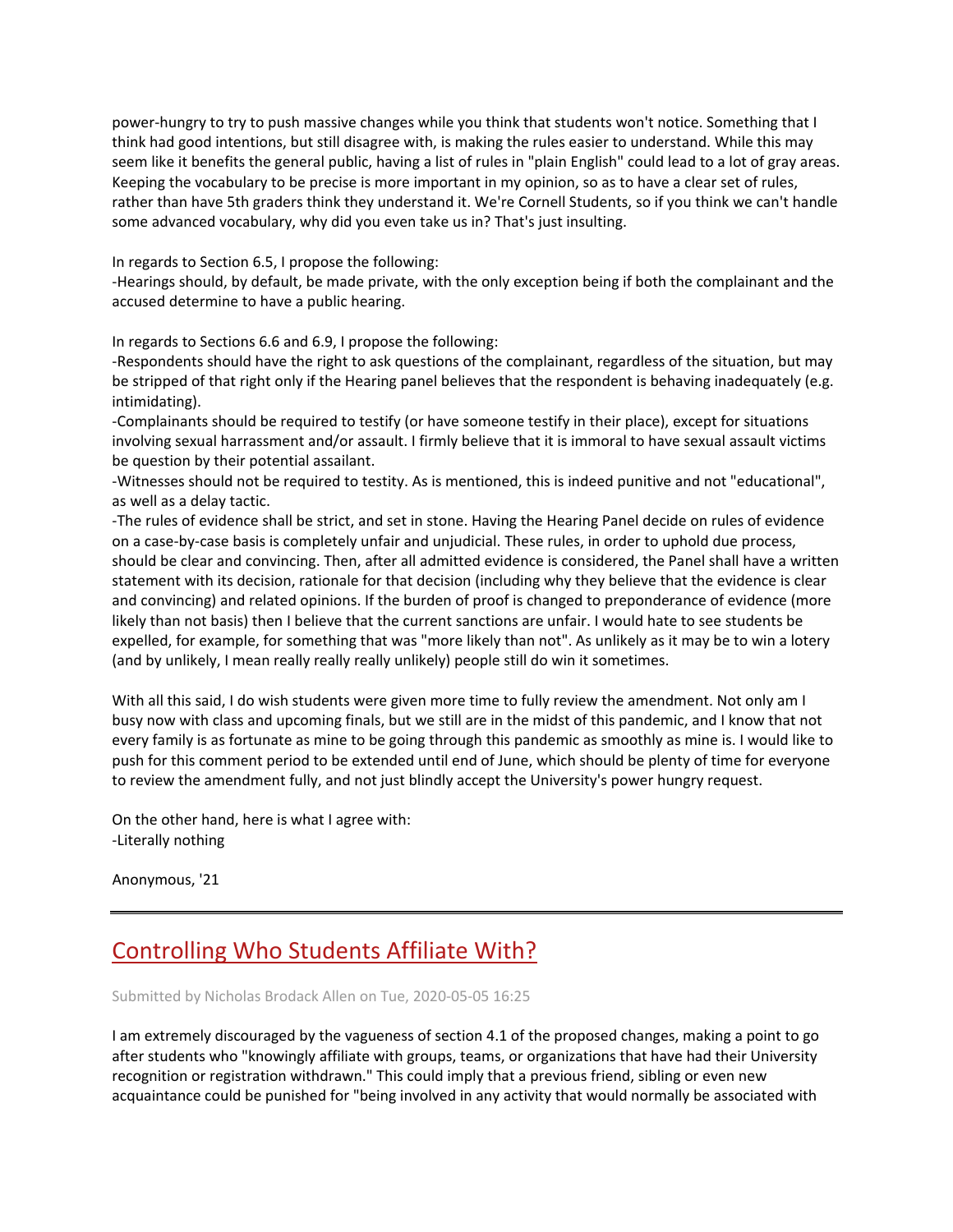being a member of such an organization," like how more vague can you get? Are people of a disaffiliated organization supposed to just dissolve their friendships as to not have someone who was not a "member" potentially live with them, or even worse, share mutual interests? And besides the definition, how would you enforce it? Will you raid former frat houses and write up any sophomores? Or will you check Instagram for pictures of people hanging out with members of Mock Trial before they got the boot? Like what is the burden of proof to show someone has friends they're not supposed to have? Oh that's right, I guess we don't even need proof anymore either.

# [Controlling Who Students Affiliate With?](https://assembly.cornell.edu/comment/96#comment-96)

Submitted by Nicholas Brodack Allen on Tue, 2020-05-05 16:25

I am extremely discouraged by the vagueness of section 4.1 of the proposed changes, making a point to go after students who "knowingly affiliate with groups, teams, or organizations that have had their University recognition or registration withdrawn." This could imply that a previous friend, sibling or even new acquaintance could be punished for "being involved in any activity that would normally be associated with being a member of such an organization," like how more vague can you get? Are people of a disaffiliated organization supposed to just dissolve their friendships as to not have someone who was not a "member" potentially live with them, or even worse, share mutual interests? And besides the definition, how would you enforce it? Will you raid former frat houses and write up any sophomores? Or will you check Instagram for pictures of people hanging out with members of Mock Trial before they got the boot? Like what is the burden of proof to show someone has friends they're not supposed to have? Oh that's right, I guess we don't even need proof anymore either.

## [Lowering burden of proof, among other concerns](https://assembly.cornell.edu/comment/95#comment-95)

Submitted by Christopher P Dunn on Tue, 2020-05-05 16:07

Like many others who have posted comments here, I, too am concerned about the apparent lowering of the burden of proof. In addition, some types of conduct might be construed as denying free speech. For instance, blocking vehicular and pedestrian traffic could be the consequence of a student, faculty, or community rally, demonstration, or protest. I hope there is some leeway here, but I don't seen it. Furthermore, I do not see any aspects of the code that refer to despicable behaviours such as racism, anti-Semitism, or other hateful or bigoted acts or utterances.

## [Problematic language in sections 4.12](https://assembly.cornell.edu/comment/94#comment-94)

Submitted by Anonymous Committee Member on Tue, 2020-05-05 16:05 (user name hidden)

The language in section 4.12 leaves an opening for subjective "reasonable objection" and "my truth" arguments.

*Because of protections afforded by principles of free speech and academic freedom, expression will not be considered harassment (up to here it is objective) unless the expression also meets one or both of the following criteria (here is when it turn subjective):*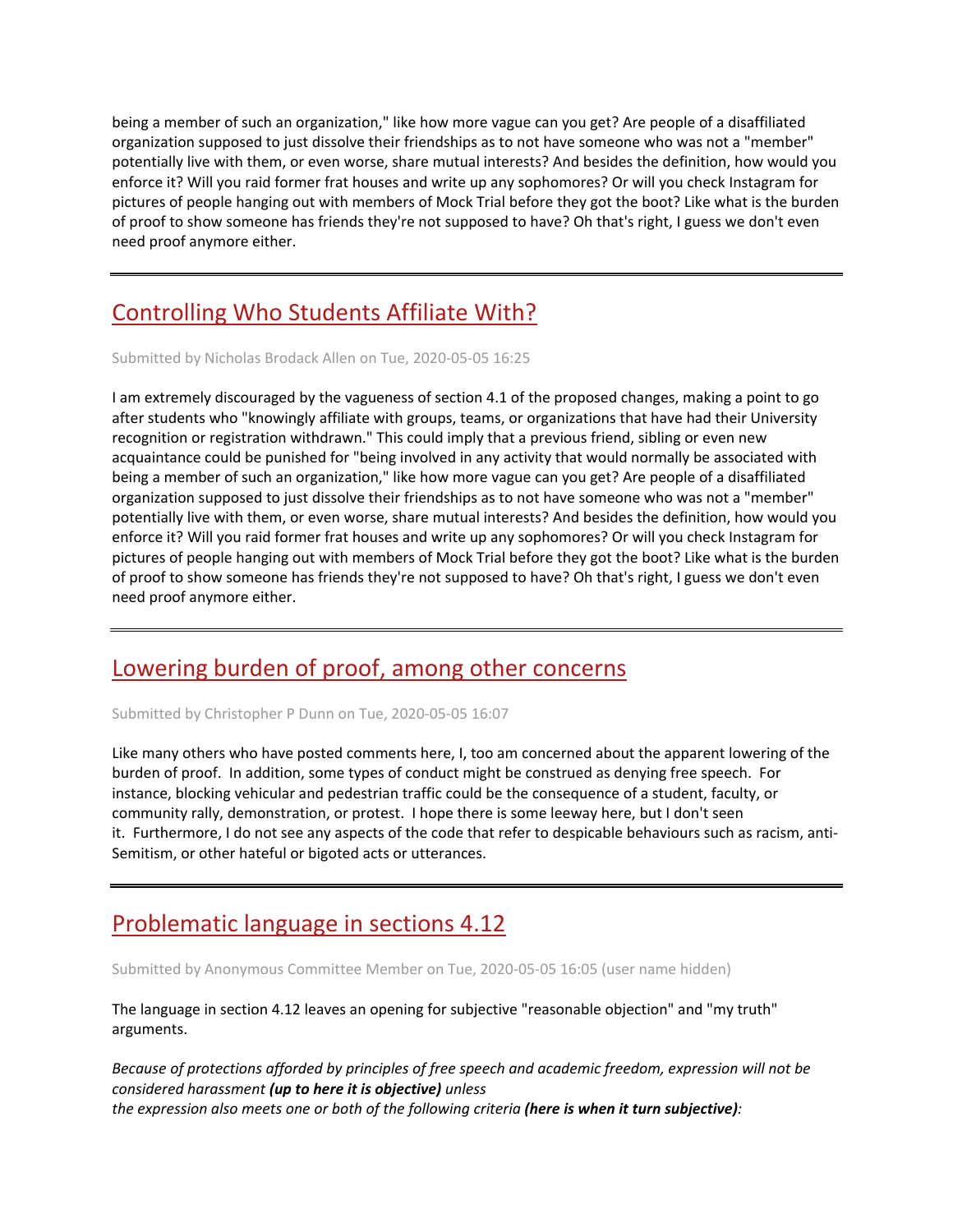*- it is meant to be either abusive or humiliating toward a specific person or persons; or - it persists despite the reasonable objection of the person or person targeted by the speech.*

I can be easily shown how an ideology bent individual could easily wrap and use these subjective criteria as a hammer to silence free-speech as we have all witnessed in recent years with "cancel culture". NOTE: We have all witnessed in recent years, protesters shutting down campus conservative speakers because of opinion they deemed "humiliating" or "abusive" by their subjective perspective)

It is in my opinion that if Cornell wishes to be a place where free-speech presides, the subjective part of the wording of this section should be removed to protect freedom of speech. There are matters for courts of law. This wording will enable ill-intended individuals to promote fascism and silence opinion, not their own.

## [Opposition to proposed changes to Section 8.4](https://assembly.cornell.edu/comment/93#comment-93)

### Submitted by Conor P Cathey on Tue, 2020-05-05 15:48

I write to voice my opposition to the proposed changes to Section 8.4. The standard of proof should remain clear and convincing evidence. The supposed rational of switching to preponderance of evidence to make the process more "educational" is a level of Orwellian doublespeak that even Mr. Orwell would not have considered possible. The possible consequences of disciplinary hearings for many Cornell students are significantly harsher than any civil proceeding and the standard of proof before taking such harsh measures should be correspondingly higher.

Furthermore, the decision to move ahead with this process during an unprecedented global crisis defies explanation. The failure of the CJC to complete the revisions on time is not an excuse to proceed with fundamental changes to the Campus Code of Conduct during such crisis. It reeks of impropriety and gives the appearance of using the crisis to duck opposition to changes that will be extremely unpopular with Cornell community.

I would have liked to review the entirety of the proposed changes, but under the circumstances it is simply not possible. I am extremely disappointed in Cornell.

Respectfully, Conor P. Cathey J.D. Candidate, Cornell Law School, Class of 2021

### [-At the same time that](https://assembly.cornell.edu/comment/92#comment-92)

Submitted by Nick Fanelli on Tue, 2020-05-05 15:42

-At the same time that Cornell is illegally extending their "power" further into the off-campus and un-Cornell related parts of students lives, they are also lowering their own standards of proof. In order to ward off the outcry that would come from admins, staff and faulty due to this cleary faulty policy, they also decide to have it only apply to students and to pass it when theres not a single person on campus and half of our student body is in the most affected parts of the country.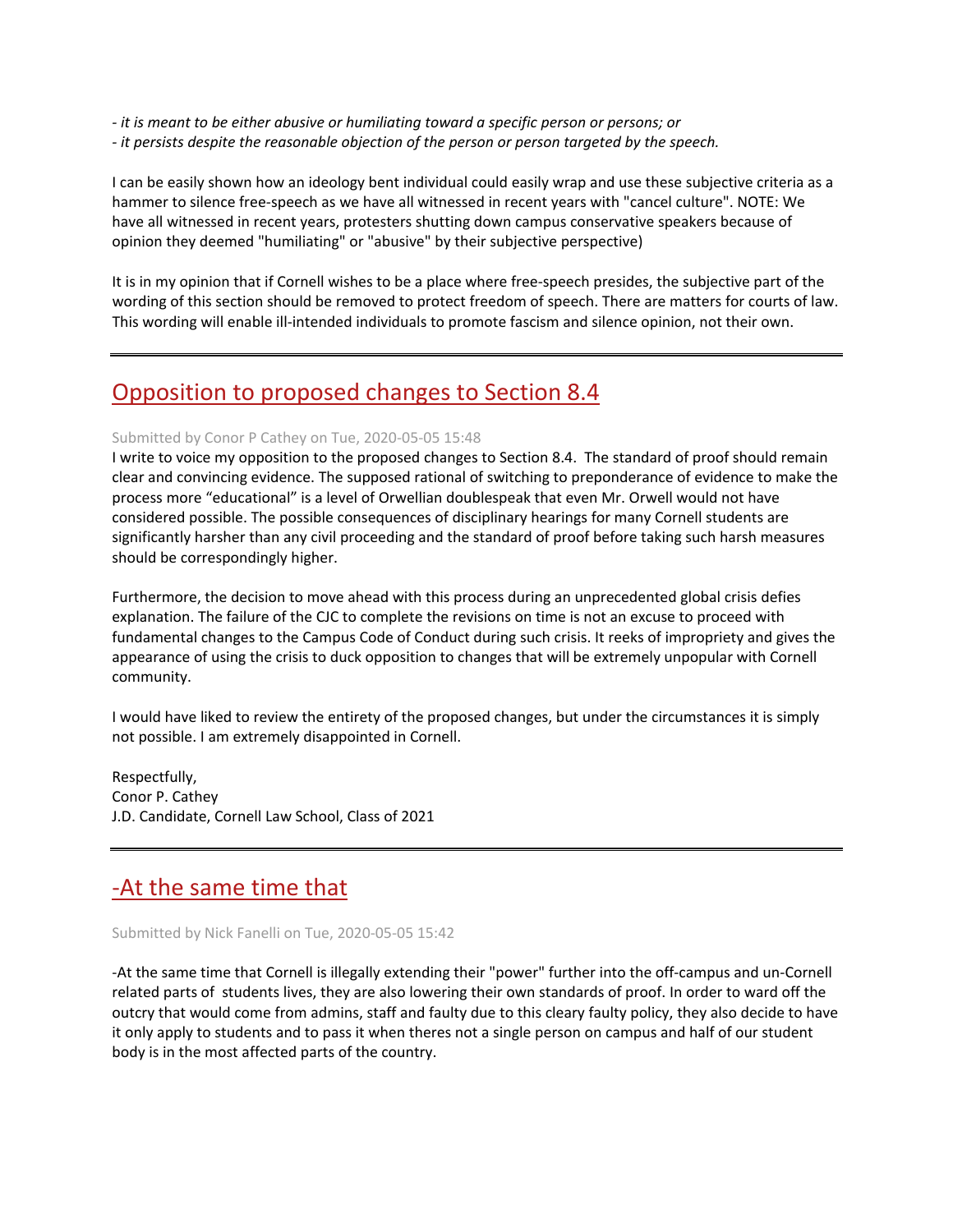Is there any other instituion in the country that so clearly demostrates utter disregard for their own students, its frankly disgusting that just an esteemed university created on the basis of fairness and oppunitnity for all students would pull foolish stunts like this.

## [Educational versus punitive intervention](https://assembly.cornell.edu/comment/91#comment-91)

Submitted by Levent V. Orman on Tue, 2020-05-05 15:33

First of all, I agree with all those comments opposing the lowering of standards for burden of proof. I am not going to repeat their arguments.

I would like to go further and suggest that the goal of pursuing educational rather than punitive measures, and expanding the definition of harassment are contradictory. The definition of harassment, especially sexual but not limited to that, is already too expansive and too vague. Especially concerning is the use of the word "subjective perception" in the definition of a hostile work place. People's subjective experiences are not an appropriate criteria for punitive measures. Most importantly, we should strive to a more narrow the definition of harassment to limit ourselves to clear and legally acceptable cases, and try to deal with them through educational means, rather than punitively, as much as possible. Requiring community service or mandatory attendance in educational programs are commonly used in the legal system. We should rely on them even more as an educational institution.

# [I have many problems with the](https://assembly.cornell.edu/comment/90#comment-90)

Submitted by Jack Eoin Schluger on Tue, 2020-05-05 15:32

I have many problems with the substantive section of this code, which is all I had time to read.

### **Section 1 Respect for the Natural Environment**

This section is b.s.; Cornell is not truly committed to "acting in ways to live and work sustainably" while the university continues to fund the fossil fuel industry which is destroying our planet. You should either remove this section and admit that this is not a real university value, or commit to a real plan to divest from fossil fuels and affirm that this is a real university value.

### **Section 3.A Jurisdiction**

1) "'Substantial threat includes the following: (a) the selling of drugs; (b) physical contact exceeding a shove; (c) hazing; (d) property damage or theft valued over \$500; and, (e) unique violations which shall be left to discretion of the Dean of Students as requested." First, please explain to me how selling of drugs is a substantial threat to "the University's educational mission, the health or safety of individuals (whether affiliated with the University or not), or the University community." Second, part (e) gives the university unlimited juristiction making this entire section completly meaningless.

2) "The final determination as to whether off-campus s conduct is subject to this Code will be made by the Dean of Students, or their designee." What does this mean? First, *off-campus* conduct in my view should certinly not be subject to the *campus* code of conduct. It's litterally the *Campus* code of conduct. Secondly, why should this decision not be included in the code, but subject to change at the whim of the Dean of Students?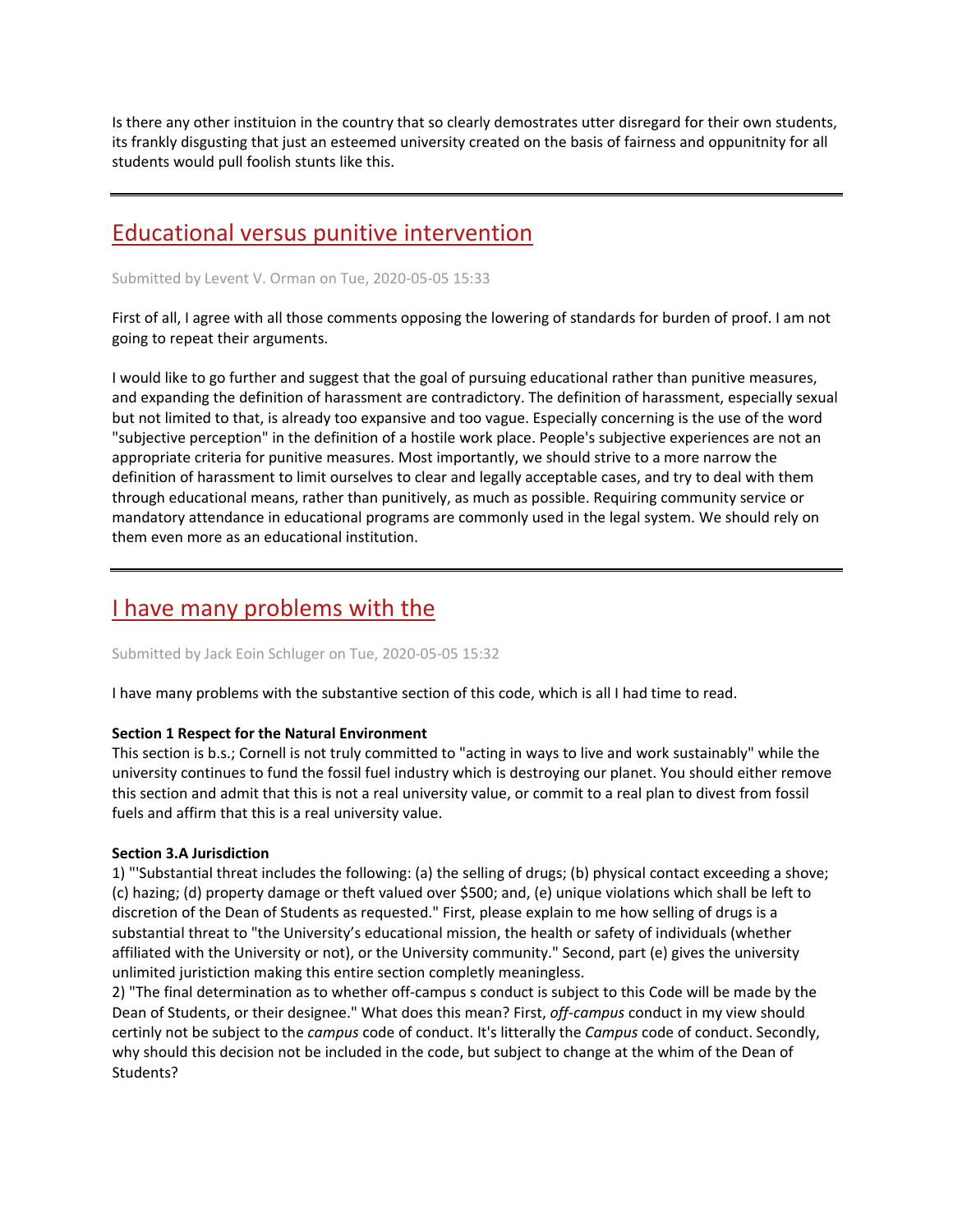#### **Section 4.9 Drug-Related Behavior**

It is well documented how marijuana prohibition leads to disproportion enforcement of these laws on black people, at alarming rates. Yet, this code explicitly enshrines marijuana (or even just the intent to use marijuana) as against the code of conduct. In my experience CUPD is extremely unprofessional and poorly trained, so I see no reason to believe the disproportionate outcomes for people of color would not happen on our campus, just as it has across the country. Further, with marijuana legalization spreading across the nation and likely to happen in NY soon, the inclusion of marijuana in this section is likely to soon have Cornell living in the past, continuing to enforce this racist agenda for no apparent reason.

I expect a response adressing these concerns.

- Jack Schluger, Cornell College of A&S '21

### [Due Process](https://assembly.cornell.edu/comment/89#comment-89)

Submitted by Anonymous Committee Member on Tue, 2020-05-05 15:31 (user name hidden)

To reiterate what others have said below: I am confused about how the university treat students who are purported to have violated the Code. It seems that there is no necessity for sufficient evidence that the student violated the code - the only necessity is that there is enough evidence to make others suspect that the student did so. This is ambiguous and indicates that the student is guilty before proven innocent, rather than vice versa. I do not understand how the university could operate on such a principle and still ensure that accused students are treated justly.

### [Due Process](https://assembly.cornell.edu/comment/88#comment-88)

Submitted by Anonymous Committee Member on Tue, 2020-05-05 15:30 (user name hidden)

I wish to simply reiterate why my fellow students are saying, as I believe that it is important for as many students to bring this to light as possible, even if the responses are short and simple.

Section 6.9 proposes that students are considered to be violating code if there is more evidence of a violation than evidence of not being in violation. This simply changes the status quo of judiciary process, proposing that students are considered guilty until proven innocent. This is a clear violation of due process, and has no place in the Cornell Code of Conduct.

### [Due Process](https://assembly.cornell.edu/comment/87#comment-87)

Submitted by Anonymous Committee Member on Tue, 2020-05-05 15:09 (user name hidden)

Others have already detailed this at great lengths below, but as a quick summary, the proposed changes in Section 8.4 goes against the United States Constitution and even the United Nation's Universal Declaration of Human Rights. This blatant violation of rights by the university is inexcusable and indefensible in addition to this all being poorly timed given the current pandemic.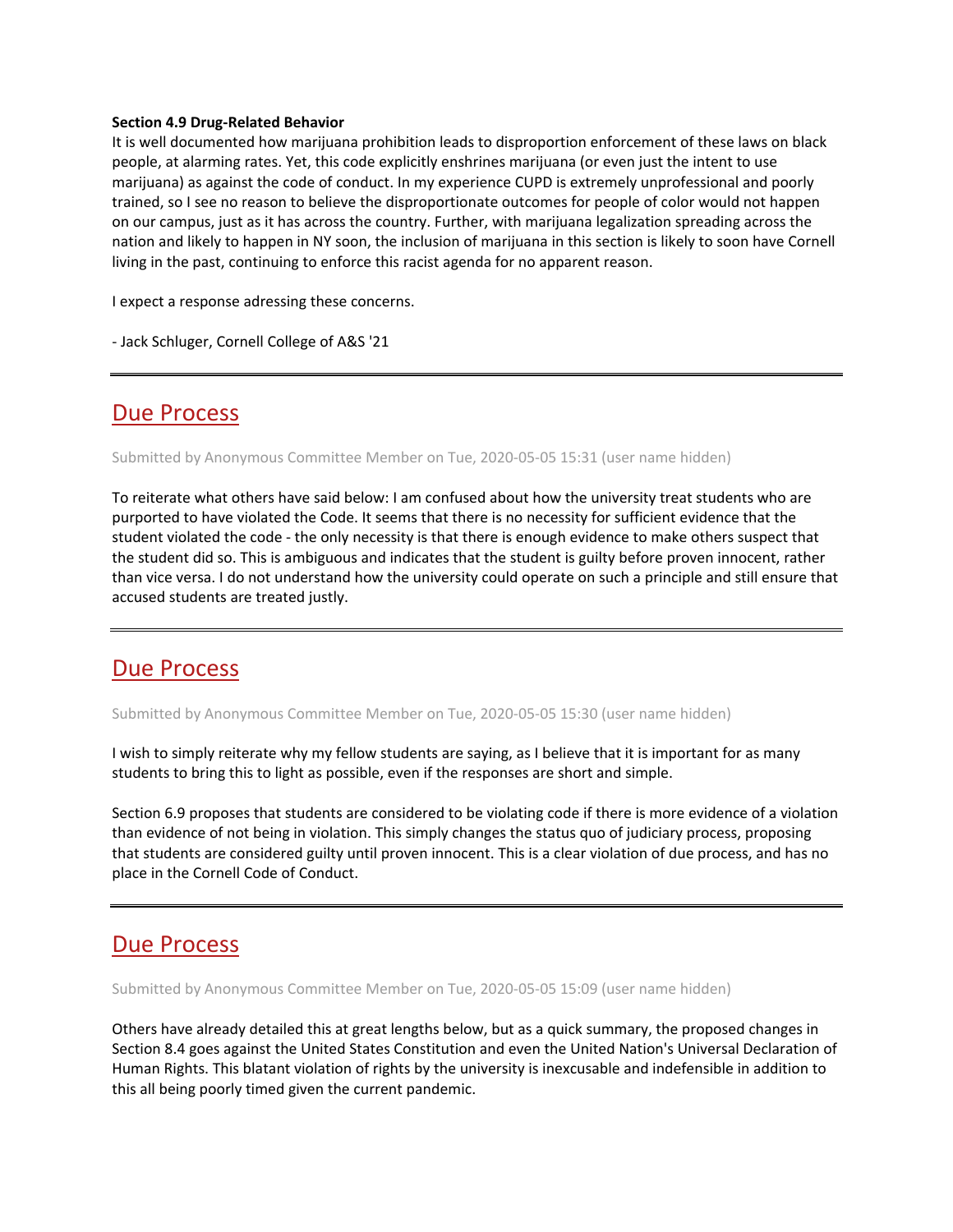## [Reiterating what others have been saying](https://assembly.cornell.edu/comment/86#comment-86)

Submitted by Anonymous Committee Member on Tue, 2020-05-05 14:39 (user name hidden)

Hey, uh Cornell Uni? Could you fuck off pls?

Thanks, Cornell Students

## [Comment](https://assembly.cornell.edu/comment/85#comment-85)

Submitted by Taji Alessandra Hutchins on Sun, 2020-05-03 23:21

Because I do not want to needlessly reiterate opposition to lowering the standard of proof or stripping students of due process, I will mention something which has not been mentioned—Good Samaritan. Although it looks like Cornell has a policy of not charging students for alcohol related violations if they call or receive medical help, this is inexplicably left out of the code. This is not a policy which should be discretionary. I hope the administration makes this policy binding.

Respectfully, Taji A. Hutchins J. D. Candidate, Cornell Law '21

# [Restorative Justice should be the focus of this code](https://assembly.cornell.edu/comment/84#comment-84)

Submitted by Zach Jagielski on Sun, 2020-05-03 23:01

I have little specific suggestions for code revision, however after reading through the comments of fellow law students/professors, **I would like to oppose lowering the standard of proof.**

In general, I was surprised when joining the Cornell Community to see how differently their disciplinary system operates compared to my undergrad at the University of San Diego. After being involved extensivly with the Office of Ethical Conduct and Restorative Practices at USD, and dabbling as a campus mediator at Cornell, I can honestly say it's somewhat of a night and day difference. Cornell could really benefit to adopt more restorative practices when responding to violations of the code. Some of these proposed revisions are positive steps forward, but I still feel like the process is highly judicial in nature.

Cornell isn't here to punish us when we make a mistake, it's here to help us grow from those mistakes. This isn't the often-cold-and-uninterested punitive criminal justice system, and yet Cornell holds immense coercivse power with their ability to deal out sanctions. Let's work toward softening how the code is upheld. I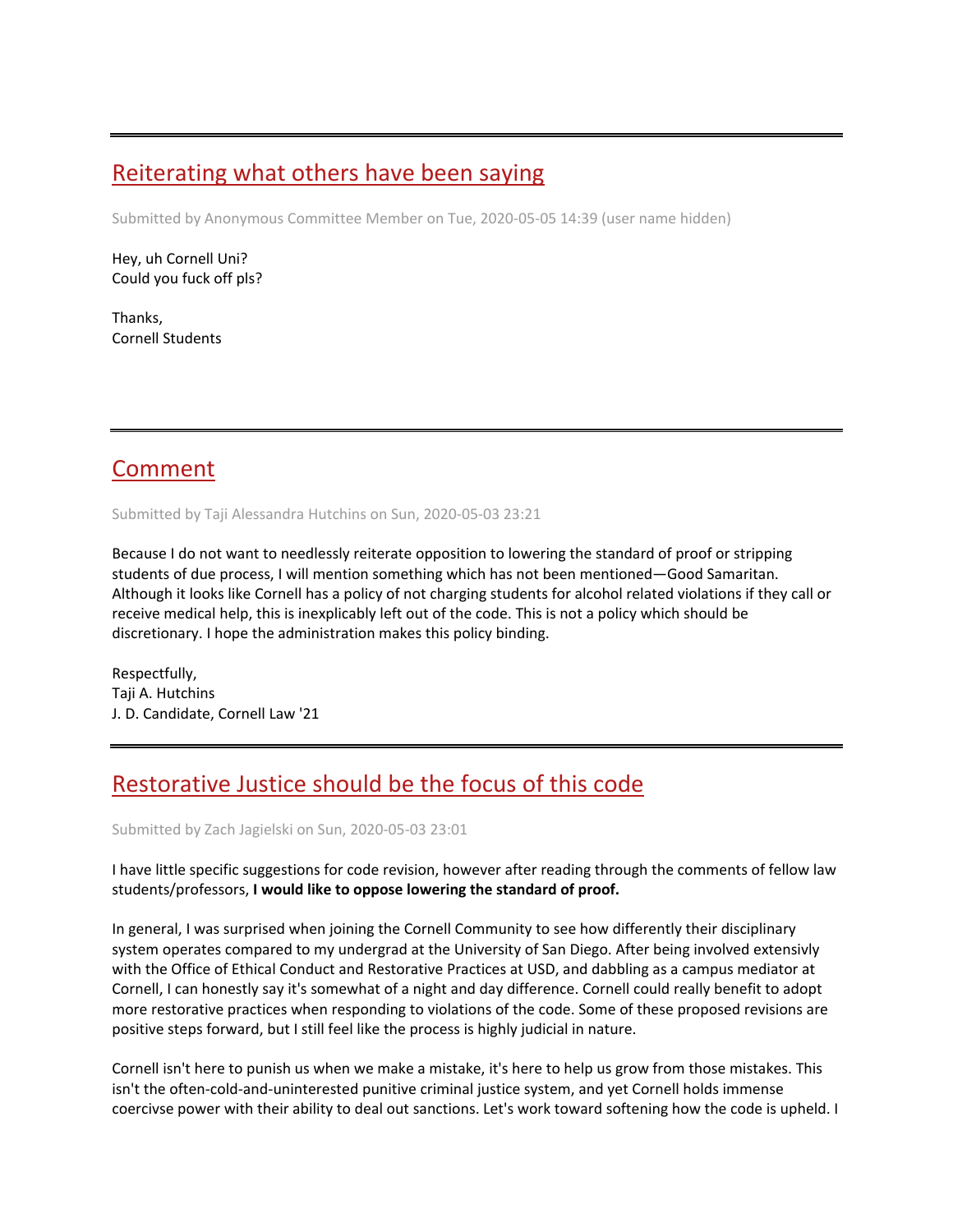think if the process is shifted toward an educational rather than punitive system, it will embolden other communities on campus such as IFC and Panhellenic to adopt similarly-focused models to improve Greek life culture.

There are many excellent professors and students who have a deep understanding and appreciation for Restorative Justice. I can't stress enough how many positive results can flow from an adoption of these practices.

Very Respectfully, Zach Jagielski Cornell, J.D. (here's hoping) '21 USD, BA '17

## [Proposed Changes](https://assembly.cornell.edu/comment/83#comment-83)

### Submitted by Zachary R Sizemore on Sun, 2020-05-03 00:20

I share the concern about the system which Cornell University seems to be moving toward that many of my fellow students have expressed in their well-reasoned comments. In some of these proposals, Cornell University has gotten dangerously close to adopting a system which violates the due process of respondents. I completely respect the need to make sure the process is as "educational" as possible, but there is nothing educational about a process which the respondent, and the entire student body, perceives to be fundamentally unfair. With that in mind, I make the below specific comments.

### Section 1.2

I support allowing respondents to have an advisor speak on their behalf at the hearing.

I do not see the "educational" value in forcing an untrained, scared respondent to speak on their own behalf. This is especially compounded by the fact that the University puts a full-time, trained professional against this student. I could never say it as well nor with as much experience as they did, but to reiterate a point made by the JCCs themselves: The stress and anxiety which is already inherent in this process will just be made worse if the student is forced to make all of their own statements. As informed as I must assume the Committee is on the process, no one can be more informed than those who have experienced it from the respondent's side time and again. Given that, I urge the Committee to give a particular deference to the JCCs viewpoint.

### Section 8.4

I oppose the Committee's proposal to lower the burden of proof.

In providing the justification for this change, the Committee only noted that this would make the process "more educational" in the eyes of those who voted in favor of it. Once again, I see nothing educational about this change. The Committee talks in a very abstract way about the process, as if it does not have very real consequences on the accused, providing them with a mere educational experience. But its not just an educational experience for the accused. The withholding of a degree, expulsion, and more is on the table at some hearings. The idea that a respondent would walk away from a trial where they are subject to a preponderance of the evidence standard and summarily expelled thinking about the educational value is simply unrealistic.

While preponderance of the evidence is the standard traditionally used in a civil lawsuit, I would argue that a proceeding like this warrants a standard higher than preponderance. As stated above, some proceedings have grave consequences at stake. This is particularly significant given the younger age of some of the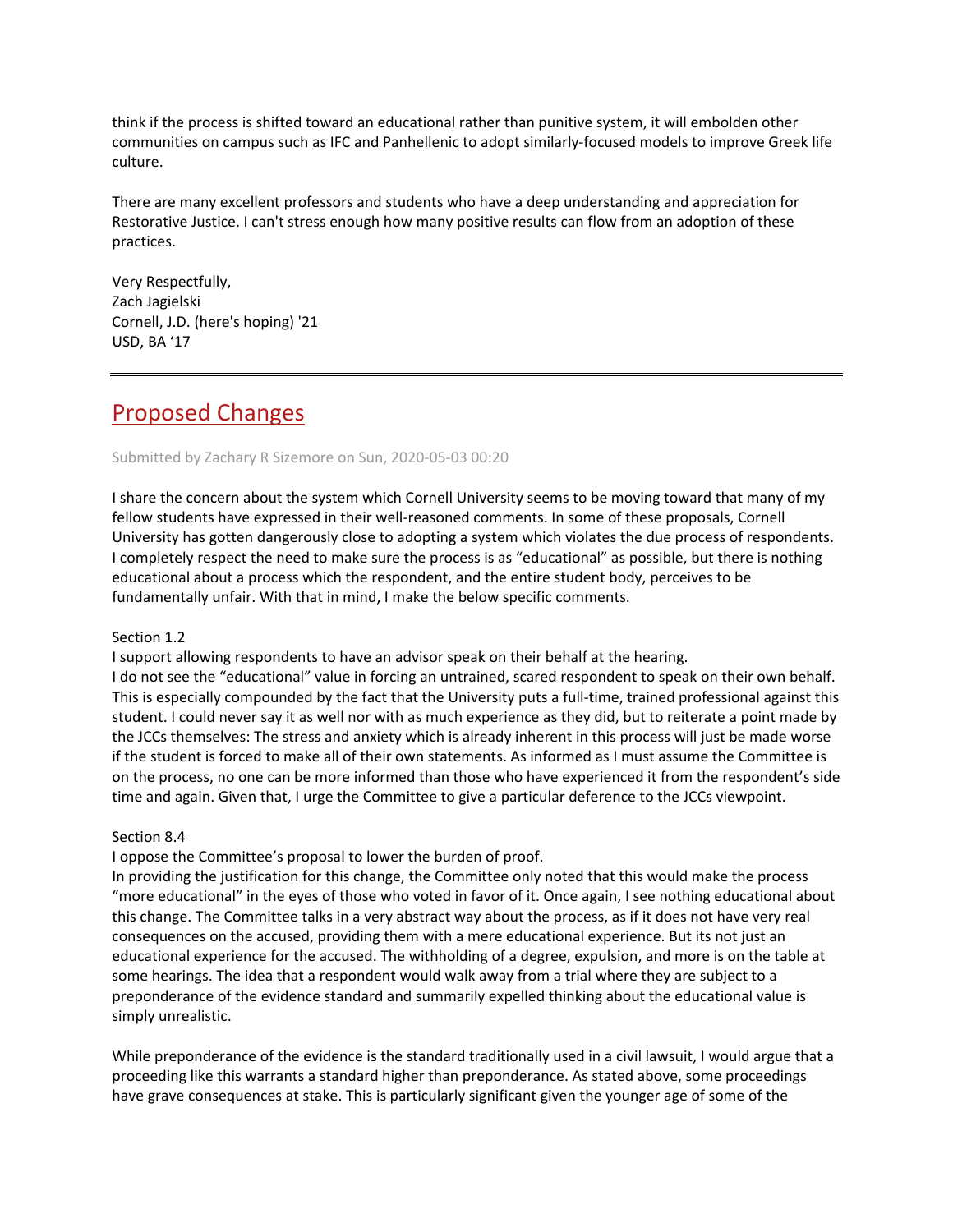respondents. A preponderance standard risks erroneously subjecting some respondents at the beginning of their educational and professional careers to severe consequences. This is especially true because some other procedural safeguards which are used in a civil lawsuit are not present, such as the right to a jury trial in some cases. In the absence of these procedural safeguards, I believe the current clear and convincing standard serves to best protect the due process of the respondent.

In conclusion, I write the Committee today as not only a member of the Cornell community, but as a law student who is deeply concerned that a school that I am so proud to attend is moving in the direction of adopting a wholly unfair system where students, potentially representing themselves pro se against a trained professional, are tried in a private hearing and are subject to a dangerously low burden of proof. The adoption of any of these changes is troubling, but the idea that the Committee would propose all of these in concert quite frankly worries me. Adopting some of these procedures would turn Cornell Law School into a place that teaches the value of due process while the University at large shows people how easy it is to rob someone of it.

For those reasons, I ask the Committee to reconsider some of its more fundamental proposals, and to ensure that both the complainant and respondent receive a fair, just, and "educational" experience.

Respectfully, Zachary Sizemore J.D. Candidate, Cornell Law School, Class of 2021

# [Comment on Proposed Change to Burden of Proof](https://assembly.cornell.edu/comment/82#comment-82)

### Submitted by Hannah Jung on Fri, 2020-05-01 20:50

As colleagues have already expressed in their comments, the proposed changes by the CJC, if passed, will have significant consequences for those subject to hearings. All students who potentially face sanctions due to misconduct deserve a fair process. The "clear and convincing" standard for the burden of proof better protects innocent students while compelling investigation and complaint procedures to examine allegations of misconduct thoroughly. For misconduct other than sexual assault (where, for reasons specific to evidence in such cases, the "preponderance" standard already applies), lowering the burden of proof serves no real benefit and only makes it easier to subject students to discipline for something they may or may not have done. In light of the disciplinary measures and what is at stake, the current system should at least be able to prove that the conduct in question is substantially likely to have occurred. This is not a demanding standard; it places a reasonable duty on the adjudicatory system to ensure fair proceedings and minimize the risk of bias.

Finally, I share the concerns in previous comments that this is far from an ideal time to be introducing such changes. I am glad that the deadline for comments has been extended for another week, but it is still unrealistic to expect members of the community to be able to review proposals during a pandemic and an already stressful time of the semester. If at all possible, please consider alternative timelines to ensure input regarding Section 8.4 in particular.

## [Do not lower the standard of evidence](https://assembly.cornell.edu/comment/81#comment-81)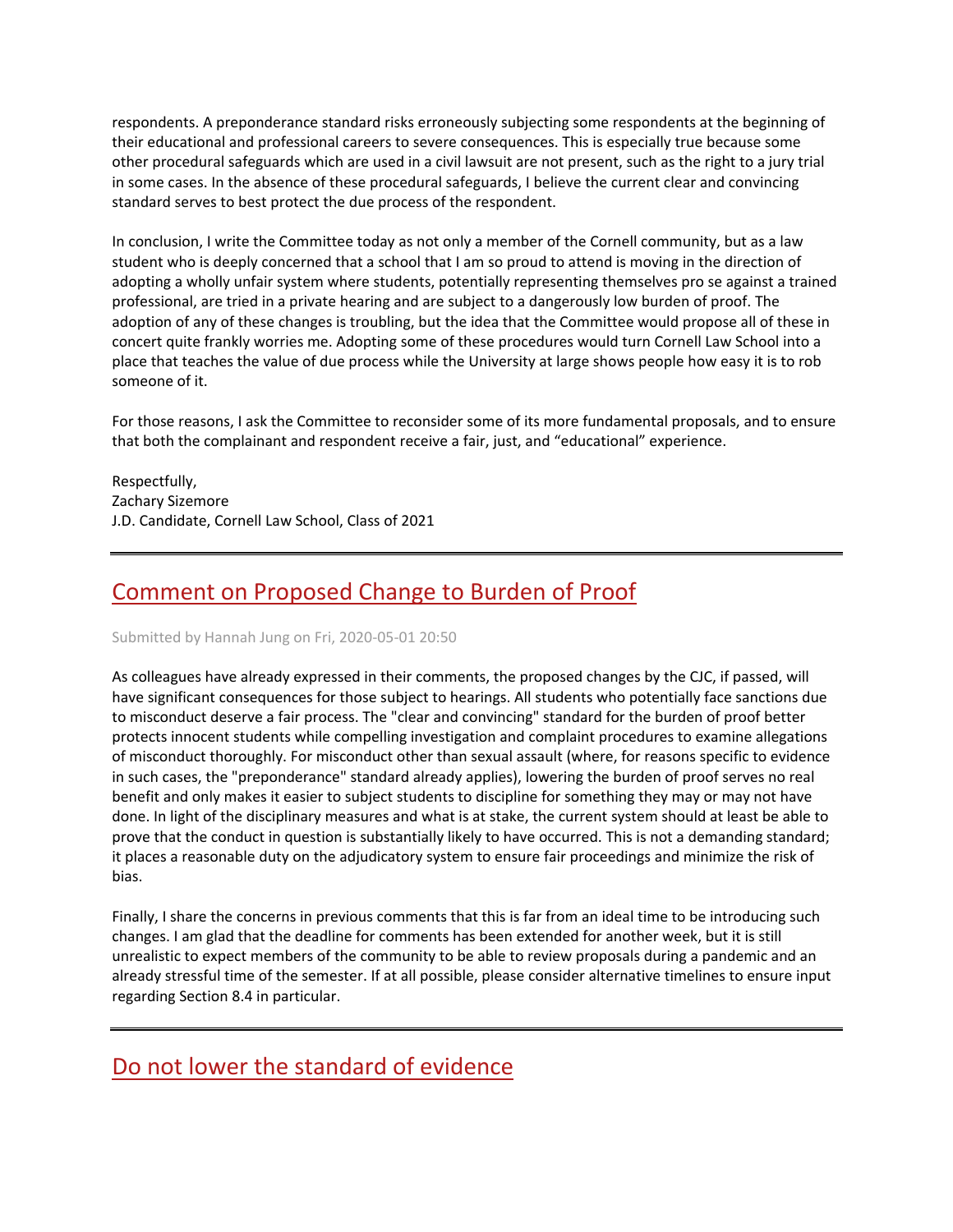Submitted by Anonymous Committee Member on Fri, 2020-05-01 17:29 (user name hidden)

Please do not lower the standard of evidence in cases governed unde the proposed rule changes. It endangers the right to due process of all students and poses a severe threat to marginalized students.

A concerned alum.

## Extend the Comment Period; [Don't Lower the Standard of Proof](https://assembly.cornell.edu/comment/80#comment-80)

Submitted by Robert Ward on Fri, 2020-05-01 16:49

As many commenters have already observed, Cornell students are living through an unprecedented public health crisis. The effects of this crisis have been profound: on short notice, students were asked to leave their friends and classmates; "going to class" suddenly meant clicking a Zoom link; a cloud uncertainty hangs over summer internships, and for those graduating, post-grad employment. The University has shown an admirable degree of flexibility in its repsonse to the COVID-19 pandemic. Yet, for some reason, we are told that there can be no such flexibility with regards to sweeping changes to the Campus Code of Conduct. The explanations for this lack of flexibility, as described in [The Cornell Daily Sun,](https://cornellsun.com/2020/04/29/university-assembly-considers-lowering-evidentiary-standard-in-j-a-proceedings/) fail to adequately grapple with the challenges we are all facing as a result of the COVID-19 pandemic in favor of pointing the finger at others. This is unacceptable, particularly in light of the signifiance of the proposed changes. Take, for example, the proposed revision to Section 8.4 (Burden of Proof). A move to a preponderance of the evidence ("more likely than not") standard as opposed to a more demanding clear and convincing betrays a misguided perception of what serves the interests of the Cornell community. As several commenters have noted, making it easier to mete out punishment is not what serves the interests of the community -- ensuring that the right students are punished does. The clear and convincing standard better serves this interest by ensuring that students are found responsible based on sufficiently strong proof. Pointing to the use of the preponderance of evidence standard in the context of civil litigation is similarly misguided. The sanctions available under the Code, including suspension and expulsion, can have devasating consequences that will follow a student for the rest of their lives. They go far beyond what we see in a typical civil proceeding, where one party may be found liable and pay monetary damges to the other. If we want code of conduct proceedings to have any resemblance to a fair process, we should expect that those seeking to impose such significant sanctions be able to build a sufficiently strong case as to meet something more demanding than the standard proposed here.

Adopting ths proposal at any time would be a major failure on the part of the administration. Adopting it now, in the midst of a global pandemic, without giving those most affected adequate time to make their voices heard, would be truly inexcusable.

Respectfully, Robert Ward J.D. Candidate, Class of 2021

### [More time needed, Higher standard better](https://assembly.cornell.edu/comment/79#comment-79)

Submitted by Joshua Christine on Fri, 2020-05-01 13:42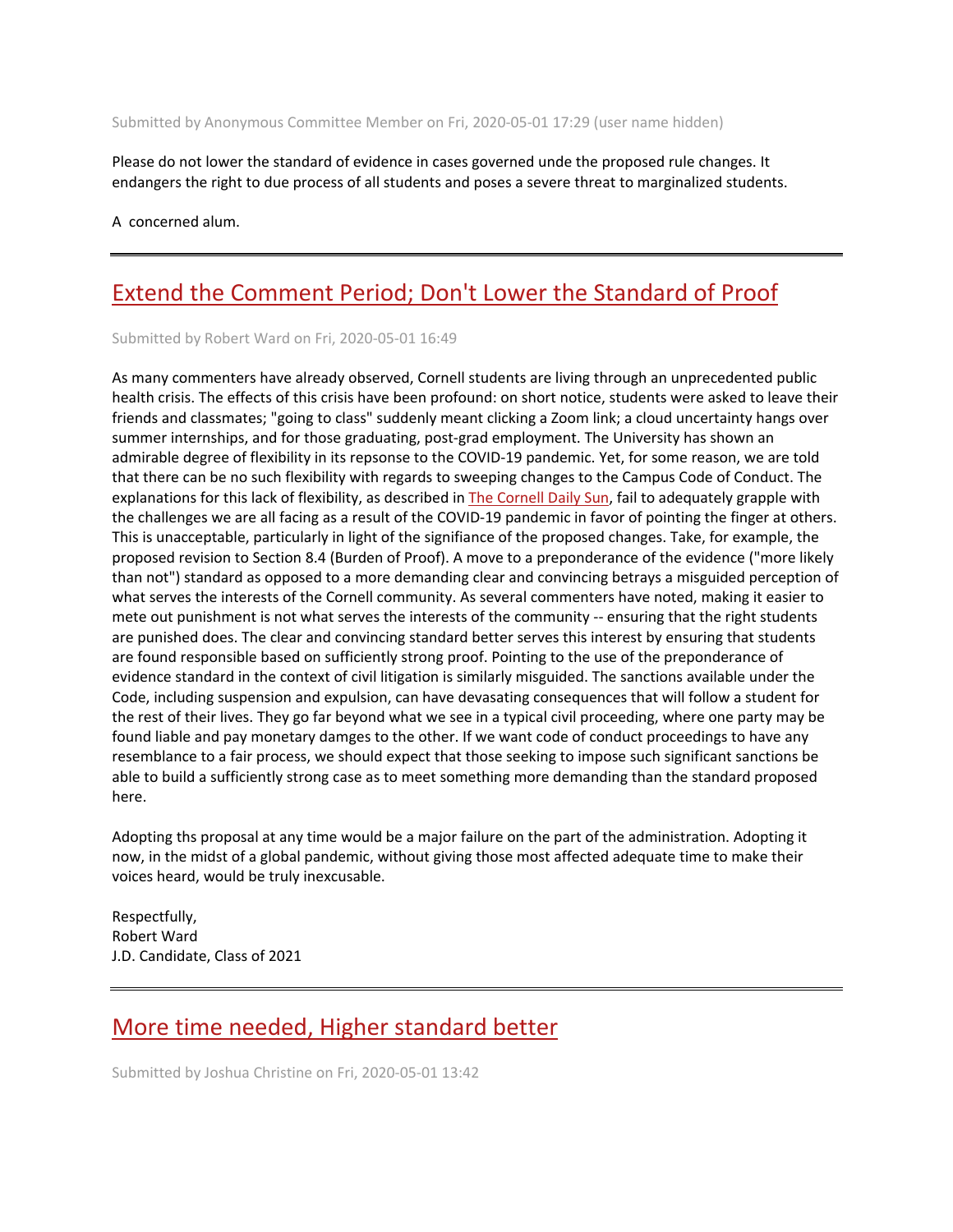You've got to be fucking kidding me.

you want to make a decision that involves students, in the midst of god damn global pandemic, while students are trying to figure out what the heck their going to do about online classes, finals, cancelled summer internships, a dying job market, and a crashing economy. Many of these students may have family members who are sick with Covid 19 or who have already died, and some students themselves may be sick with the virus- this is particularly salient for lower SES students who may not even have adequate access to computers and Internet (let alone food, healthcare, or other basic services) now that they are home. Honestly you should be ashamed of yourselves, and if I had the money I would file a lawsuit over this madness. This is a decision that needs to wait until students are back in session and student representatives can actually be a part of the process face to face.

Further, the idea that we would lower the standard of burden of proof is ludicrous. I agree with what so many commenters have already said- except in cases of sexual assault, the burden of proof must be as high as possible. This is not only to reduce 'bias' as many have correctly pointed out, but to reduce the opportunity for mistakes and errors in judgment by the JAO. In a world where hundreds of thousands of members of black and brown communities all over this fucking country are thrown behind bars because they cannot afford proper representation, because the system is biased against them, and because the subsystems which develop such as plea deals etc make it so that it is often easier to accept a plea deal for something you are INNOCENT OF than attempt to go through the legal process which is stacked against minorities and against the poor. I would reiterate what one commentator so eloquently said, that I would rather 10 guilty students be found to be not responsible that for one single innocent student to have their academic life (and in large part their future financial and professional lives) ruined or halted because they were unjustly found responsible due to the lower standard. In a University which prides itself on requiring its students to meet the highest of academic standards, and who accepts only the top 10% of applicants based largely on that criteria- it is obsurd to me that the JAO would like to lower the standards for themselves. As a formerly active duty US Marine I swore to uphold and defend the ideals of freedom, democracy, and justice for this country. As a Cornellian, I will not stand by and watch those ideals be degraded by the very institution which is supposed to shape and develop young minds toward those lofty aims. I DO NOT support lowering the evidentiary standard for the JAO, I DO NOT support expanding their power and jurisdiction in any way, and I DO NOT support the name change which would reflect, support, and reinforce that expansion of power in the minds of students and faculty.

Fuck your power grab.

-Joshua MPS Cornell University '19 BA University of Pennsylvania '18 Defense Language Institute '09

## [Preponderance of Evidence Not Strong Enough](https://assembly.cornell.edu/comment/78#comment-78)

#### Submitted by William James Eden on Fri, 2020-05-01 11:53

Hello everyone. I really don't see the argument for switching to preponderance of evidence for accusations that could lead to suspension or termination (outside of sexual assault charges). While these aren't criminal charges, the consequences can be very severe. Suspension or expulsion for some people might not be a big deal: they may have a strong social network, their parents might be able to support them, they could study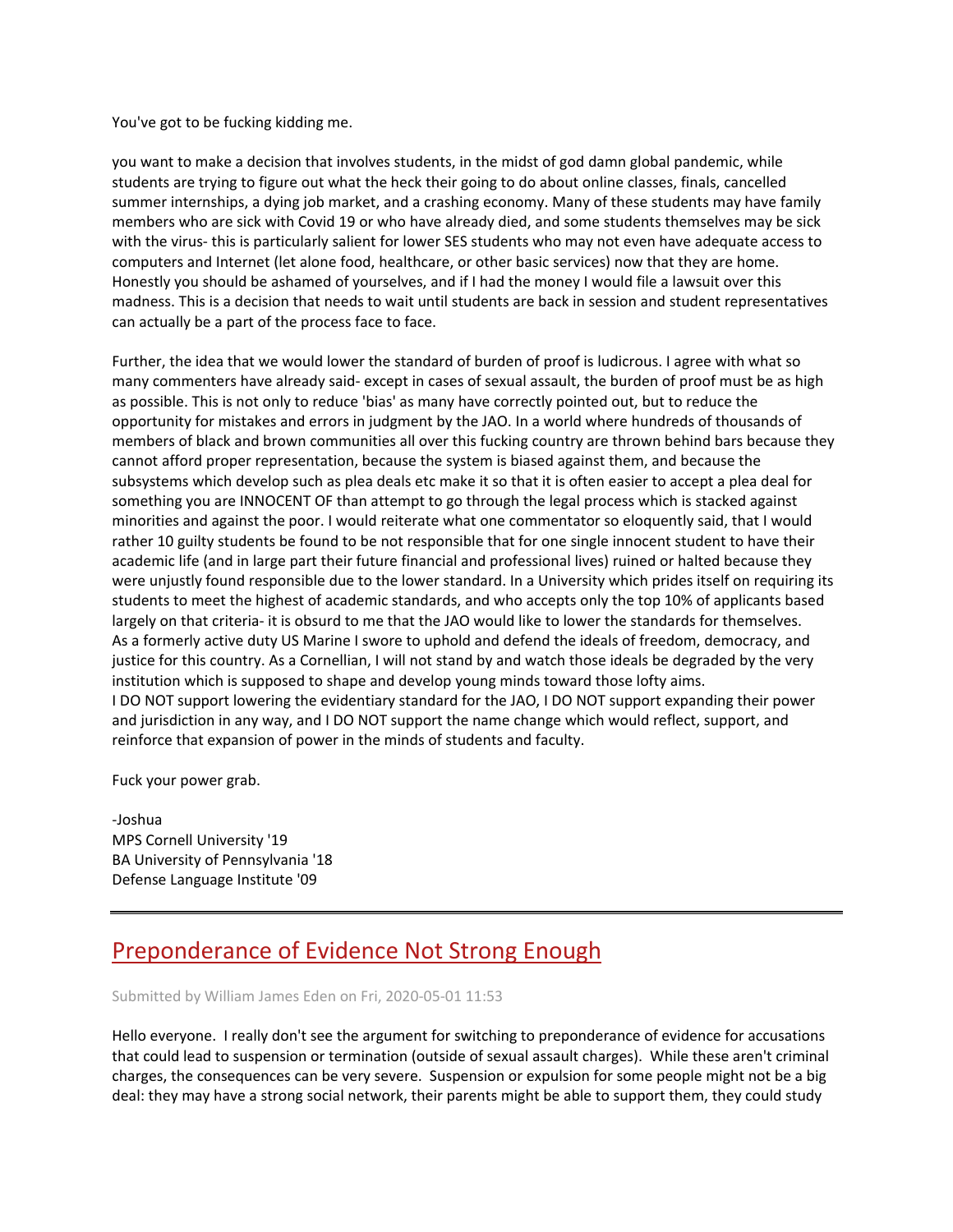elsewhere. But for some students, they have worked very hard to attend Cornell and expulsion would seriously damage their economic and social prospects. And the evidence tells us that students in these situations, of lower SES, are exactly the kinds of students who face biases in judicial proceedings. We should not be lowering the standard and risking irreperable damage to the wrongly accused.

Thank you, Fil Eden, '10

# [I don't have enough time to write a more thorough comment](https://assembly.cornell.edu/comment/77#comment-77)

Submitted by Julian J Xu on Fri, 2020-05-01 02:54

I agree with preceding comments regarding the poor decision not to extend this notice and comment period. The current law students are sitting exams and facing uncertainty about their future employment in the face of a global pandemic.

With the time I can spare, I find myself disagreeing with the amendment to 8.4. Section 8.4's proposed amendment to lower the burden of proof seems short-sighted. The amendment notes state that proponents of a preponderance of the evidence standard argue it balances the interests of the community, rights of the students, and due process. Frankly, I don't see how that's possible, unless it's in the interest of the community to simply discipline *more* Cornell students. Surely the community's interest would be better served by disciplining the *right* students - those who are shown to have actually committed a violation through clear and convincing evidence.

# [Extend commenting period](https://assembly.cornell.edu/comment/76#comment-76)

Submitted by Anonymous Committee Member on Fri, 2020-05-01 02:13 (user name hidden)

Such sweeping changes cannot be made without extending the period for comments until at least June. It would be a disgrace to the integrity of Cornell University if such changes that affect the rights of students are made during exam period and a pandemic. As a law student and a future alumni, I condemn any changes that are made without adequately extending the commenting period. Specifically, the standard of proof of clear and convincing evidence cannot be changed without more time for students to engage in discourse with the university. Again, if such changes are made, any claim that Cornell Univeristy is an institution that looks out for its students is shallow and false. Moreover, if changes are made without extending the commenting period, I will explicitly express to prospective Cornell student my believe that Cornell took an underhanded approach to undermine the right of students without sufficient dialogue when students were already struggling to finish the semester during a pandemic. I will also never donate to Cornell University if such changes are made without extending the commenting period.

# [Public Notice and Comment is Important](https://assembly.cornell.edu/comment/75#comment-75)

Submitted by Michael G Mills on Fri, 2020-05-01 01:27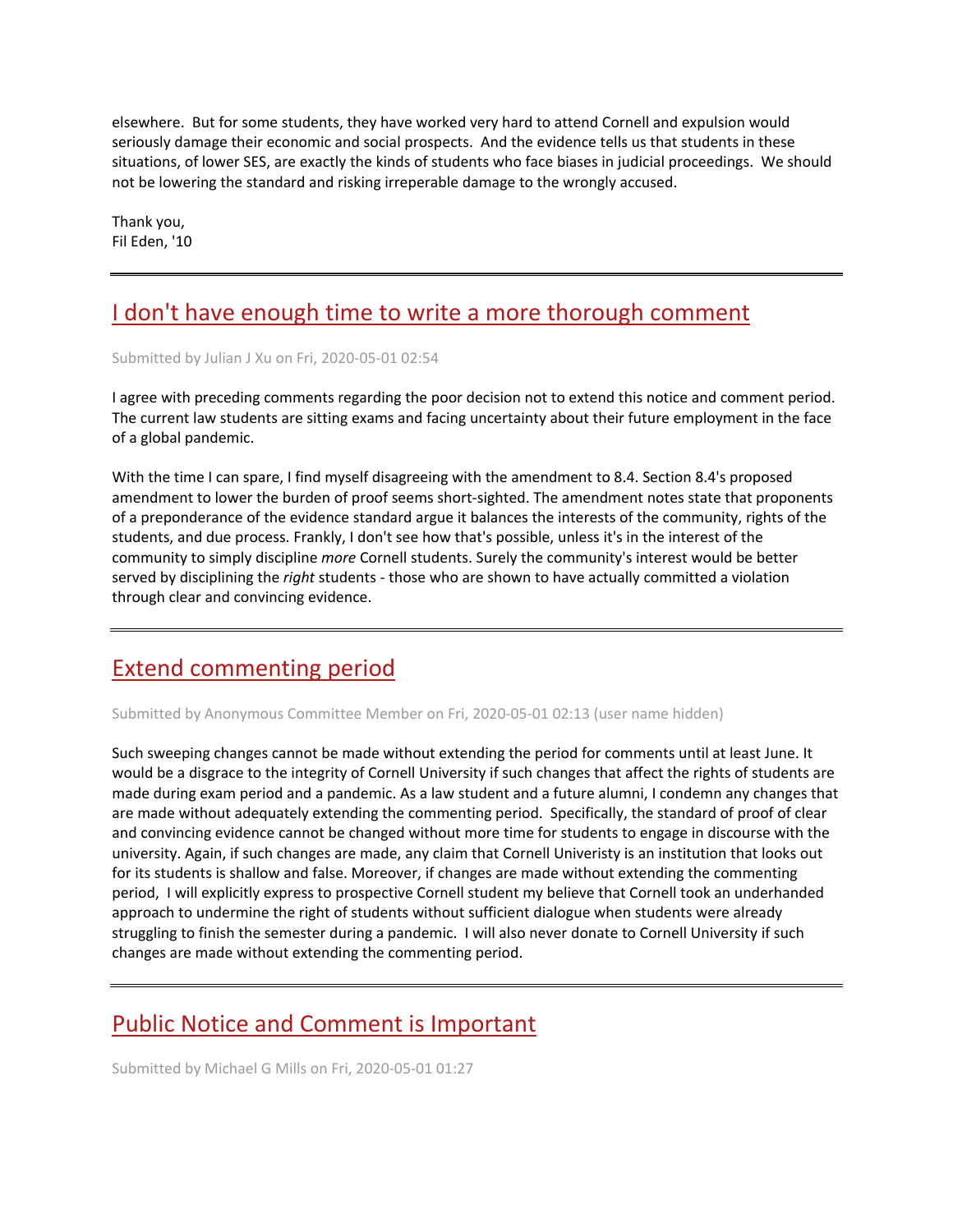I write today in opposition to the proposed amendments. While there are many issues with the proposed amendments, I will only discuss what I view to be the most important issue: that the administration seeks to rush through these amendments despite the COVID-19 pandemic obscuring the amendments' passage from public debate.

The proposed amendments have many flaws, yet students inevitably will not have a chance to comment on them because the administration seeks to rush through these changes during what is perhaps the greatest global health crisis in 100 years. The attempt to scurry these amendments through under the cover of night offends the very notion of community involvement and representation.

The COVID-19 virus needs no introduction. It has thrown the world into an unprecedented lockdown. Cornell has taken the drastic step of closing its doors and sending students home for their own protection. It extended Spring Break for undergraduate students to approximately three weeks. It has radically altered its grading policy as a result of the crisis. In many ways, the school's response to the pandemic has been sensible and responsive to the fact that students' lives have been upended and many are facing extraordinary hardship. Yet, the administration believes now is the best time to pass a radical overhaul to the campus code of conduct. Students do not have the bandwidth right now to be concerned about changes to the code of conduct. Many are worried for their own health and safety, and that of their loved ones. Many are worried with providing full time childcare now. Many are worried about their summer jobs or entering the workforce during a recession. Many are worried about how they will pay rent or feed themselves. One thing they're not worried about? Changes to Cornell's code of conduct. It is an affront to the idea of public notice and comment to pass these changes during a time of crisis while so few people are watching. Yet the administration—over much objection and request to delay—continues to try and push these changes through under the darkness the COVID-19 pandemic has brought over this world. The administration's proposal can only benefit from public comment, as it can only demonstrate public sentiment towards these changes and raise concerns the administration may not have thought of. As Justice Brandeis once said, "[s]unlight is said to be the best of disinfectants." Yet the administration seems content using a lamp with a shoddy bulb.

I urge the administration to take my comments, and the other thoughtful comments submitted during these troubling times, into account before rushing these amendments through.

Respectfully, Michael Mills J.D. Candidate, Cornell Law School, Class of 2021

## [The CJC Meets Tomorrow at 9AM \(EST\)](https://assembly.cornell.edu/comment/74#comment-74)

Submitted by Anonymous Committee Member on Thu, 2020-04-30 23:32 (user name hidden)

I would invite those of you interested in this process to attend the final meeting of the Codes & Judicial Committee: **<https://cornell.zoom.us/j/985442729>**

[Which standard should I use?](https://assembly.cornell.edu/comment/73#comment-73)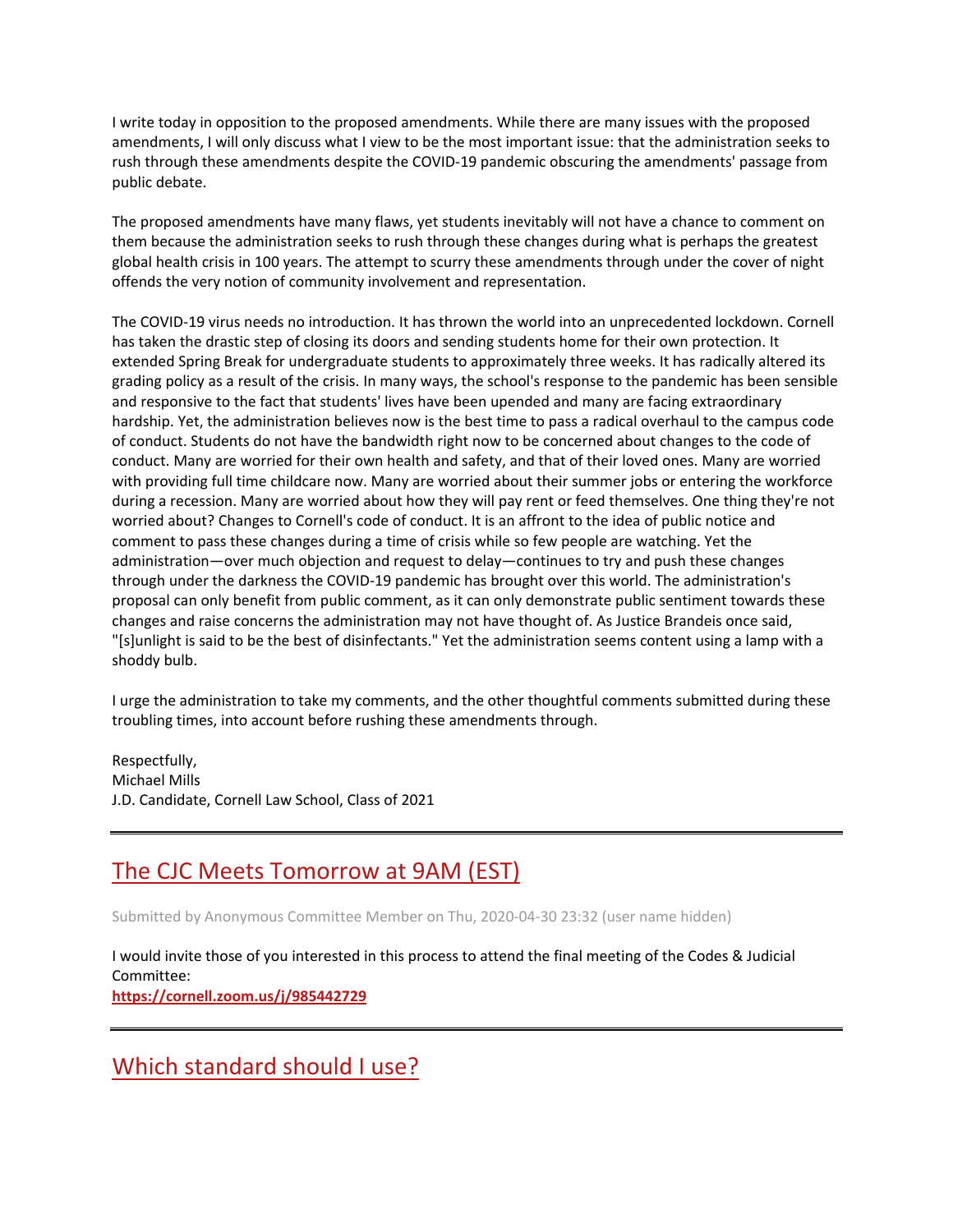#### Submitted by Anonymous Committee Member on Thu, 2020-04-30 23:24 (user name hidden)

Perhaps someone can help alleviate my troubles by suggesting how I should interpret the proposed changes. If I am to evaluate these proceedings in my own mind with the standard of a preponderance of evidence, then I am led to conclude that a potentially controversial Code of Conduct featuring sweeping changes which take away basic rights from students, such as the right to a public hearing, is being pushed through at a time when students are focused on the end of the academic semester and the current pandemic. The preponderance of evidence certainly suggests that this process has been oriented to avoid much real public comment on this matter. However, I genuinely respect all of the work that the administration and the UA do for us. I have long believed that they held my best interests as a student at heart... So perhaps I should use a clear and convincing standard instead and provide them the benefit of the doubt? It's a difficult decision when it seems the administration and the UA ask for a benefit of the doubt which they currently seek to eliminate in us, students, through the lowering of the evidentiary standards.

I understand the importance of reforming the Code, and I respect that there are legitimate arguments to be made on both sides of many of these issues... But we need to have a full and vibrant public discourse on this matter before making such impactful changes. This level of discourse is not available in our current chaotic times, so for the sake of a process which matches the integrity of our great school, I would respectfully request that we do not reform the Code of Conduct prior to Cornell resuming in-person classes.

### [Please Do Not Rush This Process](https://assembly.cornell.edu/comment/72#comment-72)

Submitted by Logan Rue Kenney on Thu, 2020-04-30 23:18

### **We all deserve a voice.**

At the origin of this process, we were tasked with making the code more readable and eliminating ambiguities and redundancies. The revision has expanded to encompass fundamental issues involving the governance of the Cornell community. A substantial amount of people are raising the following issues which need more open and public discussion: 1) the lower and more punitive burden of proof (there is no regulation stating that there must be a universal standard of proof), 2) the importance of public hearings, and 3) suspensions being up to five years. These discussions would best be carried out in open and public meetings—something we cannot properly accomplish at the moment (nor has the CJC attempted to accomplish).

It is irresponsible to push through an entirely new code which will radically alter the student judicial experience during a global crisis. Furthermore, it is both unrealistic and unfair to expect students to read these documents while the semester is ending and/or finals are starting. We, as a community, are not being given adequate time to read the suggested changes. I ask you—what is the rush? Where is our compassion? Here is an article written by The Cornell Daily Sun discussing Tuesday's meeting of the University Assembly: [https://cornellsun.com/2020/04/29/university-assembly-considers-lowering-evidentiary-standard](https://cornellsun.com/2020/04/29/university-assembly-considers-lowering-evidentiary-standard-in-j-a-proceedings/?fbclid=IwAR1GaTomyRuOF1bfpXQ07M58CI6nECRMZBBxjTxxTsuBnaMzawnN9kzLFCk)[in-j-a-proceedings/?fbclid=IwAR1GaTomyRuOF1bfpXQ07M58CI6nECRMZBBxjTxxTsuBnaMzawnN9kzLFCk](https://cornellsun.com/2020/04/29/university-assembly-considers-lowering-evidentiary-standard-in-j-a-proceedings/?fbclid=IwAR1GaTomyRuOF1bfpXQ07M58CI6nECRMZBBxjTxxTsuBnaMzawnN9kzLFCk)

Sincerely, Logan R. Kenney J.D. (expected) '21, B.S. '15 Former Chair of the CJC, Current voting member of the UA

### [Due Process and Education](https://assembly.cornell.edu/comment/71#comment-71)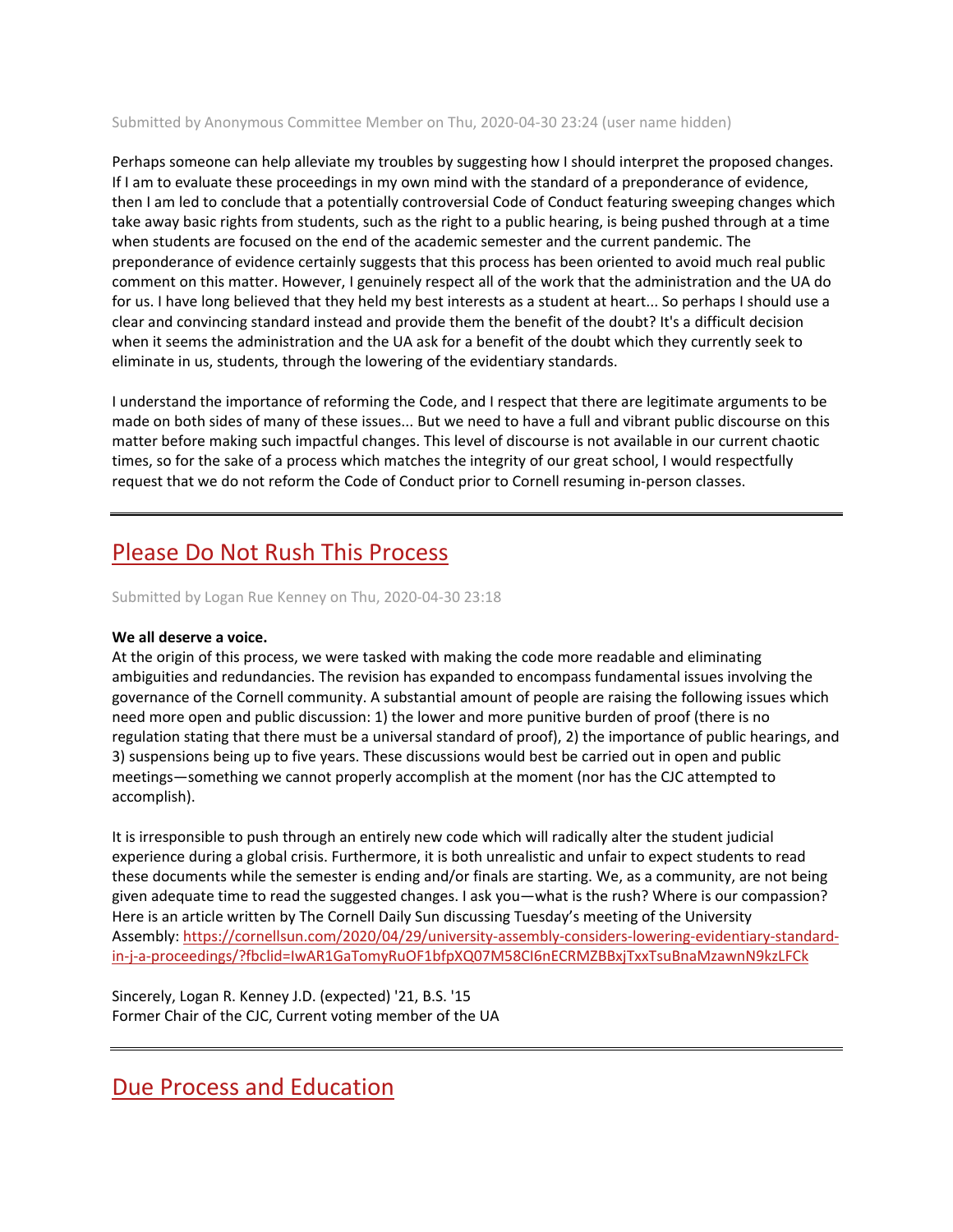#### Submitted by Jeffrey B. Deutsch on Thu, 2020-04-30 22:00

#### Due process and education go together.

When deciding whether someone is guilty or innocent (college officials like to call them "responsible" and "not responsible"), Cornell still leads the way in due process -- that is, in educating the community on how to protect the innocent while punishing the guilty. It requires not only institutions and procedures like hearing panels, dissenting opinions and judicial codes counselors but also a certain attitude. That attitude is: We're going to work hard and apply the law/rules, logic and safeguards to find the facts and make a fair decision - even if it goes against our millennia-evolved emotions.

In theory, decision makers can do a good job with preponderance of the evidence. In practice -- precisely especially because these are not strict courtroom proceedings -- clear and convincing evidence provides a stronger check and makes the decision makers do more of the hard work needed. That's how it's not only fair but educational too. It teaches us all the importance of fairness and objectivity.

We should focus on education when considering whether and when to let a suspended student rejoin the community -- for the last time, since suspension is usually the final stop before expulsion. It seems to me that while fixed-term suspensions may have a place, they seem to me a bit arbitrary. How can we know (1) from the outset that So and So needs exactly, say, three years away from Cornell and (2) at the end of those three years whether or not So and So has in fact learned enough to come back?

Several universities take a somewhat different approach. They specify, not a definite period after which the student is commonly automatically welcome back, but rather a definite period after which the student is free to try to prove that s/he has learned his/her lessons. The Office of Student Conduct & Community Services (OSCCS), or possibly the dean of students, can read the student's petition and perhaps even speak with him or her and then make an informed decision in the particular case. That can give the student a stronger incentive to learn the most from his/her suspension, because s/he's not guaranteed another chance at the end.

(In fact, a discussion of the process, and of the student's criteria for readmission, given at the beginning of the suspension, can help start the learning. And when Cornell has to tell a suspended student to try again in a year or two, a bit of dialogue can help the student figure out where s/he still needs to improve.)

Finally, educational conferences are a great idea. Among other things, I suspect many if not a majority of students who get into trouble need a little -- and some quite a bit -- of education in social skills, conflict resolution and other aspects of emotional intelligence (such as "reading the room"). Having taught social skills myself (at Northern Virginia Community College), I think Cornell could get a great return from a small investment of reading lists (not to mention the books and online pieces themselves) and ongoing classes -- in overall social skills and also things like roommate situations, socializing with peers (especially those you might want to date), dating and intimate relationships, workplace relations and the like. (My own fondest Cornell memories have included attending a few of these classes.)

As I'm sure we all know, different people have very different susceptibility to subtlety. More bluntly, some people can take a hint and some need a clue by four (wrapped in flannel so as not to actually hurt). More than a few people need to learn how to take hints **via** clue by fours -- I've been one of them. Yes, taking and giving hints can be explicitly taught. Calibrate the messaging accordingly.

Keep up the great work!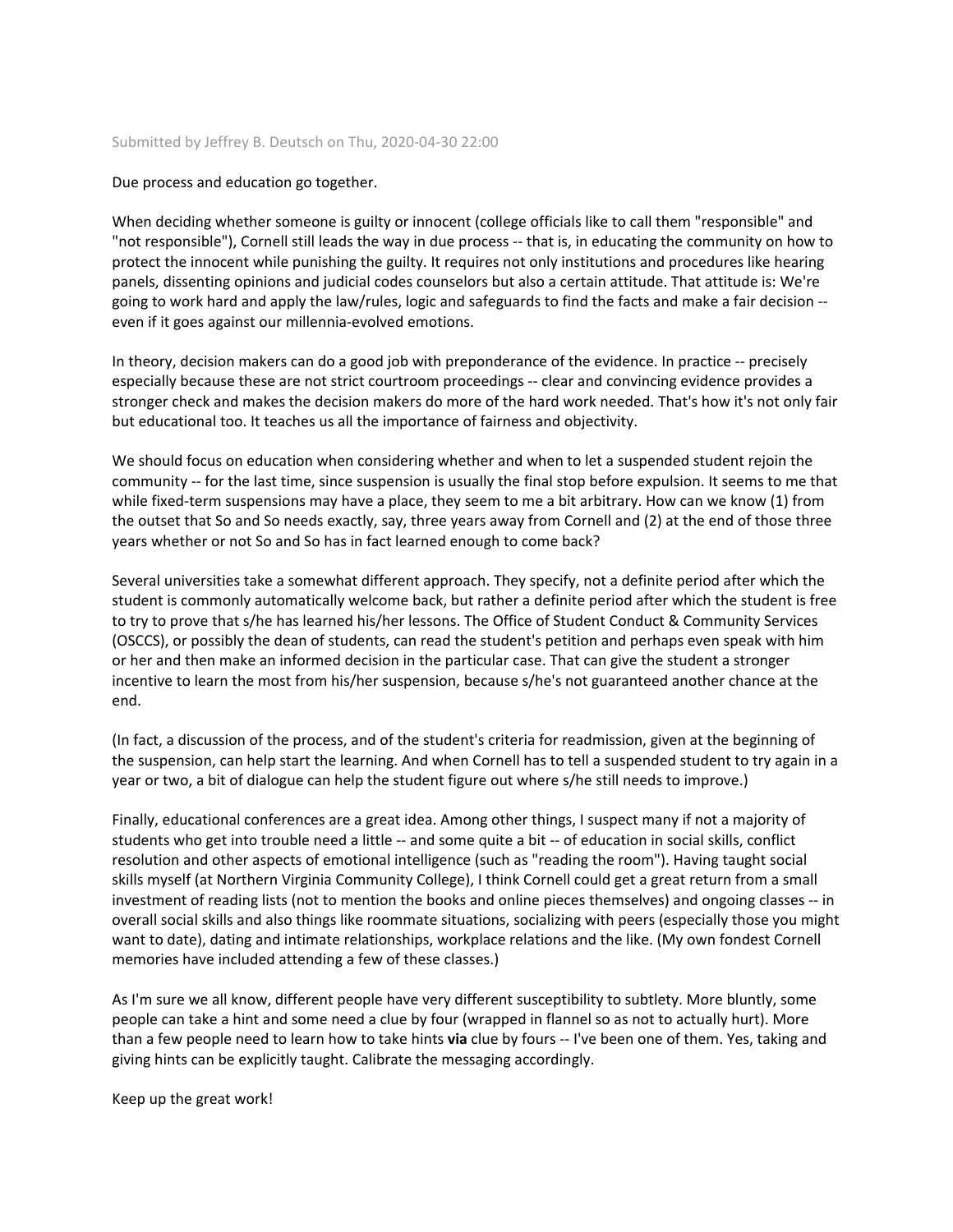# [A Few Thoughts on Due Process](https://assembly.cornell.edu/comment/70#comment-70)

#### Submitted by Jeffrey B. Deutsch on Thu, 2020-04-30 21:06

The Judicial Codes Counselor should be legally trained, should be independent and should be allowed to actively participate as appropriate (not just be a "potted plant"). This institution helps bolster Cornell's assurance of due process -- especially for those who due to cultural differences, socioeconomic status, background, etc., have trouble organizing their own defenses or speaking for themselves.

The standard of proof should be clear and convincing evidence -- **especially** for Policy 6.4 matters (and also including the Greek system). Due to the strong emotions, subjectivity and ambiguity of many if not most Policy 6.4 cases, we want to be sure we're making the right decision. Preponderance of the evidence -- "50% + a feather" -- offers too much leeway. Especially when probation, let alone suspension or expulsion, is on the table.

I believe cross-examination can do much good or much evil, and obviously the panel chairs need to control questioning in hearings. Since panel chairs will therefore sometimes ask questions themselves, of their own choosing, they should get some training in good cross-examination including (but not limited to!) good follow up questions and arranging lines of questioning. (If the Judicial Codes Counselor's office does not already get that training too, they should!)

### [Proposed Amendments to Code of Conduct](https://assembly.cornell.edu/comment/69#comment-69)

Submitted by William R. Shaw, Esq on Thu, 2020-04-30 17:37

#### Attn: JCC Members and UA members:

 First, extend the deadline for comments. Past delays do not excuse a limited time for comments during an unprecedented absence from campus by all students, some faculty and staff. Their ability to review, digest, discuss among their peer groups was severely compromised by the short notice to leave, pack, travel, then learn a new era of on line learning during April. A two month extension is minimal. (Note: At present (4/30/20), I see less than two dozen comments, and only one from a student.

 Second, after 45 years of experience with the Code, I am greatly troubled by the depth and breadth of these proposed "amendments." I reported to Pres. Dale Corson in 1972-73 on the drafting of the Code, a "noble experiment." I have represented hundreds of students before the JAO (and Title IX Coordinator) for over 30 years. While I appreciate the opportunity comment, the complexity of the changes in contrast with the rush to judgment fail to make the time for providing comments justified.

 Third, the comments suggesting a lower standard of proof is justified are wholly mistaken. The sanctions provided are equal or greater than criminal sanctions. (I had one client commit to 90 days jail, in hopes Cornell's JA would not suspend or expel him. That at similar experiences demonstrate that Cornell's degree represents who students expect to be after years earning admission, then four years of committed academic achievement. In that one instance, he lost a full scholarship at prominent law school.) A goal in our country and at Cornell should be to accept a guilty person may be found not responsible, rather than an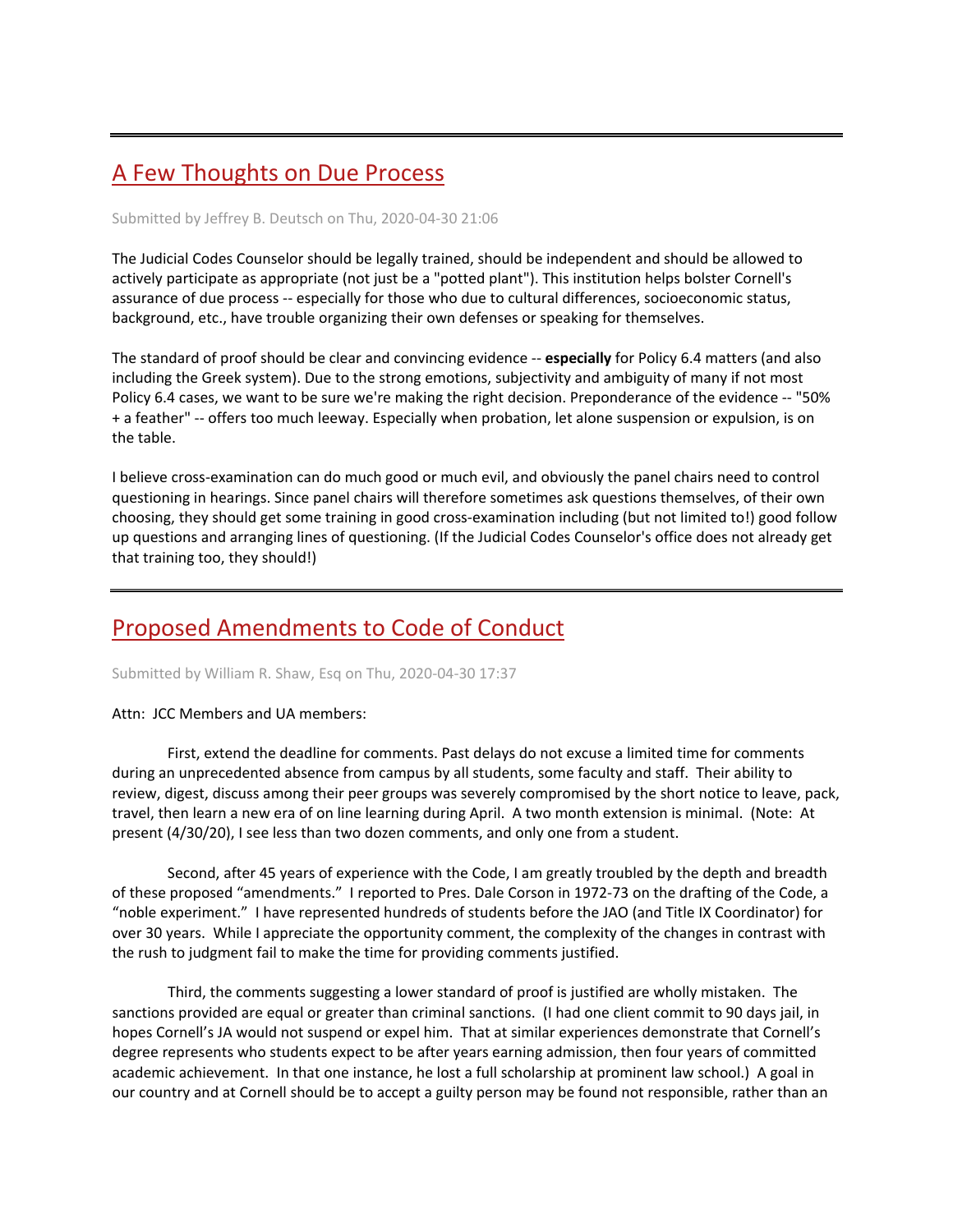innocent one be suspended/expelled. In one documented case, among many others, the respondent attempted suicide twice upon being temporarily suspended. He ultimately prevailed in Federal Court (John Doe v. Cornell, NDNY), but only after years in therapy and hundreds of thousands of dollars in legal and professional fees.) The inequity between the burden of proof within Policy 6.4 and the Code of Conduct needs correction. But by having both require "clear and convincing" evidence, akin to 75% probability, not the proposed "preponderance" standard of proof; commonly known as "50% plus a feather." The potential for bias for the complainant is demonstrable.

 Fourth, Due Process is refuted by University Counsel at Cornell, claiming it is a private institution, thus not subject to the 4th or 14th Amendment protections. However, Cornell has four "statutory colleges." The students in those "state schools" will find due process protection one day in federal court. Moreover, federal judges across the nation are holding other "private" universities to a due process standard. Citations omitted due to shortness of time. Cornell should lead not follow in assuring due process.

 Fifth, the tilt toward "educational" objectives is attractive and sound, but the "devil is in the details," as comments to date note. The proposed process further limits rights to trained and competent "advisors." JCC's (2nd and 3rd year law students) are committed and hard-working and independent. They should not be put under the thumb of the very bureaucracy which they must challenge on behalf of their students. The sanctions imposed under the Code include tens of thousands of dollars (lost tuition, room, board, fees for a student suspended mid-semester) and career threatening records and transcripts. Students need and should have advisors or attorneys of their choice. Students charged under the Code are not trained, nor able to self-represent themselves. Some are impaired with emotional difficulties that preclude representing themselves (anxiety, depression, bi-polar, etc.). The JAO can be intimidating, and the entire process and hearing panels overwhelming. Independent representation is a must to ensure "fundamental fairness."

 With more time, detailed questions and criticisms can be submitted to the expanded claim of jurisdiction and the increased use of vague misconduct standards. They need to be redressed before imposed, not after a successful court challenge.

 The comments and CJC discussion to date have apparently also lost sight of the myriad of other Codes and Polices Cornell students are subject to: Academic Integrity, Athletic Conduct Codes, and Regulations for Maintenance of Educational Environment, to name a few. They have different standards and procedures.

My time is up. Extend the Deadline.

Respectfully submitted, William R. Shaw '69, '73, BA, MPA, JD

## [Feedback from a team of professional academic advisors](https://assembly.cornell.edu/comment/68#comment-68)

Submitted by Lisa A. Ryan on Thu, 2020-04-30 16:45

Feedback from a team of professional student services academic advisors

Section 1.2 The JCC or other advisors should not speak for students in a hearing. While they should seek advice and support, students should speak for themselves as part of the educational process to talk about their behavior and learn from the choices made and impact on the community.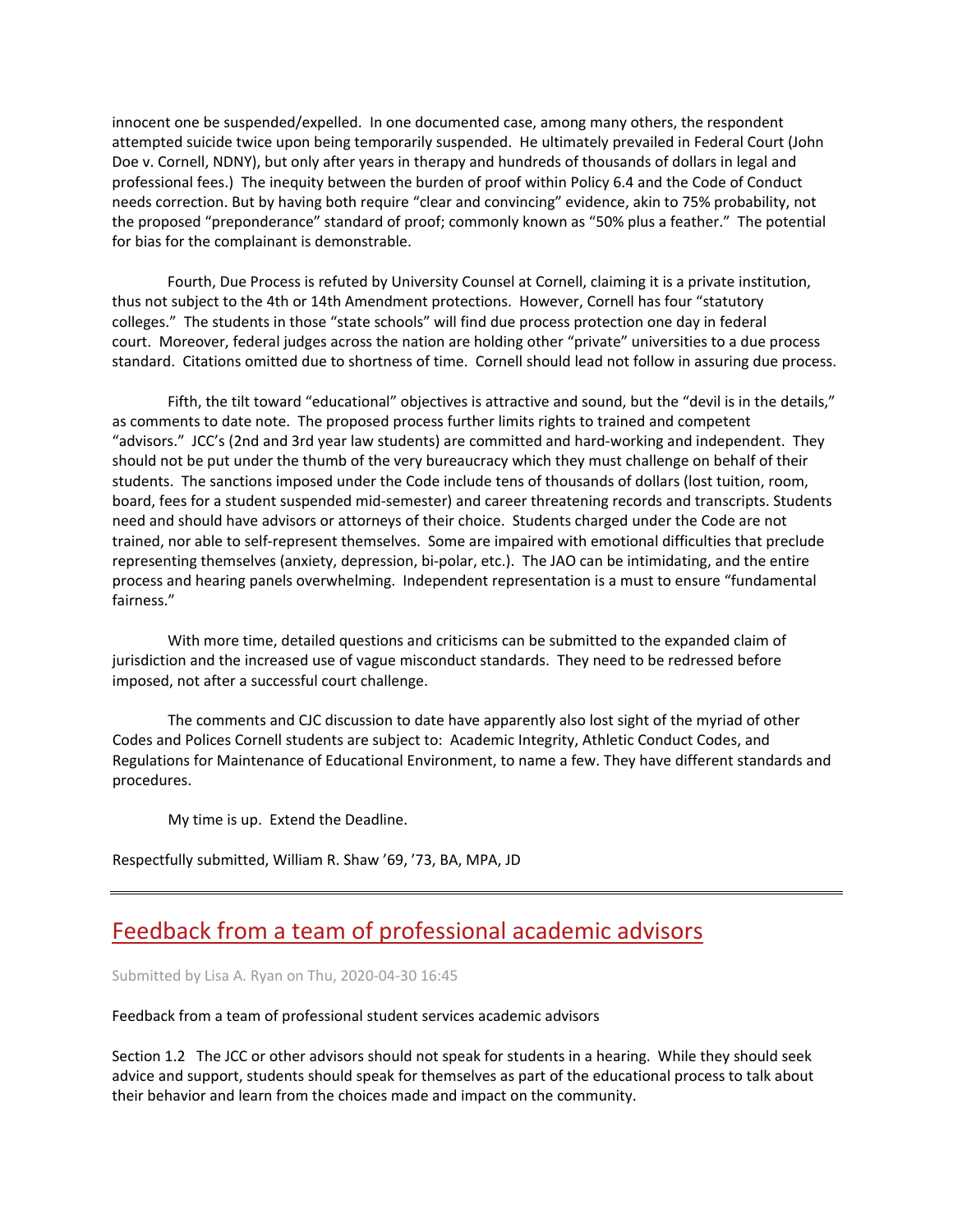Section 1.4: JCCs should at least have a dotted line of supervision to Student and Campus Life

Section 2.4: Formal notification should be sent by Secure Drop Box or Maxient in addition to mailing a letter

Section 4.2: We suggest three years for suspension as sufficient because that is a lifetime developmentally for students in their early 20s, and in three years curriculum changes can make completion of degree challenging. For reasons including possibly rapidly changing curriculums, many college withdraw student who have been gone longer than five years.

Section 4.3: There should be no notation made on a transcript while a Formal Complaint or investigation is pending. This is consistent with Academic Integrity procedures because charges can be false or inaccurate. We agree that The University should not withhold awarding a degree otherwise earned until after the resolution of the Formal Complaint unless the respondent does not enter into a separate agreement with the University. The student would likely be motivated to enter an agreement in order to receive their degree to help them secure employment or graduate school.

Section 5.1: Disciplinary probation can and should be administrative decisions hearing. Full hearing boards are typically used for suspension or dismissal and reviewing lower level cases is extreme and time consuming. Section 5.4: We believe that all hearings should be private, consistent with Academic Integrity hearings. The respondent question a witness seems inappropriate in all circumstances and the chair should moderate questions.

Section 6.5: We believe that all hearings should be private, consistent with Academic Integrity hearings.

Section 6.6: We have no power to enforce relevant witnesses to participate in a hearing unless they are charged with a code violation, making the process longer. If someone files a complaint and gives a report to a trained Cornell investigator, the report or representative should suffice.

Section 6.7: 10 minutes for oral closing statements seems unnecessary and time consuming. More appropriately the Chair could ask if either party has something they'd like to add at the end of the hearing.

Section 6.9: Preponderance of evidence is the best practice in higher education as endorsed by professional associations such as ASCA (Association of Student Conduct Administrators) and other student affairs/services organizations. There are years of precedence and research to support this approach. Preponderance of evidence is used in Title IX, hazing and academic integrity cases. Additionally, clear and convincing evidence is extremely difficult to prove in a college environment. As this process is deemed an education process and to support our community's wellbeing, it would be detrimental to only sanction/educate when there was a clear and convincing burden.

## Re: Proposed Procedural [Amendments 1.4, 4.3, 6.9, and 8.4](https://assembly.cornell.edu/comment/67#comment-67)

Submitted by Violet G Nieves Cylinder on Thu, 2020-04-30 14:48

I submit the below comment on the Proposed Amendments to the Campus Code of Conduct on behalf of myself, Violet G. Nieves, and Emily Van Dyne. We are J.D. Candidates for the Class of 2022, and we write as members of Cornell Law School. Our comment is also available at the following link: [https://drive.google.com/file/d/1vWXYW3zb0DaWTCVVD2qKSG\\_iMYh\\_4zMC/view?usp=sharing.](https://drive.google.com/file/d/1vWXYW3zb0DaWTCVVD2qKSG_iMYh_4zMC/view?usp=sharing)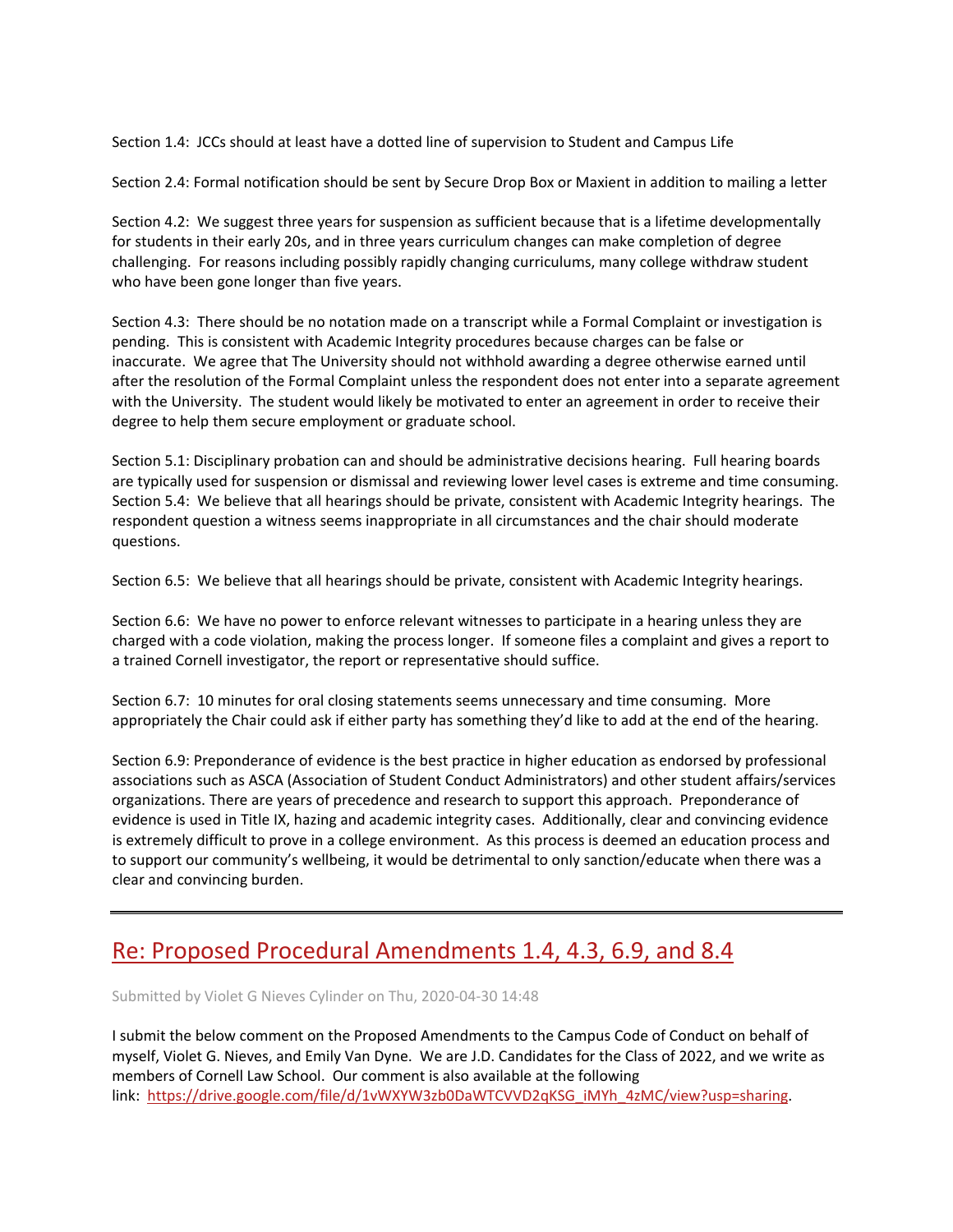We write to express our support for **Proposed Amendments to Procedural Sections 1.4 and 4.3** and our opposition to **Proposed Amendments to Procedural Sections 6.9 and 8.4**.

**Section 1.4: The Judicial Codes Counselors should be law students.** We agree that the Counselors should remain law students. As Professor Kevin M. Clermont writes in his comment, the position is legal in nature. The Counselors provide fundamentally legal advice and therefore require legal training and supervision. We believe that giving this responsibility to individuals with no legal training would not provide respondents with sufficient due process or adhere to normative standards of fairness. We are not confident that students without legal training can properly advise respondents in administrative proceedings. Indeed, we seriously question whether this would comport with basic standards of legal ethics. Insofar as the administrative process is opaquely legalistic, law students are better situated to manage the proceeding's legal aspects, and thereby reduce that burden for individuals who lack legal training. Furthermore, we balk at the insinuation that the educational value of this experience should rank in importance with the quality of counsel and due process concerns. However, even considering potential educational value to Counselors, that education is most valuable to law students.

**Section 1.4: The Office of Judicial Codes Counselor should remain independent.** We agree that the OJCC should remain independent from the Office of Student and Campus Life. As the Judicial Codes Counselors have written in their comment, we disagree with the suggestion that incorporating the OJCC into the OSCL will increase accountability or transparency. Rather, we suspect that such a move would create a perceived or actual conflict of interest. The JCCs are accountable to their clients, not to the administration. We question whether transparency in this context would not result in, at minimum, the perception of administrative interference in a confidential relationship. The OJCC's continued independence encourages participants to trust its guidance and advocacy, and thereby preserves their trust in the administrative process. Additionally, we worry that moving the OJCC to the OCSL would further intimidate and confuse participants who are already uncomfortable or lack experience with administrative proceedings.

**Section 4.3: Transcript notations should not be permitted prior to a final finding.** We support the Proposed Amendment prohibiting transcript notations prior to a final finding. Preliminary notations to respondents' transcripts will unfairly harm respondents who are ultimately found not responsible. These notations may damage respondents' professional and academic prospects, precluding them from jobs, internships, grants, or scholarships while a complaint is pending. Respondents who miss such opportunities may in turn need to explain gaps in their work or academic history, irrespective of whether they are ultimately found responsible. These errors are particularly burdensome to respondents who lack access to finance or professional connections. The Proposed Amendment will reduce these errors and their consequences, and provide more robust due process. Even respondents who are ultimately found responsible should not preemptively bear those consequences.

**Sections 6.9 and 8.4: The burden of proof regarding violations should be clear and convincing** 

**evidence.** We disagree with the Proposed Amendments to lower the burden of proof. The preponderance of evidence standard of proof is not high enough to guarantee respondents due process. These administrative proceedings often adjudicate conduct that, were it prosecuted outside of the University, would require a finding beyond reasonable doubt. *See generally* **Substantive Section 4**. Furthermore, lowering the burden of proof may exacerbate existing inequities between the parties. Students with the resources to obtain external advocates and guidance may be advantaged, while students who lack such resources will lack choices about how to present their case, while operating under a burden of proof that may favor their well-resourced University and peers. Finally, we fail to see that the University has a compelling interest in lowering the burden of proof.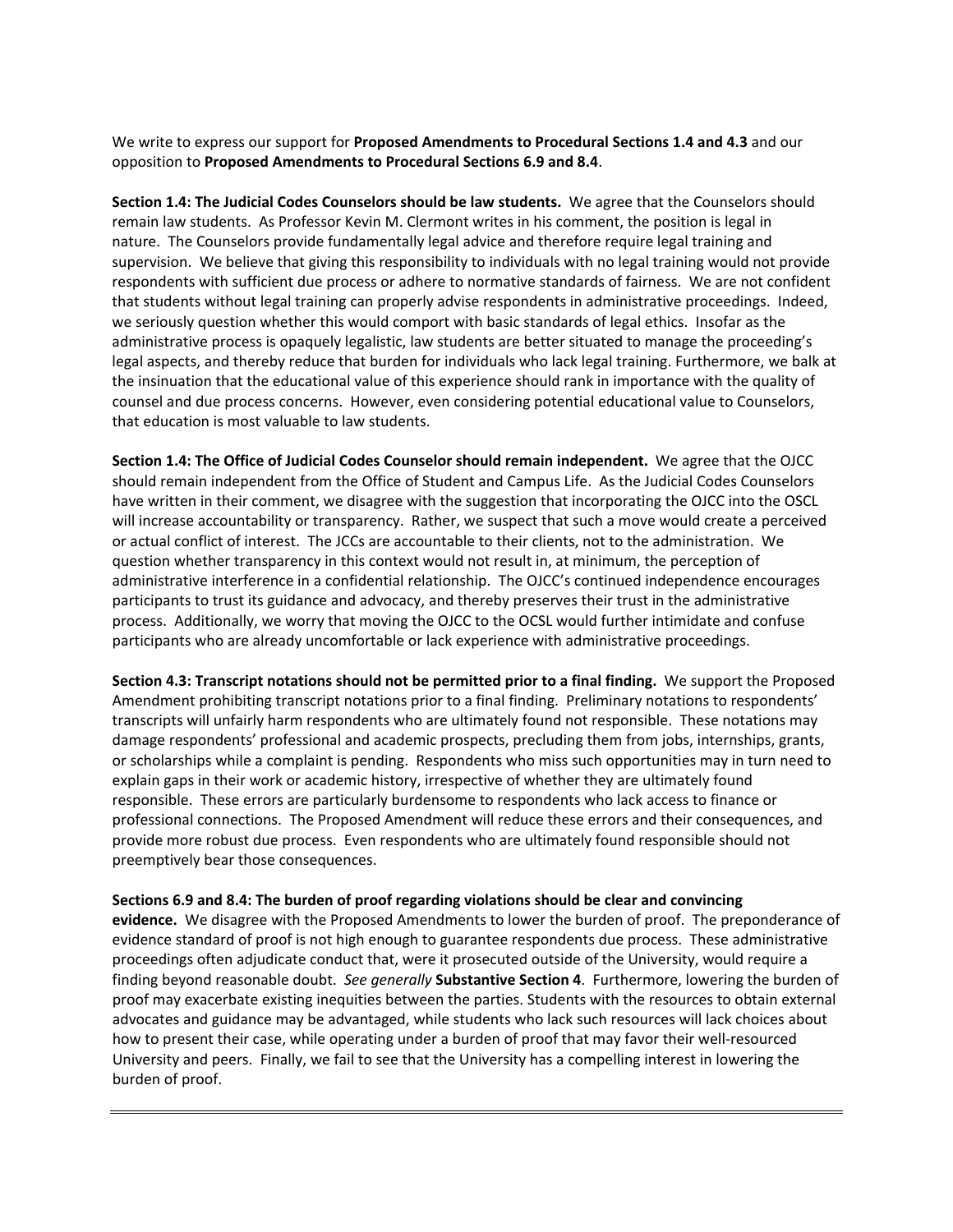# [Complainants' Advisors Comments on Section 1.4](https://assembly.cornell.edu/comment/66#comment-66)

Submitted by Morgan Lindsay Anastasio on Thu, 2020-04-30 14:27

#### **Complainants' Advisors Comments on Section 1.4 The Office of the Judicial Codes Counselor**

Complainants' Advisors (CAs) are law students who serve as procedural advisors, free of charge, to Complainants under Cornell's Policy 6.4. Like the Judicial Codes Counselors (JCCs), CAs are housed in the law school and are advised by a Professor of Law. We write to voice our support for proposed Section 1.4 The Office of the Judicial Codes Counselor, Office Members and Office Independence.

### **(1) Section 1.4 The Office of the Judicial Codes Counselor – Office Members**  *We support the CJC's vote in favor of ensuring that JCCs are law students.*

In addition to the JCCs' work under the Campus Code of Conduct and Academic Integrity, the JCCs also serve as procedural advisors to Respondents under Cornell Policy 6.4 (Title IX). While Respondents are free to have an advisor of their choice, they are offered a JCC free of charge. Many Respondents cannot afford to hire outside counsel and so rely on JCCs to guide them through the complex Title IX process. JCCs should remain law students for the following reasons:

*First*, due process values would be better served by law-student advisors. It is imperative that Respondents and Complainants understand the external, legal implications of Policy 6.4. Specifically, many of the policy violations found in 6.4 are also criminal acts. Complainants can and do bring civil or criminal charges against Respondents concurrently with or consecutively to their Title IX Complaints. Importantly, because the Title IX process is not privileged, anything uncovered in the investigation or hearing can be used in subsequent legal action. While an undergraduate student may learn the intricacies of the Title IX process, law students are better served to advise Respondents in a way that appreciates and considers possible legal consequences. Moreover, law students, while knowledgeable of common legal implications of Policy 6.4, understand the limits of their role and when to refer a client to a licensed attorney. This is especially true regarding the new Procedures on Prohibited Discrimination, which have extensive civil legal implications. Law students are also likely to have more familiarity with applicable law that governs their actions, such as the requirements of the Family Educational Rights and Privacy Act (FERPA).

*Second*, JCCs have a particularized skillset. Policy 6.4 is complex. The JCCs have years of institutional knowledge and experience not only guiding Respondents through the Title IX process, but also writing effective and creative procedure-based arguments. Non-law students often emphasize narratives that are not as relevant to the policies at hand and can miss effective procedural arguments. Given that Respondents face serious consequences under Policy 6.4, such as expulsion, it is important that their advisors have years of experience defending these cases and the necessary legal training to make effective procedural arguments.

*Third*, JCCs are better suited to maintain professional relationships. In addition to advising students, JCCs may represent faculty and staff in the Title IX process. A law school advocate will engender greater trust than an undergraduate student for other students, and in particular for faulty or staff. Moreover, mandatory ethics and experiential learning classes help law students navigate confidential relationships and conflicts of interest. Understanding the balance between being a procedural advocate and offering emotional support can be difficult. Law students have experience balancing these dynamics through ethics courses, clinical work, externships, and summer jobs. Lastly, CAs and JCCs have a close working relationship that would be better fostered with law-student JCCs. Specifically, we attend trainings together and collaborate when advocating for policy clarification or changes that impact our clients. As law students ourselves, CAs would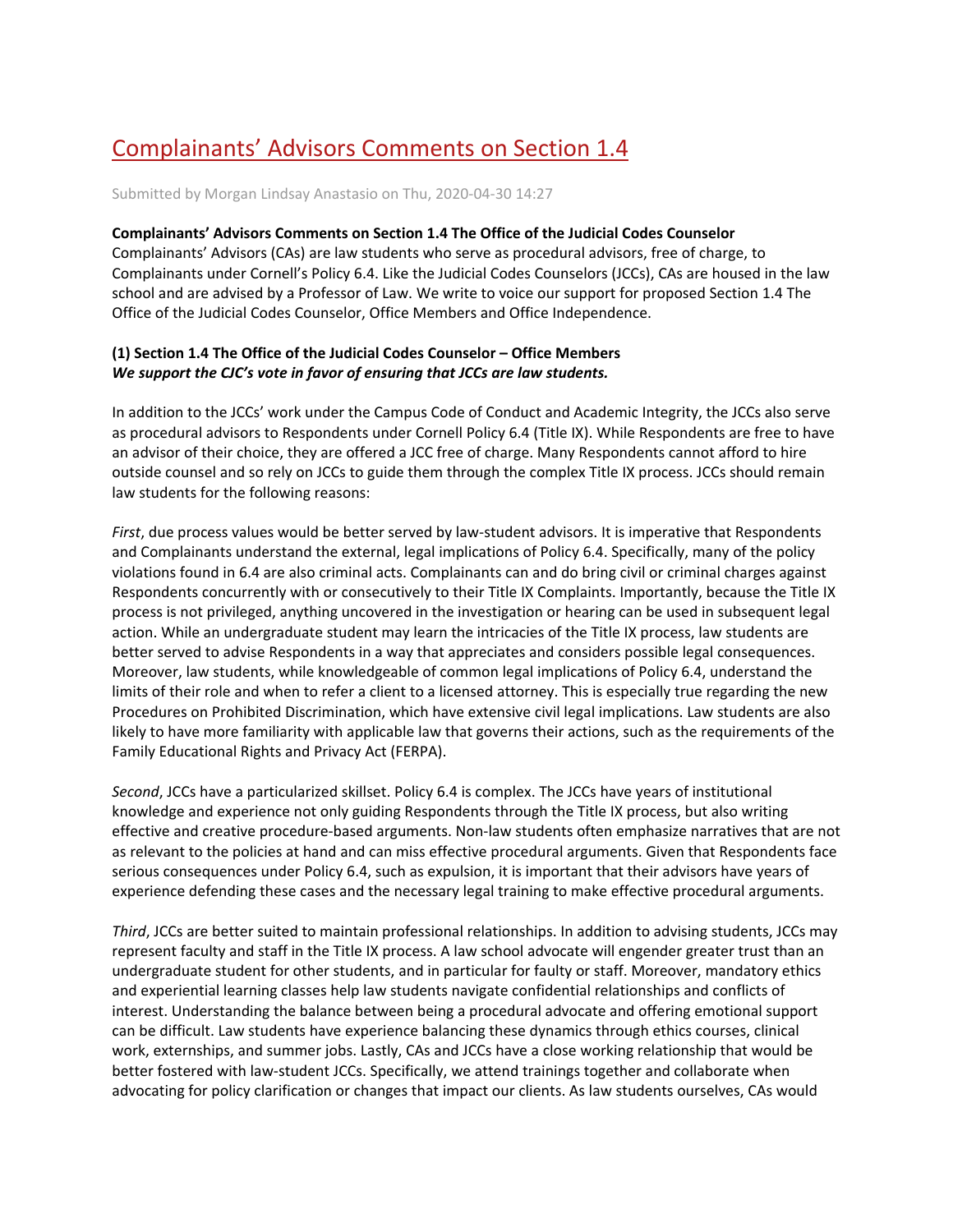have a better working relationship with law-student JCCs, made even easier by being housed in the same building.

*Fourth*, equitable representation. In the Campus Code of Conduct and Academic Integrity, the imbalance between student and University is sharpened when the student is represented by someone with no legal training and the University is represented by the OJA. The same is true for Title IX. Complainants under Policy 6.4 are often advised by a CA, who will remain a law student, or an attorney. Students advised by non-law students will thus be at a disadvantage. Additionally, JCCs will serve as better advocates to these students because law students have greater time and energy to dedicate to this work compared to undergraduates who often participate in multiple student groups while taking more credits per semester compared to law students. Moreover, many JCCs and CAs are pursuing careers directly related to the work they do for the school, and use their role as a JCC or CA to sharpen their advocacy skills. Thus, law-student JCCs are more likely to dedicate the time and energy it takes to successfully represent their clients through these complex procedures.

### **Section 1.4 The Office of the Judicial Codes Counselor – Office Independence** *We support the CJC's vote to keep the JCC Office independent from the Office of Student and Campus Life.*

The JCC office should remain independent from the Office of Student and Campus Life. CAs share the JCCs' concern that Respondents would not trust their advisors if they fell under the same umbrella as the entities investigating them. This concern is even greater when it comes to Policy 6.4. Respondents and Complainants have the right to file complaints against the University with the New York State Division of Human Rights (DHR) and federally through the Office of Civil Rights (OCR). When they do this (sometimes concurrently with a 6.4 investigation), New York or the federal government initiates an investigation into the Title IX office and process. Respondents who file a complaint with DHR or OCR will not trust an advisor that is part of the same entity they are complaining about. Moreover, this creates the potential for a conflict of interest, as JCCs may both advise Respondents through the DHR/OCR process but also become a subject of the investigation. Lastly, because CAs will remain an independent office supervised by law school faculty, like the JCCs are now, there would be an imbalance if Respondents are not granted independent advisors by those investigating them, but the complainants are.

# [Standard of Evidence](https://assembly.cornell.edu/comment/65#comment-65)

Submitted by Anonymous Committee Member on Thu, 2020-04-30 11:23 (user name hidden)

It is concerning to me that so many alumni (many of whom seem to be Greek and are a part of IFC chapters) fail to recognize that the current Greek Judicial System uses the prepondernace of the evidence standard. In addition, they do not seem to understand that greek organizations have always been subject to a seperate system, under a different lower standard than the Code. Therefore, what this seems to be is a blatant play to raise the standard of evidence for the greek system alone as they recognize that greek life might be incorporated into the Code and view this as a chance to change the system. I feel that moving greek life under the code and having a preponderance of the evidence standard is the only way to ensure that there is a balance between what it means to be a Cornell student, a greek, community interestes, and due process. I say that with experience in both the Code/JA and the greek judicial process.

## [These Changes Will Eliminate Fair Process for Students](https://assembly.cornell.edu/comment/64#comment-64)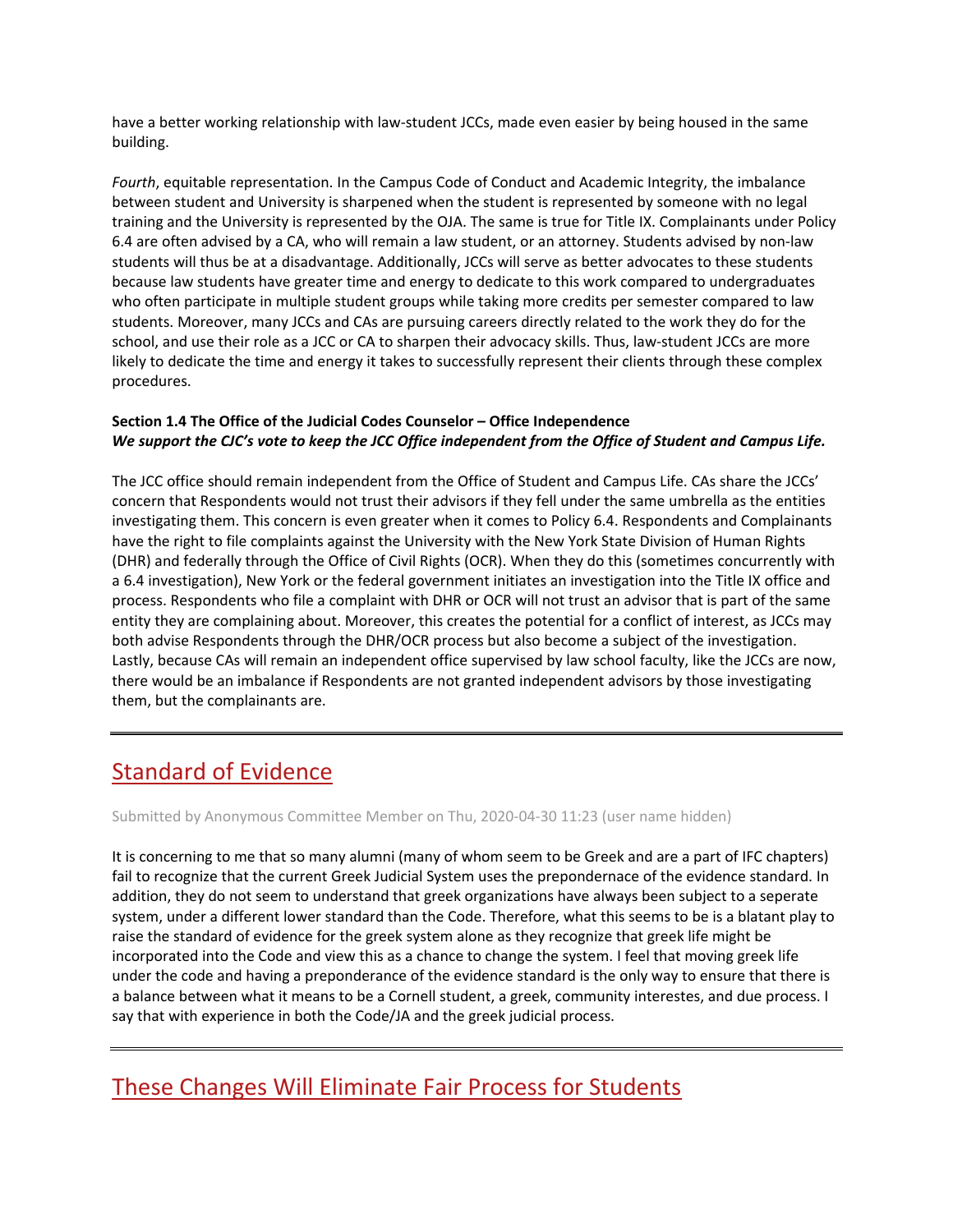### Submitted by Anonymous Committee Member on Thu, 2020-04-30 11:11 (user name hidden)

The proposed change to lower the burden of proof is a travesty and Cornell should be ashamed of itself for proposing to eliminate a fair process for students.

The higher burden of proof of "clear and convincing" signals to the entire campus community that students can trust they will be ensured a fair process. The punishment for certain violations can be as high as suspension or expulsion, so we as a community should want to err on the side of being more certain if we are punishing students in such a way that can have long-term ramifications for their education and career. The "clear and convincing" standard has been the long-time standard and there is no data offered suggesting that the clear and convincing standard is either no longer workable nor no longer beneficial.

On the other hand, I strongly support that the current changes include continuing to provide for students to have representation during their hearings by law student advisors, and I urge that the final version of the code maintain that commitment. This is especially important for students from low socio-economic backgrounds or for whom English is not a native language. This is an equity issue as not all students have had access to the same training to defend themselves in a hearing, or are able to speak in English with a comfort level that would provide themselves an adequate defense. Other students may suffer from anxiety and stress, compounded by having to face an employee of the JA's office (who is typically a barred attorney) and the serious ramifications that can result from being found in violation of the Code of Conduct. By not allowing advisors to speak on behalf of their clients during hearings, these rules strip fairness from the system and make a mockery of the values Cornell supposedly stands for.

I will not mince words, if you vote to lower the standard of proof or deprive students of the opportunity to have their law student advisors represent them in a hearing, you will be betraying the values of equity and fairness that Cornell has stood for since it opened its doors 1865. For the student unable to adequately unable to defend themselves who will be convicted of a charge that they did not commit because you voted for to change these rules, you will carry the weight of their ruins.

## [Student Perspective](https://assembly.cornell.edu/comment/63#comment-63)

Submitted by Anthony Nunziato Cicileo on Thu, 2020-04-30 00:25

I agree with the comments put forth by the Cornell University Alumni IFC ("CUAIFC") in regard to the proposed changes for the Campus Code of Conduct. The proposed changes, as they currently stand, overexert Cornell's jurisdiction and inhibit an impartial judicial system. CUAIFC is raising these concerns with the best intentions to protect the rights of students and invested alumni in the campus judicial process. Additionally, these comments expose the flaws in the proposed changes which will deter future accepted (prospective) students from choosing a university where they are not provided judicial process.

The most concerning of these changes is in regard to burden of proof. Further reducing the standard of proof from "clear and convincing evidence" to a "preponderance of evidence" would be an egregious loss of due process. 51 percent likelihood is an undefendable threshold that will establish a guilty until proven innocent judicial system. With this standard, students' entire futures rest on findings that are biased in favor of the Judicial Administrator (as prosecutor). As a Cornell student I feel especially unprotected by these proposed standards and would not consider becoming an involved alumnus if I knew my time, energy, and money were held to such judicial process standards. I encourage serious reconsideration of these proposed changes.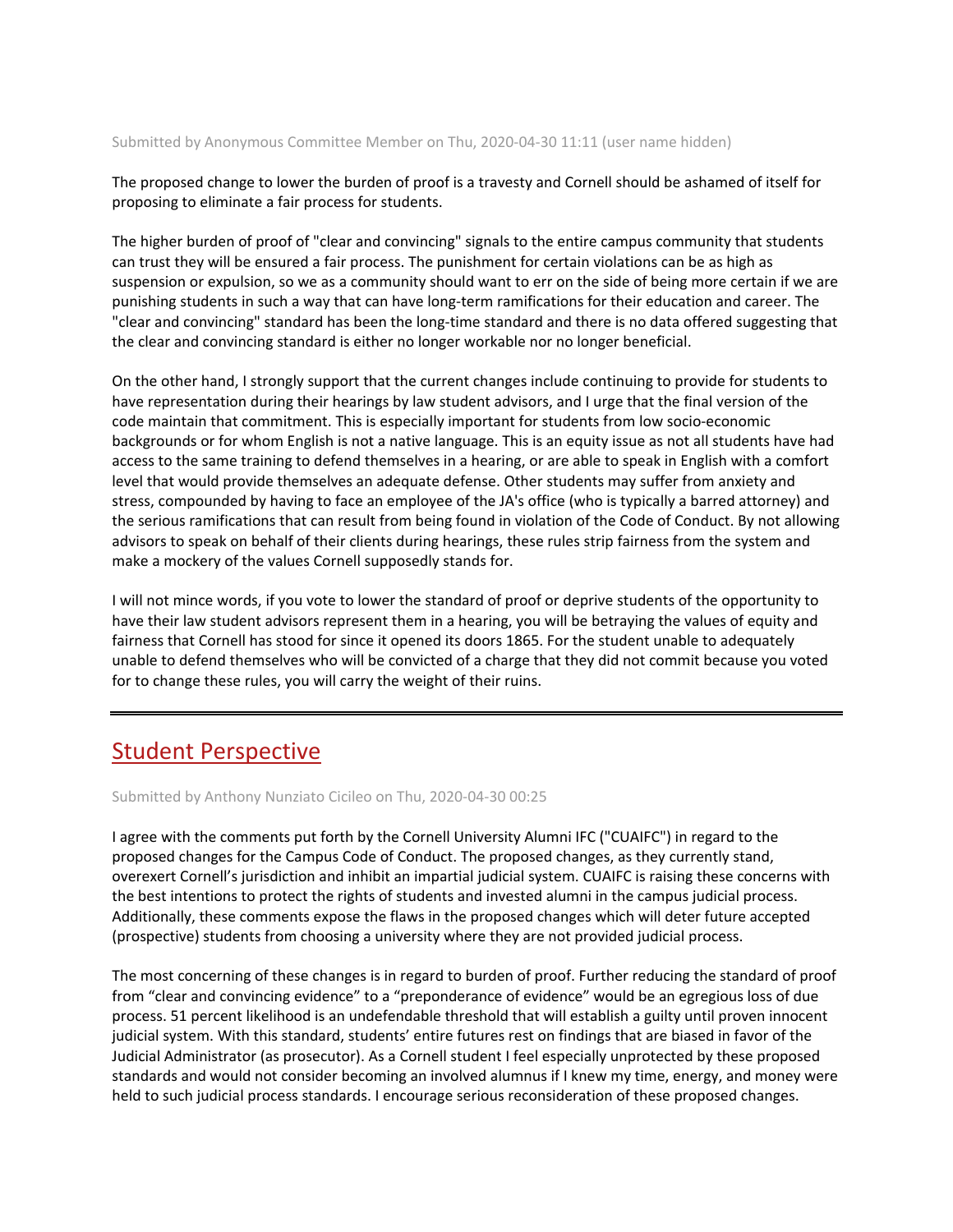# [JCC Eligibility / Student and Campus Life; Public Hearings](https://assembly.cornell.edu/comment/62#comment-62)

Submitted by Anonymous Committee Member on Wed, 2020-04-29 13:55 (user name hidden)

"The CJC voted 4-3 to keep the language above. The 3 members who voted against believed that the position of the JCC should be open to any graduate, professional, or undergraduate student who is interested and goes through the necessary application process. In addition, some members believed the Office of Judicial Codes Counselor's should be moved into Student and Campus Life to increase accountability, understanding of other aspects of student life, and make the process less legalistic and more educational. In addition, the name might be subject to change."

I agree with the members who voted against this proposed change. Being a member of the Cornell community gives them a greater understanding of the various situations that students and faculty are facing, which gives them better context with which to make decisions.

"The CJC voted 5-3 to make all hearings private. The 3 who voted against believed that there should be some exceptions to allow for a public hearing. The existing code allows for public hearings in certain circumstances and believed those exceptions should be included."

This is somewhat concerning. As detailed in the current Code of Conduct, in cases where neither party is at risk of harm from a public trial, the accused should have the right to opt for a public hearing. This provides for greater accountability, and increases transparency in the hearing process.

# [Best Practices for Judicial Affairs](https://assembly.cornell.edu/comment/61#comment-61)

Submitted by Anonymous Committee Member on Wed, 2020-04-29 13:36 (user name hidden)

I have previously worked in Student Affairs at James Madison University (JMU) and during my time there I volunteered to sit on on their Judicial Affairs "Accountability Board" which helped determine judicial decisions for student code violation cases. JMU's Judicial Affairs office has since been renamed the Office of Student Accountability and Restorative Practices (OSARP). JMU's OSARP office is deeply grounded in Student Development Theory, and I believe there are some areas of this Cornell Campus Code of Conduct that could be improved upon to better align with JMU's best practices for Judicial Affairs. For example:

- Accused JMU students speak on their own behalf
- Witnesses to the JMU code violation case also speak on their own behalf (I don't believe witnesses are required to participate, as enforcing this would cause more headaches)
- JMU Students are notified of their "alleged policy violation" through an email sent to the student's official JMU e-mail address (as students are expected to check this email regularly)
- Accused JMU students first have to complete a 1 on 1 conversation (or "case review") with an OSARP staff member, and that staff member makes an initial decision of "Responsible" or "Not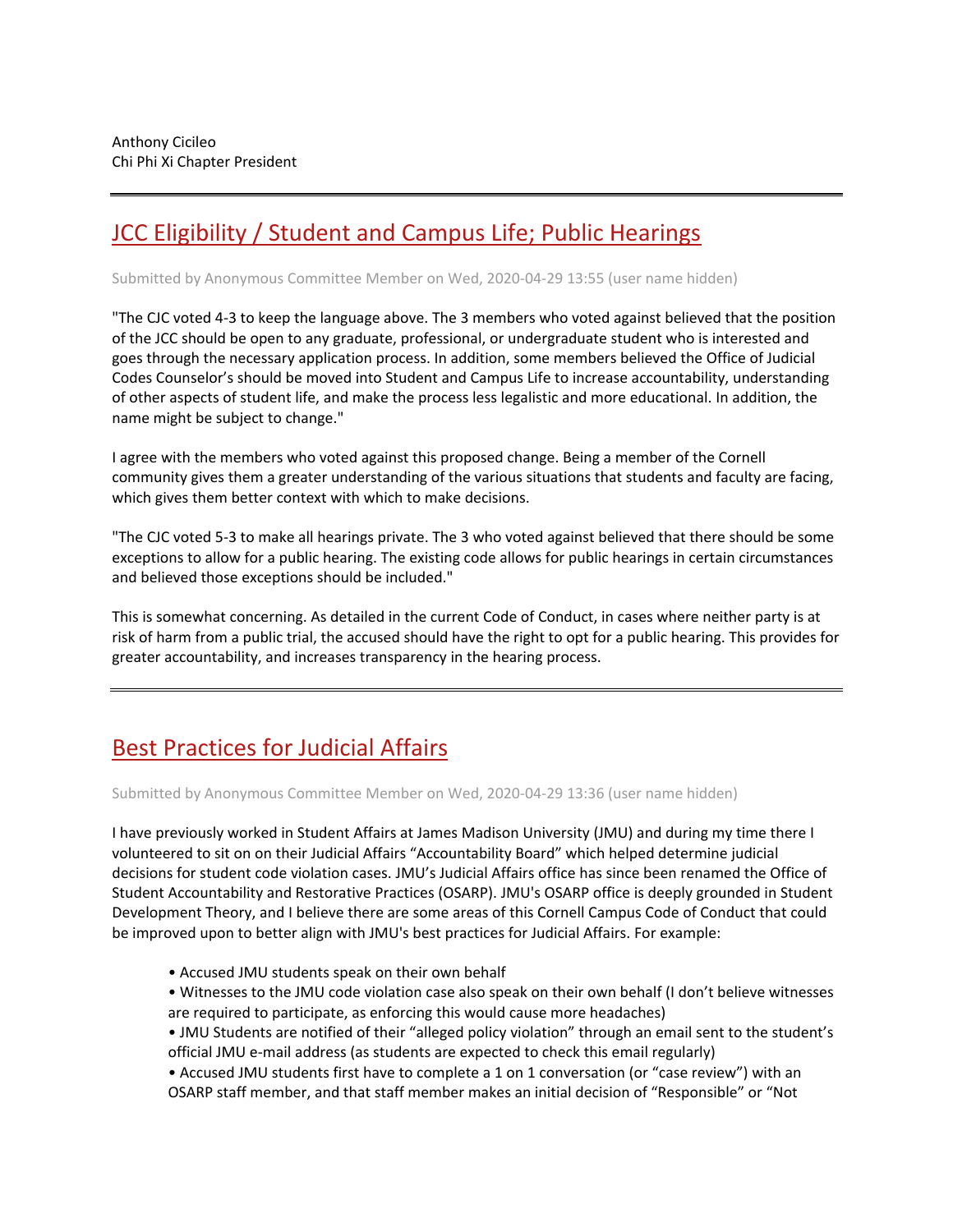Responsible". If the student would like to appeal this decision, even minor cases would then be reviewed by an "Accountability Board" made up of faculty, staff, and student volunteers. I served as one of these volunteers during my time at JMU, and we all had to complete an in-person training in order to volunteer.

• During training to sit on the Accountability Board, volunteers are made aware that all repercussions (for students that are deemed "Responsible" for their accused code violation) are designed to be educational and restorative in nature. Students deemed "Responsible" might be sanctioned to attend an educational training that is related to their code violation, or they might be sanctioned meet with a faculty/staff mentor for a set number of hours/meetings, etc. • Rather than looking for 100% certainty or "beyond a reasonable doubt" (as they look for in a court of law), Accountability Board volunteers were instead trained to look for "reasonable doubt" or a 51% chance that the student committed the code violation. During our training, the OSARP office explained that the reason we were being asked to make a decision based on only 51% certainty was because 1) this is not a court of law, and 2) the cases that we were being trained to review were minor, and the corresponding sanctions were educational, so there was no need for 100% certainty. I believe the 51% certainty benchmark was raised to a higher percentage for Title IX cases or cases that involved the possibility of Probation or Dismissal, but I personally was not trained to sit in on those cases.

• Here are some links with more information: [https://www.jmu.edu/osarp/handbook/OSARP/accountability](https://www.jmu.edu/osarp/handbook/OSARP/accountability-process.shtml)[process.shtml](https://www.jmu.edu/osarp/handbook/OSARP/accountability-process.shtml) and [https://www.jmu.edu/osarp/handbook/OSARP/standards](https://www.jmu.edu/osarp/handbook/OSARP/standards-policies.shtml)[policies.shtml](https://www.jmu.edu/osarp/handbook/OSARP/standards-policies.shtml) an[d https://www.jmu.edu/osarp/handbook/OSARP/ap-case-review-procedures.shtml](https://www.jmu.edu/osarp/handbook/OSARP/ap-case-review-procedures.shtml)

These are all areas in which I believe JMU's OSARP office sets an excellent example, and areas in which I believe Cornell's Campus Code of Conduct could improve, in order to better align with nation-wide standards for best practices in Judicial Affairs. Thank you for your time and consideration.

# [Timing of These Changes](https://assembly.cornell.edu/comment/60#comment-60)

Submitted by Anonymous Committee Member on Wed, 2020-04-29 09:31 (user name hidden)

Hi I would just like to comment that attempting to make these changes during a pandemic when students are off campus dealing with a lot of issues feels inappropriate. Many students aren't aware these changes are being made due to being off campus and thus a large portion of the people who might want to comment and express an opinion won't be able to. I would suggest revisiting these changes at a later, better time.

## [Fundamental Flaws and Improvement Opportunities to Address](https://assembly.cornell.edu/comment/57#comment-57)

Submitted by Richard W. Kauffeld Jr on Sun, 2020-04-26 20:23

As an engaged fraternity advisor for the past eight years, I appreciate Cornell's need and the CJC's efforts to enhance our Code of Conduct and judicial procedures. The Substantive Sections articulate aspirational principles and values with high standards for student conduct. Living-up to these values requires the CJC to address some fundamental flaws, primarily in the procedural sections: 1. The draft Code seeks to remove fairness protections in the current Code and violates students' rights to due process. A Cornell student or organization can be suspended or expelled without "clear and convincing evidence" (the current standard),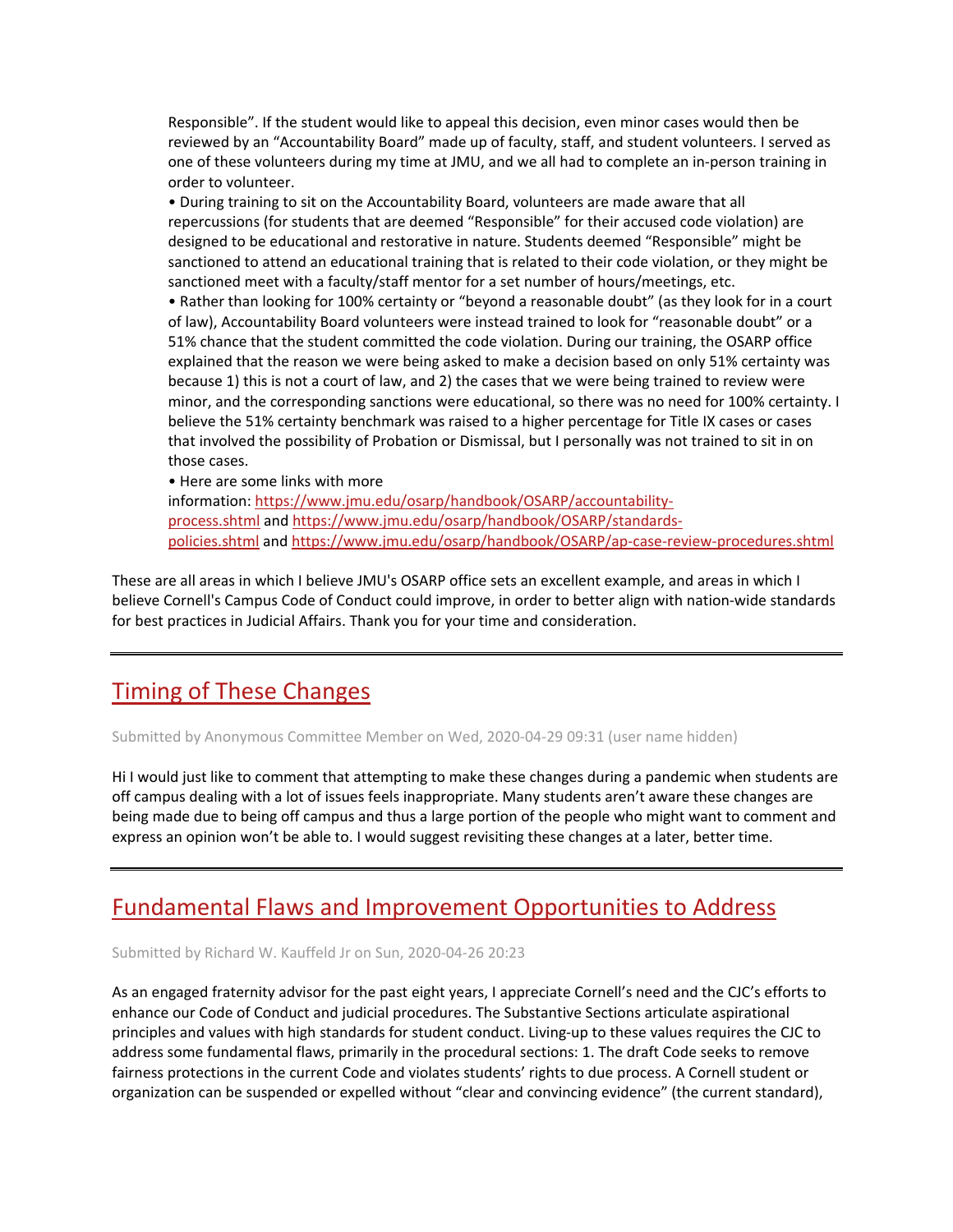but by a "preponderance of evidence" standard that simply means the offense was more likely than not. The severe sanctions only require 3 of the 5 panelists, of which 3 are students, to decide that the offense was probable – at a Hearing that was called after the OSCSS "determined that it has met the burden of proof" and recommends sanctions of probation, suspension or expulsion (6.1). The procedures put an incredible amount of power in the hands of students who are seeking approval and recommendations from the university, with an unconscionably low burden of proof for the damage that they can inflict on other students' lives. If the Administrative and Hearing Panels pull from a common pool, the OSCSS should ensure that those serving on a Hearing Panel have already demonstrated their capabilities and judgement on the lower panel, risks of errors or bias are not as high.) 2. As drafted, the Code appears discriminatory rather than applying to all students and all student organizations fairly. The Respondent (1.2) is described as a student, Universityrecognized organization, or University-registered organization (2.1 includes "group of students", 3A "University-related residential organization", and somewhere there is a reference to "living groups"). These organizations are not defined in the Code and it is not clear whether there are classes of non-recognized organizations that are exempt or somehow treated differently by the Code. There are no standards to determine when a group of students would be Respondents or the entire organization(s) to which they belong. If organizations are to be restricted or sanctioned for the misconduct of individuals or groups of members, the organizations must be broadly complicit and organizational accountability must apply not only to fraternities and sororities, but equally to all organizations, including sports teams and other clubs. Finally, the restrictions on Unrecognized Student Organizations (4.1) should not be construed to prohibit the freedom of recognized same-sex organizations, including gender-specific sports teams and non-coed fraternities and sororities. 3. The Administrative Procedures (5.2) lack guidelines or standards for determining "less severe" vs "most severe" offenses subject to Probation, Suspension or Expulsion. Such guidelines (perhaps as described as "Grave Misconduct" in the current Code") should be clear and consistently apply across individuals and organizations. 4. The procedures for less severe misconduct with modest sanctions remain complex, cumbersome and legalistic. Procedures for conduct and sanctions that would not go on a student's permanent record could be further streamlined. 5. The Code should use clear language and accurate descriptions. A Code that applies only to students and beyond campus is a Student Code of Conduct (not a Campus Code). Is OSCCS necessarily better than JA or just OSC? The Administrative and Hearing Panels both involve administrative hearings. Shouldn't we accurately call them the Misconduct Panel and the Severe Misconduct Panel? The CJC and UA should address these issues and opportunities before moving ahead with this Code. Rich Kauffeld '80

# [Rights of Cornell Community Members](https://assembly.cornell.edu/comment/56#comment-56)

Submitted by Homer William Fogle, Jr on Sat, 2020-04-25 12:17

Since my time as an undergraduate, a half-century ago, I have seen Cornell University become increasingly authoritarian, repressive and intrusive. The mantra of "diversity, inclusiveness and safety" has been used to shut down student organizations and stifle dissent. This is the expected course of any one-party leftist state, and Cornell is no exception. Consider what is missing from the Campus Code of Conduct: a clear statement of the fundamental "natural" rights that Cornellians deserve, but do not have and will never have. • The right of all Cornellians, faculty, staff and students, to speak about, to endorse or to oppose any state, faction, group or person, on any issue, political, social or moral, in a non-abusive manner is absolute and shall not be abridged, regardless of the claimed sensitivities of those criticized or offended. • The right of all Cornellians to assemble in any body of their own choosing and, by mutual consent, to exclude others therefrom, and the right to conduct their affairs in said body as the members alone shall dictate, shall not be abridged. • The right of all Cornellians to be secure in their persons against unreasonable searches, seizures and surveillance. A good example of what is happening occurred last year when President Trump signed an executive order on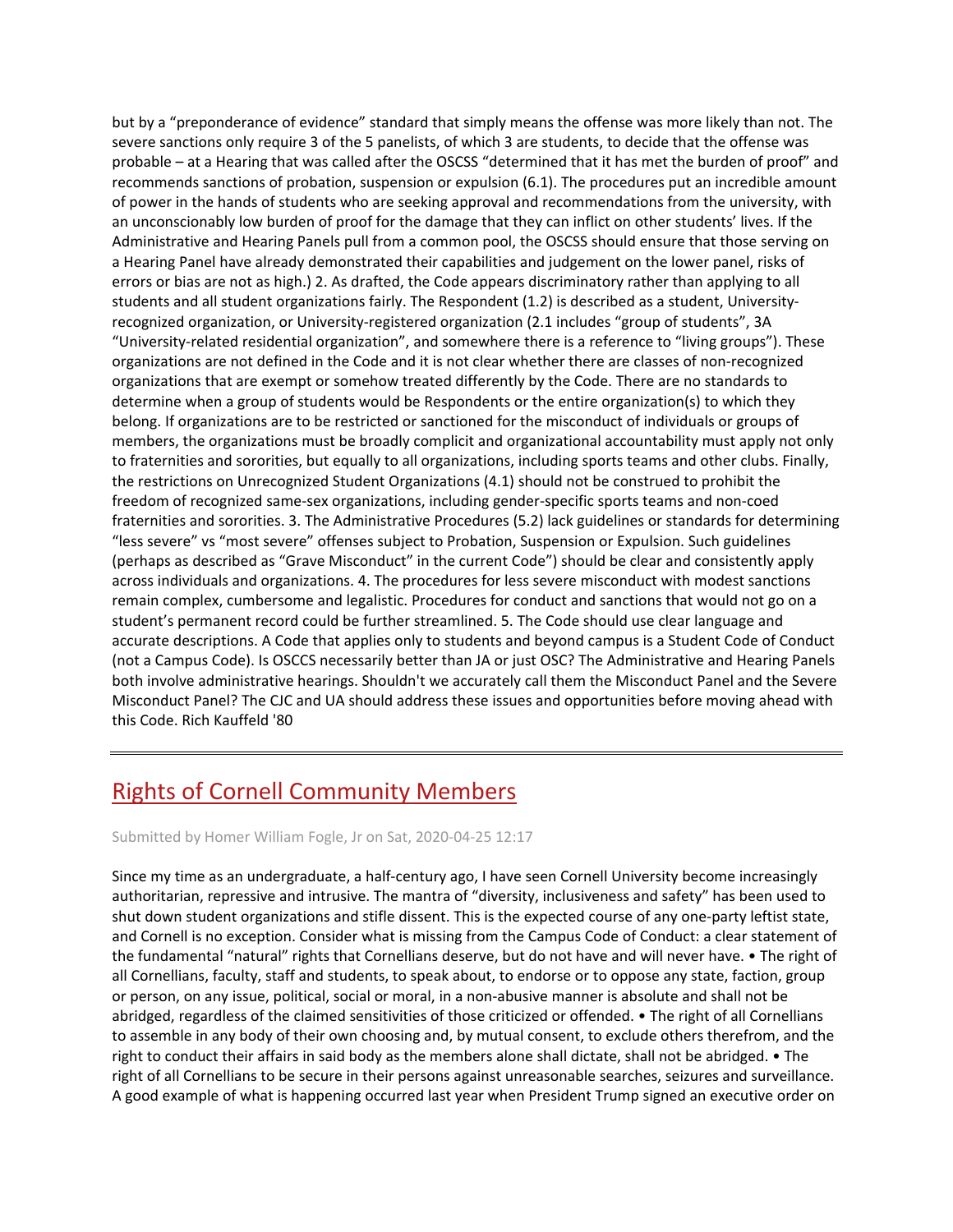11 December that, according to the New York Times, essentially defines Judaism as a race or national origin, not just a religion, under the Civil Rights Act, expands the definition of anti-Semitism to include some anti-Israel sentiments, and compels the U.S. Government to withhold funds to any college or university that allows speech critical of the Jewish State. Inevitably, this will "stifle free speech and legitimate opposition to Israel's policies toward Palestinians in the name of fighting anti-Semitism." Firstly, the Cornell Administration reacted with absolute silence to this affront. We conclude that Day Hall was satisfied that this policy provided cover for the University's own efforts to suppress speech offensive to Cornell's most powerful faction. But that is not the end of the story. The Cornell Daily Sun refused to print an alumnus letter protesting the Trump policy, again out of fear that such "speech" would offend. So, this amended Campus Code of Conduct will give Day Hall another hammer to use on those students and student organizations that do not buy into the uncompromising demands of "diversity, inclusiveness and safety." H. William Fogle, Jr. '70 (Engineering) 25 April 2020, Mesa, AZ

## [Some Thoughts on Proposals](https://assembly.cornell.edu/comment/55#comment-55)

### Submitted by Jeffrey B. Deutsch on Sat, 2020-04-25 11:39

Arielle Rose Johnson raises some interesting points.

"There is no 'objective' perspective on sexual harassment and assault. Ask Kate Manne, a famous scholar who works on sexual harassment and misogyny and is based at Cornell!"

What Professor Manne is perhaps best known for is the concept of "himpathy" -- that powerful men overly sympathize with other powerful men.

In other words, a subjective perspective...and one that is wrong. How is it wrong? Because we know **objectively** that we need to look at the evidence, facts and logic when evaluating someone's behavior...not at their level of power, gender let alone race.

Without objective standards, we have either anarchy (or at least people harassing and worse at will, because **their** subjective standards are what matter) or totalitarianism (or at least punishing anyone and everyone accused, because the **accusers'** subjective standards are what matter).

"Some assault isn't 'intended' to be abusive or humiliating, but absolutely is."

In other words, Ms. Johnson wants an objective standard. I completely agree.

There's a middle ground between "intended harm" and "innocent". It's "reckless/negligent". Objectively, under the circumstances someone should have known something was abusive or humiliating but did it anyway. It could be simply negligent, when the person didn't know better, or just forgot or made a small mistake in judgement. Or it could be reckless, say when the person was so ticked off s/he didn't care about crossing the line.

Abuse doesn't have to be intentional to be culpable.

"And sometimes a person can't verbally say no, but it's abundantly clear from non-verbal cues that they mean no."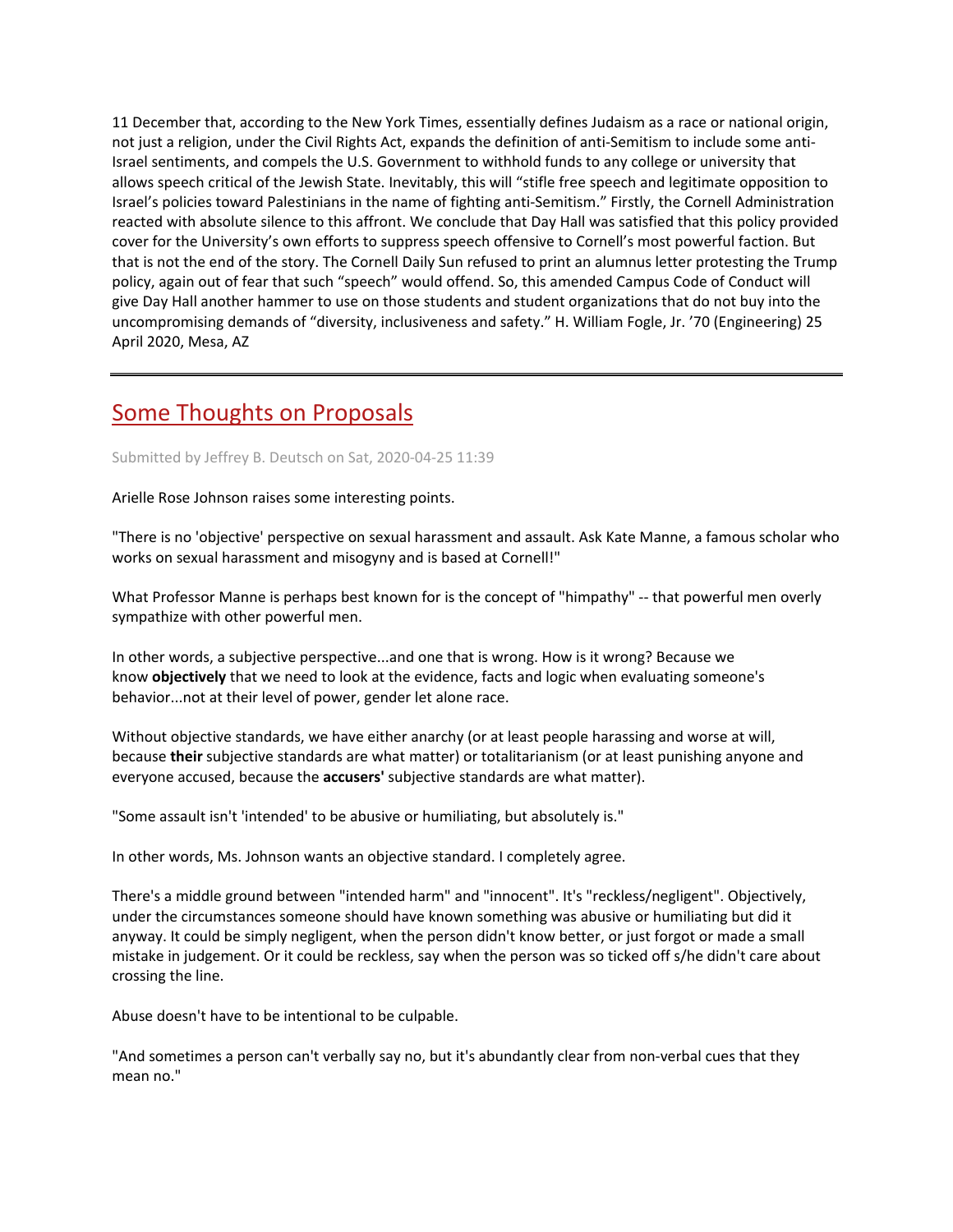And yes, we do need objective standards of clarity here. Also keep in mind that different individuals have different levels of ability to read non-verbal cues -- especially gven how culturally bounded the cues must be. As most of us know, a small number of people are on the autism spectrum and have a difficult time reading non-verbal cues. We should extend them at least a little mercy.

More broadly, in a diverse community like Cornell's, people will from time to time misread -- and just plain miss -- others non-verbal cues. Too strict an objective standard risks being culturally narrow. Let's also keep in mind the classic knowledge curse: We all tend to assume others know what we know. The corollary is that all tend to overestimate how obvious our own signals are. In fact, snarling at or punishing people for missing them is something I call minefielding.

I think one value the Code of Conduct should encourage is directness: At least when reasonably safe, we should use our words and make clear what we mean so as to avoid ballooning misunderstandings. And when a complainant says s/he didn't spell out what s/he meant, sometimes the only thing the authorities can or should do is simply tell the respondent something like: "Sally [or John or whoever] didn't feel able to tell you to stop calling her, so we're telling you: Stop calling. And don't retaliate for reporting this, or you'll be severely punished."

All that having been said, I completely agree that an instructor talking about a student's breasts (presumably not in a clinical context, eg, an advanced biology class discussing breast cancer) in front of the whole class is way out of line. As in, I'd seriously consider firing the instructor over that.

"4.16: Need to make an exception here for survivors of traumatic experiences (e.g. sexual assault) who have unclear memories of the experience or give slightly differing stories at different times as a result of trauma." In other words, Ms. Johnson wants people to be judged on their intent, not only or even mainly on the effects of their actions. I completely agree.

I for one think it should go without saying that Policy 4.16 should apply only to intentional behavior. By all means, specify that if it will help.

Finally, I completely agree with Professor Kevin M. Clermont: The JCC should have legal training and should be independent. That will help Cornell University maintain due process -- a value it's justly famous for.

# [Off-campus activities \(International\)](https://assembly.cornell.edu/comment/54#comment-54)

Submitted by Chris Cook on Fri, 2020-04-24 11:56

I would like to first like to thank the CJC for their hard work on this and for, as I read it, addressing a gap in the current code, namely, off-campus jurisdiction. As the Associate Director of International Travel Health and Safety, the current code language has led to concerns and practical applicability when it comes to Cornell-related international activities such as study abroad. A few colleagues and I have spent quite a lot of time working with the Judicial Administrator's office (JA) and the Codes and Judicial Committee (CJC) this past year and a half to get clarifying language put into the Campus Code of Conduct. Our attention was on language that specifically addressed international activities from a jurisdiction/applicability standpoint. The current code reads, "This Title shall apply to conduct on any campus of the University, on any other property or facility used by it for educational purposes, or on the property of a University-related residential organization in the Ithaca or Geneva area." (Title Three: Article I. Applicability). It is welcome to see Section 2: Definitions-2: "The term "University" means Cornell University, as well as any affiliated programs or virtual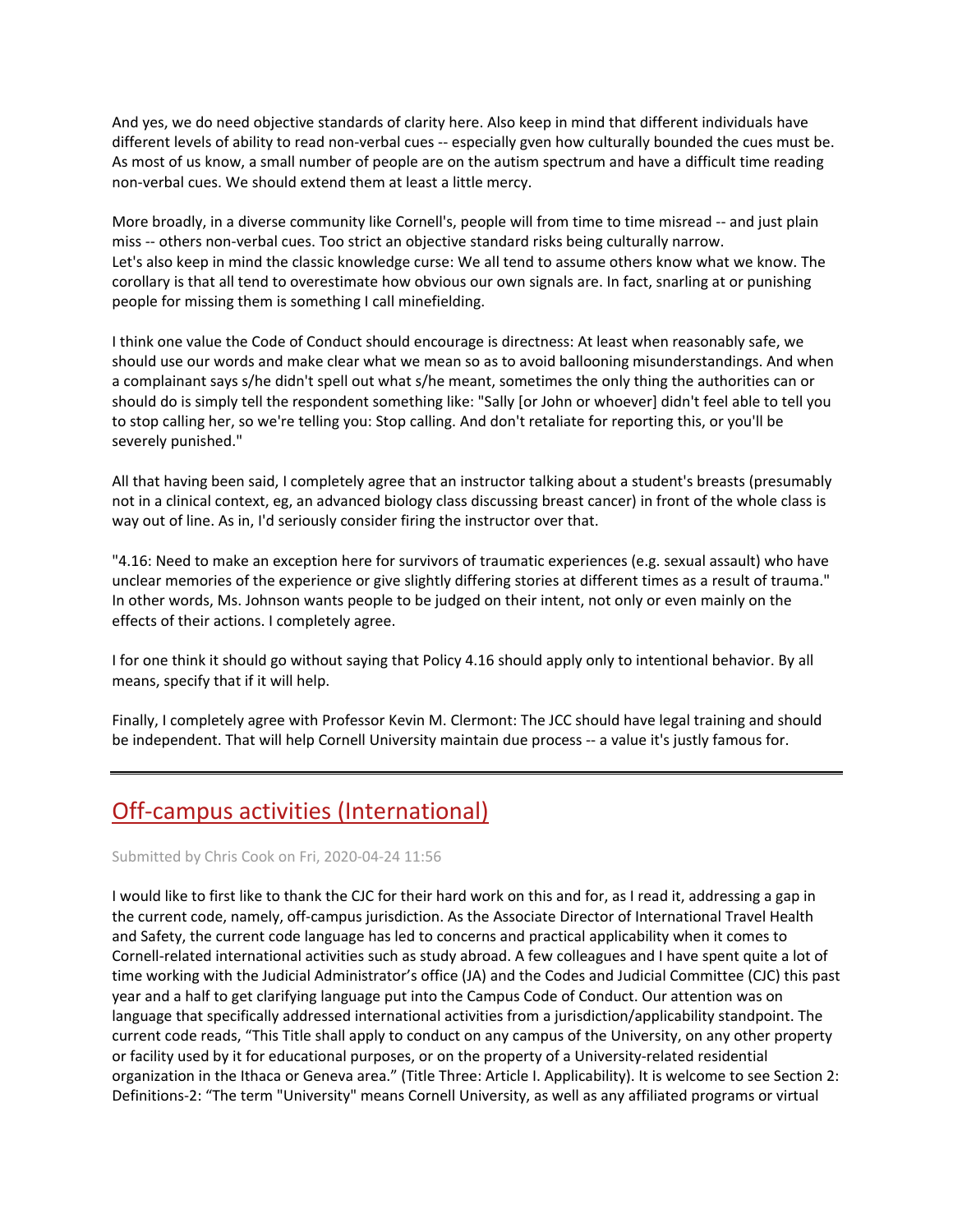programs, computing, and spaces including, but not limited to, University programs in remote locations within or outside of New York or the United States" and, "Section 3: Scope and General Provisions: "The Code applies to conduct that involves the use of University computing and network resources from a remote location, and to online behavior. The Code will apply regardless of the location of the conduct when: (1) the behavior occurs in the context of a University program or activity; or (2) poses a substantial threat to the University's educational mission, the health or safety of individuals (whether affiliated with the University or not), or the University community" in the revisions. While these revisions still stand as a draft, I would like to encourage the CJC to maintain the awareness that instruction takes place off-campus and in unique situations where the Code is an essential component to enforcing behavior that represents Cornell well in the eyes of our partners and takes into account the cultural norms, geopolitical risks, and group safety that is inherent in education abroad activities. Justification for specifically calling out -perhaps even more so than the revisions already do -the Code's applicability in international settings has been identified as: • Expanded Code jurisdiction will help enforce off-campus activity guidelines because it is part of a student's permanent record. • Expanded Code jurisdiction will elevate the authority of program-specific guidelines/rules because it is part of a student's permanent record. • Expanded Code jurisdiction will show institutional support of the authority of an Off-Campus Activity Leader who is responsible for the safety and education of a group of travelers in a short amount of time and unconventional environments. • Off-campus activities are unique in the risks from and response to misconduct as they occur in settings that have limited resources and time but can impact vast amounts of people and the Cornell reputation in the public opinion. • Off-campus activities are Cornell activities and carry weight, in terms of reputation, as such (ie., Prohibited drinking in a host family's home is not, reputationally, the same as drinking underage in one's apartment off-campus). For reference and suggestions on how to further clarify jurisdiction in the Code revisions, I list below examples from other institutions: Duke: The honor code at Duke is named the community standard because it expresses our institution's core values and a concomitant set of expectations for behavior. Because behavior is derivative of fundamental values, the standard applies off-campus as well as on. Students may be held accountable by the university for their behavior off-campus, from Durham to Dubai The university reserves the right to respond to any report of alleged misconduct on or off-campus Northwestern: The University reserves the right to investigate and resolve any report or incident in which a student is alleged to violate any of the principles or policies published by the University or local, state, or federal laws or policies, regardless of the location where the incident occurs. Students are also expected to follow the policies and procedures of institutions that they may visit, including during international travel. Georgetown: When alleged violations of University regulations or local laws take place off-campus and come to the University's attention, the university reserves the right to take appropriate action when, in the judgment of University officials, the alleged conduct has a negative impact on the University community, the pursuit of its mission, or the broader community in which we live. Georgetown's Code of Student Conduct and the procedures through which it is implemented apply to students studying abroad. Students should also be aware that while studying abroad they will be subject to local laws of their host country and regulations of their host institution. ASU: Sanctions may be imposed for acts of misconduct that occur on university property or at any university-sponsored activity. As further prescribed in these rules, off-campus conduct may also be subject to educational interventions or discipline. "University-sponsored activity" means any activity on or off campus authorized, supervised, or controlled by a university. https://public.azregents.edu/Policy%20Manual/5-308- Student%20Code%20of%20Conduct.pdf USF: In the code, the jurisdiction and discipline extends to "conduct which occurs on University premises or which adversely affects the University community and/or the pursuit of its mission. Specifically, University officials may initiate disciplinary charges for conduct off-campus when the behavior relates to the good name of the University; the integrity of the educational process; or the safety and welfare of the University community, either in its public personality or in respect to individuals within it; or violates state or federal law." http://regulationspolicies.usf.edu/regulations/pdfs/regulationusf6.0021.pdf Uni of Illinois at Urbana-Champaign (1) all actions that are violations of law or Board of Trustees' action or any University rule of conduct and that occur on University premises or property (2) all actions that violate any of the laws or regulations cited in section (a) above and that substantially affect the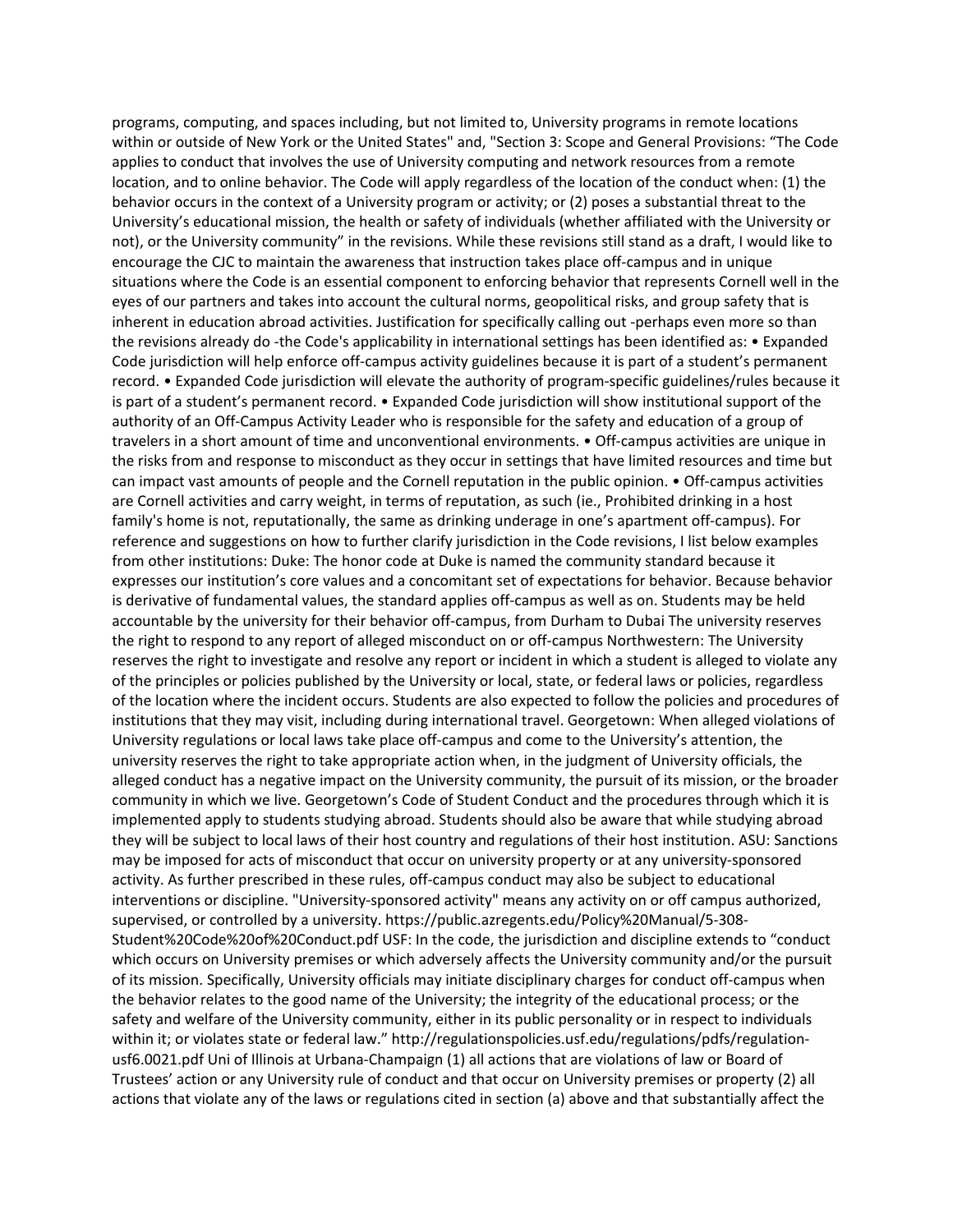University community's interest, even though such actions do not occur on University premises or property (for further information about the criteria used by the Senate Committee on Student Discipline in determining the kinds of conduct covered by this jurisdiction, see www.conflictresolution.illinois.edu or § 1- 111 Student Code 9 contact the Office for Student Conflict Resolution) Uni of Oklahoma 9.) Failure to comply with the direction of a University official who is performing his or her duties. This responsibility includes complying with faculty/staff requirements and directions of study abroad programs, including off-limits designations and other restrictions or instructions.

# [OFFICE OF THE JCC](https://assembly.cornell.edu/comment/53#comment-53)

Submitted by Kevin M. Clermont on Tue, 2020-04-21 16:36

I am a law professor and the long-time advisor to the JCCs. Proposed Section 1.4 of Section 5 on procedures is also a very good provision. The proposal provides that the JCCs will be law students and that the Office is to be independent. It should be adopted despite the expressed concerns, which are particularly uninformed. First, it is essential that the JCCs have law training. Any disciplinary code, no matter how "educational" it is meant to be, will present an endless flow of legal questions. The general populace may not appreciate this unavoidable fact, but I do. I stand in utter admiration of how well these upperclass law students use their legal education and research skills. Nonetheless, many questions prompt them to consult with me. Their questions are truly hard. I have to research them too. And then discuss the questions with people who can understand them. The job of the JCCs, which they pursue with wondrous dedication and effort, is a very hard job. The JCCs also work collaboratively. They must do so, because of the extraordinary demands of the position. They operate out of an office provided by the Law School. We would lose a lot more than esprit de corps by spreading the JCCs across the campus. The JCCs do a lot more that help with the Code. For instance, they advise respondents under Policy 6.4. That is a job strictly for the law-trained. The issues there are very legalistic, and respondents' whole futures are at stake. Advising them is certainly not a task suited to the fairminded and well-meaning lay person. Second, it is essential that the JCC office remain independent. A good part of the job involves standing up to the Day Hall machine. I hope the reader is never charged under the Code, but if you are, I promise you that you will want an advisor from outside the bureaucracy. I can say that in all my years at this University I have never encountered a group more impressive in carrying out their function that the JCCs. They rise to the challenges and perform them with ardor, skill, energy, knowledge, and devotion that I could never describe. I am in awe. Do not mess with this singular success.

# [WITHHOLDING DEGREES](https://assembly.cornell.edu/comment/52#comment-52)

Submitted by Kevin M. Clermont on Tue, 2020-04-21 15:59

I am a law professor and the advisor to the JCCs. Proposed Section 4.3 of Section 5 on procedures is a very good provision. It should be adopted despite expressed concerns. It says: "If the OSCCS believes that the respondent may graduate or otherwise leave the university prior to the resolution of a Formal Complaint, the OSCCS must first attempt to enter into a separate agreement with the respondent to allow the University to maintain jurisdiction over the respondent if the respondent graduates prior to the resolution of the Formal Complaint, including the completion of sanctions/remedies agreed to or imposed. The University may not withhold awarding a degree otherwise earned until after the resolution of the Formal Complaint unless the respondent does not enter into a separate agreement with the University." The current Code says this: "The University may withhold awarding a degree otherwise earned until the completion of proceedings, including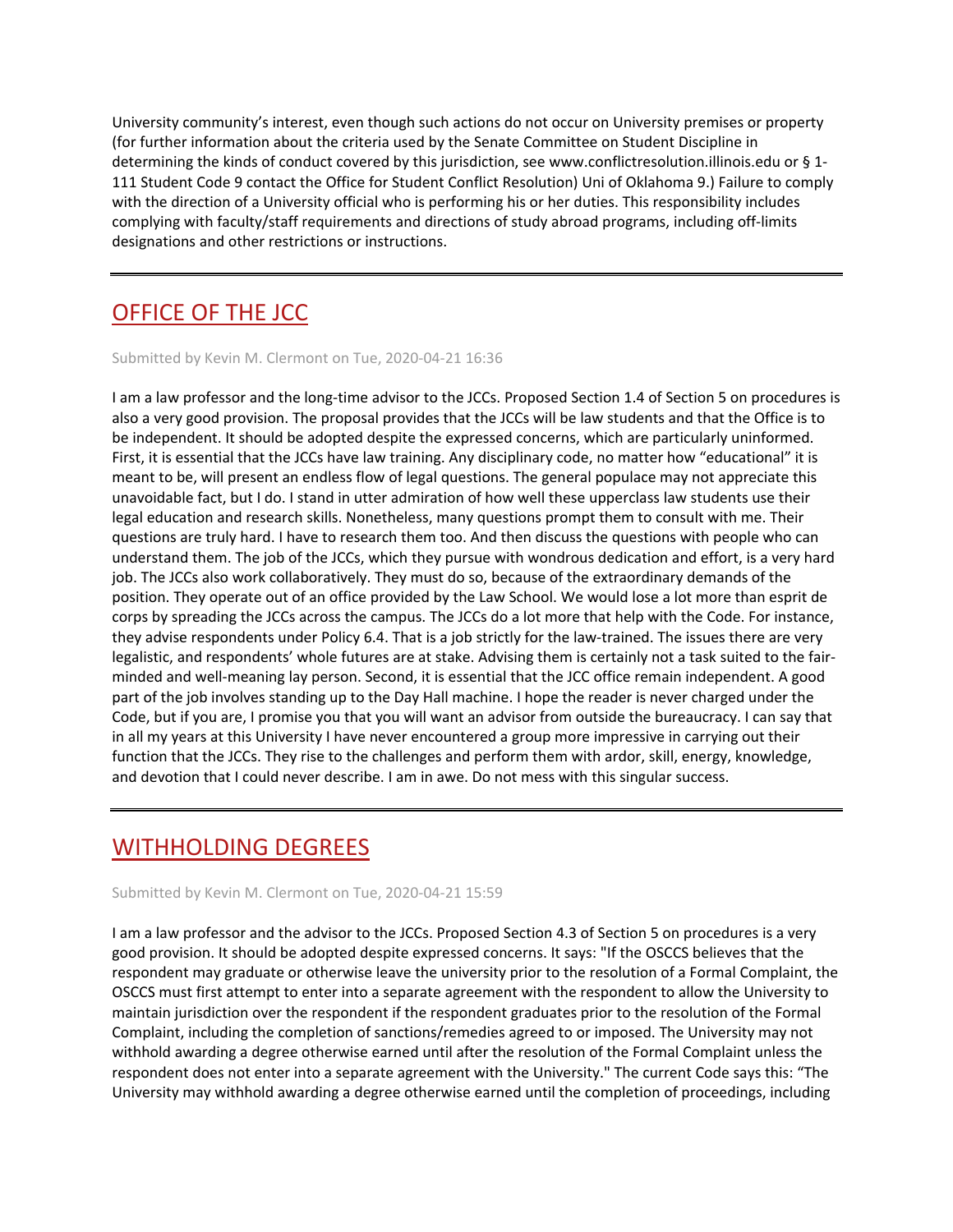compliance with a prescribed penalty or remedy." The current practice is routinely to withhold degrees until the completion of proceedings under the Code (or under Policy 6.4). Additionally, there is no way for the would-be graduate to challenge the interim measure of withholding the degree. Some last-minute-beforegraduation filings have resulted in unjust results. Indeed, there have been trumped-up cases brought at the last minute just to victimize, and the degree was withheld. The lengthy adjudication process has then resulted in jobs and graduate admissions put in jeopardy, professional examinations precluded, and settlements accepted because the delay in getting the degree was unbearable. This practical penalty may be completely out of proportion to the offense, even if the respondent is found responsible. Because there is none of the balancing used for all other interim measures and no consideration of the merits at all, as well as no possibility of appeal, it appears that the Code's concern must be with preserving jurisdiction over the graduate. A much fairer approach would follow from amending the Code to provide in effect for withholding the degree unless the OSCCS exercises discretion to enter into an agreement with the respondent to preserve the University's jurisdiction over the respondent for the Formal Complaint and to provide revocation of the degree as an available final sanction or remedy.

## [Two Major Issues](https://assembly.cornell.edu/comment/51#comment-51)

### Submitted by Keenan Thomas Ashbrook on Mon, 2020-04-20 16:19

I am a current student member of the University Hearing and Review Boards and have served in that capacity since 2018. I have comments on two major issues that I believe still must be resolved in the Code of Conduct. \*\*\*\*\*\*\*\*\*\*\*\*\*\* #1. University Policy 4.7 does not give any leeway to alter the reporting period for violations. The text of the current proposed Code amendments includes the following passage in Section 3: Disciplinary Record Reporting by the Student Conduct Office is based on the seriousness of the underlying violation, with recognition of the educational and rehabilitative purpose of this Code. Towards that end, the following guidelines shall generally apply to such reporting: (1) minor offenses are not reported; (2) probationary status may be reported until the student graduates; if the student departs the university prior to graduation, then at the point of departure if the student has incurred no further Code violations; (3) suspension is reported until it has been fully served, the student has demonstrated one-year of good conduct without subsequent Code violations, and a request has been reviewed and approved by the Dean of Students; (4) expulsion is reported permanently. I want to emphasize that under Policy 4.7 in its current form, this proposed text is untenable. The reporting period for violations (e.g. the mandatory duration for retaining a record of the violation) is not set by the Code, \*\*\*it is set by Policy 4.7.\*\*\* Policy 4.7 currently mandates the following durations for record retention: Expulsion: permanent (matches proposed new language) Suspension: permanent (conflicts with proposed new language) Disciplinary probation: retained at discretion of the OJA (may or may not conflict with new language depending on OJA practice) Written reprimand: until graduation (conflicts with proposed new language) Oral warning: not retained (matches proposed new language) Proposed guideline (1) is particularly in conflict with the existing policy. It is the practice of the OJA to issue a written reprimand for \*\*\*essentially all violations\*\*\* no matter how minor. The OJA has explained to the UHRB that oral warnings are reserved for extremely rare circumstances, and the office is hesitant to issue them because they believe a lack of a written record fails to ensure accountability for students found responsible for code violations. The OJA's default action is to issue a written reprimand for all violations. This means that, contrary to the intent of the new proposed language, Policy 4.7 currently makes minor violations reportable until graduation because these violations almost always carry a penalty of written reprimand. Guidelines (2) and (3) are also problematic from the standpoint of Policy 4.7. The policy allows the OJA to retain records of disciplinary probation at their discretion, and my understanding is that the OJA's current practice is to retain such records for some years after graduation. I do not know if the OJA would be obligated to follow the proposed new language in the revised Code, or if it could maintain its right to retain the records at its discretion pursuant to Policy 4.7. Clearly proposed guideline (3) is also in conflict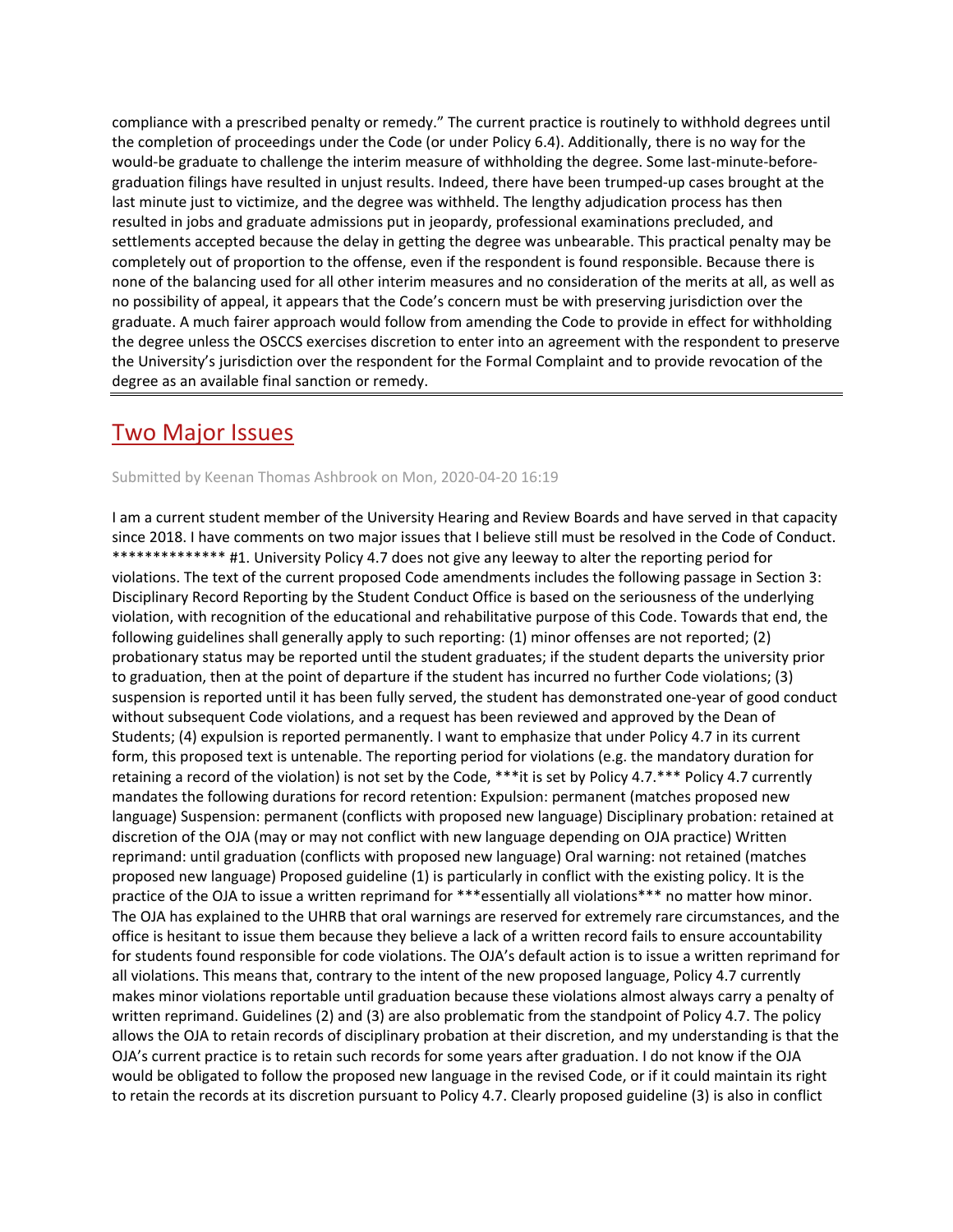with Policy 4.7, which states records of suspension will be maintained permanently. It has been my longstanding belief that the UHRB should have discretion to alter the duration of the reportability of violations (though I have no problem with default durations being set by the Code). This is because reportability is itself a de-facto punishment, and the UHRB is supposed to have discretion to adjust the severity of sanctions based on the circumstances of each individual case. Reporting requirements are often "hidden sanctions" themselves, with the ability to severely impact a student's future career and graduate school prospects. Inflexible reporting requirements force the UHRB into a very difficult position when determining sanctions. Increasing the "level" of sanction (from oral warning to written reprimand, probation, etc.) also increases the duration of reporting requirements in a way the board cannot control. For example, the UHRB may feel a violation would otherwise warrant probation, but be hesitant to impose this sanction because of the long reporting period and feel compelled to impose a written reprimand. Moreover, this problem is compounded by the fact that most cases are resolved through Summary Decision Agreements (SDAs) and very few make it before a hearing board. Since the OJA's practice is to propose a written reprimand by default, this means that potentially hundreds of students are agreeing to sanctions with reportability periods that they do not know can be challenged. In theory, it is possible for a student to reject a such proposed SDA with a written reprimand and argue to the UHRB that the sanction should be reduced to an oral warning so as to avoid the reporting requirement. But very few students are in a position to know about (much less opt for) this complex and arcane maneuver, especially those accused of low-level violations unlikely to be working with a JCC. My understanding is that Policy 4.7 is the responsibility of the University Counsel. I would strongly recommend opening a discussion with the University Counsel on amending Policy 4.7 so that it supports the objectives outlined in the proposed amendments to the Code, which I believe are laudable. Numerous Cornell students have likely been saddled with inflexible reporting requirements for even the most minor of Code violations--requirements that can have a major negative impact on their futures in a way disproportionate to their violations. I also recommend adding language to the Code allowing the UHRB discretion to change reportability durations, so that the board retains its ability to set sanctions at a level appropriate for the offense. \*\*\*\*\*\*\*\*\*\*\*\*\*\*\*\*\*\* #2. The expansiveness of the "Obstruction" provision (4.16) risks exaggerating the seriousness of a respondent's conduct if a disciplinary record Is created. The text of the current proposed Code amendments includes the following passage in Section 4: 4.16 Obstruction with Code of Conduct Investigation and Adjudication Process Obstruction or interference with, or failure to comply in, Code of Conduct processes, including, but not limited to: Falsification, distortion, or misrepresentation of information; Failure to provide, destroying or concealing information during an investigation of an alleged Code violation; Attempting to discourage an individual's proper participation in, or use of, the campus conduct system; Harassment (verbal or physical) and/or intimidation of a member of a campus conduct body prior to, during, and/or following a campus conduct proceeding; Influencing, or attempting to influence, another person to commit an abuse of the campus conduct system; Refusing to participate, without a substantial reason, as a witness in an investigation of or proceeding brought to enforce potential violations of this Code; Failure to comply with the sanction(s) imposed by the Code or other conduct policy, including Policy 6.4. I have major concerns about how the Code (both present and proposed) treats students who fail to complete their sanctions in a timely manner. No matter whether a student intentionally refused to complete sanctions or just procrastinated, they are charged with obstruction of the Code. The proposed text of this section, like the OJA's current practice of charging respondents who fail to complete sanctions with obstruction (Title Three, Article II, Section  $A(3)(g)$ ) is problematic because the language of the Code can be read to exaggerate the seriousness of violations falling under the last bullet point. The disciplinary record that will be created by a written reprimand for this Code violation under Policy 4.7 includes \*\*\*no context about the circumstances of the violation\*\*\* other than the language of the obstruction provision in the Code. Someone reading the disciplinary record of a student who was charged under this provision because of failure to complete sanctions could infer that the respondent also committed such serious violations as destroying evidence, lying to an investigator, or taking other active measures to hamper an investigation. There is an incredibly wide gap between the seriousness of these offenses and such actions as missing a deadline to complete sanctions. But this gap would not be perceptible to any individual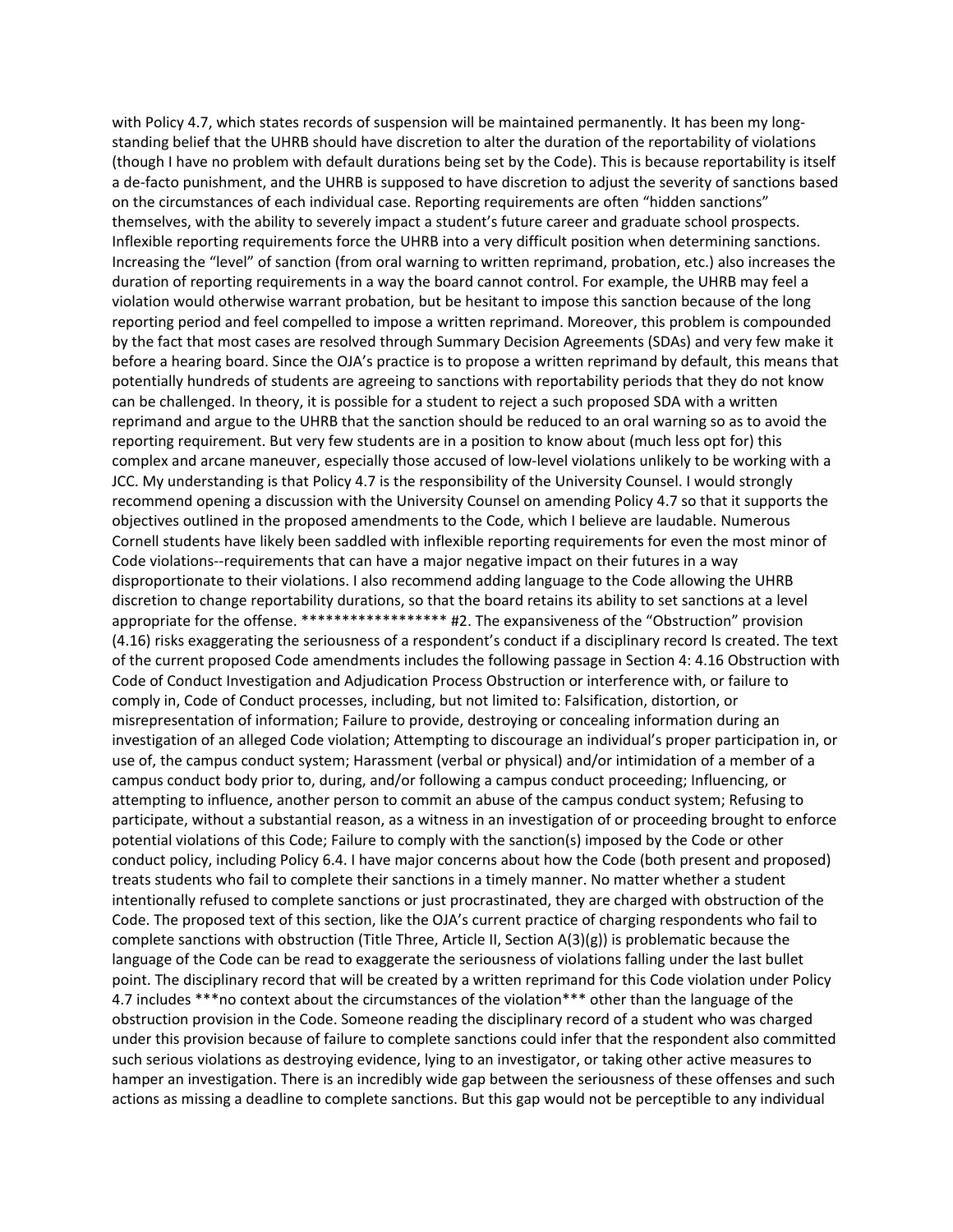(e.g. a graduate school admissions officer) reading the respondent's disciplinary record with no additional context. It would be up to the respondent to provide the context that they were only charged under the last bullet point, which the OJA is under no obligation to corroborate. There is a serious risk in this scenario that some students' graduate school or job prospects could be unduly damaged by the omission of context from the disciplinary record created by a written reprimand. It is certainly reasonable for there to be a Code provision punishing failure to complete sanctions, but this should not be lumped in with the other extremely serious violations covered in 4.16, which would be felonies in the actual criminal justice system. There should be a separate, stand-alone provision for punishing students who fail to complete their sanctions.

## [Ideas for improvements to Section 4](https://assembly.cornell.edu/comment/50#comment-50)

#### Submitted by Arielle Rose Johnson on Thu, 2020-04-09 13:16

In 4.1 I have no idea what "affectional preference" means and it isn't clarified elsewhere. Does it mean gender presentation? Racial/ethnic presentation? Who you choose to be romantically/sexually involved with as opposed to sexual orientation? (e.g. a bi woman is romantically involved with another woman?) If "affectational preference" could just be clarified that would be great. Also 4.1: I notice that disability is excluded from the list, which, again, is: "To use ethnicity, gender, national origin, political persuasion, race, religion, or sexual orientation or affectional preference as a basis for exclusion from university or group activities on campus." I realize that some groups can't have physically disabled members just for logistical reasons, e.g. an outdoor rock climbing club, but disability should be included in this list. Maybe something like "disability status (except in cases where a physical disability is incompatible with an activity and no reasonable accommodations can be made)". Also 4.1: "political persuasion"... interesting... you have to let a Republican join the Cornell Democrats? Not sure I would change this, but just noting that it does seem odd given how many campus groups are explicitly political. 4.2: I think it's fine for graduate and professional students who are of legal drinking age to be publicly intoxicated on campus sometimes, e.g. at the BRB during TGIF. Is there a way to make that clarification? 4.4: I really like that "unwelcome" is in there to clarify that e.g. BDSM in a campus dorm room is fine. Keep that word in the final version! 4.7: Do protests violate the campus code of conduct? I really think that there should be a way for students to protest without breaking the code of conduct. 4.9: Might need to clarify that students with legal medical marijuana can be in possession of it on campus (as long as they also have their card with them) and can use it in their dorm rooms? I guess the "unlawful" wording might already take care of that? 4.10: Really? If you fail to comply with any policy issued in an informal way by a departmental administrator, e.g. "Make sure to rinse out the coffee pot after you use it!" you're in violation of the code of conduct? Maybe clarify which types of policies this actually applies to. 4.12: Remove "Conduct must cause unreasonable interference from both a subjective and an objective perspective." There is no "objective" perspective on sexual harassment and assault. Ask Kate Manne, a famous scholar who works on sexual harassment and misogyny and is based at Cornell! Also 4.12: In terms of needing to meet one or more of "- it is meant to be either abusive or humiliating toward a specific person or persons; or - it persists despite the reasonable objection of the person or person targeted by the speech.": Some assault isn't "intended" to be abusive or humiliating, but absolutely is. And sometimes a person can't verbally say no, but it's abundantly clear from non-verbal cues that they mean no. (Again, consult Kate Manne on this.) Consider the example of a creepy graduate student instructor talking in detail about an undergraduate student's breasts in front of the whole class. The graduate student "intends it as a compliment" and not as abuse or humiliation, but it is abusive and humiliating. The undergraduate student doesn't speak up or say anything because they're shocked and humiliated, but they absolutely do not want for it to be happening. A graduate student instructor talking about an undergraduate student's breasts in front of a class should violate the code of conduct but it doesn't under these criteria. 4.16: Need to make an exception here for survivors of traumatic experiences (e.g.